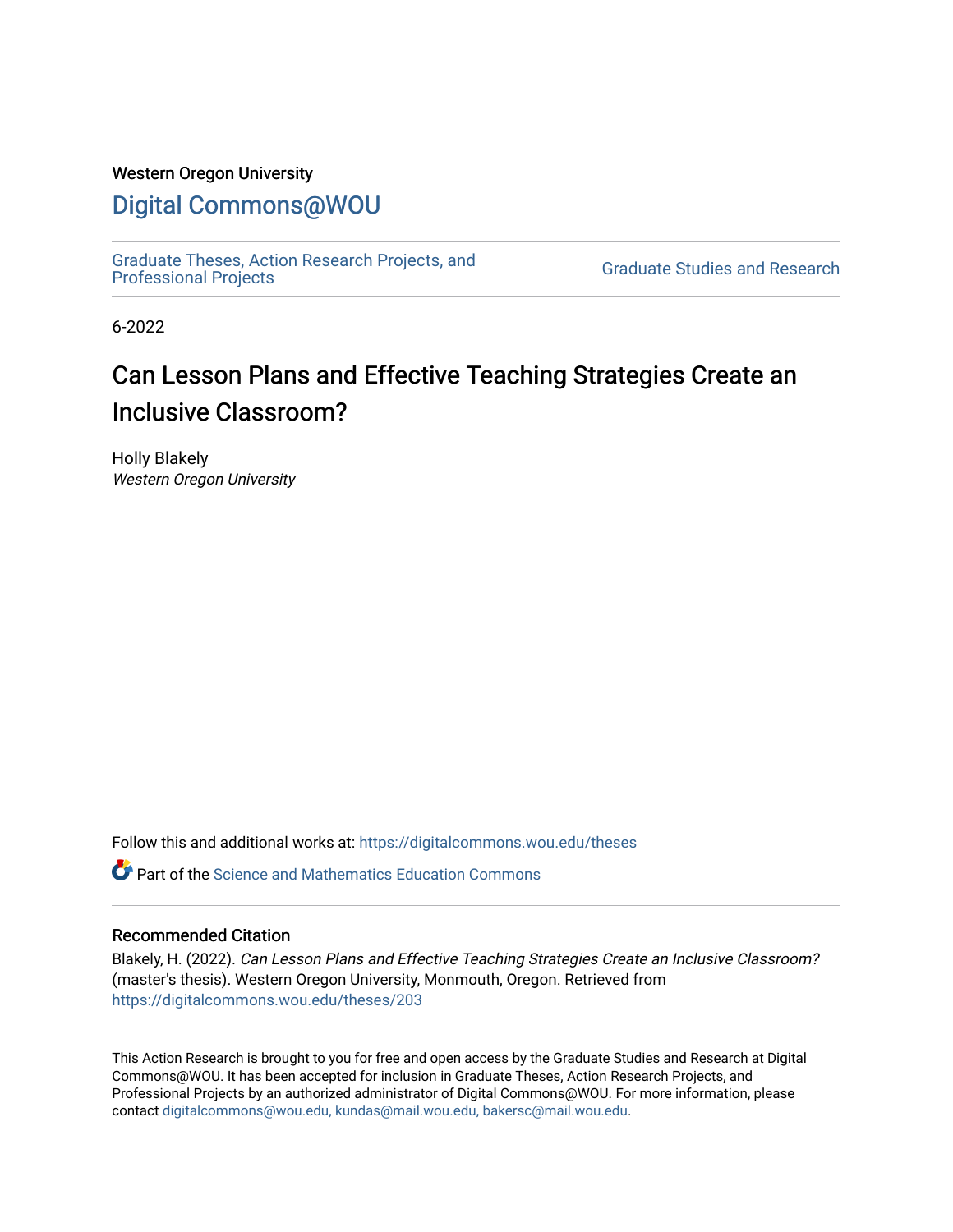# **Can Lesson Plans and Effective Teaching Strategies Create an Inclusive Classroom?**

By Holly Blakely

An Action Research Project Submitted to Western Oregon University

In partial fulfillment of the requirements for the degree of:

Master of Arts in Teaching

June 2022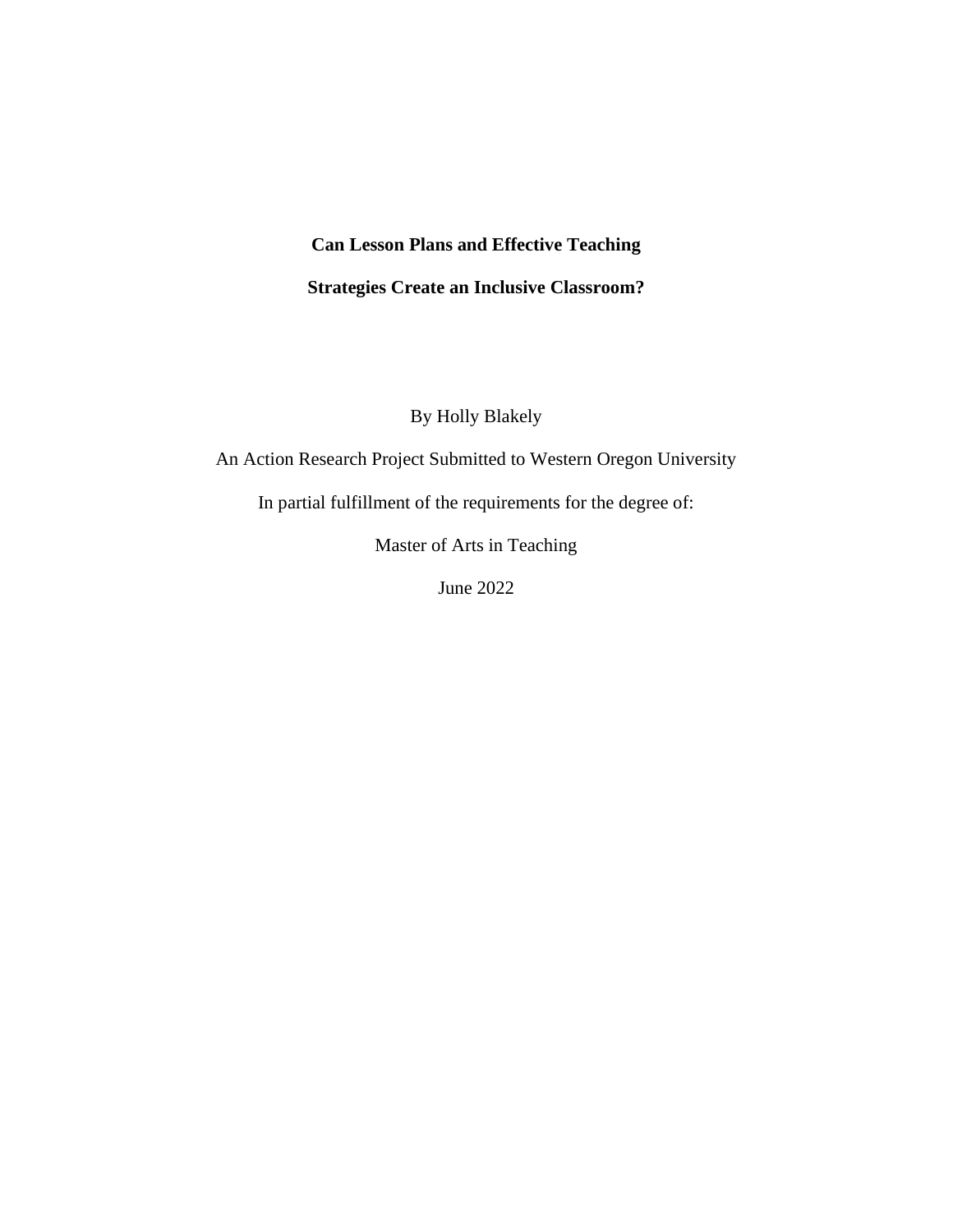

#### WE, THE UNDERSIGNED MEMBERS OF THE GRADUATE FACULTY OF WESTERN OREGON UNIVERSITY HAVE EXAMINED THE ENCLOSED

Action Research Project Title:

Can Lesson Plans and Effective Teaching Strategies Create an Inclusive Classroom?Can Lesson Plans and Effective Teaching Strategies Create an Inclusive Classroom?

Graduate Student: Holly Blakely

Candidate for the degree of : Master of Arts in Teaching: Initial Licensure

and hereby certify that in our opinion it is worthy of acceptance as partial fulfillment of the requirements of this master's degree.

#### **Committee Chair:**

| Name: Joshua Schulze | <b>MINKER</b><br>Signature: |
|----------------------|-----------------------------|
| Date: 6/6/2022       |                             |
|                      |                             |

#### **Committee Member:**

| Name: Donna Pierson | Signature: |
|---------------------|------------|
| Date: 6/6/2022      |            |

#### Dean of Graduate Studies and Research:

| Name: Dr. Hillary Fouts | Signature: |
|-------------------------|------------|
| Date:                   |            |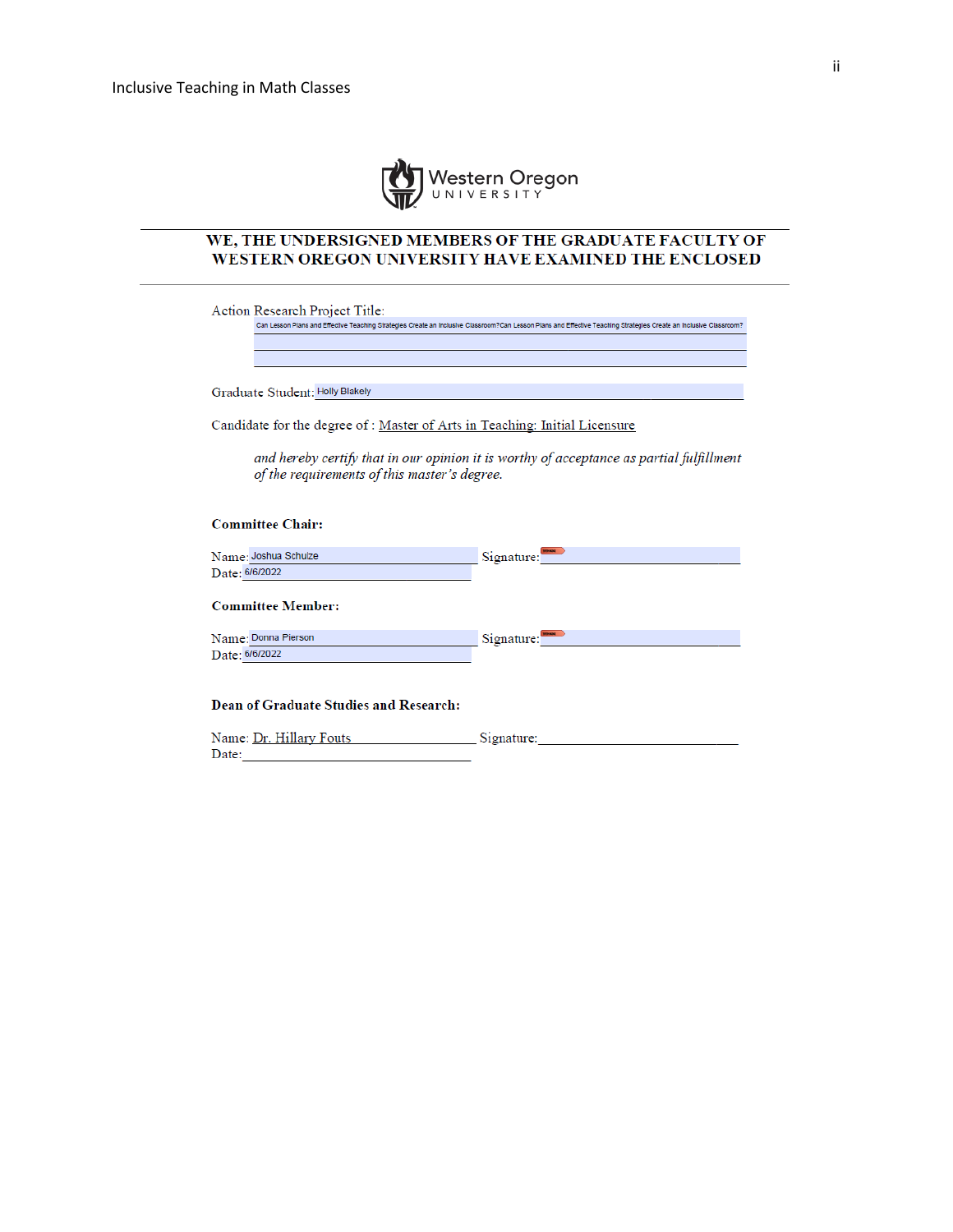#### **Acknowledgements**

This action research project, and the successful completion of the MAT program at Western Oregon University would have been possible without the support of so many people. Thank you to my family and friends for their unwavering patience and understanding and encouragement during these last 2 years. I would like to especially thank my mom and my pop, I could not have had more hard working and better role models to help me see that I can do anything I put my mind to. Without your support this would not have been possible. To my children, thank you for your patience and unconditional love. I hope that this inspires you to see that you can accomplish any goal you set your mind to. I would like to thank Dr. Landon-Hays and all of the professors who assisted in this program. You were always available to lend a hand, answer questions and calm my nerves. Finally, I would like to thank my two mentor teachers, Julie-Ann Suderman and Joe Looney, for inviting me into their classroom and showing me what exceptional teaching really looks like.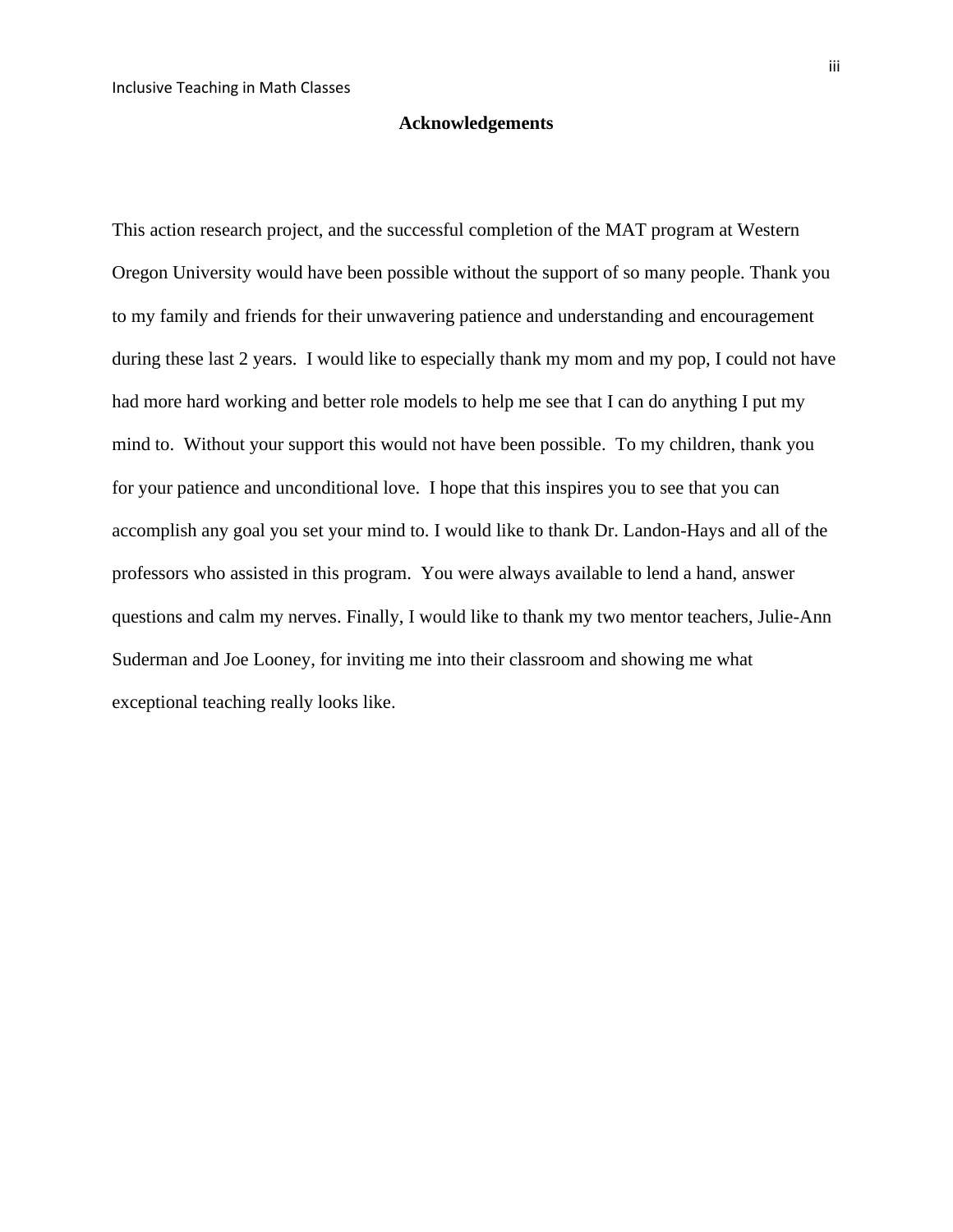#### **Abstract**

The purpose of this project is to create an inclusive classroom that becomes an environment that students learn in. I am going to be looking at the InTASC standards #1 and #2 and how my teaching aligns with them. I am hoping that by analyzing my teaching and my lessons plans, my planning for an inclusive classroom will become more deliberate and also more of a second nature for me. I am also hoping that by creating this environment, I will see that disruptions in class or other behavioral issues will go down because I am using my lesson plans to work with their needs and skill abilities. I want my teaching to be more of a group lesson instead of finding myself teaching or talking at students. The research supports the need for inclusive classroom but does not touch much on how the effective teaching in the inclusive classroom can lower the disruptions or need for discipline. I am hoping to see that my work in the classroom will have a positive result. I will analyze my lesson plans, use feedback from my university supervisor and my mentor teachers and use self-reflection and journaling to see if I am creating an inclusive environment for the students in my class. I will see how I implement effective teaching styles in my inclusive classroom and how that that affect possible disciplinary issues in the classroom.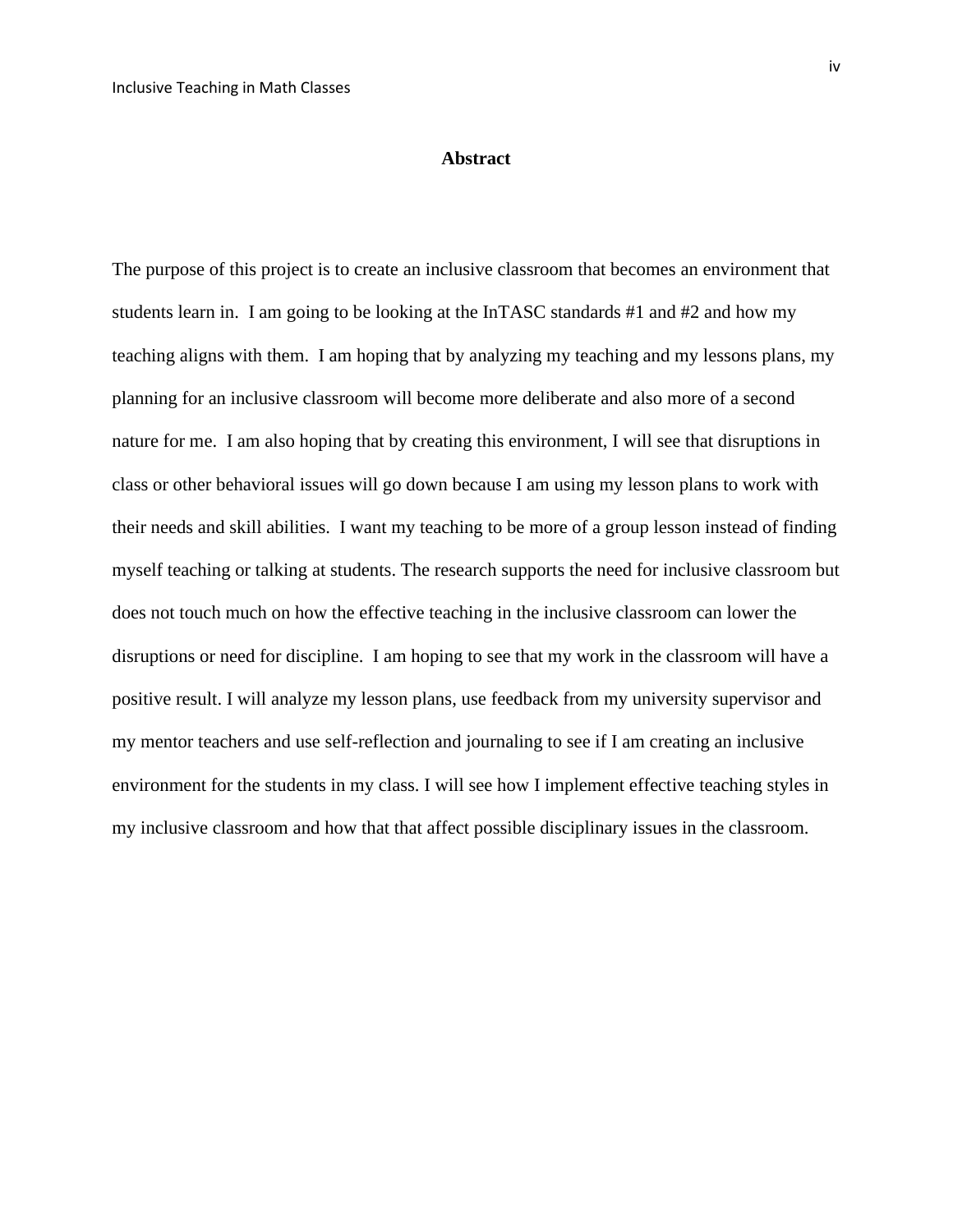# **Table of Contents**

| Acknowledgements                                                    | iii          |
|---------------------------------------------------------------------|--------------|
| Abstract                                                            | iv           |
| Table of Contents                                                   | V            |
| Chapter I: Introduction                                             | $\mathbf{1}$ |
| How my Philosophy Aligns to InTASC Standards                        | 9            |
| Conclusion                                                          | 10           |
| Chapter II: Literature Review                                       | 12           |
| Purpose and Objectives                                              | 12           |
| Procedures for Literature Review                                    | 13           |
| <b>Effective Teaching</b>                                           | 14           |
| <b>Research Studies</b>                                             | 15           |
| A Review of Inclusion in Math                                       | 16           |
| A Review of Research on Teaching Strategies and Techniques          | 25           |
| A Review of Discipline and Behavior and How it Affects Math Classes | 34           |
| Summary                                                             | 38           |
| <b>Chapter III Research Methods</b>                                 | 40           |
| Overview                                                            | 40           |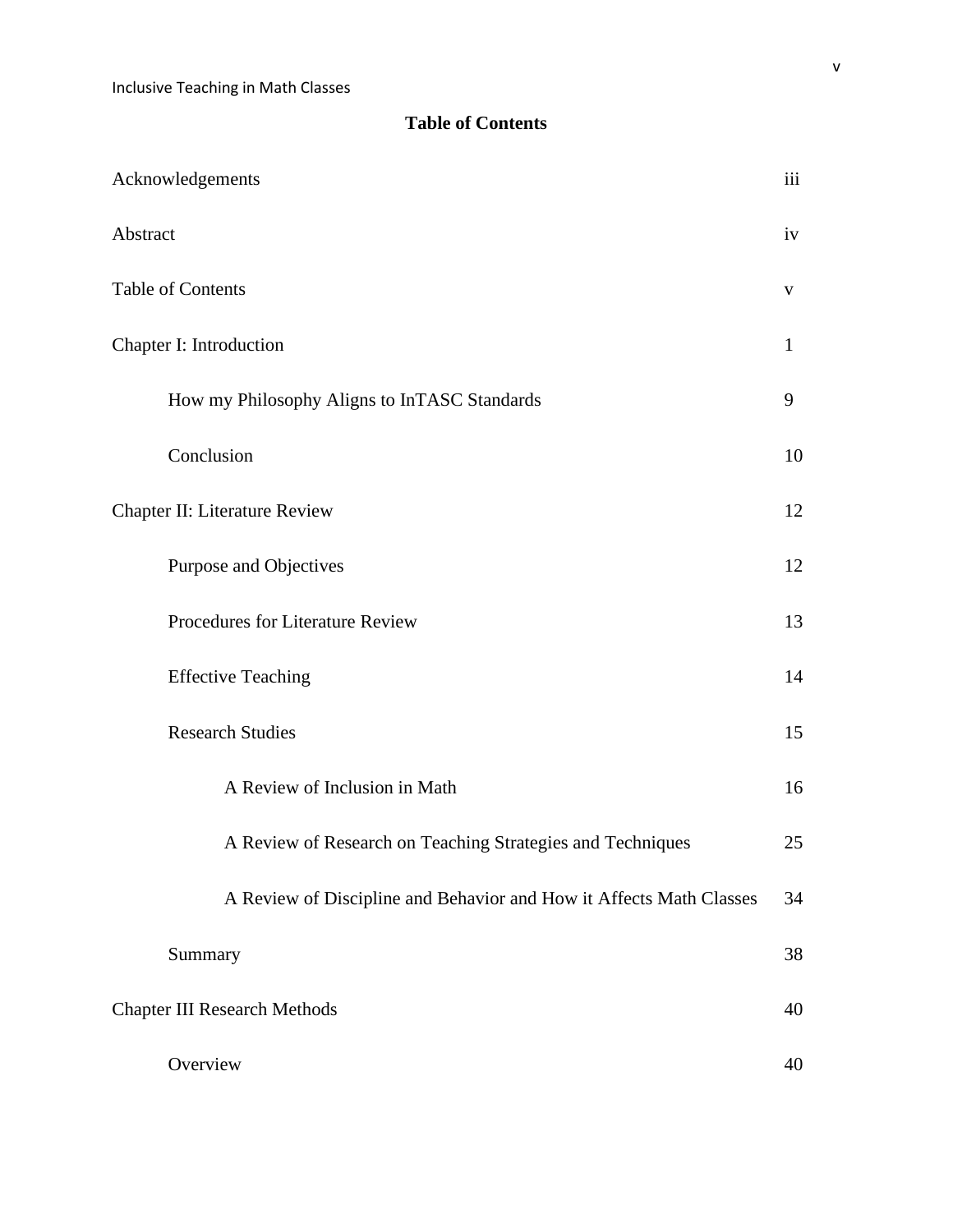| <b>Inclusive Teaching in Math Classes</b>           |    |
|-----------------------------------------------------|----|
| <b>Research Questions</b>                           | 40 |
| <b>InTASC Standards</b>                             | 42 |
| <b>Methods and Procedures</b>                       | 43 |
| Data Collection                                     | 44 |
| <b>Lesson Plans</b>                                 | 45 |
| <b>Students Grades and Assessments</b>              | 45 |
| <b>Observation Commentary and Feedback</b>          | 46 |
| Self-Reflection and Journaling                      | 46 |
| Context of the Study                                | 47 |
| Participants                                        | 48 |
| How I studied my Teaching                           | 50 |
| <b>Chapter IV Data Analysis</b>                     | 52 |
| Overview                                            | 52 |
| Data Analysis for Question 1                        | 53 |
| <b>Lesson Plans</b>                                 | 54 |
| Observations from University Supervisor and Mentors | 60 |
| Self-Reflection and Journaling                      | 64 |
| Data Analysis for Question 2                        | 66 |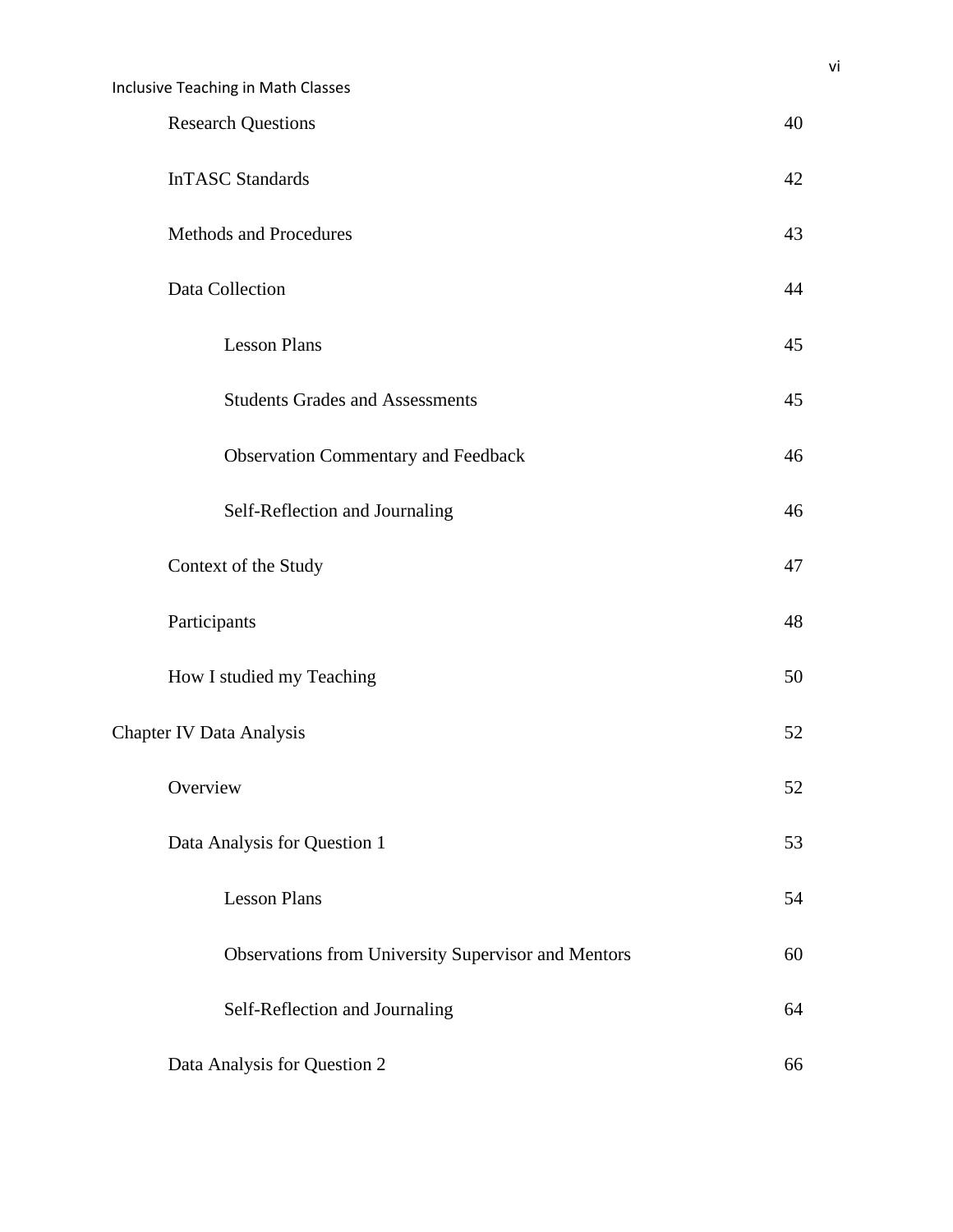| <b>Lesson Plans</b>                                 | 67      |
|-----------------------------------------------------|---------|
| Observations from University Supervisor and Mentors | 70      |
| Self-Reflection and Journaling                      | 73      |
| Data Analysis for Question 3                        | 76      |
| <b>Lesson Plans</b>                                 | $77 \,$ |
| Observations from University Supervisor and Mentors | 80      |
| Self-Reflection and Journaling                      | 83      |
| Summary                                             | 84      |
| <b>Chapter V Conclusion</b>                         | 86      |
| Overview                                            | 86      |
| Results                                             | 87      |
| Conclusion                                          | 90      |
| References                                          | 92      |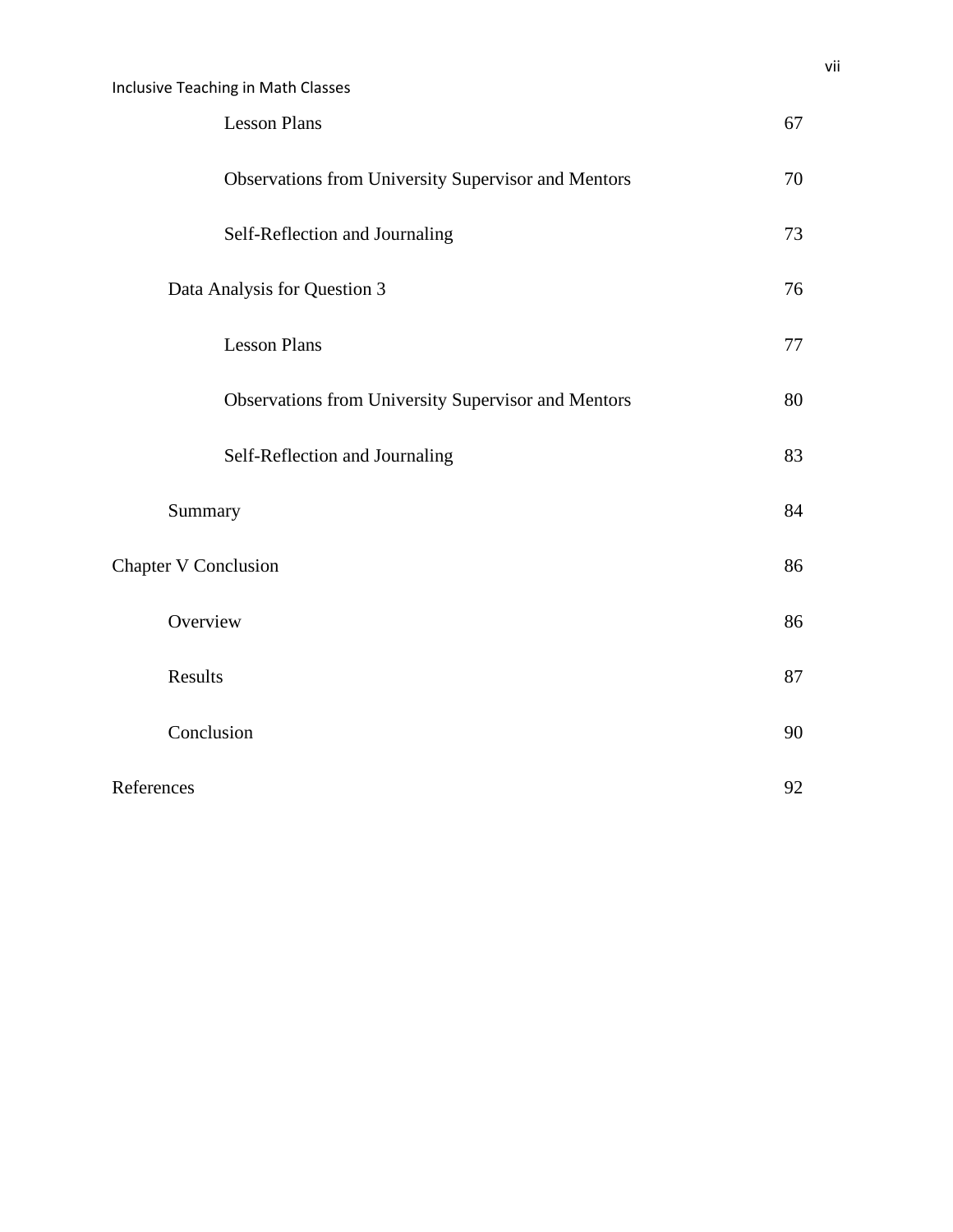#### Chapter 1

#### INTRODUCTION

"Education is not the learning of facts, but the training of the mind to think," said Albert Einstein. Teaching is not simply repeating things over and over again. A teacher's job is not to speak for hours and hours on end and expect students to instantly understand what is being said. A teacher is there to lead, guide and inspire students to want to know more about what is being taught. I want students to want to come back to class the next day wondering what we are going to learn, not because they must, but because they want to.

Teaching is a gift that not all people possess. It is a skill that is honed, practiced, and improved lesson after lesson, year after year. I am still at the very beginning of my teaching career and while I feel that I have a lot to offer students, I still have so much more to learn. I might be a teacher, but I am also a student. I want my students to understand that learning never stops and that to teach, we as teachers also have to be open to learning and growing as people, students, co-worker and mentors.

Teachers need to be listeners. We need to understand that we talk a lot and while we think that what we are saying makes sense, it might not be translating very well to the class. Teachers must listen. They must listen to the state of Oregon about what standards need to be taught. They must listen to their administrators about policies, procedures and what is going on in the school. They should listen to their co-workers and collaborate to come up with lesson and ideas. They listen to parents about concerns and answer questions. But, most importantly they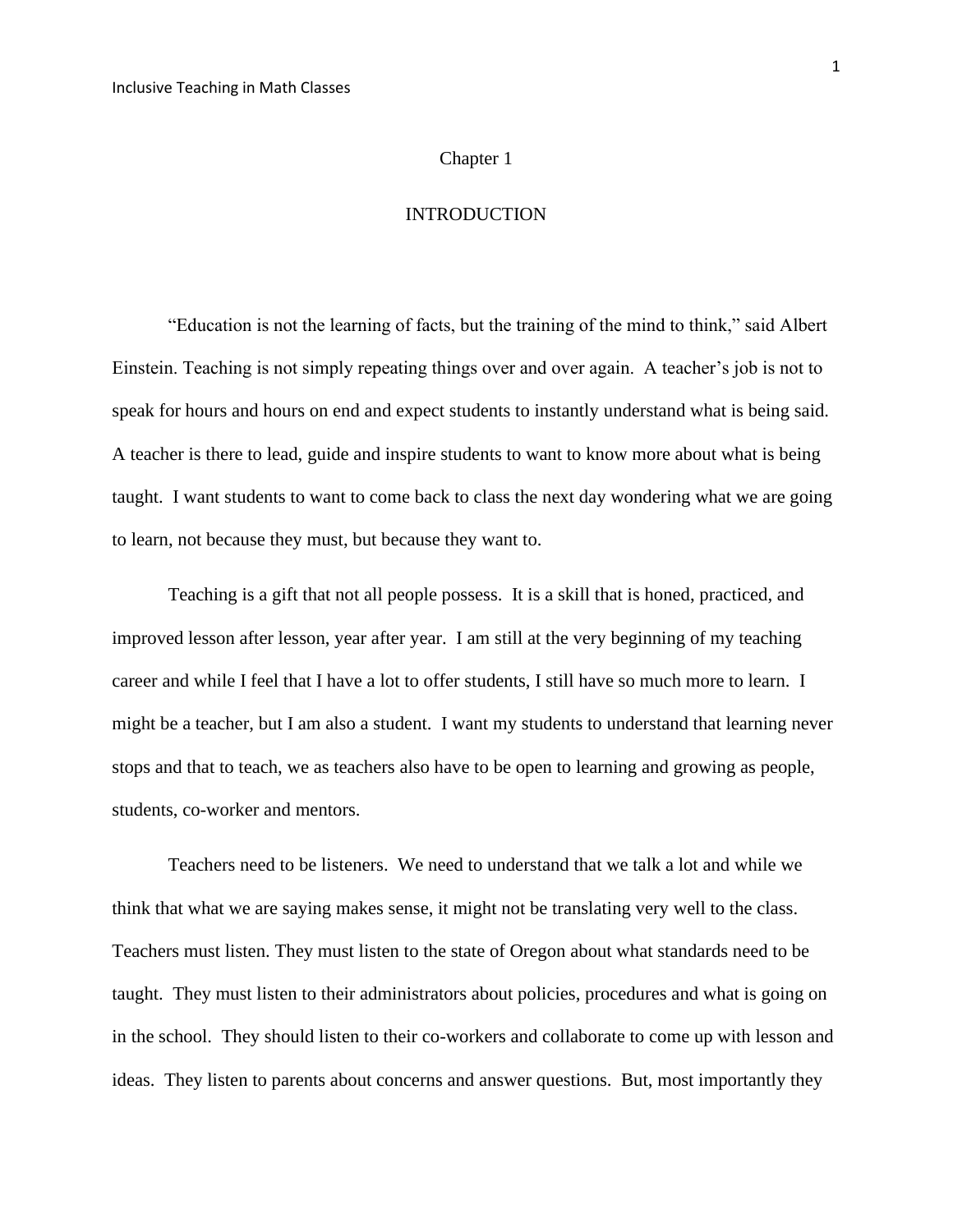need to listen to students. They need to hear what is working and not working. They need to hear the joys and fears that the kids are experiencing. Some of this might have to do with the subject that is being taught, but it may not. A student might just want to talk about their day, their life, their experiences, and that needs to be ok. That needs to become a normal. Teachers need to be happy, excited, and sad for their students. We are not robots, and the students need to see that we have the ability to listen and comprehend what is being said and that we can grow, and change based on what is going on in the classroom, school, community and world.

"We adults often think we already know what's getting in the kid's way on a given problem, which may help explain why we often don't' put much energy into finding out" (Greene 2016, p.77). When you start a class, how often do you ask, "how is everyone today?" But do you actually listen to the answer, or is it just used as a segue into the lesson for the day? Listen! Listen to what is being said or not said. If I ask my class about homework, or about how they felt about the assignment, I genuinely want to know the answer. I want to engage students in a discussion. Don't ask the question if you don't want to know the answer. Do not waste everyone's time just to sound concerned or interested when you really are not.

Teachers need to always continue learning. "We can't teach what we don't know" (Gay, 2002, p. 106). If there is one thing that I have learned through this whole journey it is that I cannot ever close off the idea that I will continue to learn. I have had to re-teach and re-learn the way math is taught. I used to think that math would never change. It was the international language. It was something that everyone everywhere could understand. However, I quickly learned that I was wrong. Math has changed. The way that we teach has changed. The way that students learn, process, and comprehend has changed. I need to learn new ways to get the lesson across to students. I want to learn how to speak to them, how to get them excited about things.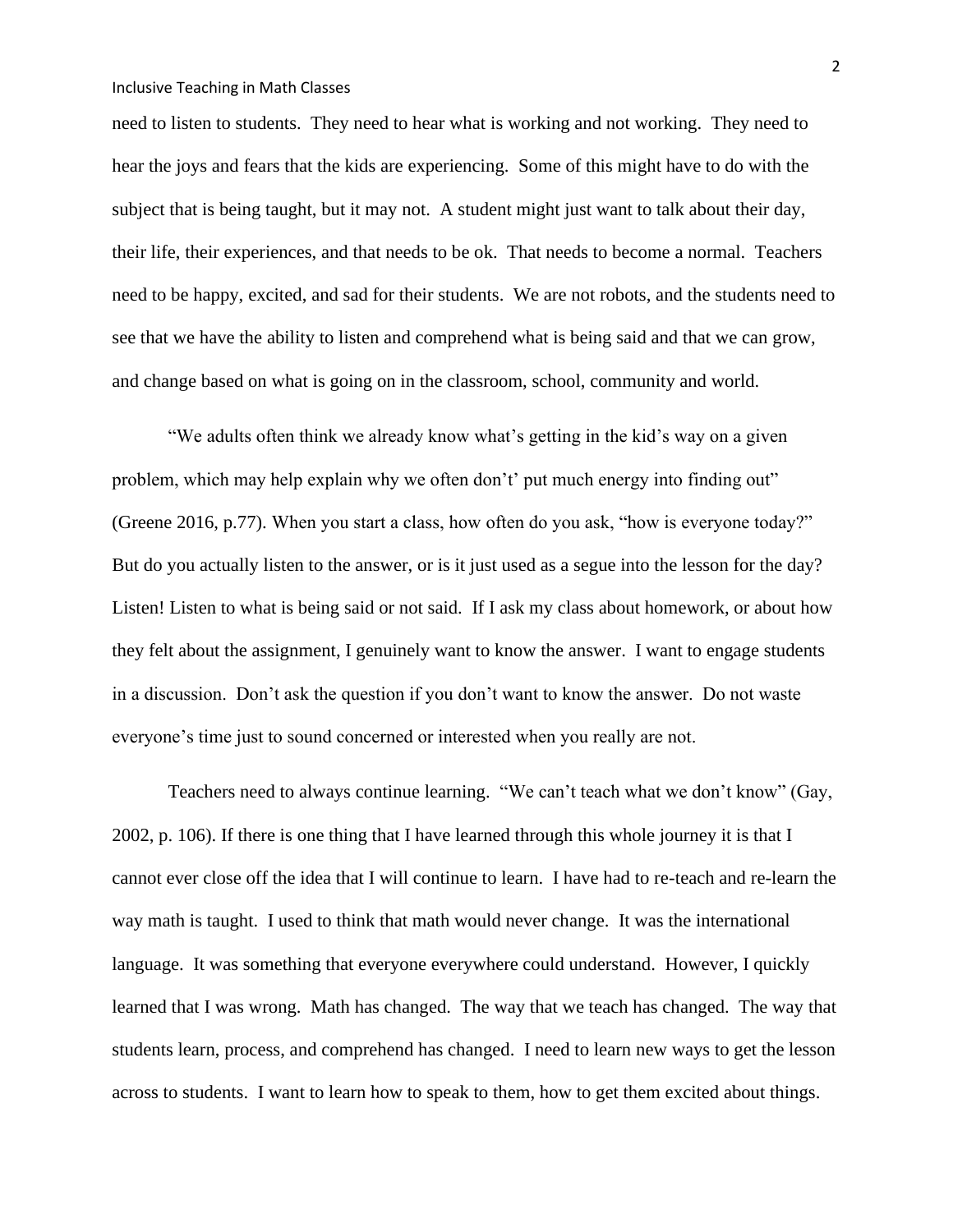What worked 25 years ago when I was in high school no longer applies and is no longer a tool that I can use.

I want to continue to educate myself every day. That education will not always be centered around math. The classes I take might not have anything to do with numbers or solving problems. Just because I teach math does not mean that I must only take math classes for the rest of my life. I want to be well rounded. I want to understand current events and what affects my students. I want to know what they are going through. What does a typical day look like for them? What does their home life look like? What are the demographics of my school? How did last year and COVID affect their feelings for school, their ability to learn and their ability to be social? These are all things that I am learning and will continue to learn. If I am expecting the students to come to school with an open mind and ready to conquer anything that they come across then I need to think the same way.

As a teacher, I want to make sure that I am always open-minded. I want to hear what people say and be open to their ideas or feedback. Something that has taken me awhile to understand and get used to is that fact that feedback is not a negative thing. Most feedback comes from a positive place and is only meant to make you better. This took me awhile because as a student I was constantly told when I was doing something wrong, but never when I was succeeding at something. I want to work to change that mindset. I will show the students that I am open to their ideas and suggestions and hope that by leading by example they will see that feedback is something that they should look for in school, life, and their future.

Students' lives have changed so much over the last year. COVID has turned what they used to think school was upside down. So, if I am going to expect the students to be openminded about the change and school and education, then I need to show them how it is done. I am also

3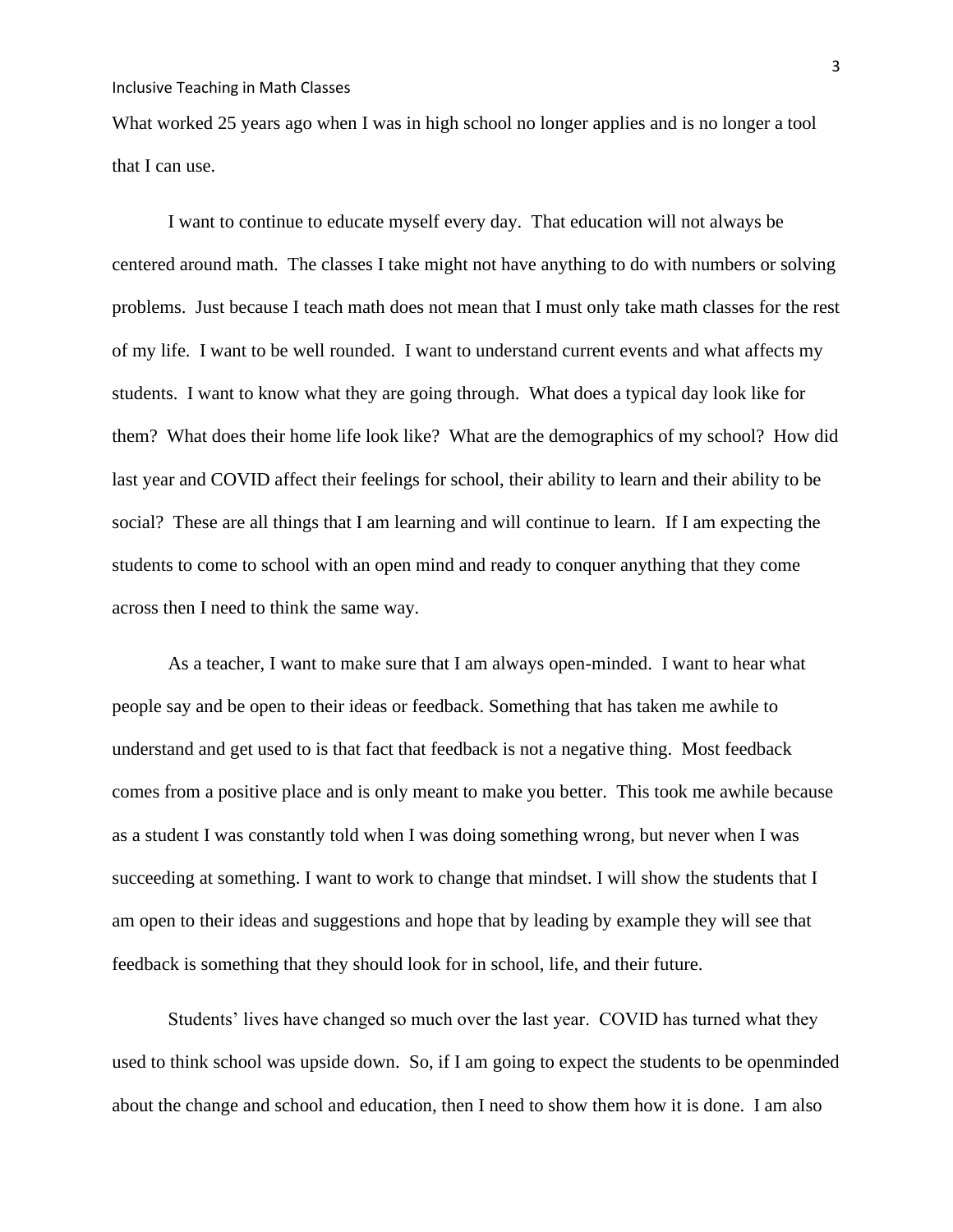in a situation that is changing daily. We are constantly trying to improve how things are done and how lessons are being taught. I can show students that change is part of life and that being open-minded to the change and trying new things will open so many doors for them in school and in their future.

The classroom setting is also a huge part of getting students involved in class and having a productive classroom. I want a classroom that allows the students to interact with me and allows them to interact with each other when necessary. Therefore, I like the idea of individual desks for the student's vs tables. I also like the desks that the chairs are connected to the desk verse chairs that are separate because there are less things to distract students with. The desk will be one solid piece, so the chairs don't pivot, swing, recline or lean back. The students would be in rows initially and then I can move the desks into groups of three when needed.

While the idea of desks will work for many students, there are some students that need the individual desk and chair. This could be because they do not fit in the chair when it is attached to the desk, they could need the ability to fidget or move, they could need to get up and move more often than the row of desks allows them to. There will be accommodations for these students in the classroom. I also want a lounge chair in the back of the classroom to give any student the chance to take a break if they need to or to just get a little more comfortable so that they can concentrate.

High school students are at a point in their education where they come into the class with a preconceived notion of what they think math is. They either like it, or they don't like it. The ones that like math are the ones that are easy to teach. They ask questions, they sit and take notes and actively participate in activities. The ones that make me think and make teaching fun, challenging, and rewarding are the ones that push back. The ones that say this is useless because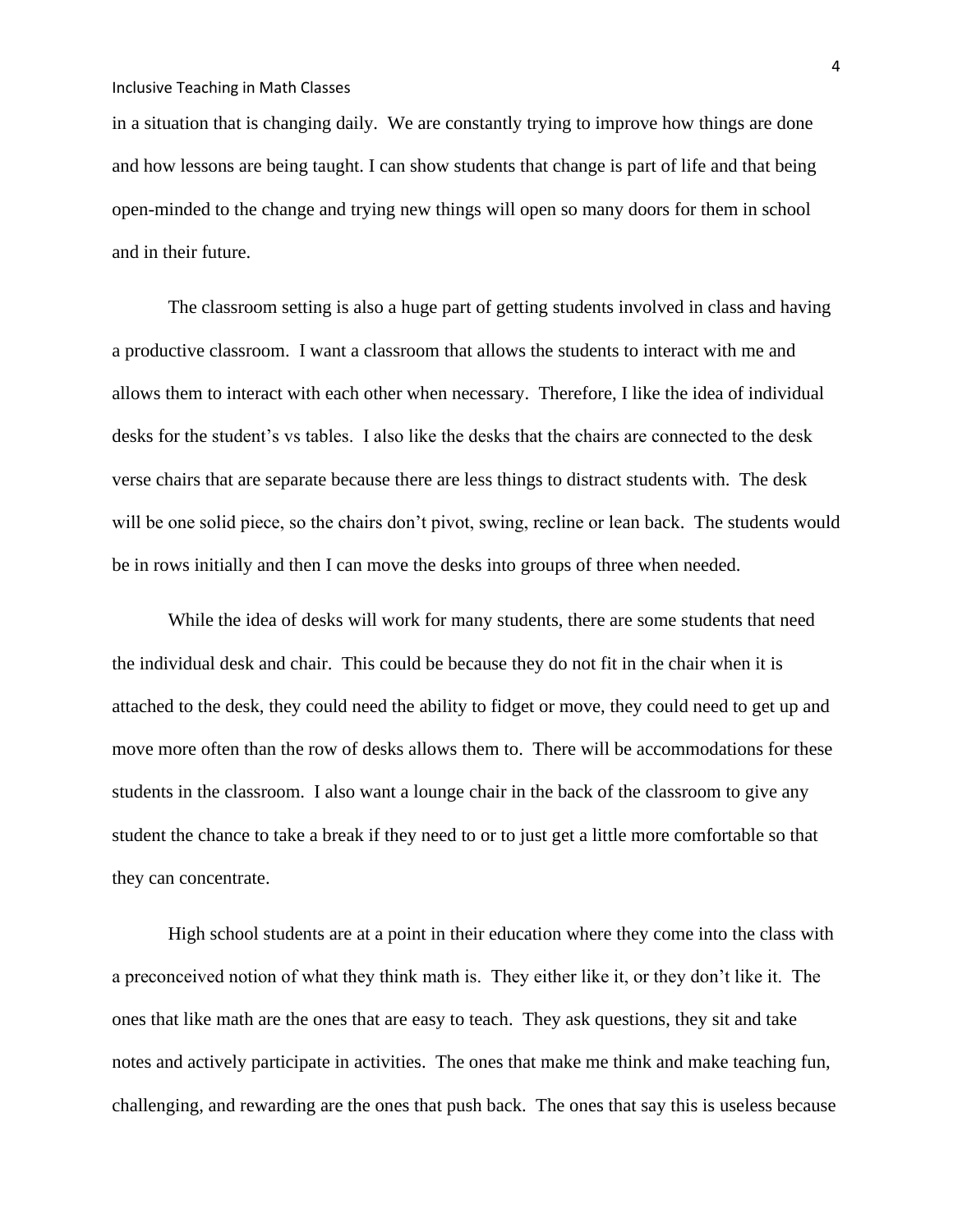we will never use it. I cannot count the number of times that someone has said "when will I ever use this." I have gotten pretty good at finding real work situations for almost every activity that I do or lesson that I teach. The real work solutions are ones that the students can relate to. Simply saying "you can be a scientist or a mathematician" does not help gain the students trust or interest.

"Children need to be able to connect formal symbolic representations to real objects, actions, and experiences-mapping back and forth between the real world and the representation of it. (Kleen, 1992)" (Taylor & Francis, 1995, p. 175). Showing them an example of a slope on a wheelchair ramp, the stairs, or the football stadium are ways to bring slopes, lines and graphs into their world or reminding them that they do deal with percentages, interest rate and loans when they are using their bank accounts or lending their friends money are real world examples that they can relate to.

"Children need to be able to connect formal symbolic representations to real objects, actions, and experiences-mapping back and forth between the real world and the representation of it. (Kleen, 1992)" (Taylor & Francis, 1995, p.175). Students, like adults, need to feel that what they are doing is relevant. They already go through life doing most things because people tell them to and not because they are interested in it or see any type of value from it. If we simply tell them that they must learn this because they have to, then we will not see the results or the buy in that we really want to see. However, by being honest with them and explaining that there are somethings that people will use daily and some things that may be used a few times, we can get their interest in the lessons that we are trying to teach them.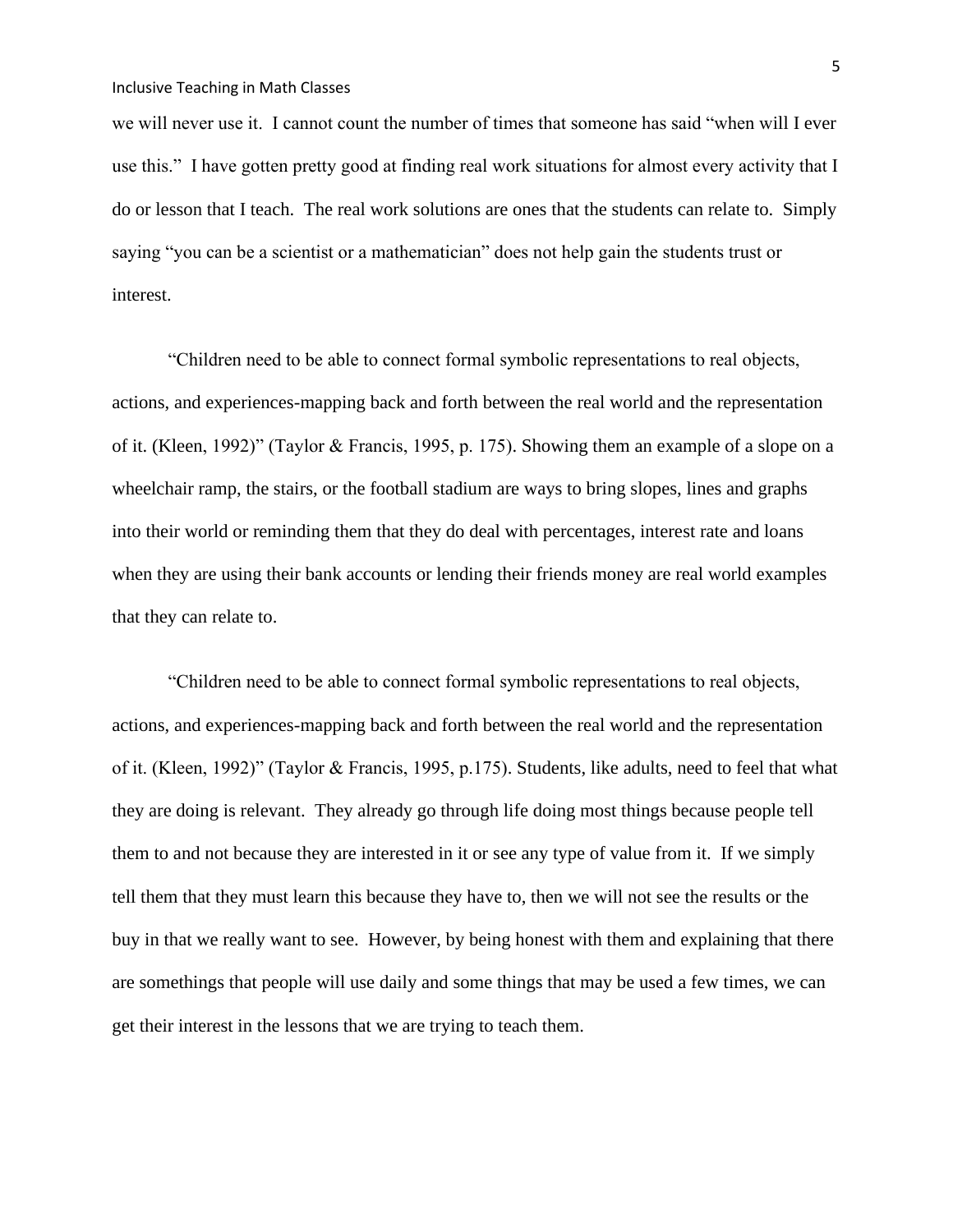I want to have a classroom that is built around the students and the community that they represent. I want them to feel welcomed in the classroom and feel like their opinion or feelings matter. I want to get their buy in on the lessons and the goals of the classroom. To do this, I have to release a little control. I need them to be able to make choices. The "what we talk about; how we talk about it; what we see, attend to, or ignore; how we think; and what we think about" (Gay, 2002, p. 110). This is going to be a huge part of teaching in the classroom and for a teacher to begin to succeed in this it goes back to the fact that they need to know their classroom.

I feel that it is important to know what the students are going through in their personal lives as well as in their school lives. If we take a genuine interest in the students, they will see that. They want to know that they are more than a score on a test or a seat in a classroom. They are people trying to navigate the struggles of daily life. We, as teachers, need to take interest in that and while we may not be able to fox or solve their problems, we can notice changes in behavior, and we can address the changes and see if there is anything that we can do to help them. Sometimes all they want is someone to listen and just take the time to care about them.

"We adults often think we already know what's getting in the kid's way on a given problem, which may help explain why we often don't' put much energy into finding out" (Greene, 2016, p.77). Why can't we just ask? Why can't we take a couple minutes each day and check in with the class. If we see someone's behavior is different, does it really hurt to ask? Showing a little interest in the student's well-being is free and can mean the world to someone who things that they are invisible.

We can take an interest in the students' lives and show genuine concern for them, but we need to remember that we are still teachers, "and you're not going to be trying to solve all of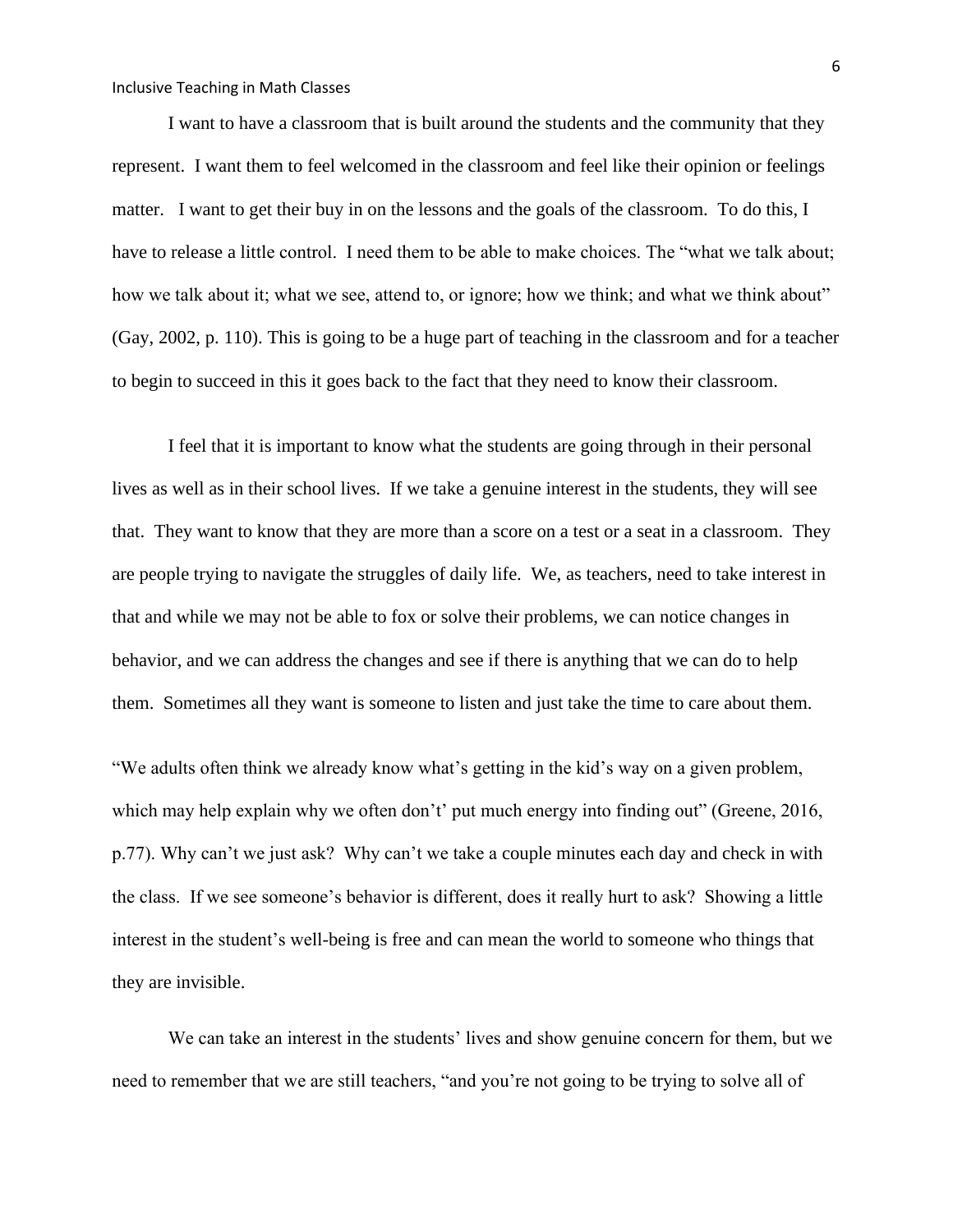those unsolved problem at once anyway, tempting as it might be. Indeed, trying to solve all of these at once is the best wat to ensure that none of them get solved at all" (Greene, p. 51). There are somethings that I can't fix in one day and I need to remember that. I am a fixer and I do want the world to be right, but sometimes that is not possible for me to do. This was also a hard thing for me to learn and put into practice. Like math, I want everything to have a solution and fit nice and neatly in a little box. With math, there is a solution to every problem. You start something and you work it until it is solved. With students, lives, school, careers, rules, procedures and policies, there are not simple solutions. There is not always a nice tidy end to every issue.

While I may not be able to solve every problem, I can still focus on the classroom environment that I want to achieve. I can help the kids focus on the task at hand and create a safe place for students to feel like they can answer questions, try new things, and get out of their comfort zone. This is achieved by spending more time on task when teaching and seeing less and less distractions in the classrooms. Because of this, I will build a community in my classroom. The students feel respected by their teacher. I will not just use standard assessments for everything. In fact, I want to find creative and different way to assess the students based on the demographic makeup of the class. I want to engage and challenge the students daily and push them to think deeper than the surface answer.

If I am going to push the students out of their comfort zone, I need to understand that there are also going to be some adverse side effects to that. Some students act out when they become uncomfortable or when they do not know the answer. In the past, acting out was a free pass to get out the class. The more disruptive you were, the less likely the teacher was to call on you or bring attention to you. That needs to change in my classroom. I was to stop focusing on the negative and find the positive in the situations. "If students know how to be successful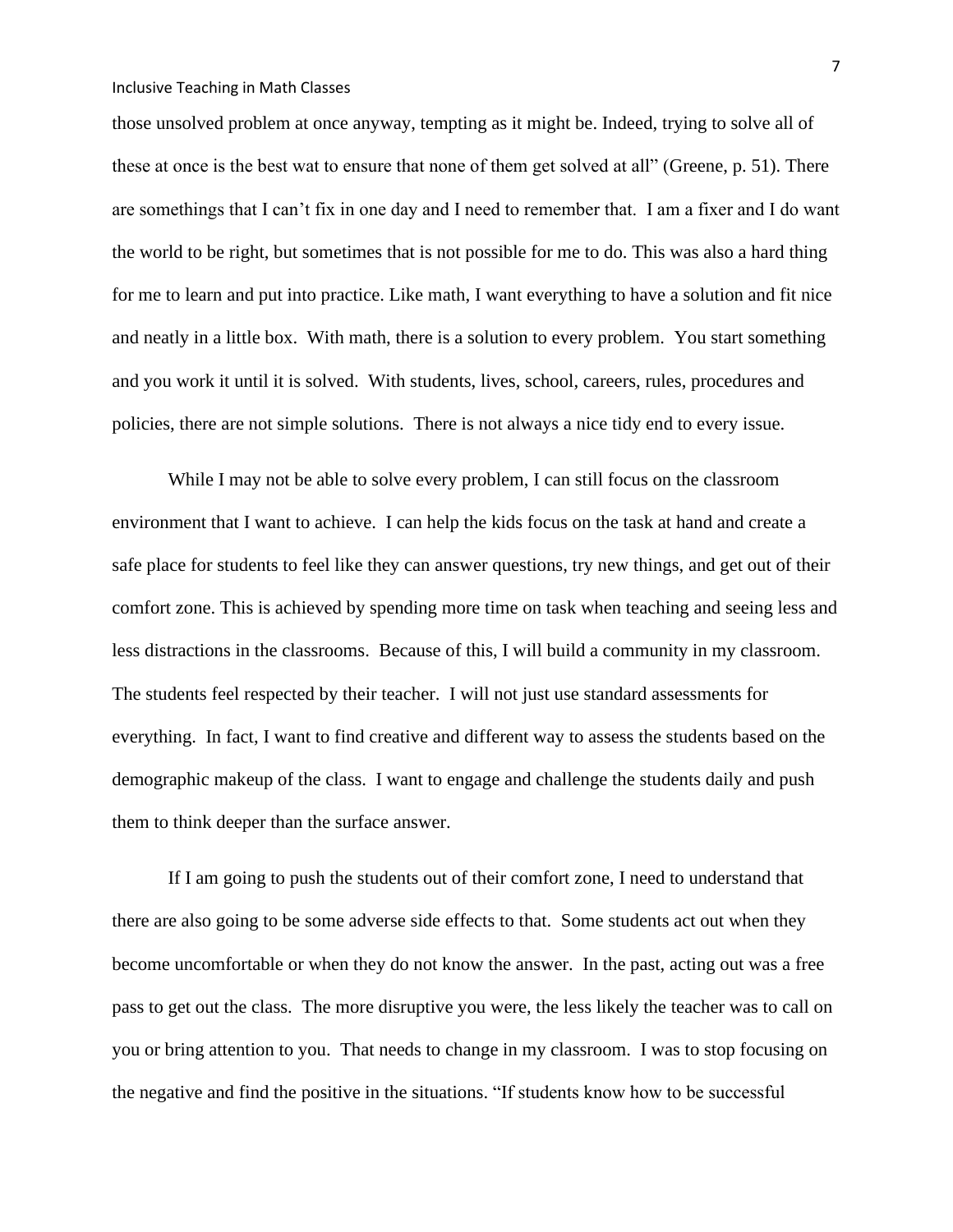independently, they would do it. But students need to be taught what to do, and that goes above and beyond teaching them what not to do" (Greene, p. 68).

Schools today focus so much on the negative aspect of behavior. Don't run, don't talk in class, don't chew gum, don't wear hats, don't be late, don't forget your homework… The list goes on and on. It has become easier for us to tell students what no to do instead of focusing on the positive and letting them know what they can do. We can tell them what behaviors are acceptable so that when they accomplish them it is a positive instead of telling them what they can't do and turning it into a negative. Students want to be good. They want to succeed. We have been learning that this whole class. They need the tools to do so. We do not expect a toddler to understand that they have to be still and listen sometimes or have good manners in a restaurant, we teach them. We model it and show them what we expect, not what we don't want to see. We are patient and we are kind, so why does that stop when students get older? It should not.

"I don't want to change your behavior. I want you to think about it before you do it." We are going to be teaching students who will eventually be going into the real world to become productive citizens. We cannot be always there by their sides watching them and telling them what to do. We need to teach them to be in control of their choices that they make. Take a moment, take a breath, and think before you act or speak. I want my students to know that it is ok to take a moment to collect your thoughts before you react to something. Actions and words cannot be taken back and that is something that many students to not realize. They think that they have a "right" to say whatever they want without consequences. Yes, they are free to make their choices, but they also have the consequences that go along with their choices. I want them

8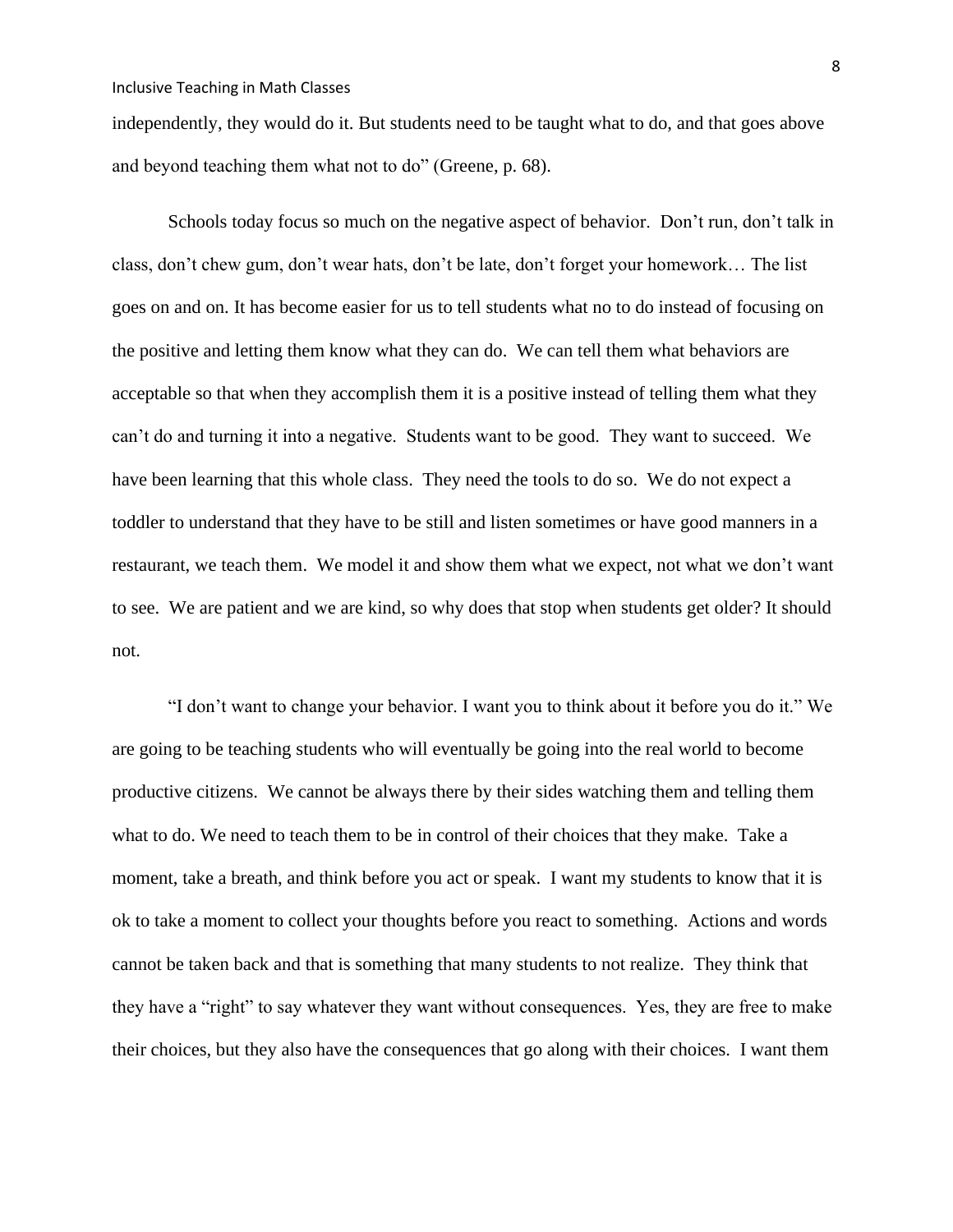to know that it is ok to make mistakes or wrong choices if they learn from them and try to grow and not repeat it again.

My teaching philosophy is different from what the students are used to, and it is what I wish would have been around when I was in school. It will be an open classroom full of communication, collaboration, and toleration. It will take time. It will take patience and it will help from all the students, teachers, parents, and admin, but it is something that can be done. I am trying to make change class by class, day by day.

#### **How My Philosophy Aligns to InTASC Standards**

The InTASC standards are something that I have aligned my teaching philosophy to. I pride myself in the idea of personalized learning for diverse learners. I believe that everyone learns differently and that, as a teacher, I should be able to find the best way for them to learn. By providing different ways to solve problems and different options for completing assignments, I will hopefully be able to find the best way to teach my students. Some students want to do everything online, some students want to physically write on paper. By having handouts in class and having the assignments available online, I can let the students choose which one works best for them. When I teach the lesson, I try to find several different approaches to the same problems so that students can choose which one is better for them, or which one their understand better.

I am putting more focus on application and knowledge of skill. I am making sure that the students understand what is going on. They can show me this through our in-class assignments, and out group assignments. I don't just want to give them homework to go home and do and just turn in. This does not show me knowledge at all. Anyone can go home and google the answers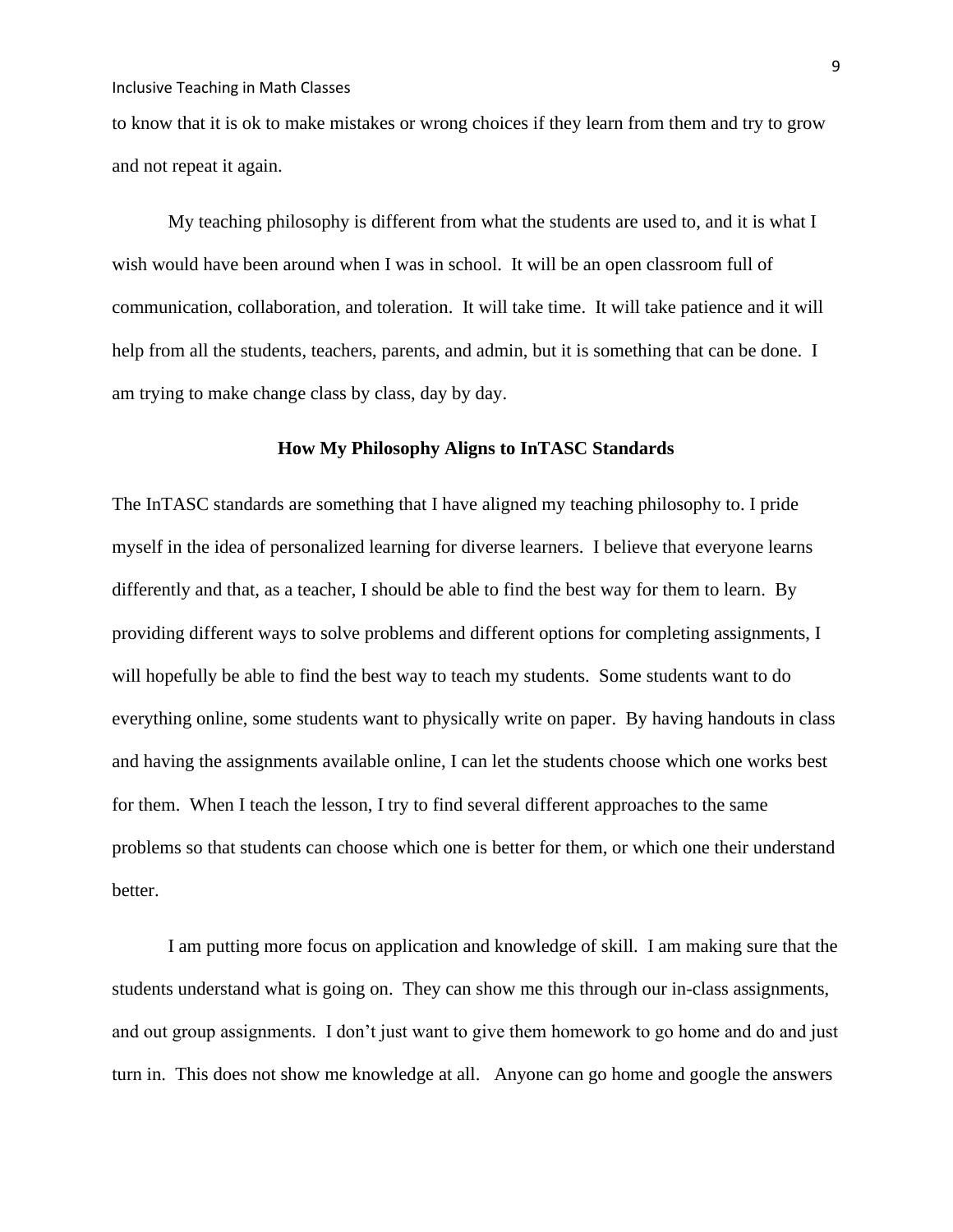and turn them in, but do they actually understand? Do they know what kind of real-world applications that lesson can have? I want my students to see that while some math is simply done in the classroom, there is so much more that can be done in the world around them.

While the classroom environment is really important, so is the professional environment. I enjoy working with my co-workers. I want a learning environment where I can ask questions and get different ideas on curriculum and lessons. Many of the other teachers have been there for years and know the students so well and they will have ideas that I might not have thought of. I have no problem being a new teacher. I have no problem learning from those who have been there and gone through everything I am experiencing. In my opinion, coworkers and a collaborative environment are the best way for any teacher to learn and grow and the more I am able to learn, the better my student's education will be.

#### **Conclusion**

Teaching is going to be different for everyone. Teaching math in one classroom will look different than teaching the same subject in a different classroom. There will be positives and negatives to each classroom and situation. The things that should stay constant are the way that the classrooms include the students. The curriculum in the classrooms can be altered and changed a little to allow all students with and learning differences to participate in the class if they choose to.

By looking at the different ways that someone can have an inclusive classroom, use different teaching strategies and have discipline in the classroom, a teacher can create their own classroom techniques to cultivate the environment that their students would learn in. Teachers can learn and grow from each other personally and professionally.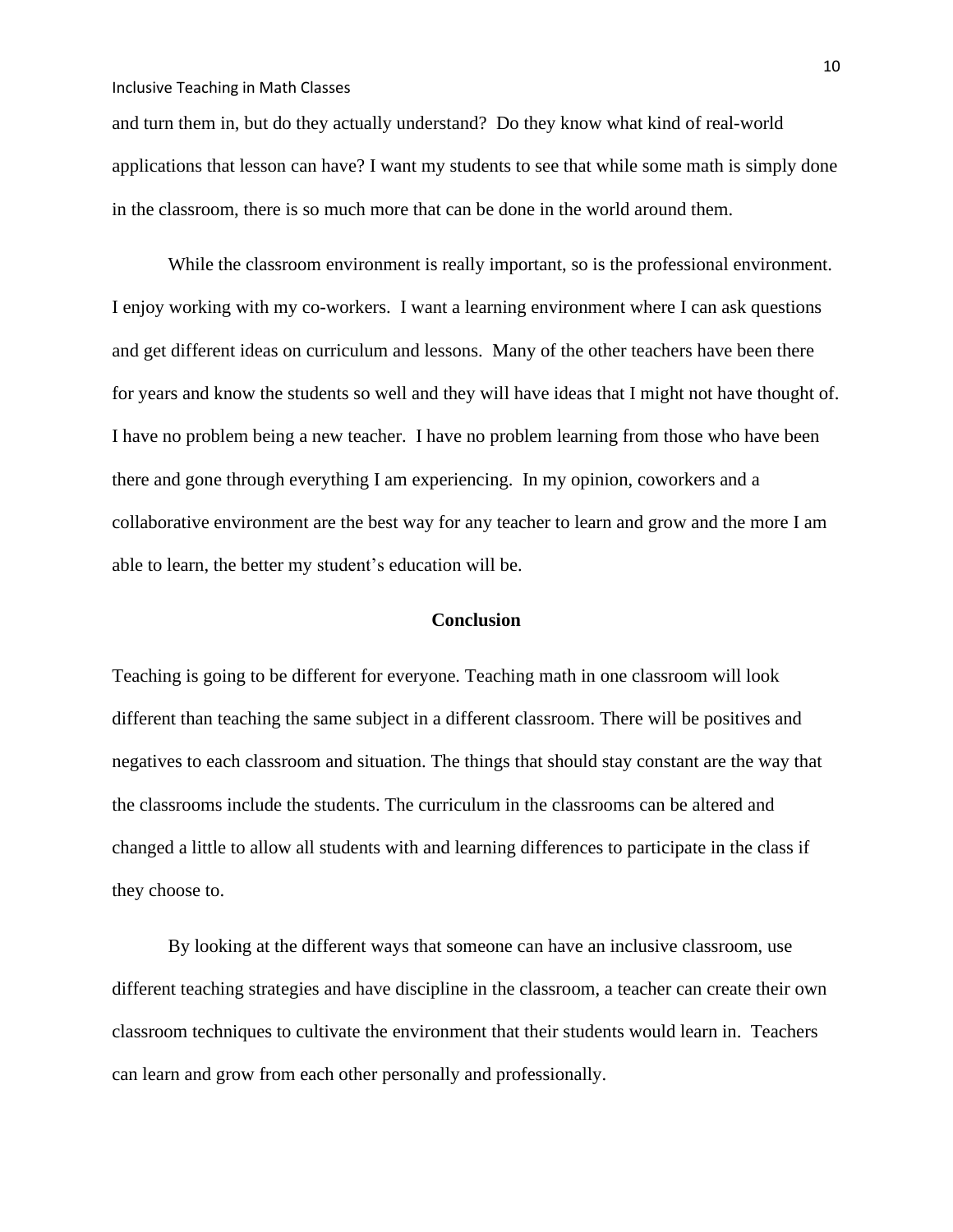I want to use these three themes in my classroom and in my everyday teaching. I want to learn from these articles, books, reviews and websites to see that there are so many options that I can take in any direction that I choose. I can choose how to have an inclusive classroom. I can choose what teaching strategies that I need to use. I can choose what type of discipline or behavioral strategies are needed in my classroom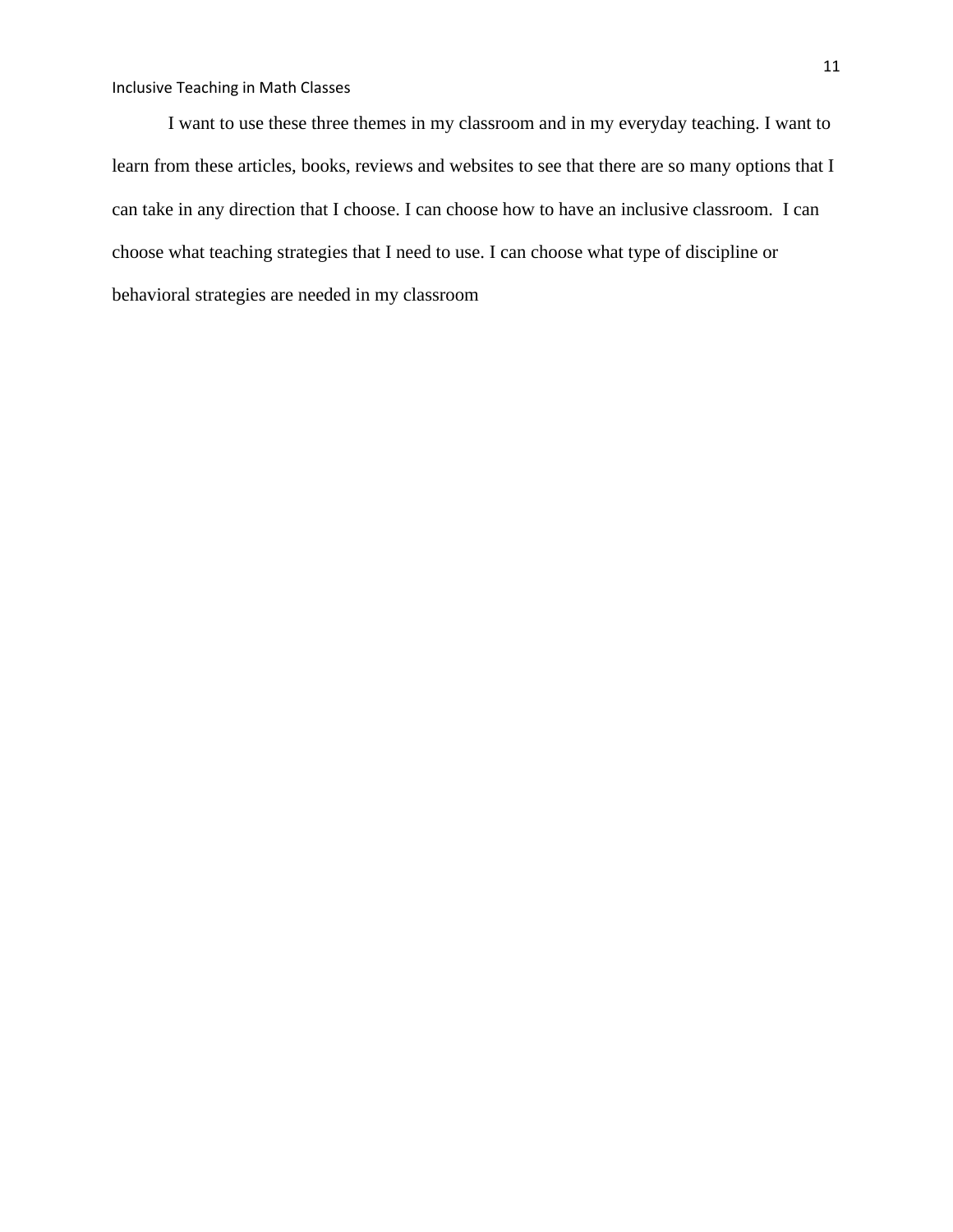#### Chapter II

#### LITERATURE REVIEW

#### **Purposes and Objectives for the Literature Review**

My purpose in this review of the research was to discover how teachers and researchers have looked at effective teaching and teacher growth in their discipline. I searched for research on Inclusive Education because I do not think that the solution to teaching those with different learning abilities is to send them away. Every student deserves the best education possible, and that education will not look the same for everyone. Just as people with different food allergies are not forced to sit in a special section of the restaurant, students with different learning needs should not be separated or segregated if possible either. I also searched for studies on effective instruction because I want to be able to have to tools that I need to teach students the lessons. There are so many different teaching styles and I want to have a tool belt full of them so that I can switch it up or offer several different styles within the same lesson. I understand that I learn differently than my other classmates and I don't expect my students to learn the same way that I do or understand math the same way that I do. I need to find a way to communicate or teach so that they enjoy it.. Additionally, because I would be studying my own practice and focusing on these ideas in my endorsement area, I looked for studies that indicated the kinds of instruction that are effective for disciplinary issues and methods and the effect on students learning math.

This literature review strengthens my understanding and knowledge of these themes and help me set my own goals for my classroom and teaching. These are real examples, issues and things that I will face in my school. I wanted to find articles and research that will introduce new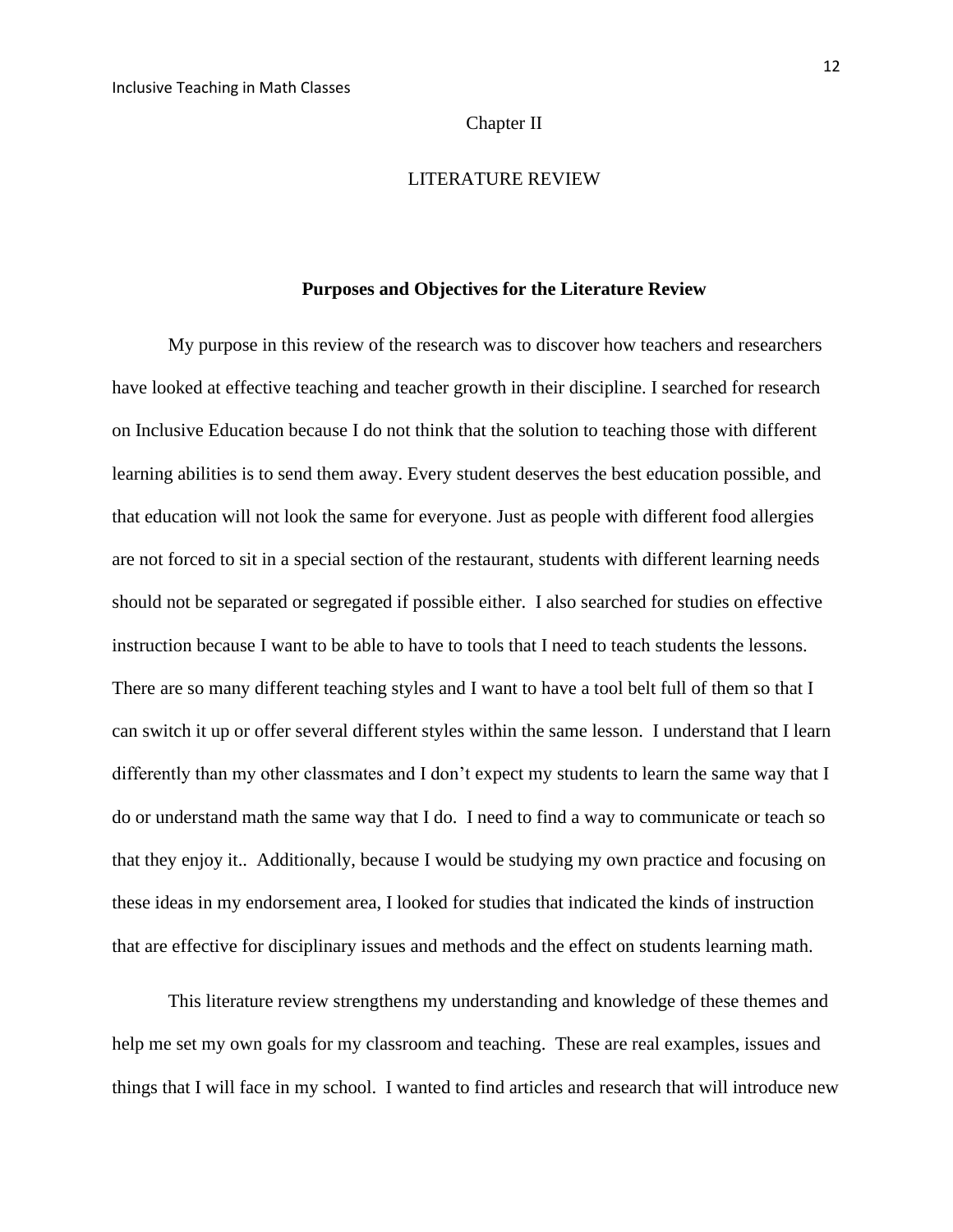effective strategies as well as strengthen the foundation that I already have built. I wanted to find research that included examples of how it can pertain to my math class and how I can use the ideas and strategies in my class because I believe that, while knowledge is power, that actual strength comes from trial and error and putting these ideas and practices to use.

## **Procedures for the Literature Review**

I selected literature for this review based on several specific criteria. Research on was included if it contained the following descriptors: Inclusive Education in students with disabilities, Effective instructional strategies, Disciplinary Issues in education. This search yielded 300 relevant articles. In order to narrow my findings and make them more specific to this research project, I then focused my review efforts on articles that discussed high school math classes. From there, I looked for articles that supported sub-themes that emerged from the major articles in my literature review. These sub-themes are: 1) Inclusive Education in Math 2) Strategies or Effective Instruction in Math classes, and 3) Disciplinary Issues in High School and how that effects Math classes. For these sub-sections, I initially searched the *EBSCO database* for articles that met the keyword criteria listed above, along with a conducting a search for books in the data base of the Hamersly Library at Western Oregon University. After finding these books and articles, I hand-searched their reference lists as sources to find additional related articles and books.

In order to integrate the literature review, I developed a coding protocol and corresponding separation of research into the major themes: Inclusive classrooms, Teaching Strategies and Discipline and Behavioral Issues in Math Classes. I read each article to determine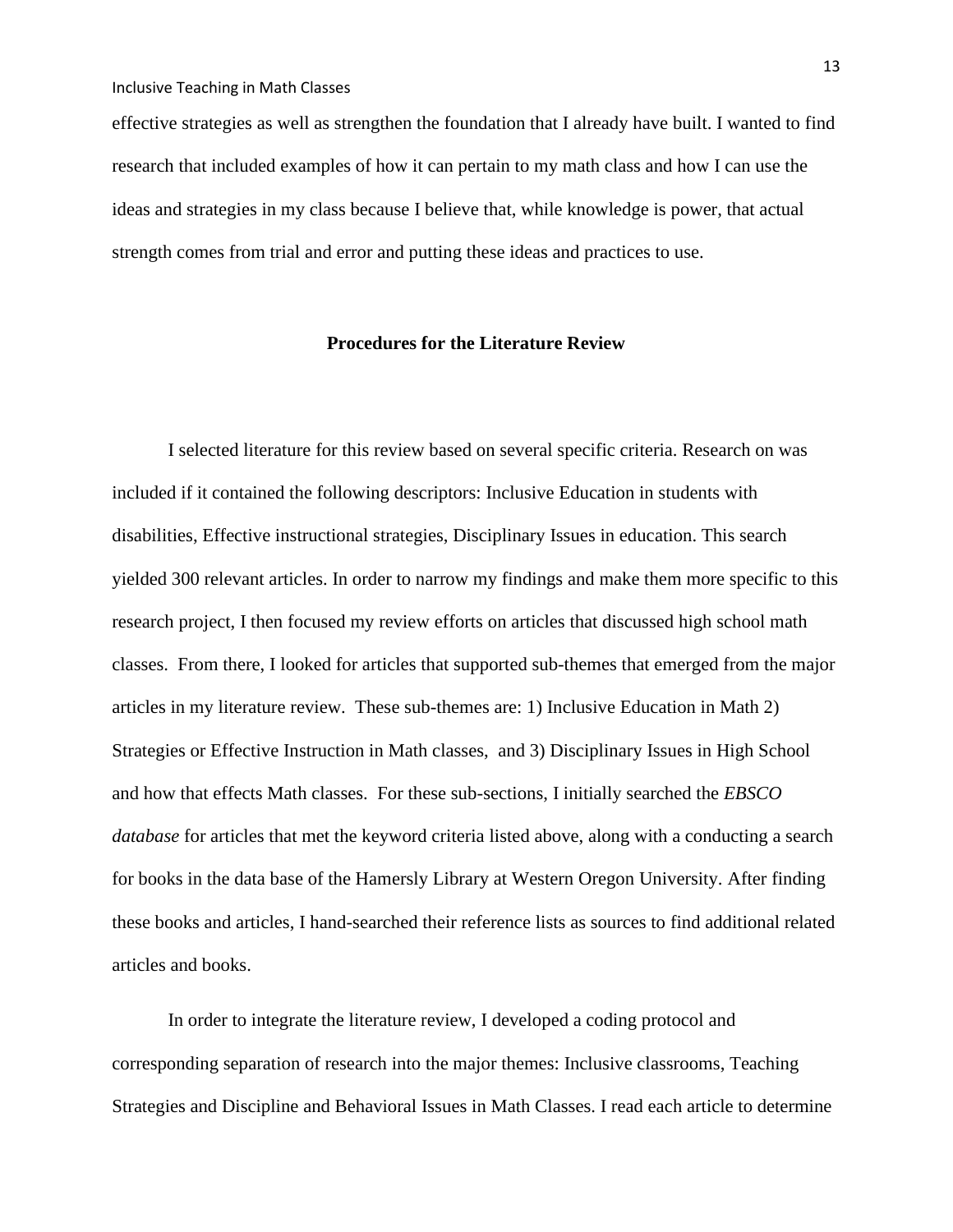how it fit within these broad thematic categories, and then, through a process of reading and rereading for salient features of each study, I determined the subheadings in the literature review. My intent was to start with a broad treatment of each theme and then to systematically reduce broad understandings of these issues in all subjects or teaching in general to specific understanding of how these themes are present in research about how these themes fit into math classes.

#### **Effective Teaching**

High School math is a subject that brings many different feelings and thoughts to students and to teachers. Some memories are goods, and some memories can insight some bad feelings. In order to be an effective teacher, there needs to be emphasis on inclusion in the classroom, different strategies for teaching and how discipline can be incorporated in the classroom.

Effective teaching is a broad term that can envelope so many different things How one math teacher teaches and runs their classroom will be completely different than how another teacher runs their classroom. Their classroom demographics will look different and so their inclusion ideas, teaching strategies and disciplinary methods will be different. The bottom line is that even though the classes will look different, there needs to be consistency for the students and teamwork within the school.

Inclusion in the classroom is something that has gotten more and more coverage over the last years. Students with different learning abilities used to be kicked out of the classroom and sent to special classrooms where they were surrounded by peers with varying educational needs. This literature will show how these students can be incorporated into the classroom and how that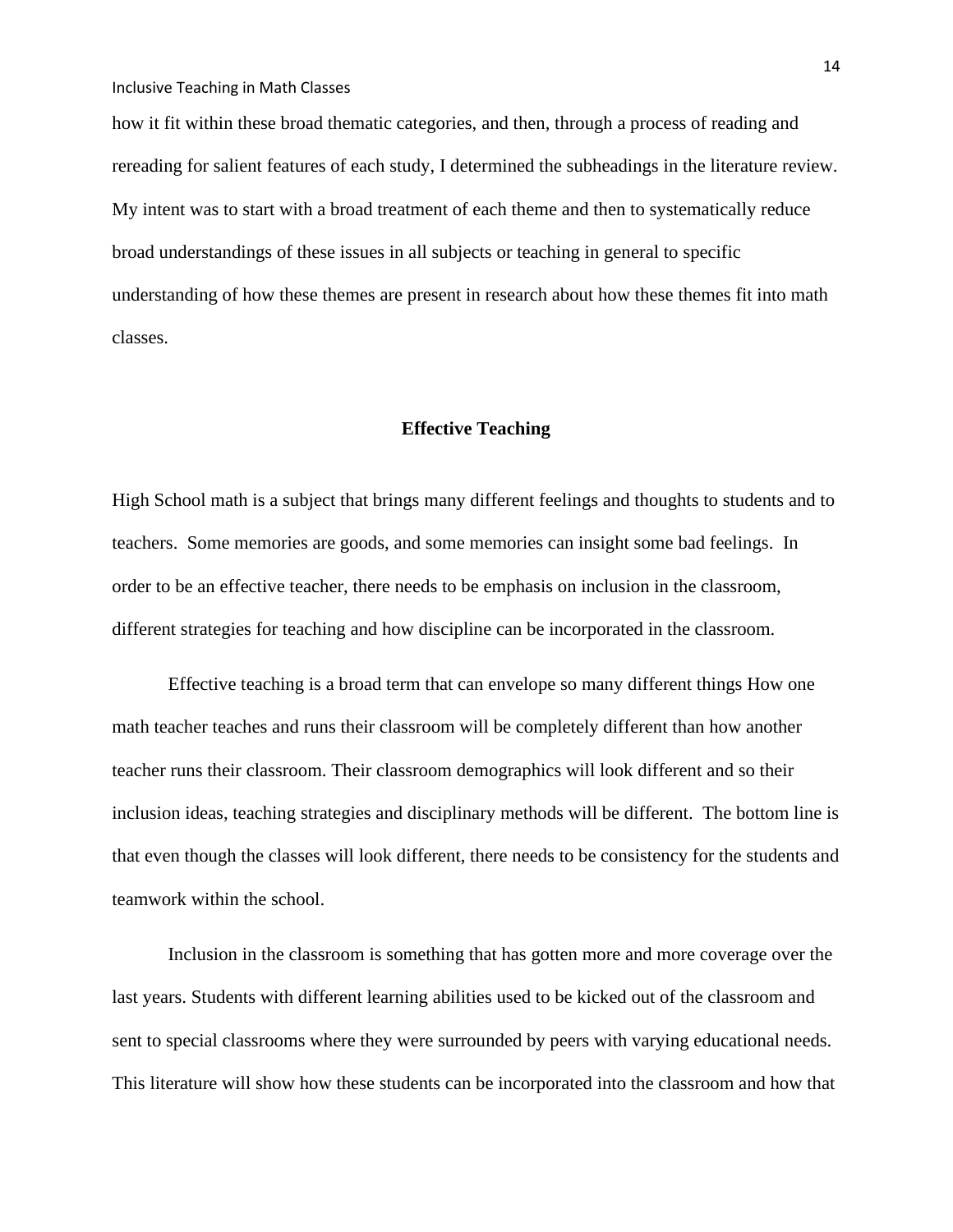will actually make their education better and can improve the education of these students without any educational or learning needs.

Teaching strategies are a touchy subject for many teachers. The idea that "my last teacher didn't do it that way," or, "I didn't do that last year." is one that teachers will encounter in their career. The way that a specific class is taught is overseen by state and national standards, but the way the material is presented can be up to the teacher, the school and sometimes the actual class. Teaching strategies will vary based on the grade, content and school and can vary from year to year. These articles will help show teachers that different strategies can be used to get to the same result at the end of the year.

Discipline in schools changes every year. From physical punishment, kicking kids out of school, no physical contact at all to keeping kids in class at all costs. There are different thoughts, theories and reactions from students and teachers alike. There is no specific right or wrong to any of these approaches. They can all be used in the classroom if the teacher feels like trying them. The main approach that is constant in all of the articles is that consistency is needed in the classroom, the school and the town. If the students, see that there is a united front when it comes to discipline, they will have a better chance at responding positively to whatever approach is being taken.

Every school district, school, and classroom will look a little different, but the goal is to give students a positive education experience that gets them ready for the real world.

### **Research Studies**

This research study combined strands of complementary research literature, centered on three sub-themes. First, I discuss the idea of inclusion in math. Inclusion includes more than just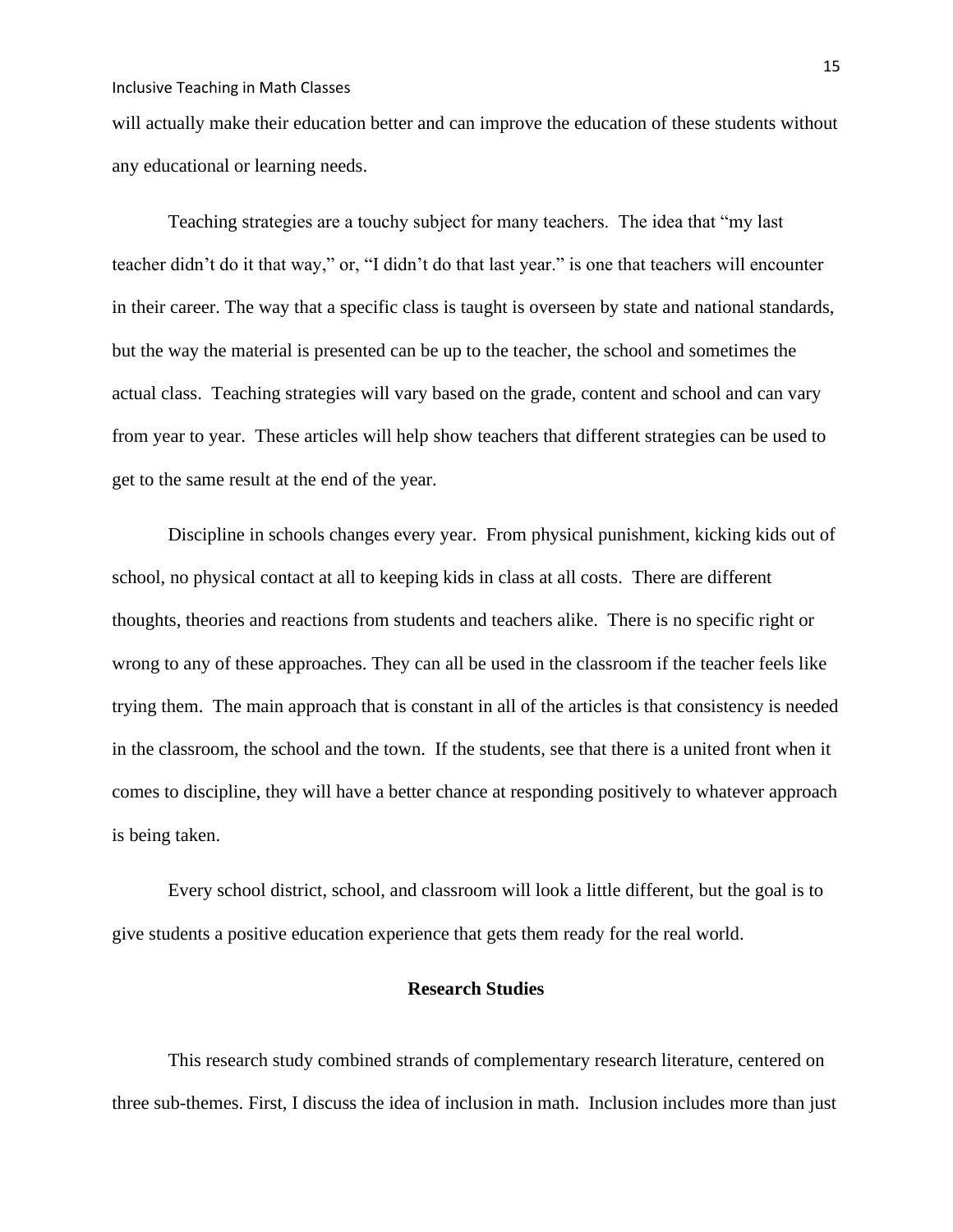allowing everyone to be in the same class. It allows everyone access to the same education but tailored a little more to their level. By teaching the same lesson but having the ability to challenge those who need it or show down a little more for those who need more one on one attention, I am finding the true meaning of inclusion. A child sitting in the classroom and not participating because they need different accommodations to learn it is doing yourself and the student a disservice. Math is a subject that can include everyone at every level in the same room.

Second, I consider research strategies or effective instruction in math classes because many students come into math classes already feeling defeated and broken because of their previous math experiences. Math has the ability to be taught in so many different ways that there is bound to be a way that engages the students. This means that there is going to be a chance that I will teach the same lesson several different ways to find which way is more effective for my classes. Finally, I looked at research on disciplinary issues in high school and how that effects math classes, because math is a classes that needs instruction and participation. It is not a class that is easily self-taught and not a class that looking at someone else's notes while you are going is going to be sufficient for. Many discipline issues take students away from the class for an unspecified amount of time. This is detrimental for students and teachers. The students lose interest because they are far behind, and the teachers struggle to keep them caught up or get them back on pace.

#### **A Review of Inclusion in Math**

The idea of inclusion is an idea that is talked about in all subjects, not just math (Brownlee et al., 2022). The Merriam Webster dictionary defines inclusion as "the practice or policy of providing equal access to opportunities and resources for people who might otherwise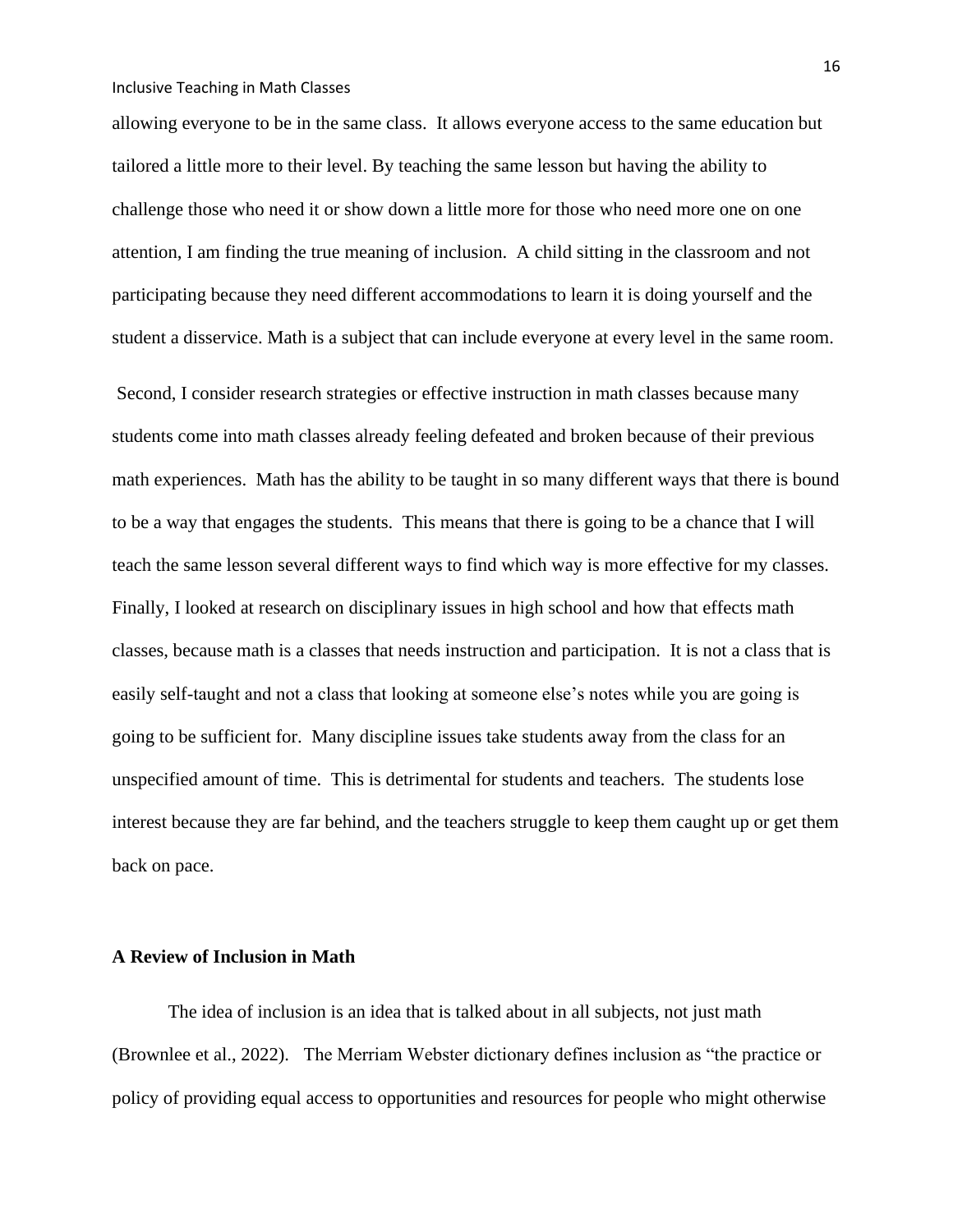be excluded or marginalized, such as those who have physical or mental disabilities and members of other minority groups" (Merriam-Webster. n.d.). This does not mean treating everyone the same or teaching everyone the exact same thing and expecting them to react the same way. This is the idea that there might be several ways to teach or learn the same idea and that some student might need different accommodations in order to be successful and those should be provided to them (Doabler et al., 2016).

Albert Einstein says 'Everybody is a genius. But, if you judge a fish by its ability to climb a tree, it will live its whole life believing that it is stupid." Not everyone is good at everything and not everyone is going to succeed at everything. Inclusion does not mean that everyone has to do the same thing the exact same way. A big misconception about inclusion is that it means that you are making it easier for others because they can't do it or they are not smart enough (Brosh et al., 2018). That is not true. Inclusion means we allow students the ability to use their tablets or PDA's in class. We allow the students to wear headphones or listen to music during a test. We allow students to take tests in quiet room. We wear speakers for those who need to hear better, or we record our lectures for students to watch and listen to again. By having an inclusive classroom, we are welcoming and accommodating to all (Sensoy,  $\ddot{\text{o}}$ .,  $\&$ DiAngelo, R. 2017). Those accommodations do not have to be huge, and they do not have to be needed every day, but they are enough to show the students with intellectual and developmental disabilities (IDD) that you do care about their education, and you care about their success in your classroom (Brosh et al., 2018, Jitngernmadan et al.. 2017, Miller, S. P., & Hudson, P. J., 2006).

"Mathematics is an academic content area that has the potential to produce meaningful effects on the long-term outcomes for students with IDD" (Brosh et al., 2018, p. 81). Adding more literacy terms to the math assignments can make it more relatable to some students who struggle with the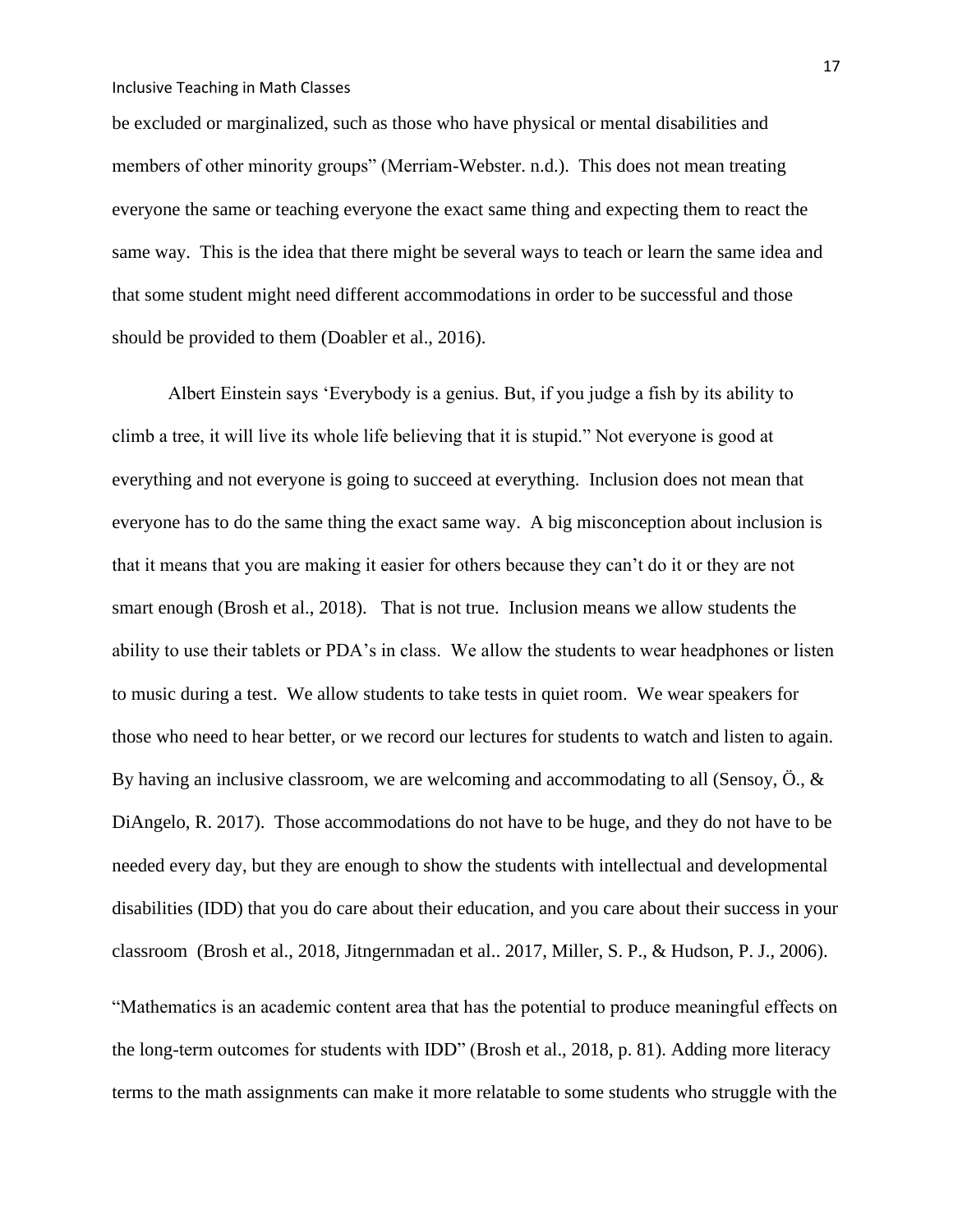mathematical terms but understand the literacy ideas (Browder et al., 2012). Math is a lot of number and formulas, for many students that becomes overwhelming and frustrating to see number after number on a board. Student's with some intellectual and developmental disabilities have trouble processing numbers and do not understand why  $5+5=10$ . They are just lines on a paper to them (Brosh et al., 2012, ). Students who have trouble processing numbers can often process words very well. Many non-verbal students can read at levels far above their grade level, but cannot talk about what they see or understand and cannot do simple math. Word problems are a simple answer for these students. It is not difficult to write word problems instead of just having numbers on the paper (Browder et al., 2012, Miller & Hudson, 2006). Tests can be made with the same questions and have multiple different layouts. They can be all word problems, no word problems or half and half. These simple changes are a simple way to have a more inclusive environment in the classroom (Hart Barnett et al., 2014).

There are also other ways to bring different technologies into the classroom to include everyone. Technology, such as cell phones, computers, pads or other electronic devices are readily available in many schools ( Jitngernmadan et al., 2017). Most schools pass out computers to their students. Almost all students have a cell phone that can use the schools Wi-Fi. Student who are possibly hard or hearing or have difficulty seeing or speaking might also have electronic devices that they use in class. There are numerous online tools for teachers such as Kahoot, or Desmos that allow teachers to ask questions or interact with students who are using their computers or phones or tablets and still teach the lesson that they need to teach (Vesel  $\&$ Robillard 2013).

By using different tools during the same lesson, the teachers are giving students the choice on how to manage their education, but you are also allowing those who need these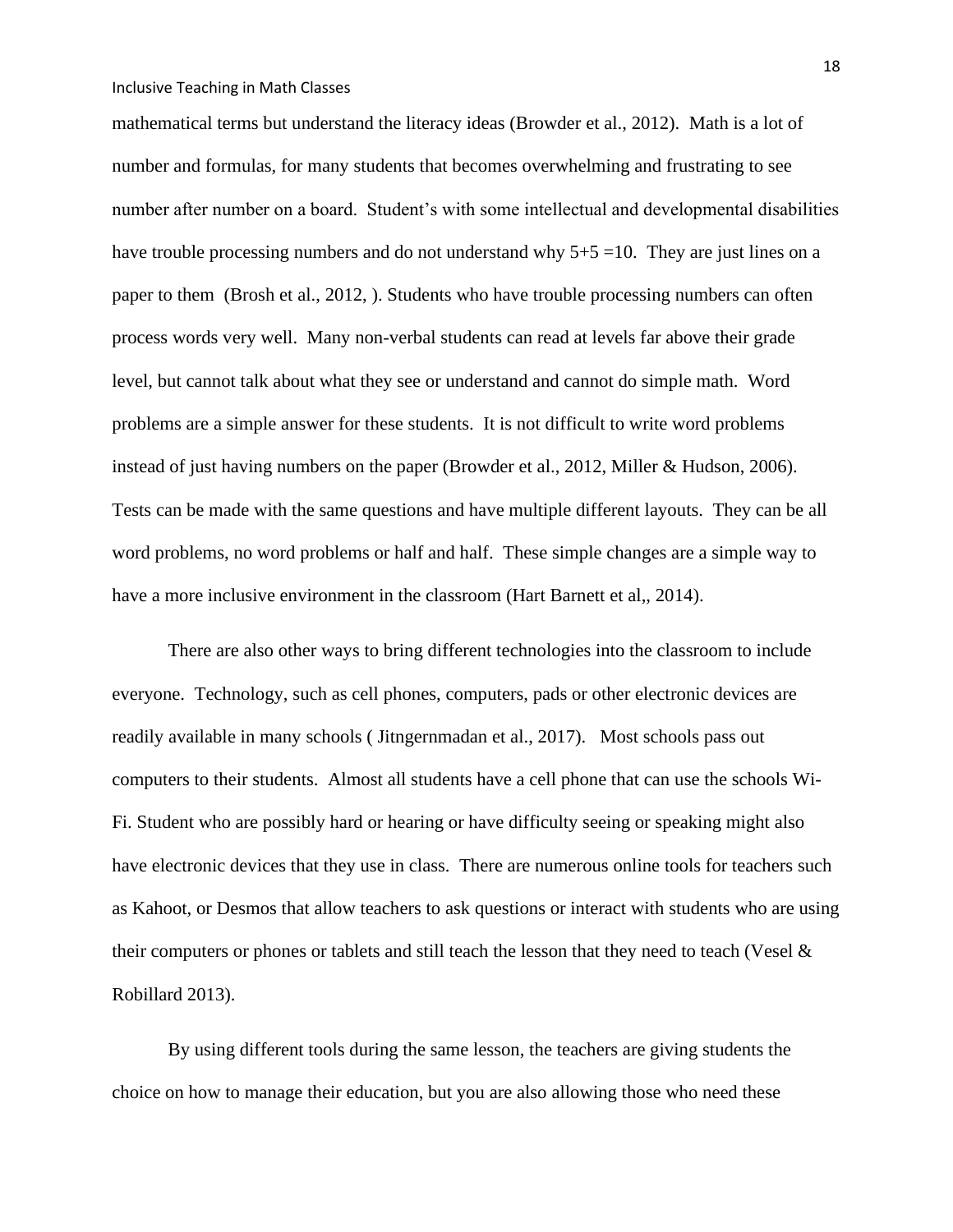different technological ideas to feel included and not be the only ones with tablets or cell phones out during a lesson.

The same lesson can be taught to all different learning types if the teacher presented the materials that were used to engage the student in inquiry. For example, in the lesson on precipitation, the teacher presented samples of water, "snow," or ice in a pan and asked, "What do you think it is?" The students could either initiate a verbal response or use a six-choice response board to select an answer (Browde et al., 2012, p. 30).

Another part of inclusion is making sure that students with different needs are able to be in the classroom. There are many schools that keep students will special needs self-isolated in classrooms by themselves. If students can participate in an inclusive classroom they are better off that those who separated all day long ( Bouck et al., 2018, Browder et al., 2012). Those in the classroom meet people, they gain friendships they feel included in their class and in their school. Those students who are in class with them learn patience and learn to have compassion for those who do not learn the same way that they do (Duchaine et al., 2011).

While we can teach lessons many different ways, we still need to have compassion for those students who will still become overwhelmed or overstimulated by a movie on the screen or a loud group project. The number of students on the Autism Spectrum disorder (ASD) is growing daily and no two students are the same. A lesson that one student with ASD can handle could be completely different than a lesson that another student with ASD can handle (Hart Barnett et al., 2014).

Given the increase in the number of students with ASD in inclusive classrooms, these students' documented challenges in mathematical understanding and problem solving,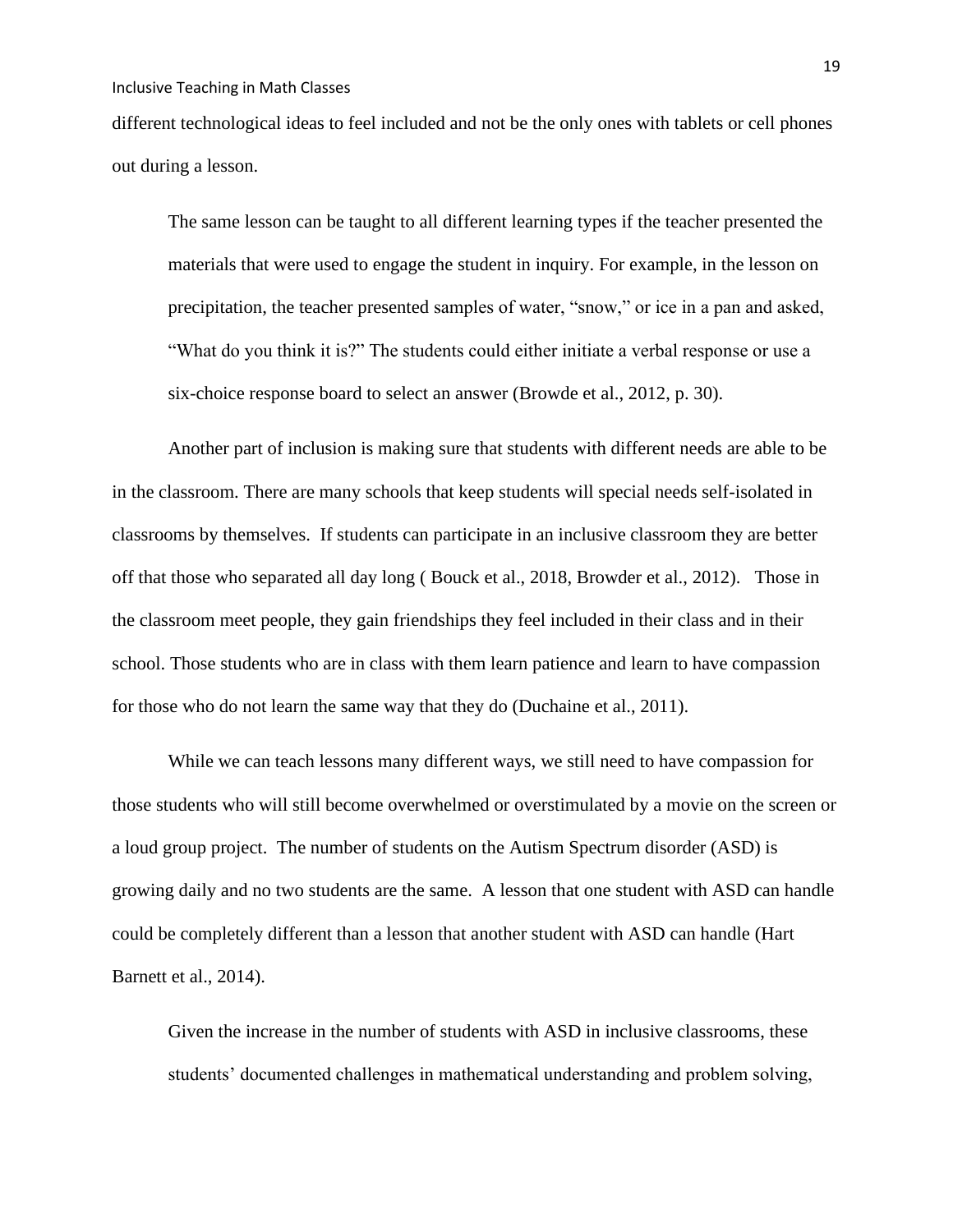and the importance of conceptual understanding and problem solving across skill areas, teachers need practical and easily implemented evidence-based strategies to help them address such mathematical deficits (Hart Barnett et al., 2014, p. 1).

Along with these new strategies, teachers need to know when that student has been pushed to their limit and they need a minute. There is nothing wrong with seeing if the student needs a break, needs to take a walk, needs to take some time sitting in the back of the classroom. Every student will have a plan and the teacher should know what the student needs and what they do not need. Many lesson plans, notes, videos or handouts that are available in class are also available online now and so students who need to step out for a minute to collect themselves will still have access to anything that was mentioned in that class. This does not just go for people with ASD or people who need special accommodations. This goes for the student who is having a hard day, the student who did not sleep last night, the student who is overwhelmed and just needs a mental break. These resources and accommodations are available for all of them (Hart Barnett et al., 2014, Mckeithan & Sabornie 2019, Bouck et al., 2018, Browder et al., 2012, Brosh et al., 2018).

There have been many studies done on the subject of Autism and learning. The one that stood out to me was the study done by Myles, Ferguson, and Hagiwara (2007). They studied the use of a PDA in a classroom with a student with HFA (High Functioning Autism). This study looked at the use of the PDA in the classroom what the teacher was instructing students and looked at the use of the PDA for help with homework after the student had left school. This study showed that using this strategy helped the student pay attention more in class, submit assignments on time and be more independent in that classroom.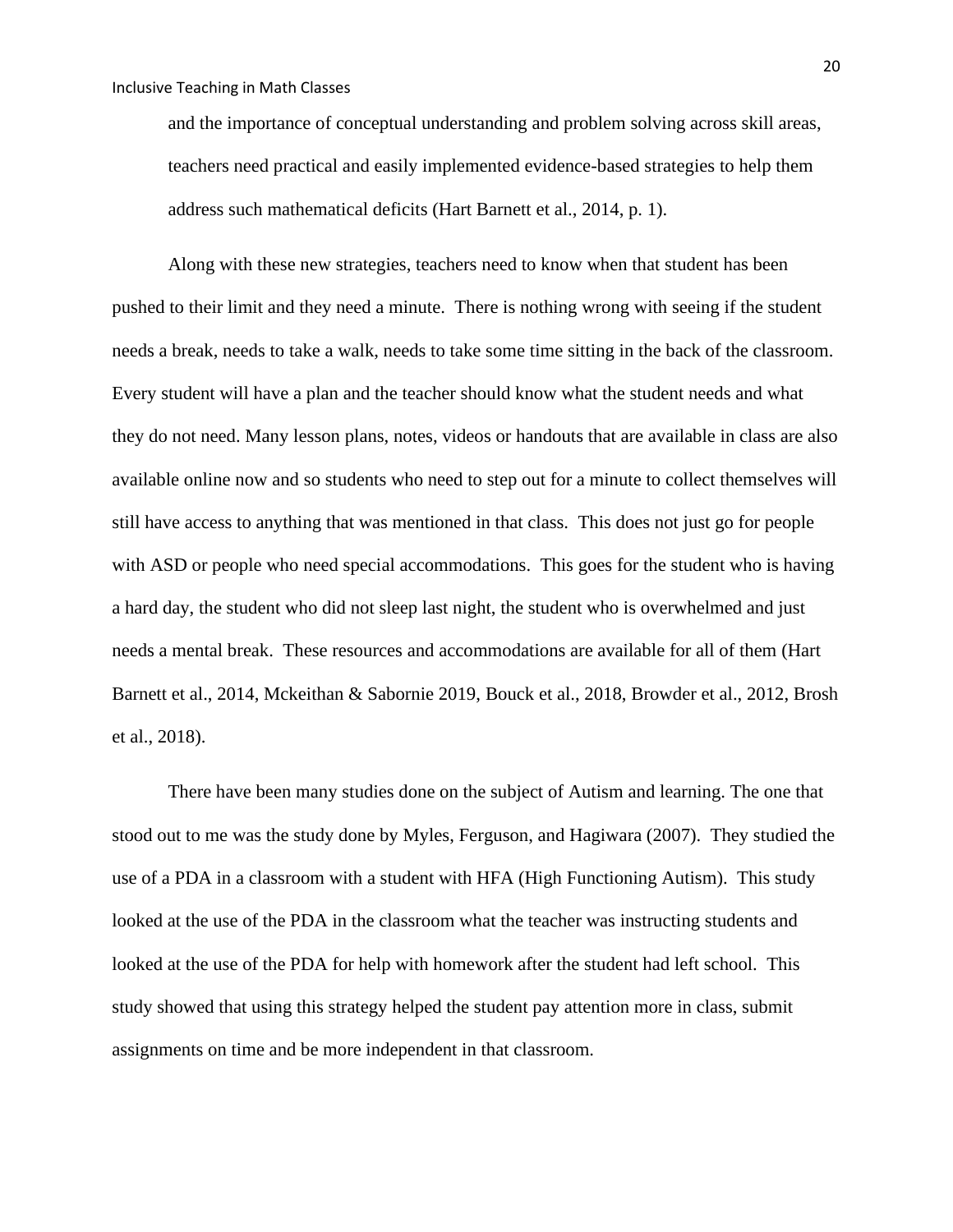When it comes to inclusion, there are many different categories and levels that students can been placed in or assigned to. Some students have physical impairments that make their learning experience different than others. They want to be in class, they have a desire to be in class, they just have a physical limitation that needs to be addressed and assisted to make their education as seamless as possible for them (Brosh et al., 2018). Many blind students or students with hearing impairments have a hard time understanding things conceptually. They might be able to see, or read what is being said, but they cannot get the rest of the context because it is aided by the sense that they are missing. Students who are deaf cannot hear questions asked by other students. They cannot hear you when your back is to them. They might have aids that assist them, but line or sight is huge for them and if you are walking around the room or if they are writing something down and you move on it is harder for them to keep up. Blind students cannot see hand gestures. They cannot see you pointing to something on a screen. They cannot see the process that you go through or the steps that you write on the board (Jitngernmadan et al., 2017, Maćkowski et al., 2020).

"Even if a blind student may read a mathematical expression by means of representation, he/she will experience considerable difficulty to understand its structure and meaning while a sighted student may use his/her vision to acquire an overview of a formula "at a glance", even if it may be quite complex (Jitngernmadan et al., 2017, p. 48).

 Blind students do have aids that they can use, but it is often a longer process for them to use a "cheat sheet" in class. They will need longer on tests and problems with less words or complications. A simple , straight forward test assists them more than one with a lot of words or explanation (Wongkia et al., 2012).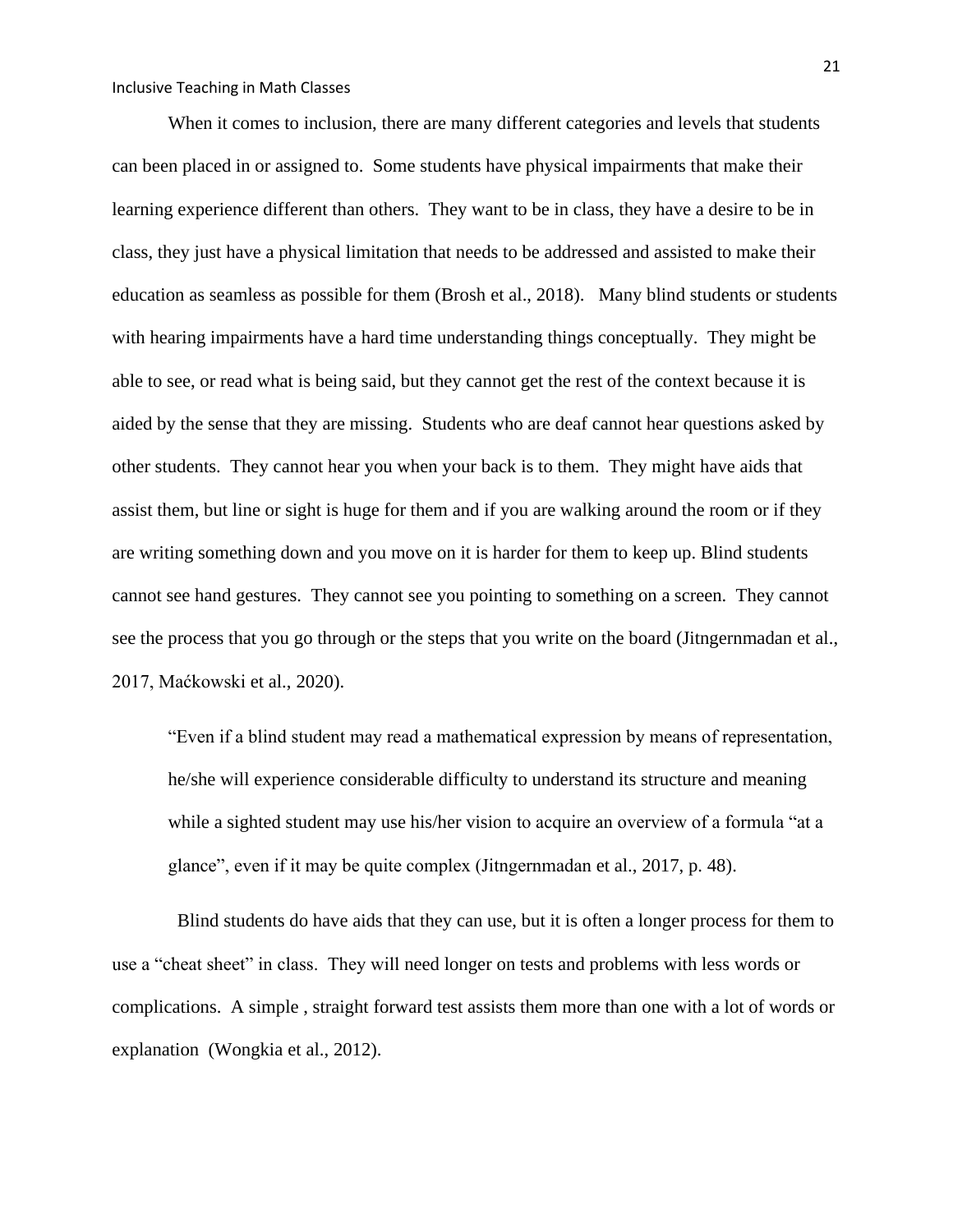There are so many efficient and professional technologies that can assist the visually impaired, blind and hearing-impaired students out on the market. Some are screen reading software, screen magnifiers, audio amplifiers, live writing braille software, live writing software, tactile displays, braille printers and speech to text application. Researchers and companies have developed programs and codes that will help blind students with the representation of math. There are "mathematical braille codes" that help blind students create complex mathematical equations by using smaller programed keystrokes (Maćkowski, et al., 2020).

Blind people use the standard keyboard as input device. For a blind student, a keyboard is not only the input device for inputting the text, but also for commanding and navigating. Therefore, the use of his/her own keyboard is very important, in order to find and use the particular key quickly and intuitively (Jitngernmadan et al., 2017, p. 51).

This will take collaboration with the students, the school and the parents to make sure that the student has the correct programs, slides or handouts needed for the class along with the technology that they need in class each day.

The needs for students with hearing impairments are a little more difficult, however they are still possible. The more advanced the math class gets, the more vocabulary the students will need to know and understand (Vesel & Robillard, 2013, Bull et al., 2018). Teachers have the ability to learn sign language and to learn the signs that are needed. That is not always an option for everyone. Many students will come with a full-time one on one aide that can sign for them in class. While this is a great tool, there are also very difficult and very specialized math terms that these aides may not know or understand.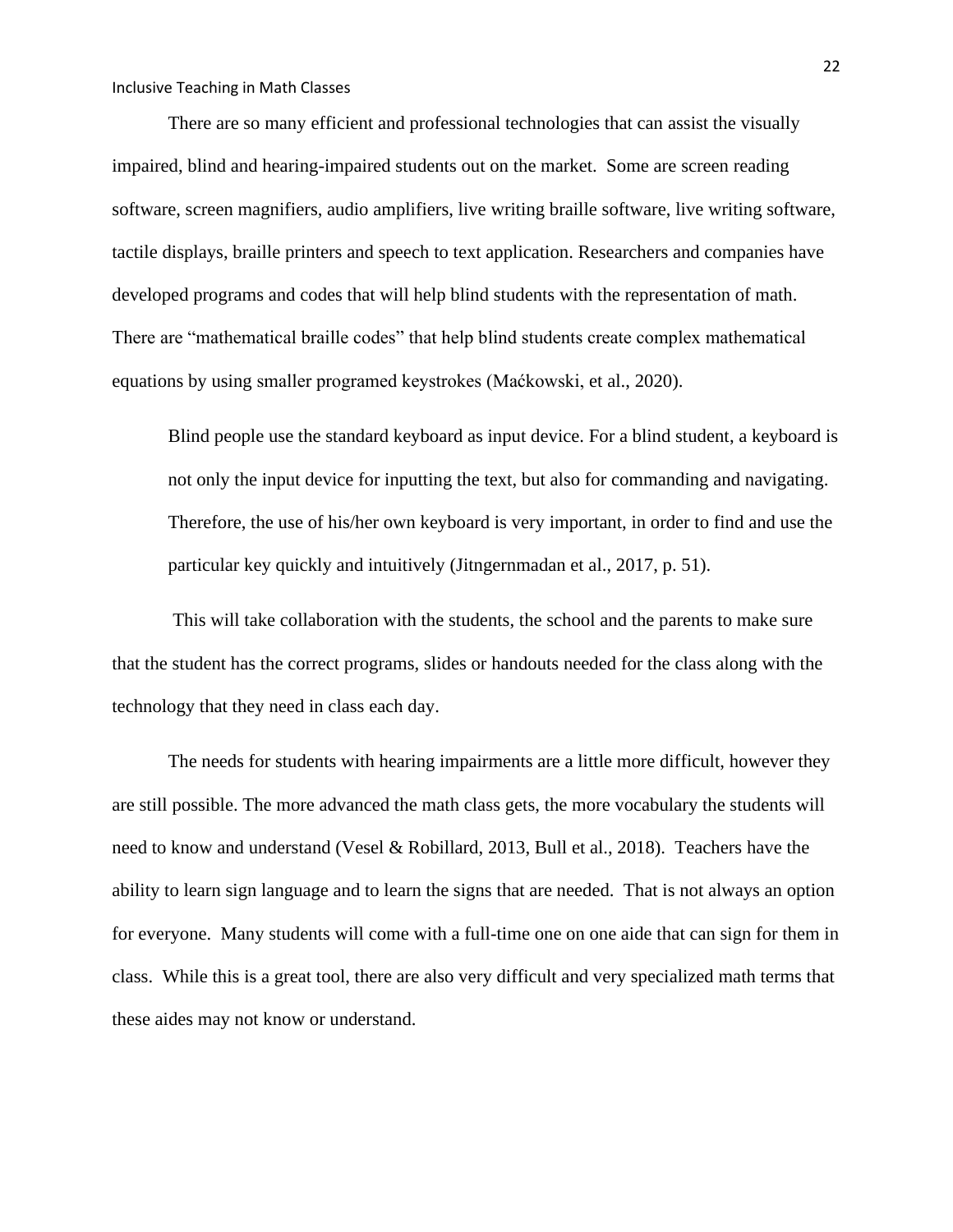Students often do not know the signs for the mathematical terms they encounter or, even if they can mimic a sign, they do not understand its meaning. For this reason, teachers frequently omit many standards-based mathematics topics from their instruction because they consider them linguistically too complex for their students and, therefore, inaccessible (Vesel & Robillard,. 2013, p. 362).

By giving the student and the aids a list of words, concepts or topics that we will be covering before we are covering it then they will be given the opportunity to learn the signs that they need to and understand what is going to be said in class. These small little things can make that student feel much more welcome in the class (Adamo-Villani & Wilbur, 2010, Goldin-Meadow et al., 2012).

The idea of creating an inclusive classroom is a lot of work for a teacher. The idea of creating different activities, accommodations, and difficulty levels for multiple students in multiple classes throughout the day is exhausting and some teachers get to overwhelmed at the idea of what they are being asked to do. Emphasis on teaching grade-level, standards-based curriculum to classes with multiple ability levels of students may reduce teachers' time for planning activities that encourage participation from all students. However, instructional strategies to encourage participation of students with disabilities are essential to engage students in the learning process (Duchaine et al., 2011, Riccomini & Morano, 2019)

It would be easier to just lower the level of the class to the lowest person in the class. That is not beneficial to you, as a teacher, and that is not what is best for any of your students. They all want to be challenged; they all want to learn. Students want to succeed. It just means that success will look different for each student. "Even though these curriculum documents have improved over time in their treatment of ethnic and cultural diversity, they are still not as good as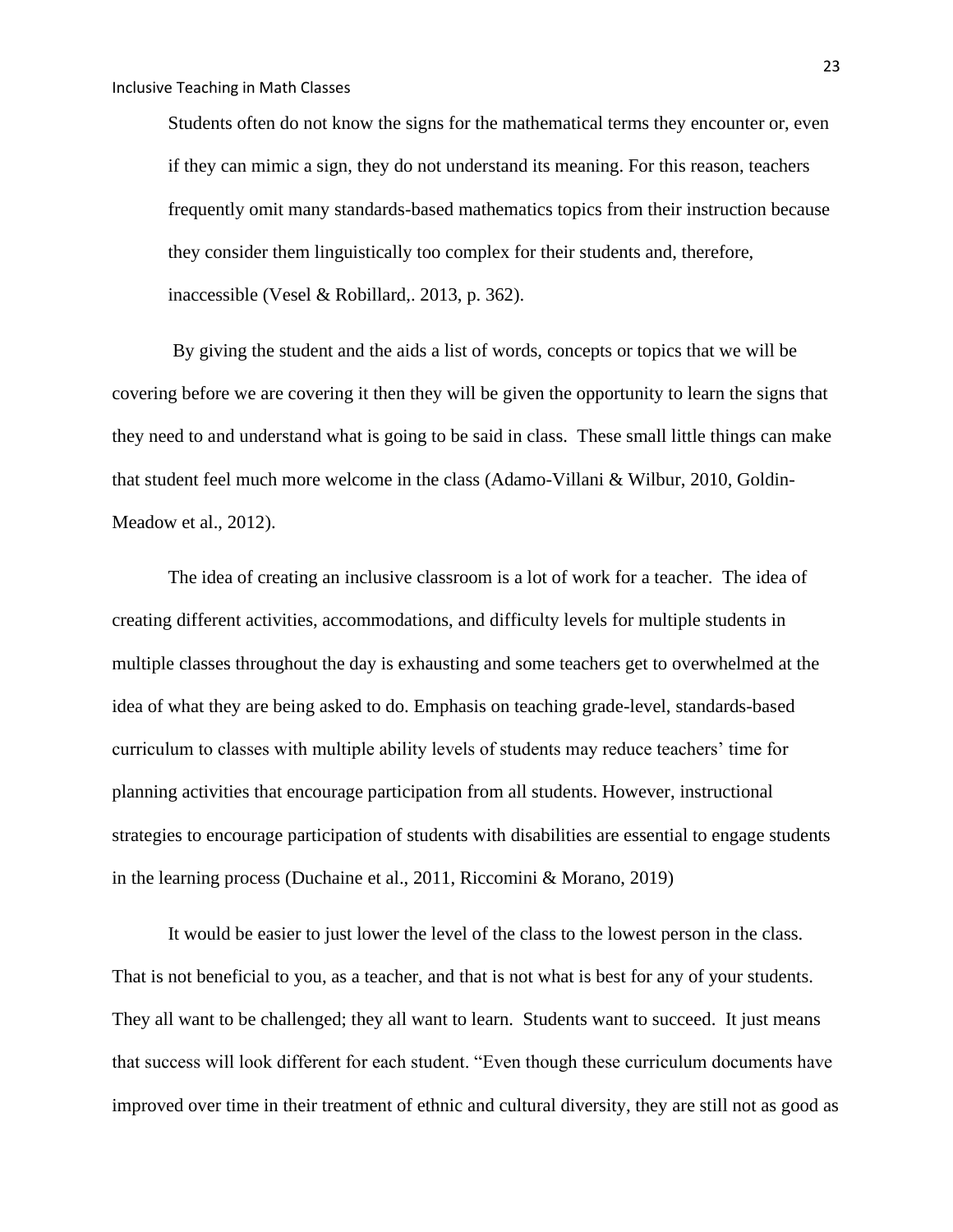they need to be. (Wade,1993)" (Gay, 2002, p. 108). Inclusion does not just mean including those who different learning abilities. Inclusion means making every student in the classroom feel like they are wanted and that they feel like they are part of the classroom. Inclusion also includes races, ethnicities, genders or any other difference that students might have. We cannot hide from the fact that minorities in the classroom do not often feel comfortable talking or participating in class. We have to be compassionate to the fact that current events in the local or national news might cause tensions in the classroom. As teachers we have to be aware of all of that and not be afraid to face it head on in our class (Torres-Velasquez & Lobo, 2004, Howard, 2019).

"We must include the ugly history of race and racial hierarchies in the United States in the dialogue if we are to ever move beyond race" (Howard, 2019, p. 92). The idea of racial literacy and inclusion does not mean that we do not talk about it or pretend it doesn't exist or it did not exist in our history. We talk about it. We bring it into our discussions about the civil war, the World Wars, certain presidents' policies on immigration. This is part of history that included horrible treatment of people of color ( Howard, 2019, Griffin et al., 2020).

Institutionalized racism uses positions of power and authority to support and enact on discriminatory or racist behaviors. This is an advantage to the white and an obvious disadvantage to people of color (Howard, 2019). This racism is the "way things have always been." People continue with racist behaviors in businesses and schools because that is the way it has always been done. Studies have shown that African Americans have higher expulsion and dropout rates. They are also incarcerated more and complete lower school levels. African Americans or people of color are denied loans, mortgages, or public assistance. There are solid facts to back this racism up, yet no one talks about it. Everyone turns a blind eye and says, "that's the way it has always been." Inclusion means not allowing this in your classroom. There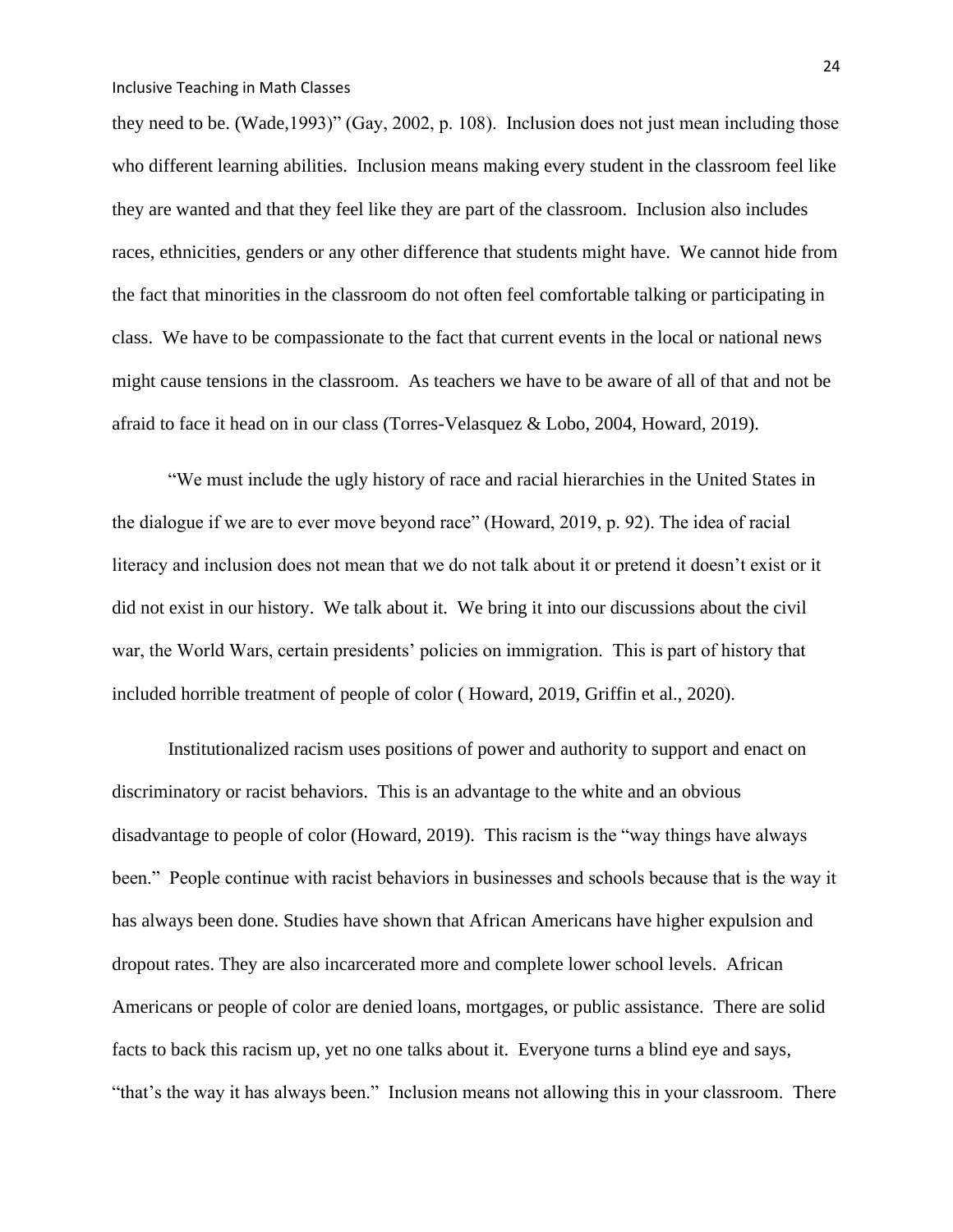is no tolerance for it in your classroom and that must be known from the very beginning ( Howard, 2019, Griffin et al., 2020, Jackson et al., 2020).

There are so many different facets to inclusion. There are so many different angles and ideas that must be addressed and compensated for. The bottom line is that everyone deserves a voice, a say, an education, and the right to be seen. Everyone matters in your classroom and just because one student's education might look a little different does not mean that they are getting more or less of an education. Everyone deserves to be given every opportunity that they can to succeed in school and be set up for a successful life after high school.

#### **A Review of Research on Teaching Strategies and Techniques**

Teaching is a discipline that can change from day to day, class to class. What a teacher does in one class might not be the same thing that they do in the next class. Teachers might see that one class can work well in groups and will thrive from using technology and other classes like working alone and asking questions individually. Some classes might benefit from working in groups and doing a review before a test and other groups might like an entire class review session. It is a constant game of trial and error and being fluid and flexible as the day goes on. A teacher might have a great strategy for the day and then a fire alarm will completely change the flow of the day. There are statewide, districtwide, and schoolwide policies, procedures and expectations that also must be met when deciding what strategies to use throughout your day ( Blatt et al., 2021, Kermani & Aldemir, 2015).

First and foremost, a teacher has goals and benchmarks that they must meet throughout the year (Witzel  $& Riccomini, 2007$ ). They need to make sure that their students are comprehending what they are teaching and that is not going to be done by just lecturing them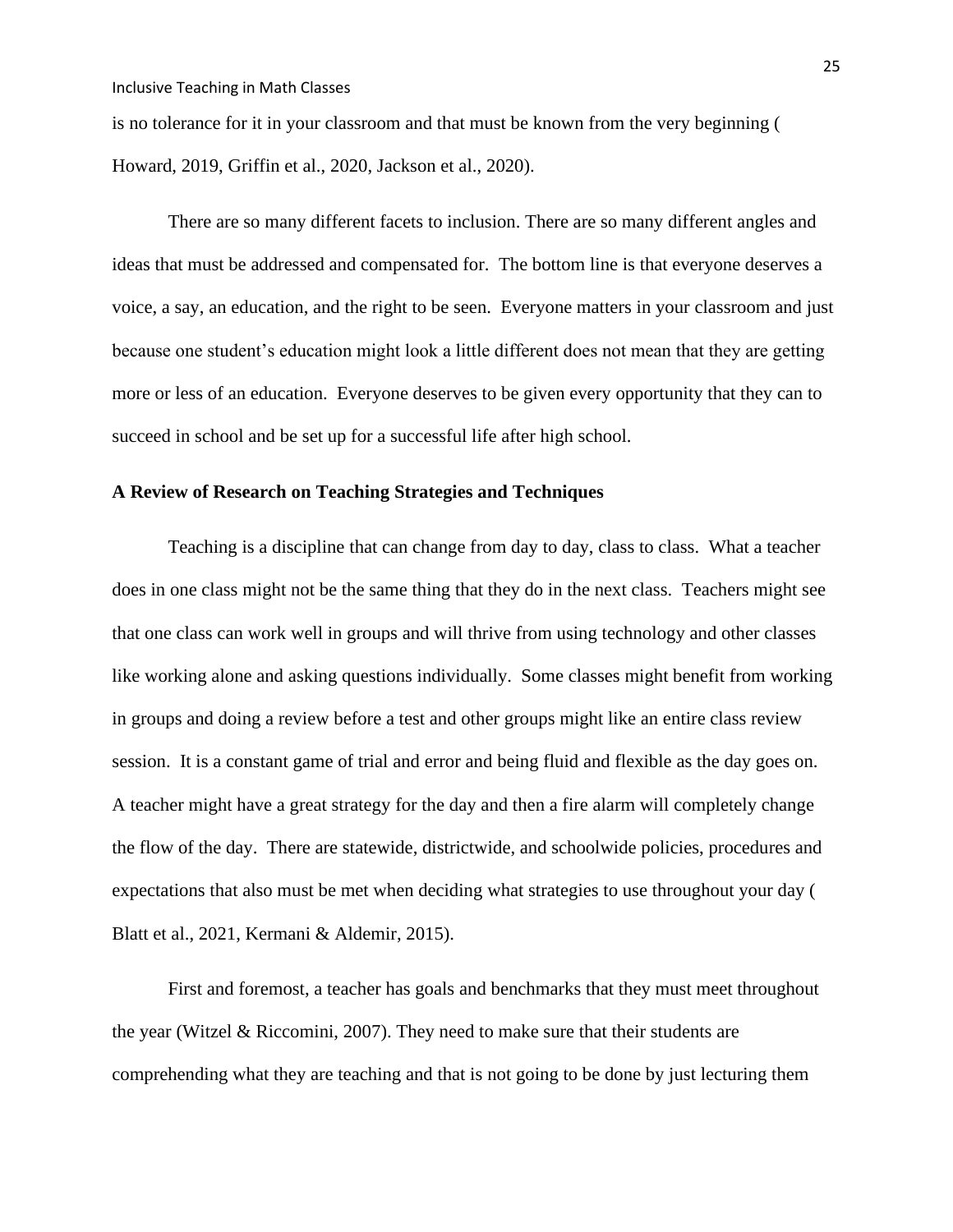day after day and hour after hour. "

Education has been the platform of many individuals in and out of politics. Often, the topic is focused on school test scores, student achievement, and the demand for highly qualified teachers in the classroom. The No Child Left Behind legislation mandates school systems to adhere to a curriculum that promotes academic growth. Therefore, teachers must incorporate strategies that will lead to increased academic performance (Douglas et al., 2008, p. 1).

There are several studies that have tried to determine what the best strategy for teaching students would be. One specific study looked at two groups of  $8<sup>th</sup>$  graders in North Carolina. Once group was taught using multiple intelligence and once group was taught using only direct instruction. **Multiple intelligences** refer to a theory describing the different ways students learn and acquire information. The 8 intelligences are broken down into 1) visual-spatial capacity, 2) bodily-kinesthetic, 3) musical- rhythmical abilities, 4) interpersonal capacities, 5) interpersonal knowledge, 6) logical-mathematical abilities, 7) verbal linguistic sensitivity, and 8) naturalistic abilities. The theory suggests that if the teacher can get an understanding of which type(s) of intelligence a student may possess can help teachers adjust learning styles and suggest certain career paths for learners (Douglas et al., 2008). Direct Instruction is a "rigorously developed, highly scripted method for teaching that is fast-paced and provides constant interaction between students and the teacher. It contains a vast number of drill and content. Unlike the versatility of MI, DI does not make allowances for diversity in hands on activities that reinforce the principles learned" (Douglas et al., 2008, p. 184).

These groups were given a pre-test to get their base level and then were taught for several months using their specific strategies. Both classes were taught the same lessons and content.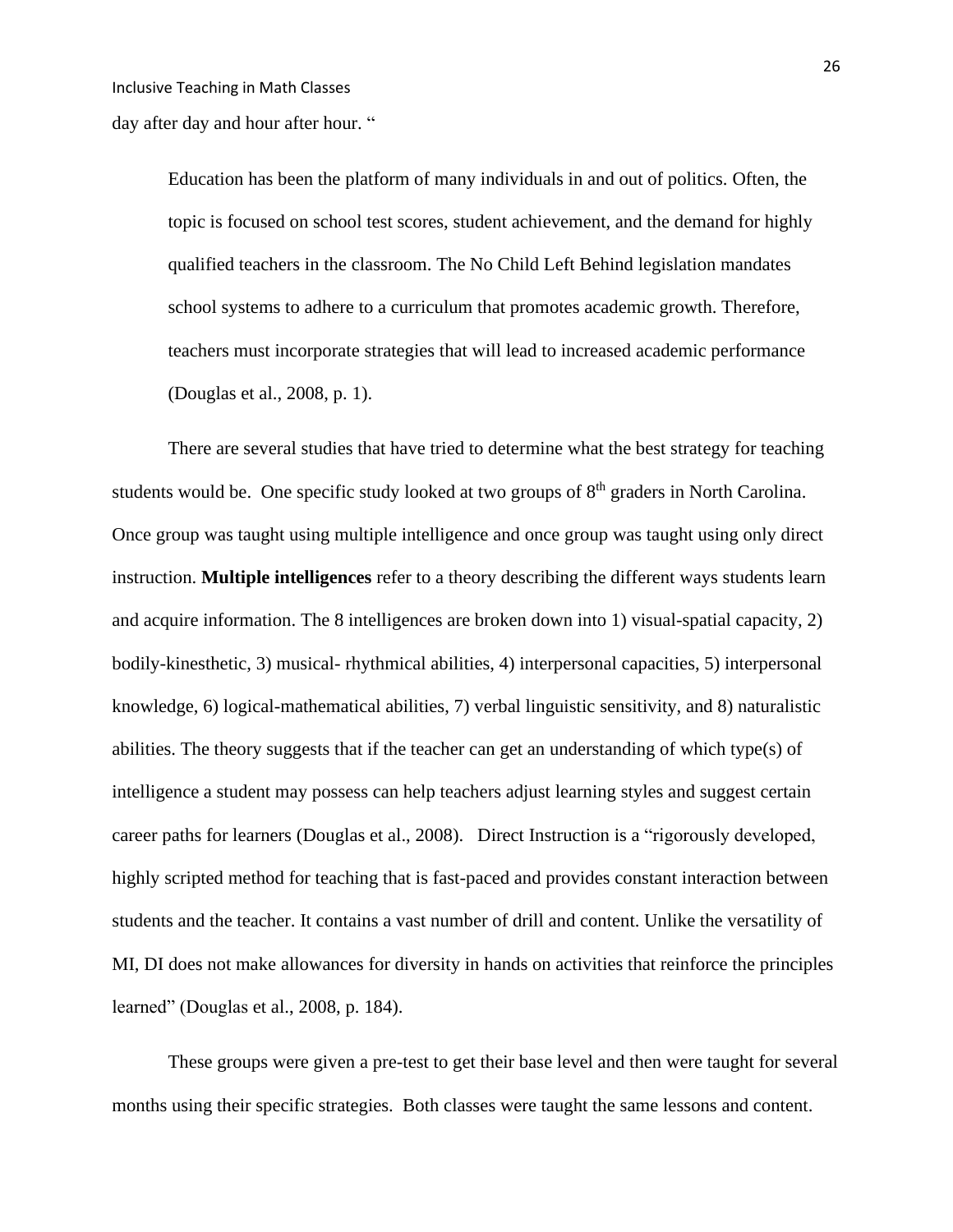At the end of the lessons, they were given a post test. The results of the tests showed that the group that was being taught using MI had a considerable increase in their test results over that of the class that was taught using DI. "On average, the students who received the treatment, Multiple Intelligence teaching practices, scored approximately 25.48 points higher on the pre-test than the post-test, as compared with 17.25 points for the control group" (Douglas et al., 2008, p. 187). These results show how effective multiple intelligence teaching can be and how it can improve the scores of students who were previously having trouble being taught a more traditional way.

Changing teaching strategies takes a little finesse to achieve. Many students have learned the same way their entire school life. They have been lectured and talked to for hours on end. So, changing it up a little can be confusing and challenging to them (Ertekin et al., 2009, Ardianik et al., 2020). However, there comes a point when the current styles in classroom are not working and there needs to be a change or an intervention in the math teaching process.

The key components of the mathematics intervention included (a) mathematics stories based on familiar activities, (b) a graphic organizer and manipulatives for the mathematics concept (e.g., a template for solving the linear equation), and (c) step-bystep training in a task analysis to identify and organize key facts and solve the problem stated in the written story (Browder et al., 2012, p. 29).

Teaching with the different components, using one at a time to not overload or overwhelm the students. By relating these teaching ideas to real world examples, the students with learning differences get a better understanding of what is really happening, not just having concepts repeated to them (Woolcott, 2018, Kohen & Orenstein, 2021, Doabler et al., 2016).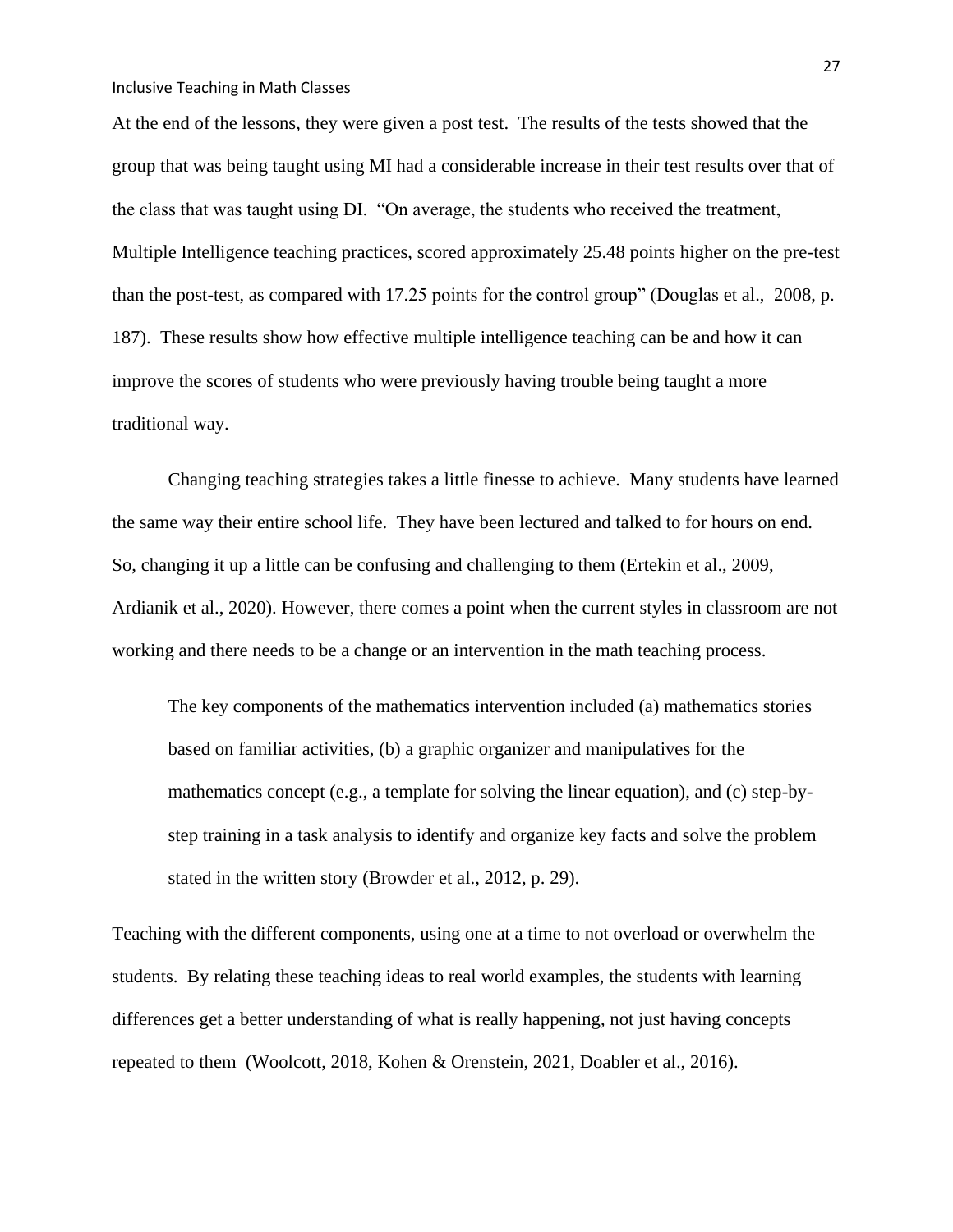While thinking of different strategies to use in the classroom, a teacher should consider that students like to see, feel, touch, and manipulate things that they are learning with (Hart Barnett et al., 2014). There are many hands-on tools that can be used in teaching. There are visual shapes that can be used when dealing with area or volume, there are tiles that can be used when teaching factoring or multiplying binomials. "Visual supports—an evidence-based practice for assisting students in understanding mathematical concepts and ideas (Strickland & Maccini, 2010)—are composed of concrete cues that provide information about an activity, routine, expectation, or skill" (Hart Barnett et al., 2014, p. 1).

The article by Abdullah & Zakaria (2012), shows the results of two test groups in a math class. Once group was taught math the traditional ways, and one group was taught using visual representations. The results showed a significant difference in overall achievement and understanding of the concept of mathematical word problem solving for the treatment groups as compared to the control group.

In order to master mathematical word problem solving, they need the support of thinking strategies that will govern the interpretation and manipulation of information through language skills and visual capabilities in working memory (Geary, 2004). This is because mathematical word problems include worded items, and their structure makes them difficult to solve (Abdullah et al., 2012, p. 30).

This article showed further evidence that different teaching styles work better for different people. Some students can just be taught math using numbers and formulas, but different people learn in different ways.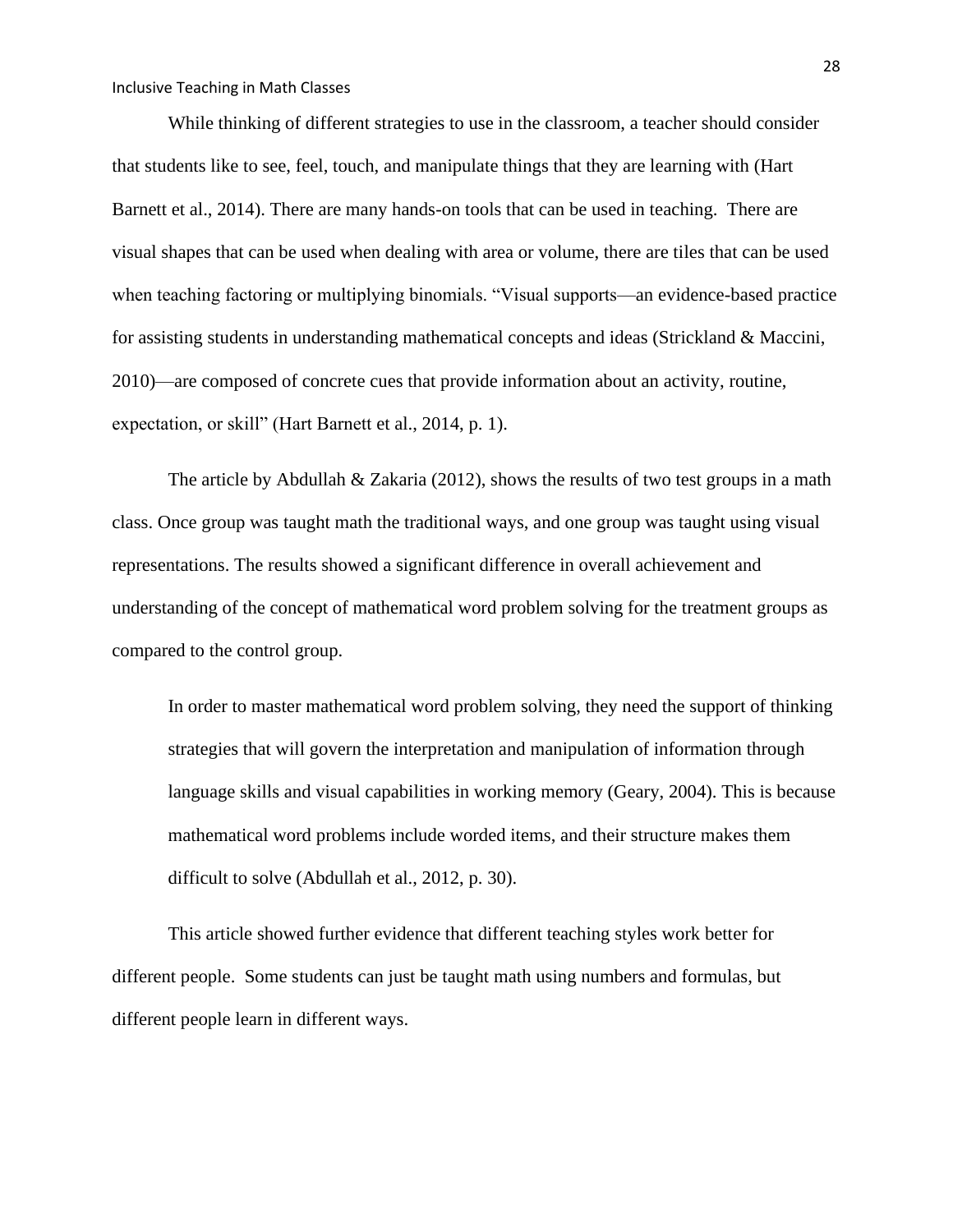There are also many teaching strategies that do not involve hands on stimulation, they involve using visualization in a different way (Abdullah et al., 2012, Yates, 2012, Douglas, et al., 2008). Some students need to be able to see the problem. They need to talk in real world examples and ideas, not just numbers on paper. They need a different way to remember things and put formulas, concepts, or steps to memory. This goes for students with all different learning abilities. Students who are learning English as their second language, students who have hearing or vision differences, students who cannot concentrate when someone is simply talking to them (Doabler et al., 2016). Given the increase in the number of students with ASD (Autism Spectrum Disorder) in inclusive classrooms, these students' documented challenges in mathematical understanding and problem solving, and the importance of conceptual understanding and problem solving across skill areas, teachers need practical and easily implemented evidencebased strategies to help them address such mathematical deficits ( Douglas et al., 2008) "When teaching students with ASD how to solve algebraic problems (e.g.,  $2x + 8 = 20$ ), an acronym that represents the steps of solving this type of mathematics problem is key. An acronym for solving one-variable linear equations is COSMIC" (Hart Barnett et al., 2014, p. 1).

COSMIC stands for 1. **Copy** down the problem, 2. **Operation** of addition or subtraction needed to isolate the variable, 3. **Subtract** or add constant from each side of the equation, 4. **Multiply** or divide to remove the coefficient of the variable, 5. **Isolate** the variable, 6. **Circle** your answer (Hart Barnett et al., 2014). This gives students with learning differences a step-bystep way to solve their algebraic problems. It breaks a larger problem down into 6 simple steps that they know and understand how to do. Smaller steps and not intimidating to students. By teaching different methods of learning, we are opening the possibilities that one of the ways or ideas will connect with students. There is no reason not to teach the same thing multiple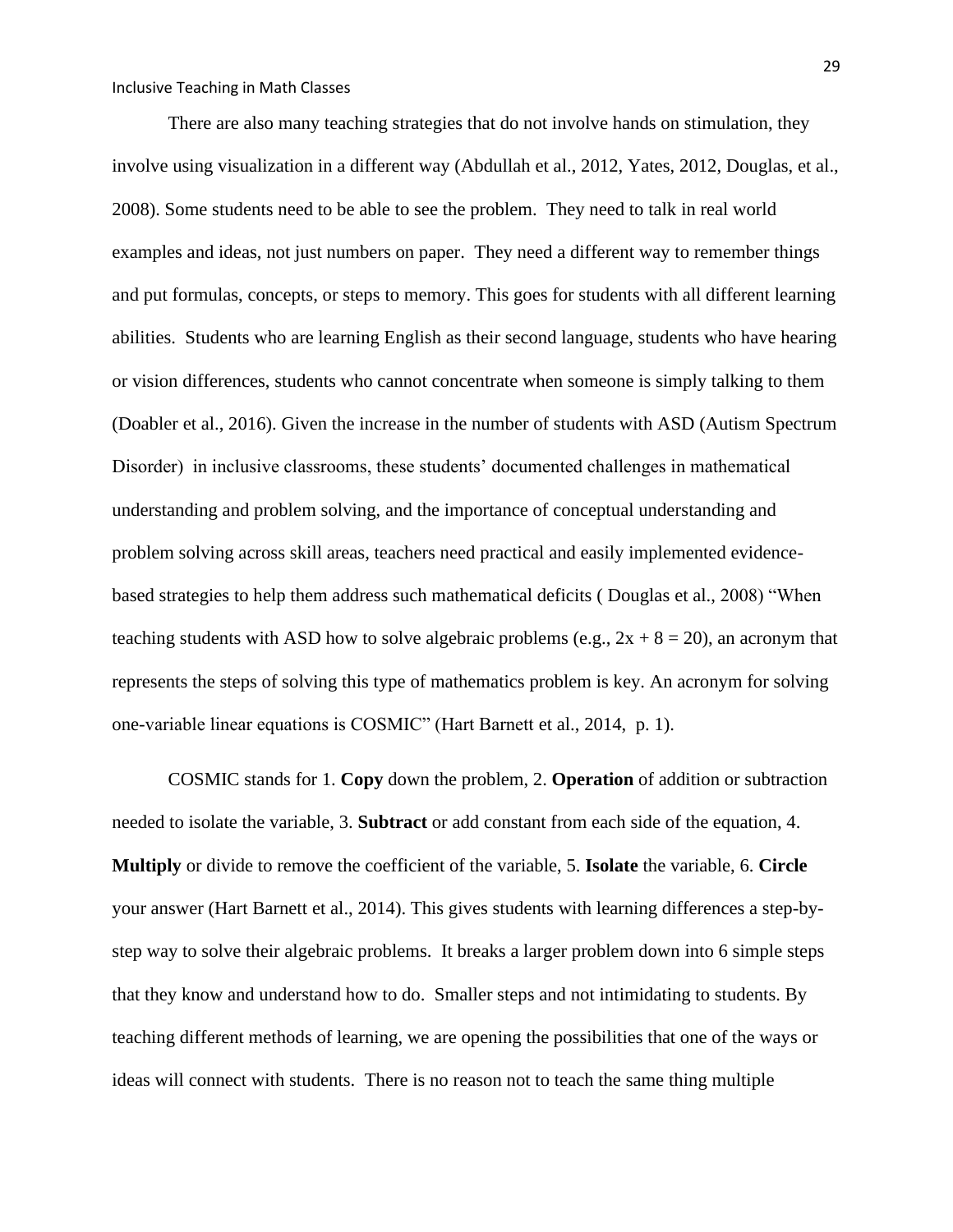different ways. Everyone's brain is different. Everyone thinks and approaches problems differently. Everyone has a different learning style and as teachers, we need to find those (Hart Barnett et al., 2014, Abdullah et al. 2012, Yates, 2012).

This idea of memorizing steps can be used to learn anything from steps to solving problems, to remembering long equations or formulas to remembering all the states in the United States.

People engage in rote learning - in everyday lingo, memorization – when they try to learn and remember something without attaching much meaning to it. One common form of rote learning is rehearsal, repeating something over and over within a short timeframe (typically a few minutes or less), either by saying it aloud or by continuously thinking about it in an unaltered, verbatim style (Ormrod, J., 2012, p. 199).

This learning style can turn any lesson into a fun way to memorize things. Even though there are times when memorization if frowned up. However, there are fun songs to learn multiplication tables from 1 to 9. These tables are simply memorized as students go through school so why not make it fun *(*Ertekin et al ., *2009, Witzel, & Riccomini, 2007).*

Another widely supported learning styles is bringing real life problems and scenarios into the classroom (Howard, 2019, Doabler et al., 2016). How many times has a teacher been asked "when will I ever use this?" It is a common question, and the research has shown that the more that teachers can relate the topic to real life or to the students, the more that they will engage and pay attention and understand what is being taught (Woolcott et al., 2021). "Engaging stories can help us understand what life is like for others and invite the reader into a new and unfamiliar world" (Howard, 2019, p. 102).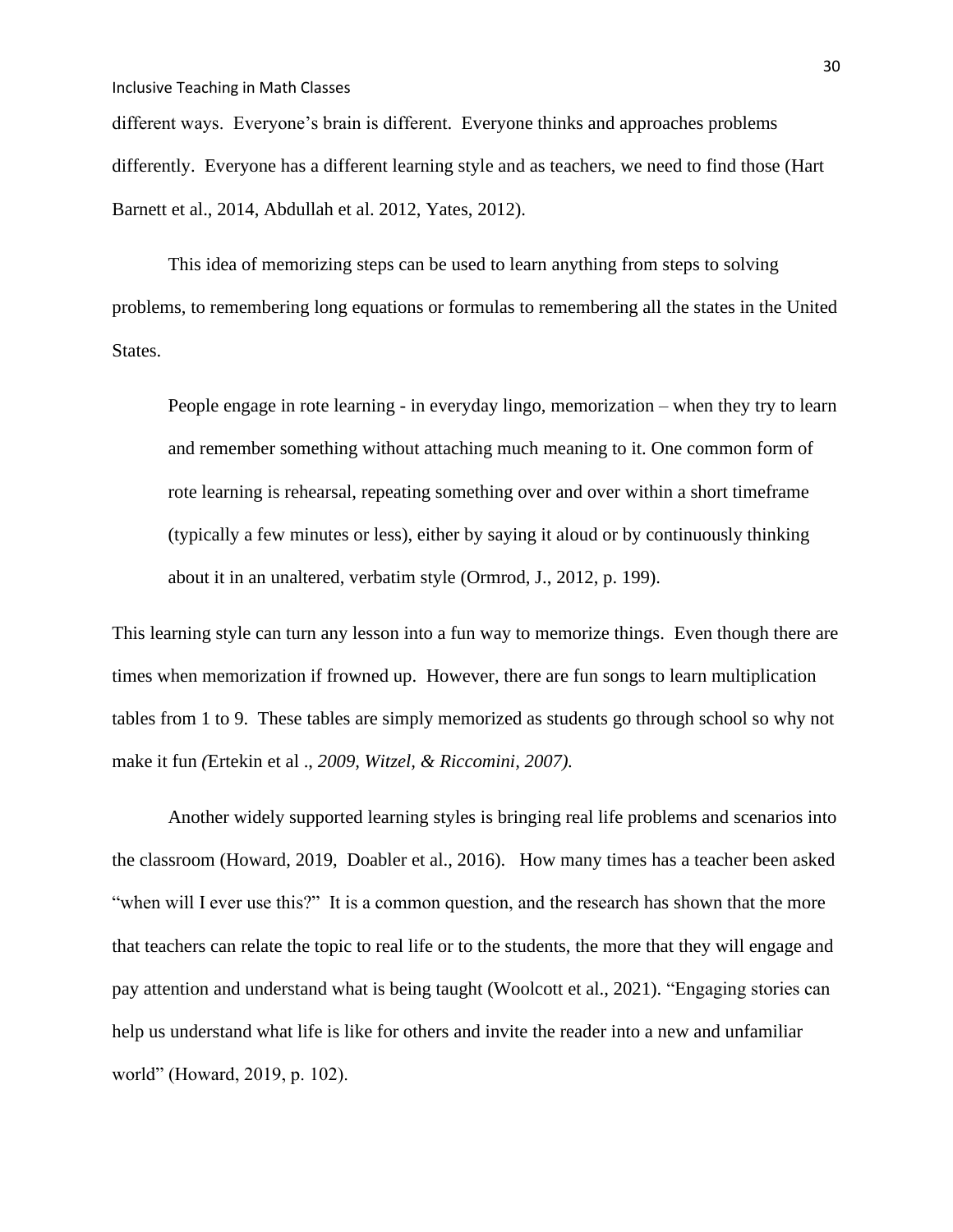Along with using real world examples in the classroom, another strategy that can be used is modified schema-based instruction, (MSBI).

These key features of MSBI align with the universal design for learning (UDL) framework and promote self-determination. The MSBI conceptual model promotes multiple means of representation, action and expression, and engagement, and offers options for differentiating these individual supports based on student needs, as described by Spooner et al. (2017) (Brosh, et al., p. 82).

This study sought to improve teaching efficiency by putting literacy instruction within mathematical word problem solving instruction for three elementary students with intellectual and developmental disabilities. The students were tested and questioned, and the results showed a definite relation between modified schema-based instruction (MSBI) and mathematical word problem solving. All students involved showed that they had more knowledge of nontargeted literacy skills using feedback from the teachers, and two participants showed a continual increase in their knowledge the next time they used MSBI (Brosh et al., 2018). While teachers can try to do their best engaging students and making math "fun" there are still state guidelines and national standards that are required to be met. They decide which content must be mastered at each grade level. Even though the Individuals with Disabilities Education Act and the No Child Left Behind Act mandate that students who are deaf or hard of hearing and communicate in sign language have access to this content, evidence shows that these benchmarks are still not being met by many of these students (Vesel & Robillard, 2013, Bull, R., Marschark, et al., 2018, Cooper & Dunne,1998). "Poor achievement in mathematics demonstrated by students who are deaf or hard of hearing may be attributed to several factors, including lack of successful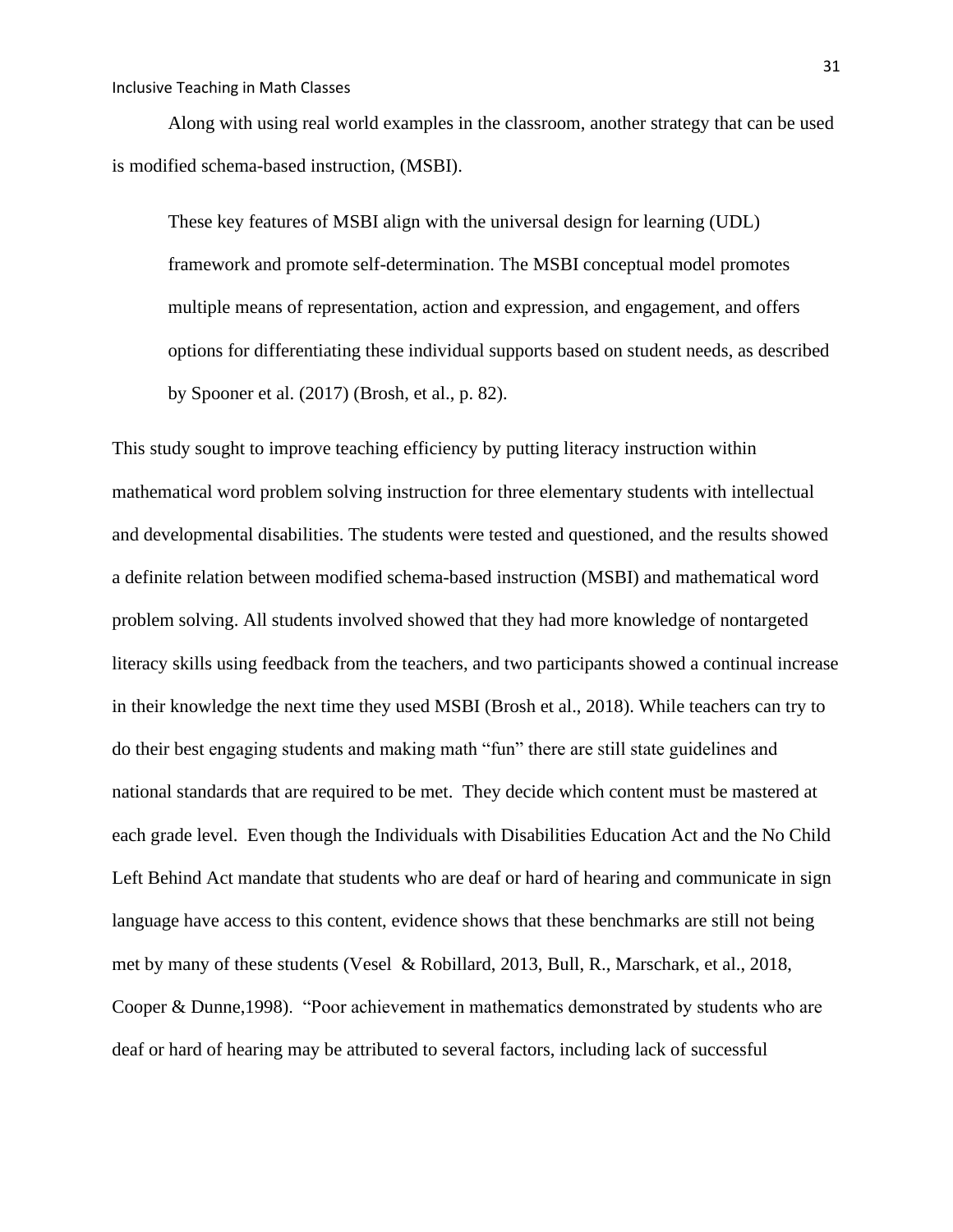mathematics learning experiences, difficulties with language, and inadequate methods of instruction (Nunes & Moreno, 1998)" (Vesel & Robillard, 2013, p. 361).

An amazing tool that teachers have at their fingertip is the use of the Signing Math Dictionary (SMD). This is designed to help students who have hearing difficulties access the mathematics vocabulary that they need to master the content that the state has said they need to know. It also helps explain the concepts that they are studying in their math classes. "Just as mathematics instruction for hearing students in any two classrooms will not be identical, such is the case as well in classrooms for students who are deaf or hard of hearing" (Vesel & Robillard, 2013, p. 366). However, using this strategy and giving student access to everything that they can have to help them will show them that their education matters too (Vesel & Robillard, 2013).

While many teachers think of strategies for students with different learning abilities, culture is often overlooked, but many times just as important ( Howard, 2019, Torres-Velasquez & Lobo, 2004). Teachers need to look at the cultures in their classroom and see how the students cultures feel about gender differences. Teachers need to educate themselves about who is in their class, where they come from and what is important to them (Torres-Velasquez & Lobo, 2004, Howard, 2019, Sensoy & DiAngelo, 2017). "We can't teach what we don't know" (Gay, 2002, p. 106). Every culture and ethnic group are different and has different beliefs and values. One way to show that teachers recognize the contribution that American Indians, African Americans, Asians, Pacific Islanders, or other cultures have made to math is to make sure that the bulletin boards in the classroom represents the diversity of my class as well. Teachers should also recognize that many cultures respect tasks that have meaning and purpose. Some cultures prefer group work and but pride in working together vs doing everything on their own. These students do better with group projects or assignments. Students do not want to do page after page of math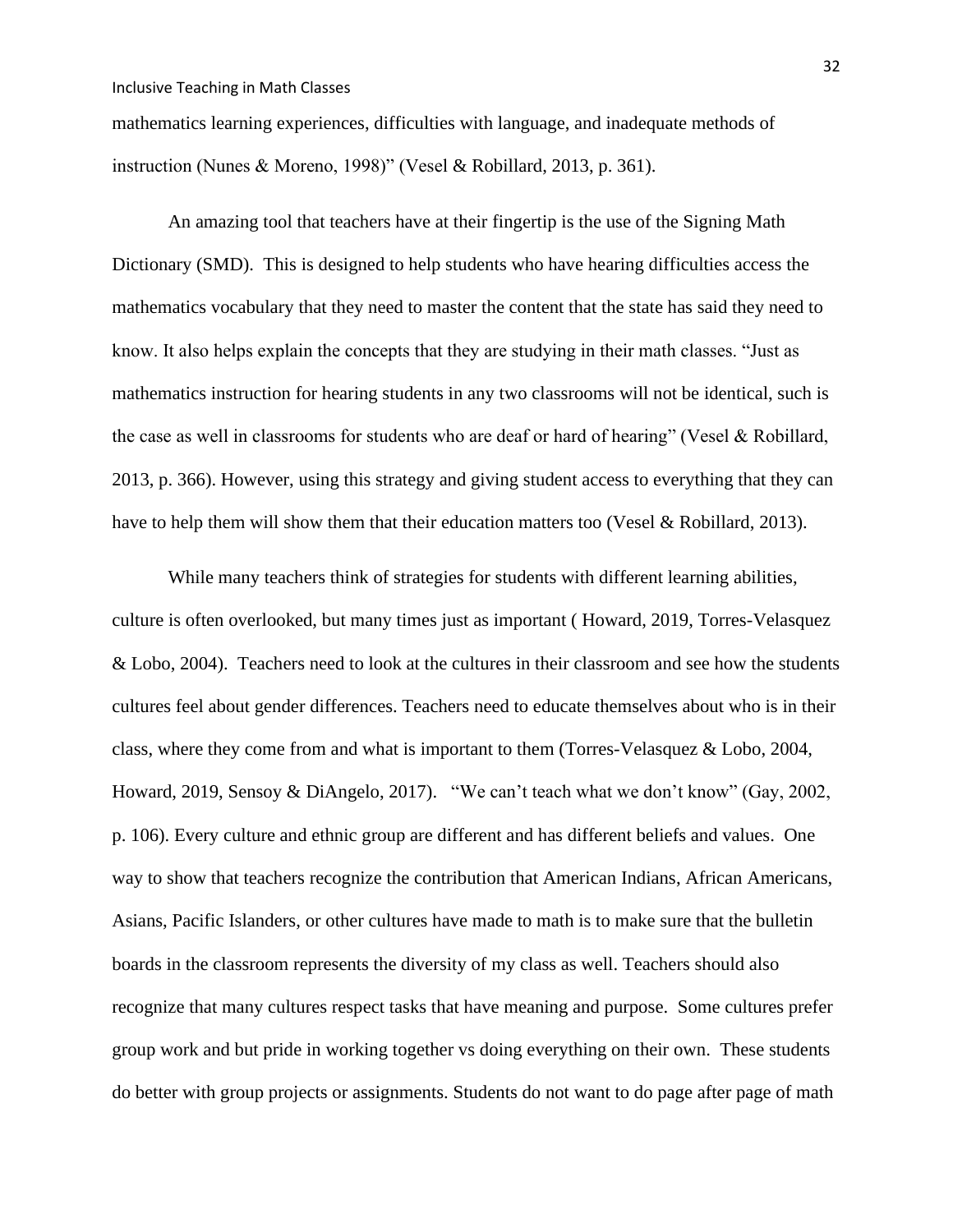problems that are just numbers on pages, but if they are put in a group, give them meaningful jobs within the group and a project that has a purpose they would understand that better (Gay, 2002,, Howard, 2016, Howard, 2019, Sensoy & DiAngelo, 2017, Banks, & Banks, 2019).

There are thousands of different strategies that teachers could take when teaching their classes. The main idea is that teachers need to be flexible going into each school year and each day. Every student is different, every day is going to be different and while teachers can have a general game plan going into the day and a different strategy might have to be used. If one thing does not work, try something else. Just because something did not work in the past does not mean that it will not work again in the future. Be creative, be instinctive and spend every day learning about what can be don't to make the classroom better for the students ( Abdullah et al., 2012, Douglas et al., 2008, Strickland & Maccini, 2010, Yates, 2012).

## **A Review of Discipline and Behaviors and how it Affects Math Classes**

There are numerous different theories on how to deal with behavioral issues in classes. These ideas range from kicking students out of class and having them make up the work to leaving them in the classroom and working with them to keep the disruptions down to a minimum.

One of the programs that has had positive results is Positive Behavioral Intervention and Support (PBIS). The PBIS website shows that this allows teachers to teach with minimal disruptions. It consists of different levels of accountability depending on the grade and age of the students. In general, all the students are given very clear and consistent expectations for the classroom and the community. By following or adhering to the guidelines, they are given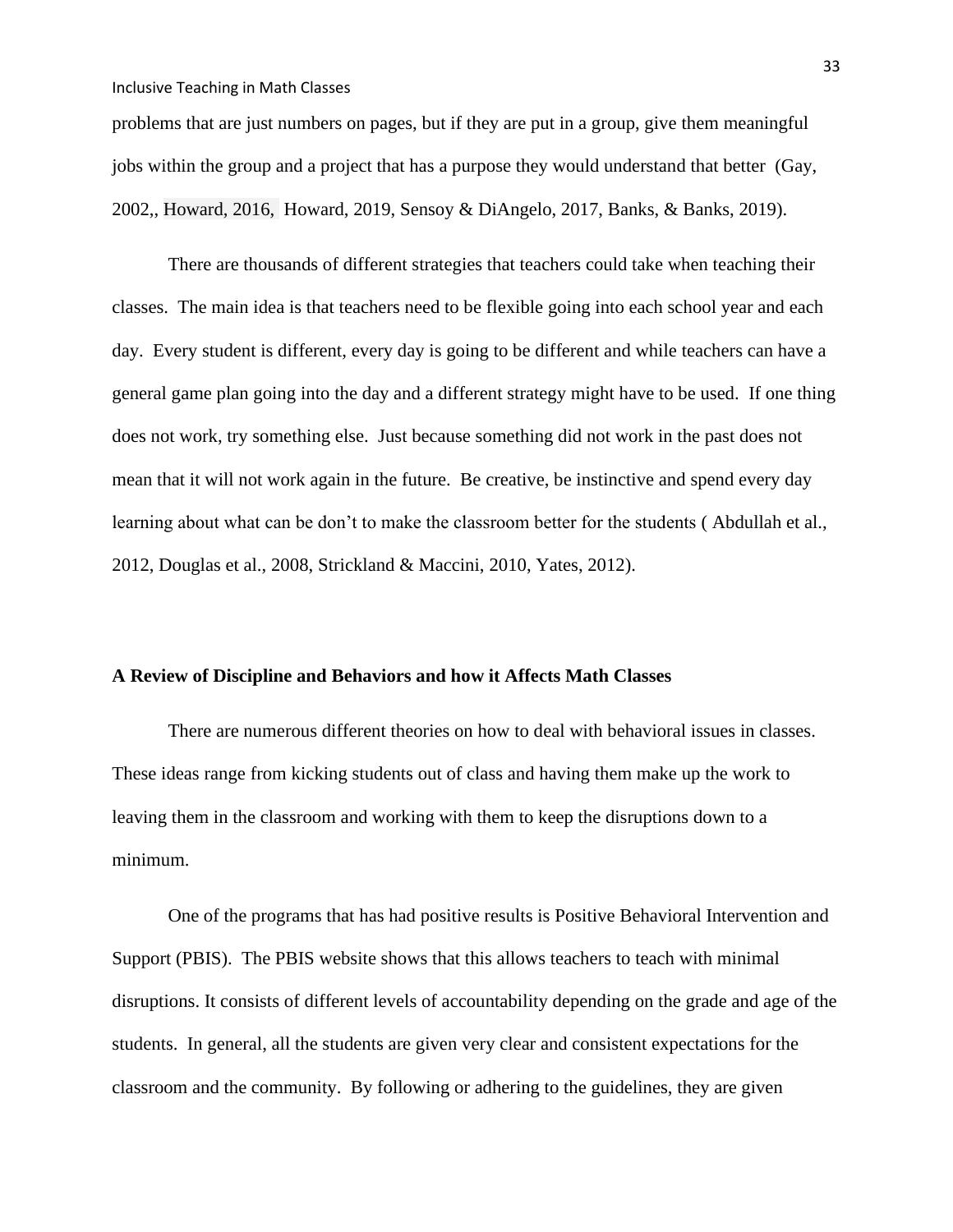positive feedback. This could be in the form of stickers, recognition, or school currency to buy things.

Hill and Flores (2014) have shown that the reason that this is shown to be a positive solution is it focuses on the good behaviors instead of recognizing the negative ones. So, instead of saying "don't do this" the teachers focus more on "this is the correct behavior." The students say that they enjoy it because the school is a more positive place, and the expectations are very clear and the consequences are clear too.

The schools have taken this model an additional step and have included the community and the parents. The school realizes that to see success in students, these expectations have to continue at home and around the community.

Freeman et al., have suggested that along with PBIS, a multi-tiered systems within the school has also seen positive results when dealing with discipline and behavior. They specifically looked at the tier system and how they would look in a classroom. The tiers are the different ways to match children with resources that they need. The higher the tier to more immediate support the student needs in and out of the classroom.

Tier 1 is the initial tier. This is where the teachers or administration try to match students to the resources they need to succeed. This proactive approach is used to help prevent unwanted behaviors. Each child's needs will be a little different. Some will need almost no additional help once the expectations are clear and some will need a little more attention.

Tier 2 is the middle level of the tiers and it is for the students who the staff has determined are going to be at risk or have started showing more severe behavioral problems. This doesn't mean that the students are always acting out or causing a problem. It could be the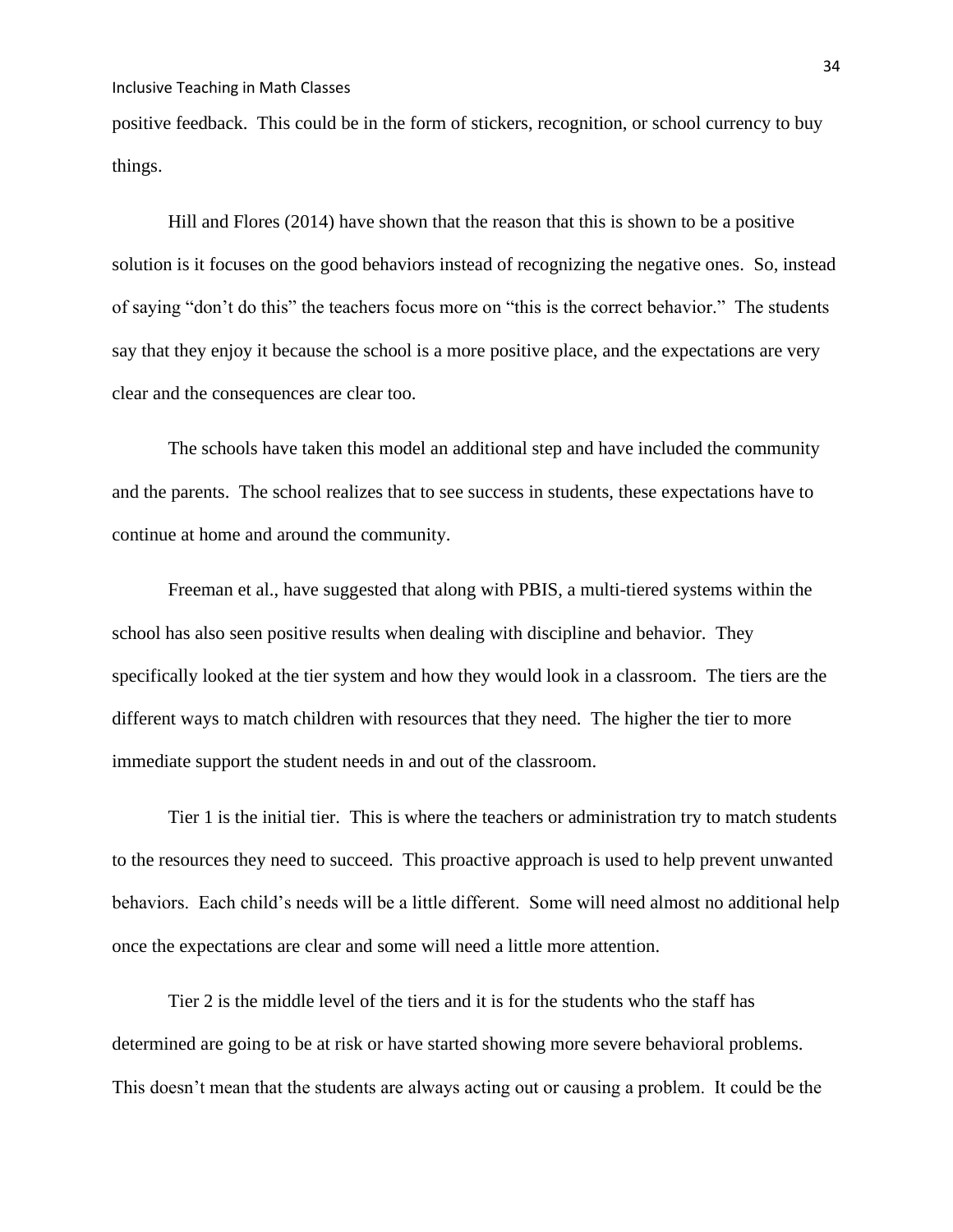student that used to get all A's is now getting a few B's. It could be the student who had perfect attendance is now late almost every morning. The staff wants to find out what is going on in these student's lives and see what resources thy can offer to get them back on track.

Tier 3 is the highest or more sever tier. This requires a more intensive and individualization or 1 on 1 help for the student. Usually when this tier is reached, they use a more formal approach that could include testing to see if there are outside factors that are influencing the student's behavior or attitude. No matter what tier is being used, the ultimate goal is to connect the student with the correct resources and set them up for success.

Ormrod suggests that the best way for these behaviors to happen in the classroom in the first place is to prevent them from being learned. The idea is that by modeling positive behavior and minimizing situations that are known to cause anxiety or frustration in the students, teachers can reduce the number of disruptions in the classroom. This will allow teachers to keep teaching more uninterrupted lessons and will allow students to learn in an environment that is safe and nourishes learning*.* "People can learn by observing others' behaviors and the consequences that result" (Ormrod, 2012, p. 124).

Ormrod suggests that there is research to back up the idea of nature vs. nurture. There are some early behaviorists, such as B.F. Skinner, were determinists: They proposed that if we were to have complete knowledge of an organism's inherited behaviors, past experiences, and present environmental circumstances, we would be able to predict the organism's next response with 100% accuracy. But many recently, more behaviorists have rejected the idea of complete determinism: In their view, any organism's behavior reflects a certain degree of variability that genetic heritage and stimulus-response associations alone can't explain.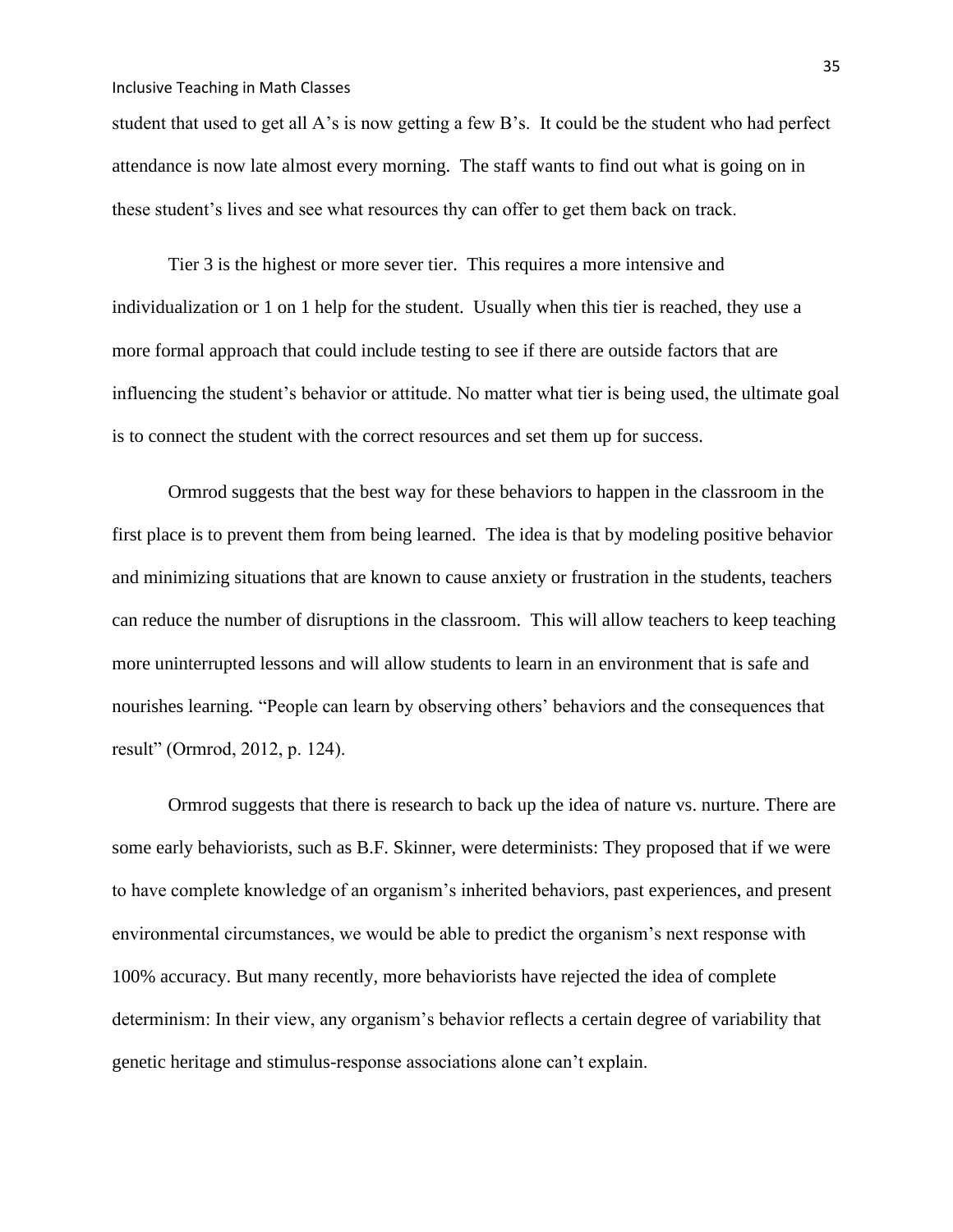There are very differing points of view on whether choices are predetermined because of what a student has seen or done in the past. People need to ability to have free will and choose what they want. While choice might be influenced, they are not determined until the actual choice is made.

Duchaine et al., along with Ferguson & Houghton, 1992; Sutherland et al., 2002, agree that another way to handle disruptions and discipline in class are Behavior-specific praise statements (BSPS). When this is used consistently, behavior-specific praise statements are an effective teaching strategy that may positively affect classroom behavior by increasing student time ontask, responding, and correct answers. Teacher coaching with performance feedback has been effective in assisting teachers with increasing the use of BSPS, increasing student opportunities to respond (Sutherland et al., 2002), along with improving teacher communication with students (Rathel et al., 2008), and improving strategies of effective instruction.

In contrast to learning from positive reinforcement, students also experience *operant conditioning*. This occurs when a response decreases in frequency because it no longer leads to reinforcement. For example, a student who constantly disrupt class with noises or outburst because the class always laughed will slowly see that as the class stops laughing, they will stop the outbursts because are no longer getting the response that they wanted. Students who answer questions in class might be praised and so those who did not speak up in class before will see that there are benefits to participation (Ormrod, J., 2012).

Students should be able to *connect* formal symbolic representations to real objects, actions, and experiences-mapping back and forth between the real world and the representation of it.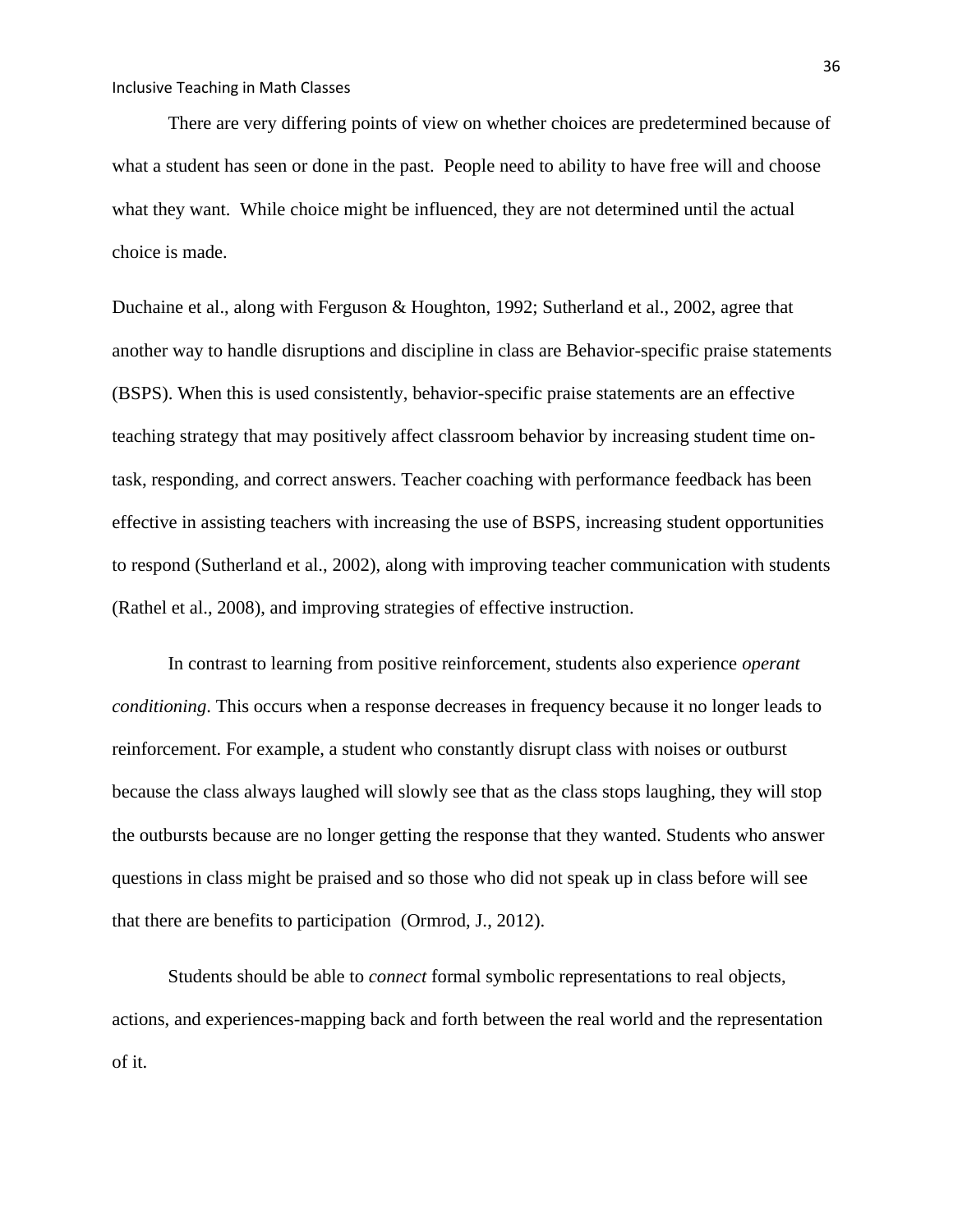However, most psychologists recommend that at school, teachers use material reinforcers only as a last resort, when absolutely no other reinforcer works. Desired objects have a tendency to distract students from things they should be doing in class and thus may be counterproductive over the long run" (Ormrod, 2012, p. 57).

Students should not become accustomed to getting rewards for good behavior. They need to understand that the positive behavior is what is expected and that the "reward" is just a possible addition.

While looking inside the classroom is a great place to start when dealing with discipline and behaviors, Li et al., suggest that the actual school environment is just as important. The discipline in the school itself is thought of as a critical factor that effectively develops students' capacities for self-control. If students see that the school as a whole agrees on the discipline practices and that the administration backs the teachers, they are more likely to continue their positive behavior in other classes around the school, not just yours.

When considering discipline, behavior and the outcomes of each, the race and gender needs to be considered. As much as teachers would like to bury their head in the sand and state that all students are treated equally, Griffin et al., suggest that racial disparities between African American and Caucasian schoolchildren exist in educational opportunities and school resources, special education, referral rates and school dropout and graduation rates. Additionally, even though there are documented similar or lower levels of misbehavior, Black youth continuously experience harsher discipline outcomes, such as out-of-school suspensions and being expelled. Because of this, Black students may perceive and experience differential treatment by teachers and administrators due to institutional discrimination at school. This plays a huge role in their behavior because if they already assume they are going to get a hard punishment what is the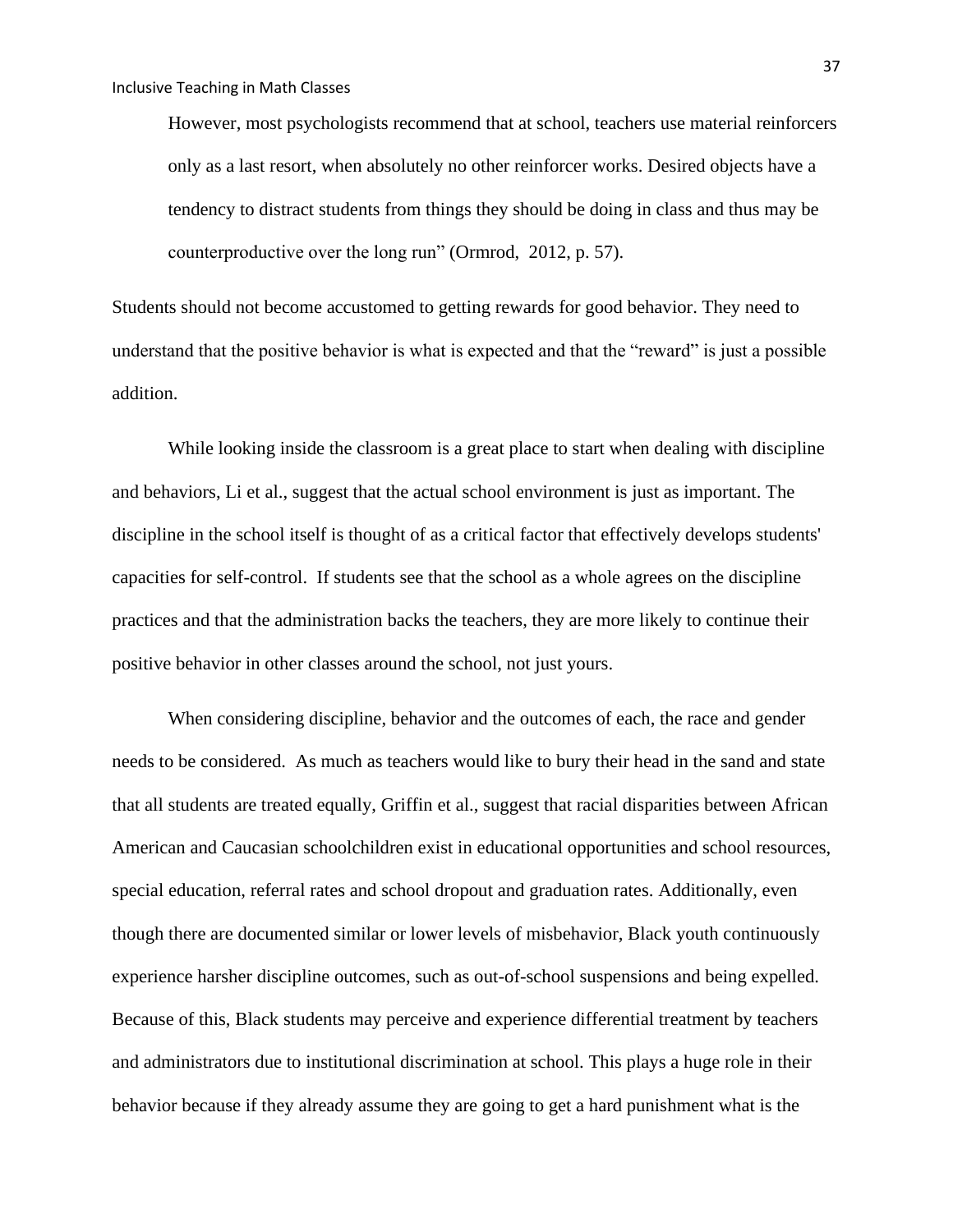Inclusive Teaching in Math Classes point of behaving better?

Discipline in Math and handling behaviors in classrooms is something that teacher will be dealing with for an unforeseeable future. Each classroom is different, and each teacher/student relationship will be different. There is not a cookie cutter answer but thinking objectively and will open eyes will be a start.

#### **Summary**

The literature reviewed here indicates that while many aspects of inclusion in schools and math classes along with learning strategies and discipline have been studied in a variety of ways, there are still many facets of inclusion and learning strategies that have not been extensively studied, particularly in the areas of how to create the inclusive classroom for a variety of learning styles. Although standards exist for testing and curriculum around the state, these do not take into account inclusive classrooms and different learning styles, testing styles and strategies. Teachers understand what they are supposed to be teaching but have not been given the tools to create the inclusive classroom. They have not been given the teaching strategies that could be used to teach to all of the different learning styles. This lack of assistance for the teachers has the possibility of creating more discipline issues in classes. Students should be in classrooms with their peers and should have access to the tools to make their learning experience better for them.

Given the findings of this literature review, the next chapter will explain the methods and procedures that I used to study inclusive classrooms in high school math classes. I will also study how teachers use different strategies to create and facilitate these classrooms. I will be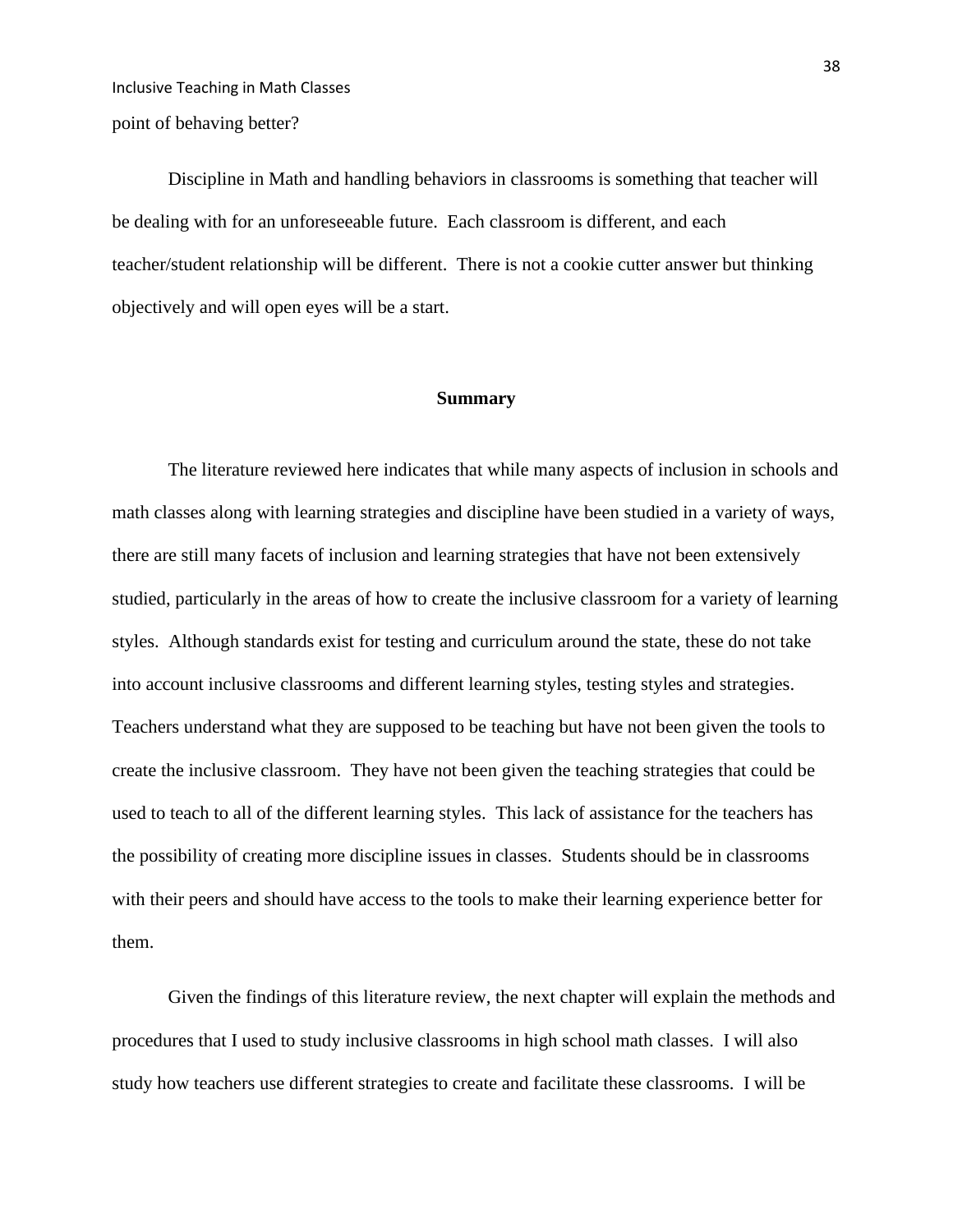using lesson plans, student samples, student surveys and feedback from other teachers in my professional community to explore the effect that an inclusive classroom and effective teaching strategies have on the students learning, behavior and classroom success.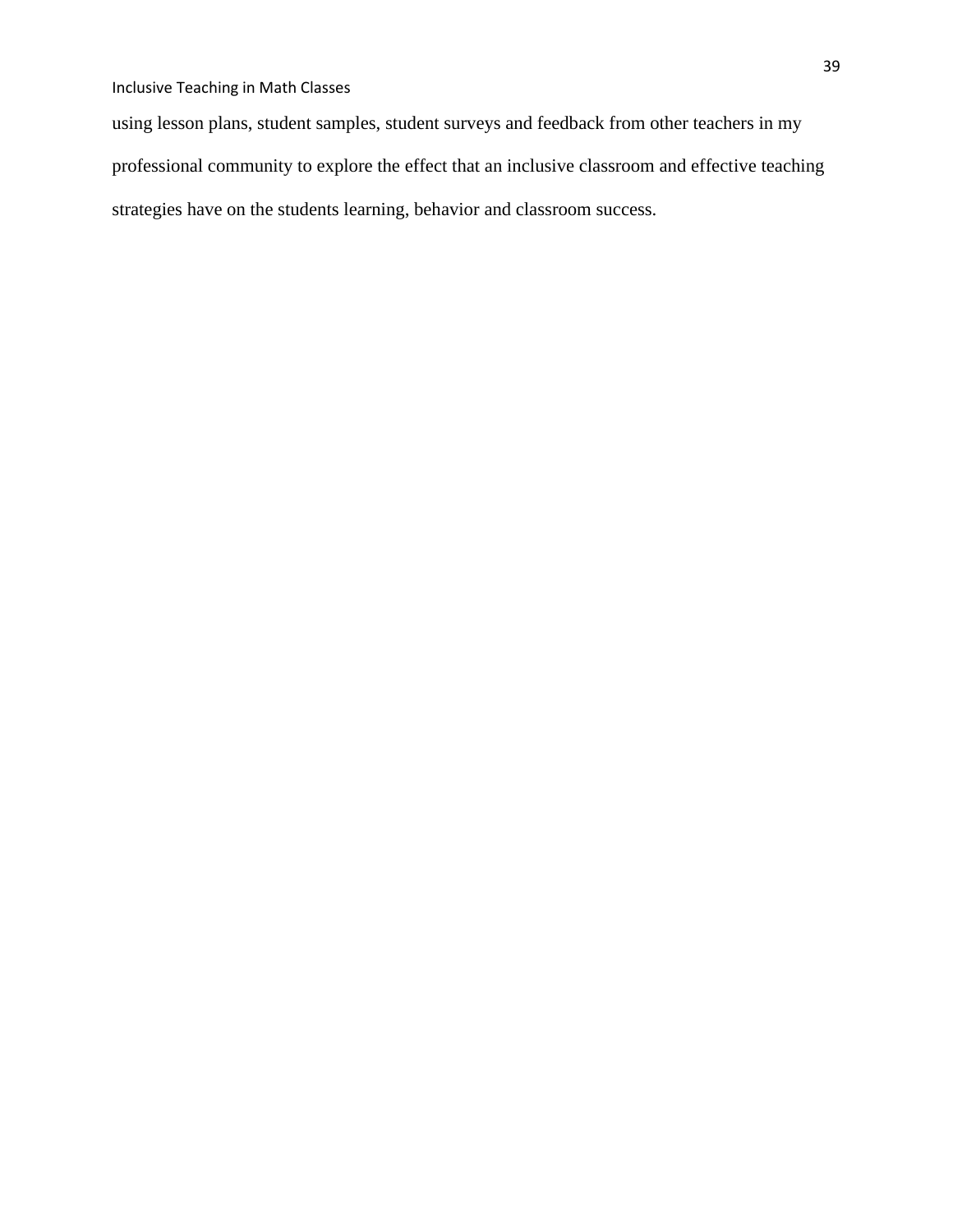### CHAPTER III

## RESEARCH METHODS

## **Overview**

The methods of inquiry for this study focused on the principles and practices of action research, using self-study aligned with professional teacher standards, teacher artifacts, anecdotal research, lesson plans that I have created, student grades and progress as a class and anonymous questionnaires that I will collect, as a means of data collection. I will begin with a review of action research principles to establish the foundation for this study's method of inquiry. Second, I will review the choices and purposes of data collection that helped to highlight my instruction and means for searching for improvement. Third, I will detail my context for the study, methods of data collection protocols, maintaining credibility and trustworthiness of the data, and acknowledge my limitations as a researcher. Finally, I will present the procedures used for studying my practice, while providing data and analysis that speaks to adaptations and adjustments made to my instruction as I implanted this study.

## **Research Questions**

My focus for this research was how I could create an inclusive classroom using effective teaching methods. Specifically, I examined how my lesson plans are being used effectively to create an inclusive classroom for students of all different abilities and how I can use effective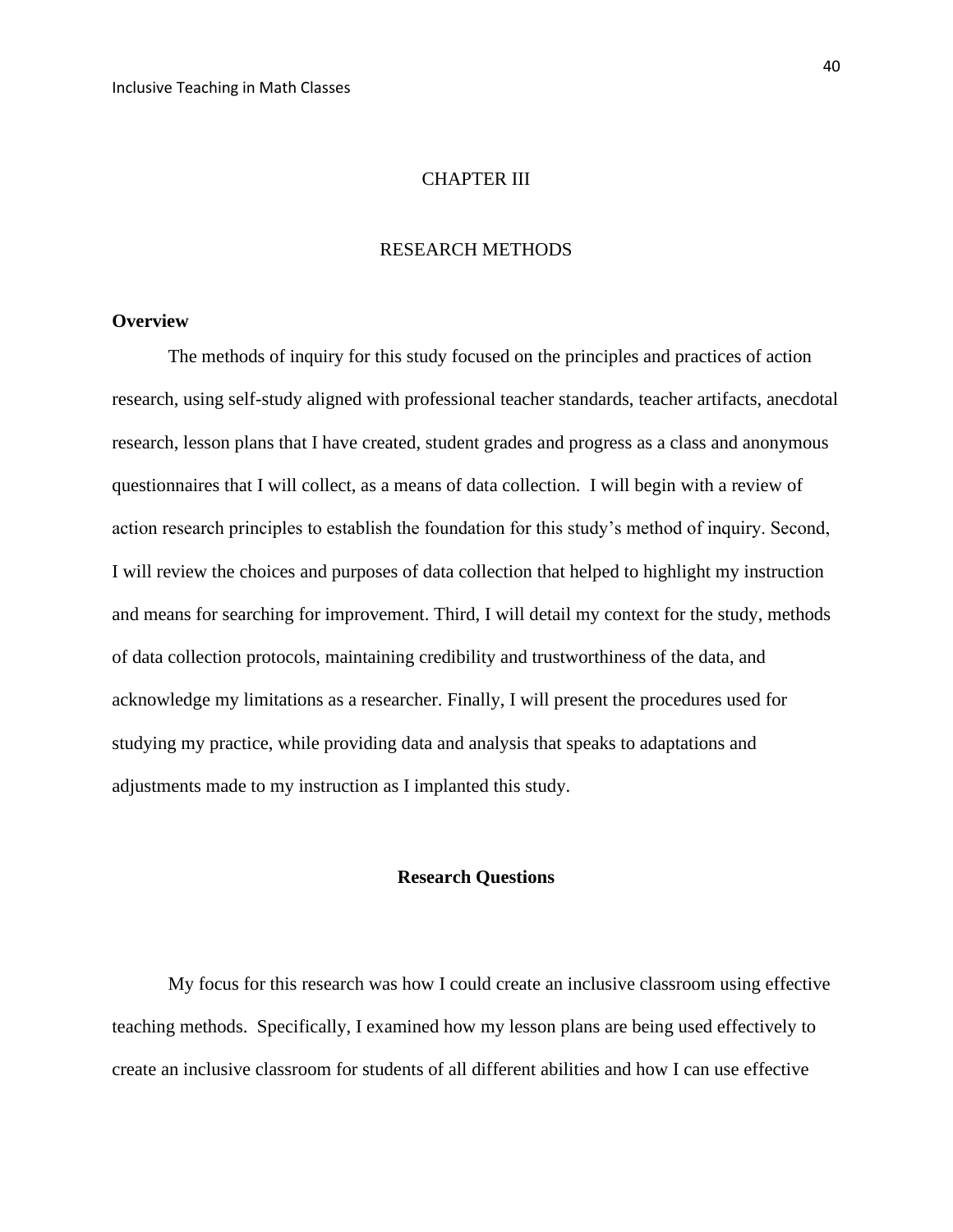teaching methods to help create and sustain my classroom. I have looked at my lessons, my student makeup, my classroom as a whole and possible discipline issues that I have had. This focus aligned with the following INTASC Standards for teacher professional development.

Interstate Teacher Assessment and Support Consortium (InTASC), focus on this in their Standard #2 (Learning Differences) and Standard #3 ( Learning Environments).

Additionally, I considered how studying my own practice in line with INTASC Standards could improve my own instruction and therefore, student learning. My purpose of this study was to create better lesson plans to help influence the experience and education that all students. The research question (s) for this study were:

1. Do my lesson plans create an inclusive environment for my students? By asking this question, I hope to take a deeper look at my lesson plans and what goes into them. I want to make sure that I am including everyone when planning my lessons.

Data gathered from a focus on this question was used to test the idea that by having an inclusive classroom, I can engage the students better and teach to their individual needs.

2. Am I using effective teaching techniques in my classroom to help provide the inclusive classroom? By asking this, I am hoping to look at not only what I am teaching with my lesson plans, but how I am introducing it to the classroom. I want to see if my teaching techniques are based on the needs of my classroom and the data that I have gathered from them.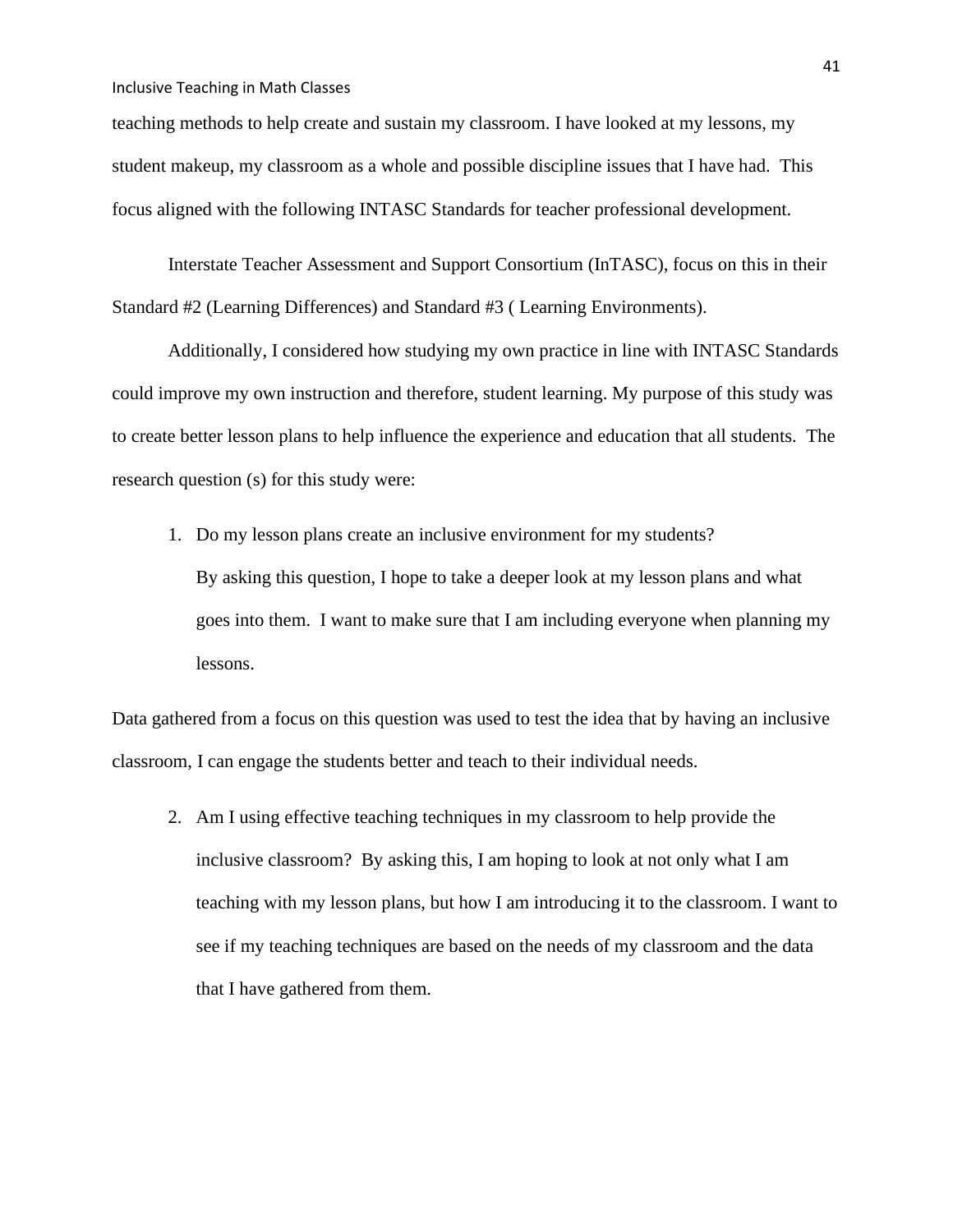Data gathered from this question was used to validate that my teaching techniques can be changed and altered to accommodate anyone in my class. The more creative I am the wider range of techniques that I use can connect with students on a deeper level.

3. By creating an inclusive classroom and using effective teaching techniques can I see any change in the disruptions or needed discipline in my classrooms? By asking this question, I am hoping to see that by creating lessons that keep students involved, engaged and busy, they understand the material more and do not feel the need to act out.

Data gathered from a focus on this question was used to understand if students' behavior can be altered by changing lesson plans and keeping them in mind when creating activities and lessons.

### **INTASC Standards**

Interstate Teacher Assessment and Support Consortium (inTASC) is a set of common standards that can be used nationwide. The intent is to make sure teachers have a model of what they should be teaching all students k-12. This is to help ensure that all students are getting the same education content in every classroom across the nation.

Interstate Teacher Assessment and Support Consortium (InTASC), focus on this in their Standard #2 (Learning Differences) and Standard #3 ( Learning Environments).

Standard #2 states "The teacher uses understanding of individual differences and diverse cultures and communities to ensure inclusive learning environments that enable each learner to meet high standards." I will get to know my students, their backgrounds, their abilities, their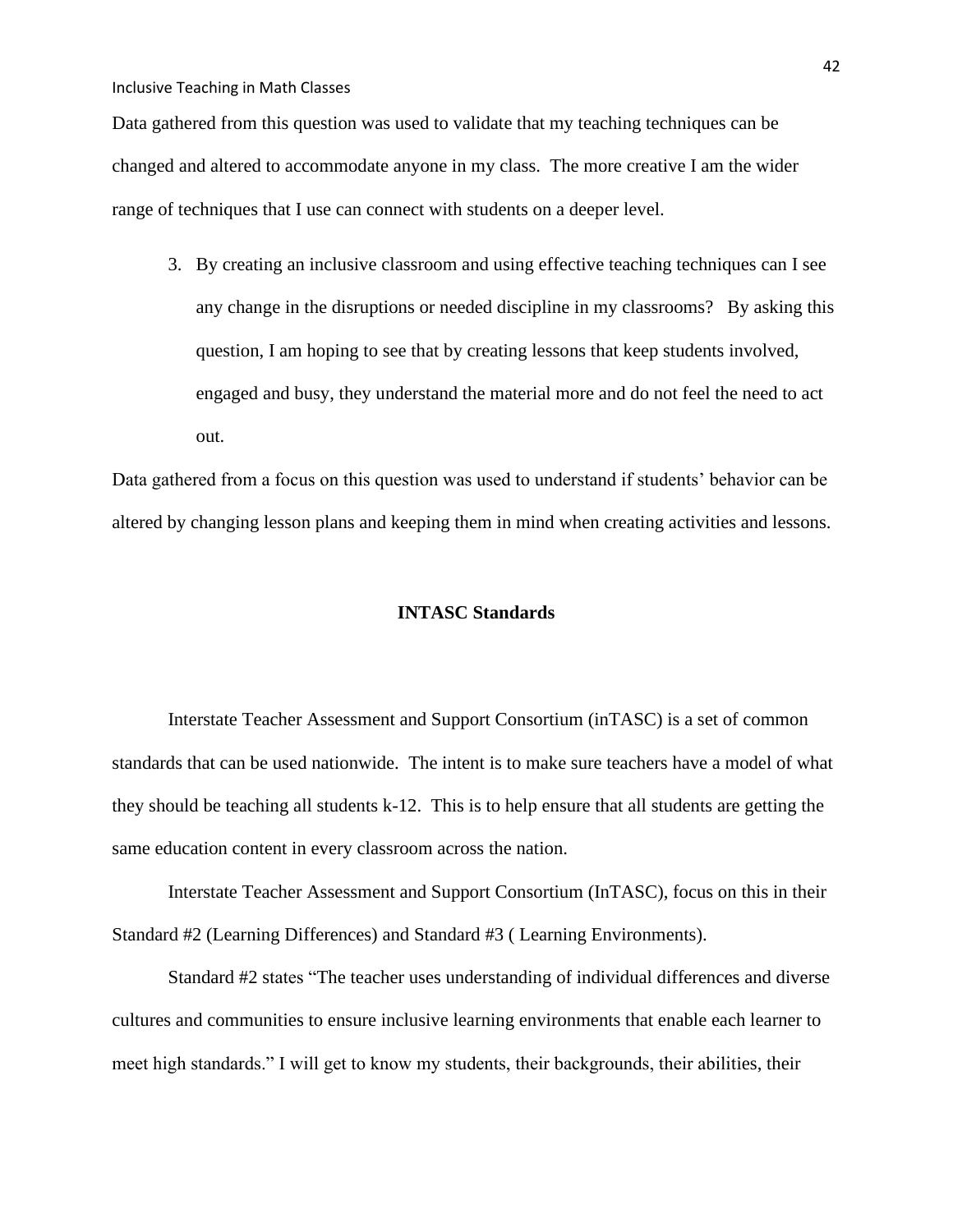strengths and their weaknesses and incorporate that into lesson plans that will accommodate all of their learning styles.

Standard #3 states "The teacher works with others to create environments that support individual and collaborative learning, and that encourage positive social interaction, active engagement in learning, and self-motivation." I will use the knowledge that I have gained to create effective teaching strategies that will create and foster an environment where the students want to continue to learn and grow.

#### **Methods and Procedures**

Because my purpose was to describe my own teaching practice as well as how I use data to improve my own practice in line with the INTASC professional standards, it was important to choose a method that could account for both what the standards are for teachers and how I was paying attention to my own practice through data collection to improve it. Accordingly, this study was designed as an action research study**.** 

Action research is research that is conducted by any professional with the goal to improve and reflect on what is being taught and what is being learned by the students. This can be done in any profession. Action research is what a teacher can use to improve themselves and improve the way that they get the information to their students.

I believe that this action research project is going to pave the way for my future teaching. It is going to allow me to create the foundation for inclusive teaching that will be used for all my future classes. Action Research will allow me to keep growing as my class changes. It is going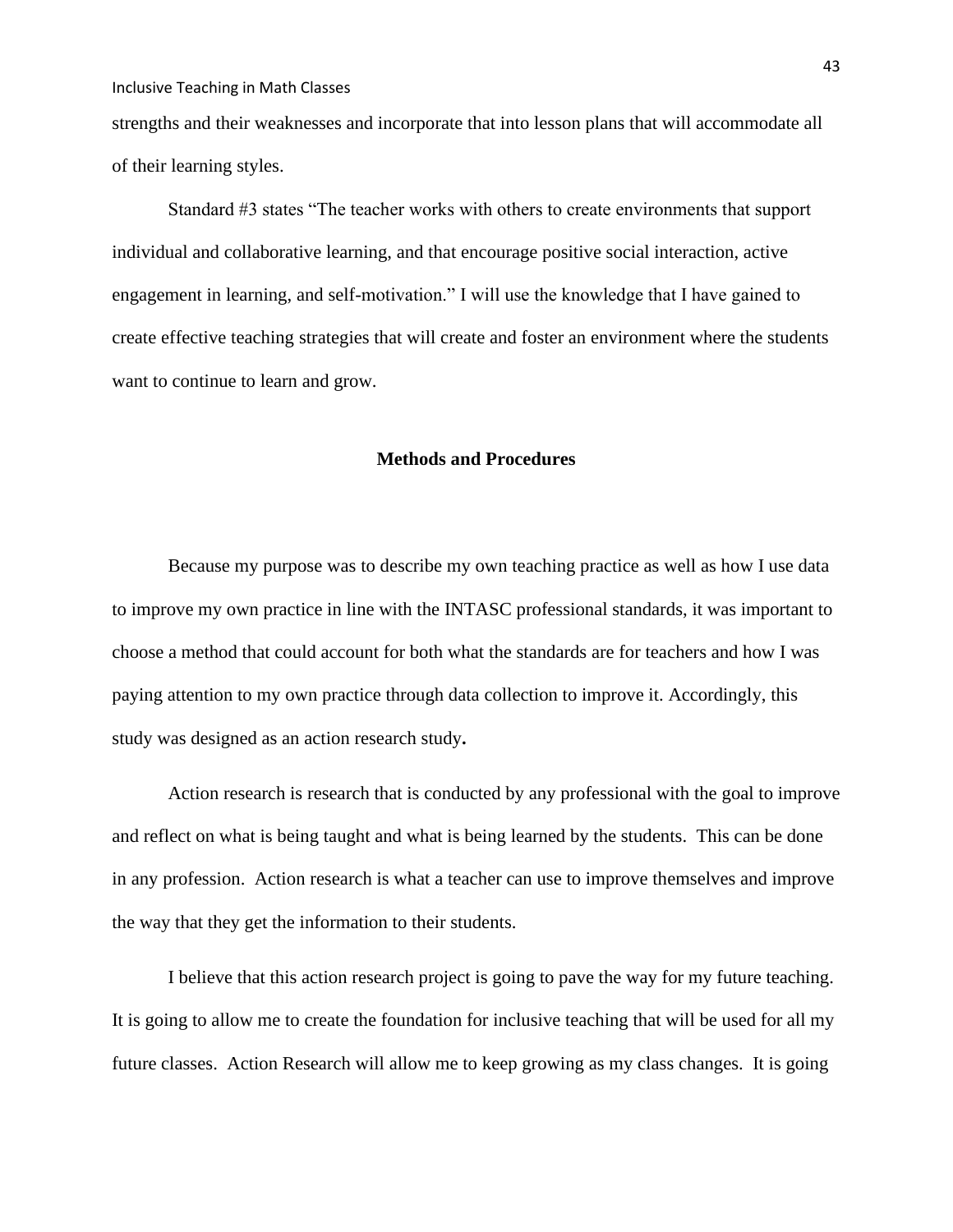to help me find the tools that I need to succeed while allowing me to give my students the education that they deserve.

## **Data Collection**

The basic steps in action research are 1) identify a topic or issue to study, 2) collect data related to the chosen topic or issue, 3) analyze and interpret the collected data, and 4) carry out action planning, which represents the application of the action research results. Data collection in an action research project typically is related to the topic or issues and provide answers pertinent to the research questions. As Padak and Padak observe, "Any information that can help you answer your questions is data" (1994). Therefore, I used a variety of data collection tools related to my topic to ensure the validity of my results. Furthermore, I adhered to the following four characteristics in determining the data I would collect for my study, 1) anonymity of students, 2) comparison in data collection was built in so that the results could be judged against themselves both before and after the intervention period, 3) aspects of performance to be examined were identified prior to data collection so that the information was relevant and connected to the research questions, and 4) a variety of data was collected so that different aspects of the topic could be brought to light (Padak and Padak, 1994). Finally, because I was studying my own practice while I was in the middle of said practice, I acknowledge the "spiraling nature" of data collection in action research (Padak and Padak, 1994). By focusing on data in connection to my research questions, my attention tuned to other pieces of data that emerged in relation to my questions. These emergent data pieces were included as part of the study as they had relevance to my research questions.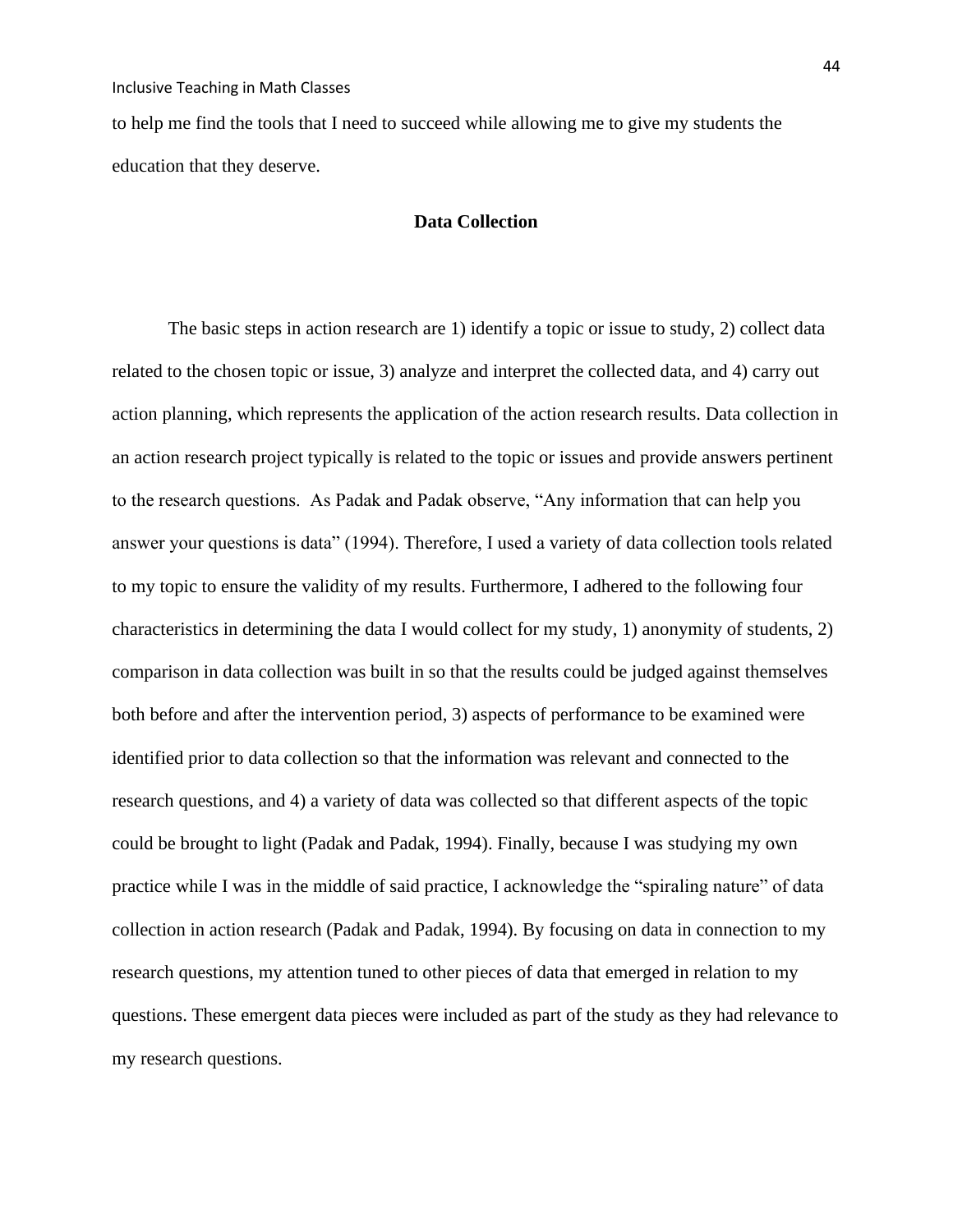Because my research questions focus on how my lesson plans can help create an inclusive classroom, , I chose to collect data that would provide information about how my practice and the interventions I identified aligned with the research topic. The types of data I chose to collect are described next.

# **Lesson Plans**

During my action research project, I am collecting my lesson plans and analyzing them to see if I am using them to create an inclusive classroom. I am going to catalog my lesson plans and they will go in order from the beginning of the year to the end.

By looking at my lesson plans, I am hoping to see that there are times when I create lessons and activities that are specific to my student's needs. I understand that some lessons will not accomplish this. I want to see that I made changes in my lesson plans as the year went on and as I learned the needs and capabilities of my students.

This ties into my first research question because the lesson plans will help me see if I am creating an inclusive classroom and it ties into my second question because I can look at my lessons to see what teaching methods, I am using to accomplish this.

## **Student Grades and Assessments**

I will look at the students' grades, participation and understanding after formal and informal assessments. I will look at the students anonymously and just look at the grade that they received or the amount of participation that they gave.

By looking at this data, I hope to see that when my lesson plans are more inclusive, there is more participation from the students. I also hope to see that when there are several lessons in a row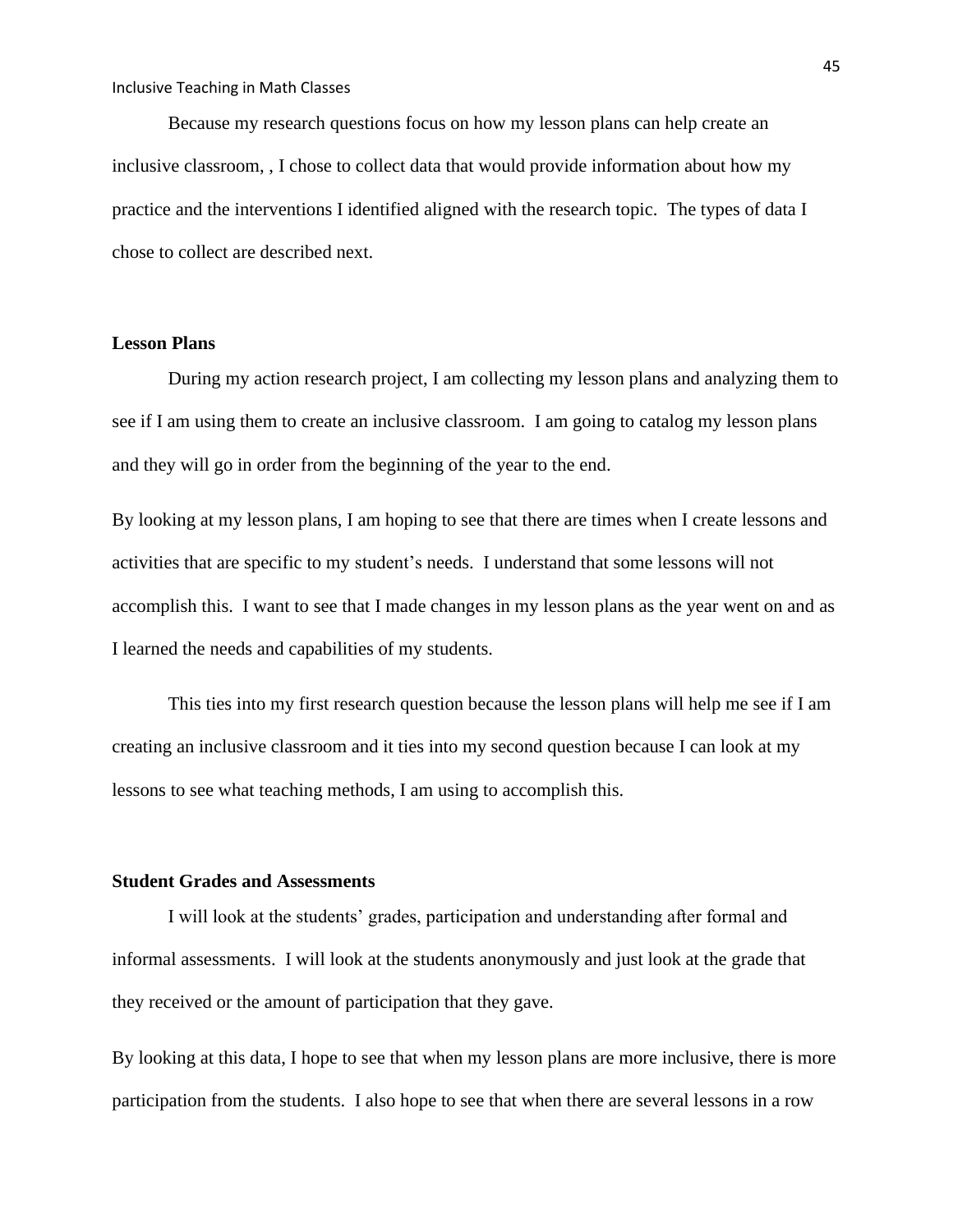that are inclusive that the student's formal assessment grades are higher. By creating lessons that accommodate all of the students in the classroom, I hope to see that they understand the information a little better.

## **Observation Commentary and Feedback**

During my action research project, I will be observed by my university supervisor twice and each of my mentor teachers twice, for a total of six formal observations. There will also me many informal observations by my mentor teachers as I am teaching. I will use these observations as chance to go over my lesson plans and look for inclusive strategies and teaching techniques that I can use and improve my classes. I also will use these observations as an extra set of eyes when looking for disruptions in the classroom. My university supervisor and mentor teachers, along with my other colleagues have a wealth of ideas and knowledge and by using these observations as a time to collaborate and grow, I hope to create a better classroom environment.

## **Self-Reflection and Journaling**

I will take the time after each lesson to go over my lesson plans and reflect on what worked and what could have been better. I will take the time to be honest with myself and my teaching. This will be a tool that can show that my expectation and what is happening in class are different. Self-Reflection is hard and as long as I stick to my practice of making notes in my journal right after the lesson it will be beneficial to my teaching and to my students.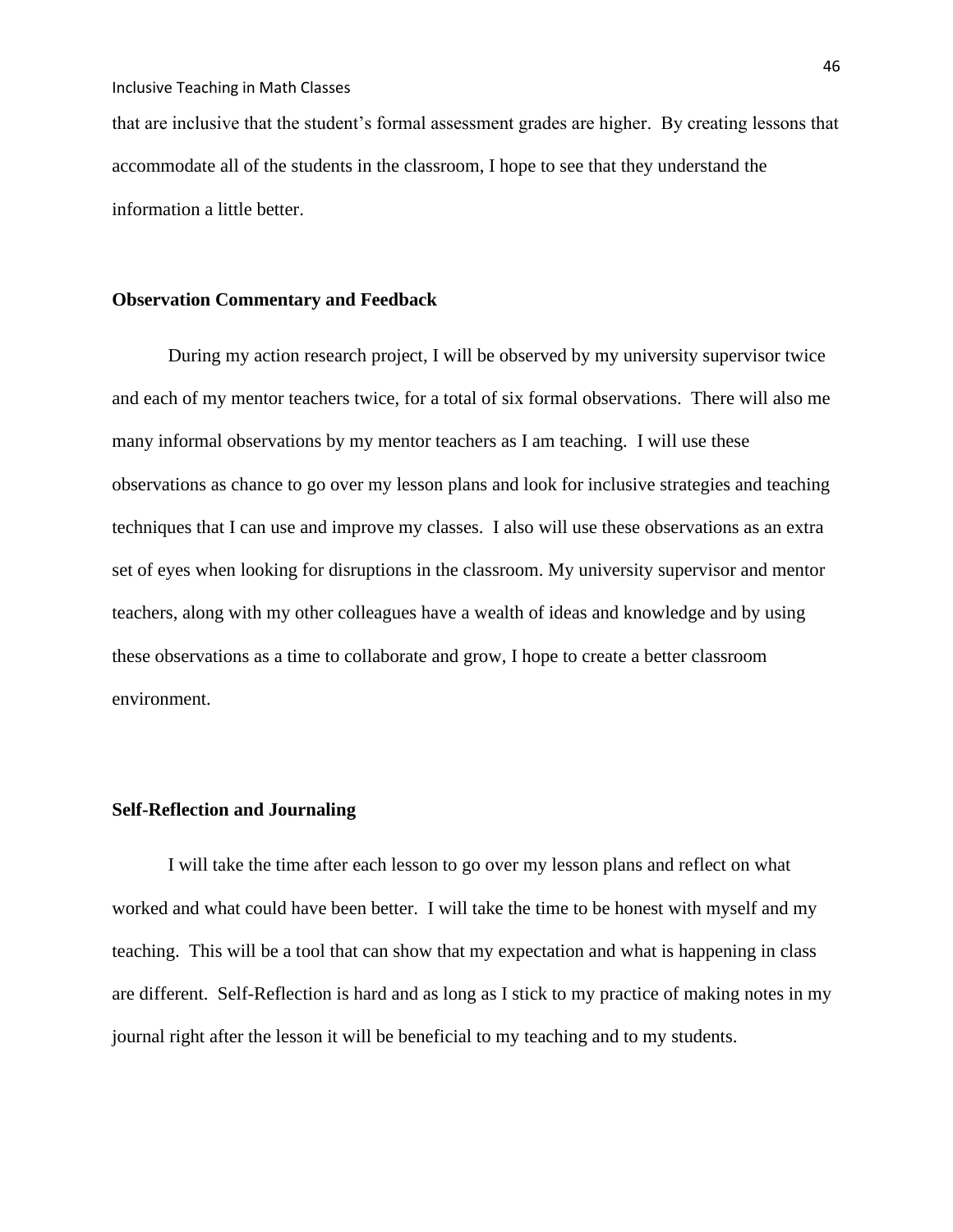## **Context of the Study**

This study will take place in a large high school is the Willamette Valley. This school has student from grades 9-12. The school has over 2400 students enrolled in the school. Even with the large school, the classes sizes are relatively small for the required classes and even smaller for the upper classes and electives. The classes average about 30 students right now and with COVID there are many absences and so the daily average for a class is about 21 students.

This school is organized into 5 "wings". There is a "a" wing, which is the auditorium and the music classes, an upper "b" wing, which is the arts department and sciences, a lower "b" wing, which is for English and language classes, a "c" wing, which is the cafeteria, the offices, counselors and special needs classes, an upper "d" wing which is history and social studies, a lower "d" wing, which is math and an "e" wing which is the gyms.

The departments are located next to each other, and this makes it easier for the teachers to work well together. They can just run next door to ask a question, borrow a lesson, some white boards, calculators or just talk. There are about 10-15 teachers in each department. This school has late start on Wednesdays and this gives the teachers time to have meetings together to discuss what they are working on and what is going well and what is not going well. This is where they can talk about ideas for future lessons or how to deal with ongoing issues in their classrooms. This time has been used for teachers to mentor me and show me how I could try to take a different approach on a unit or an idea. Teachers are valued members of this school and their concerns, ideas, praises are head and accepted by the administrative staff.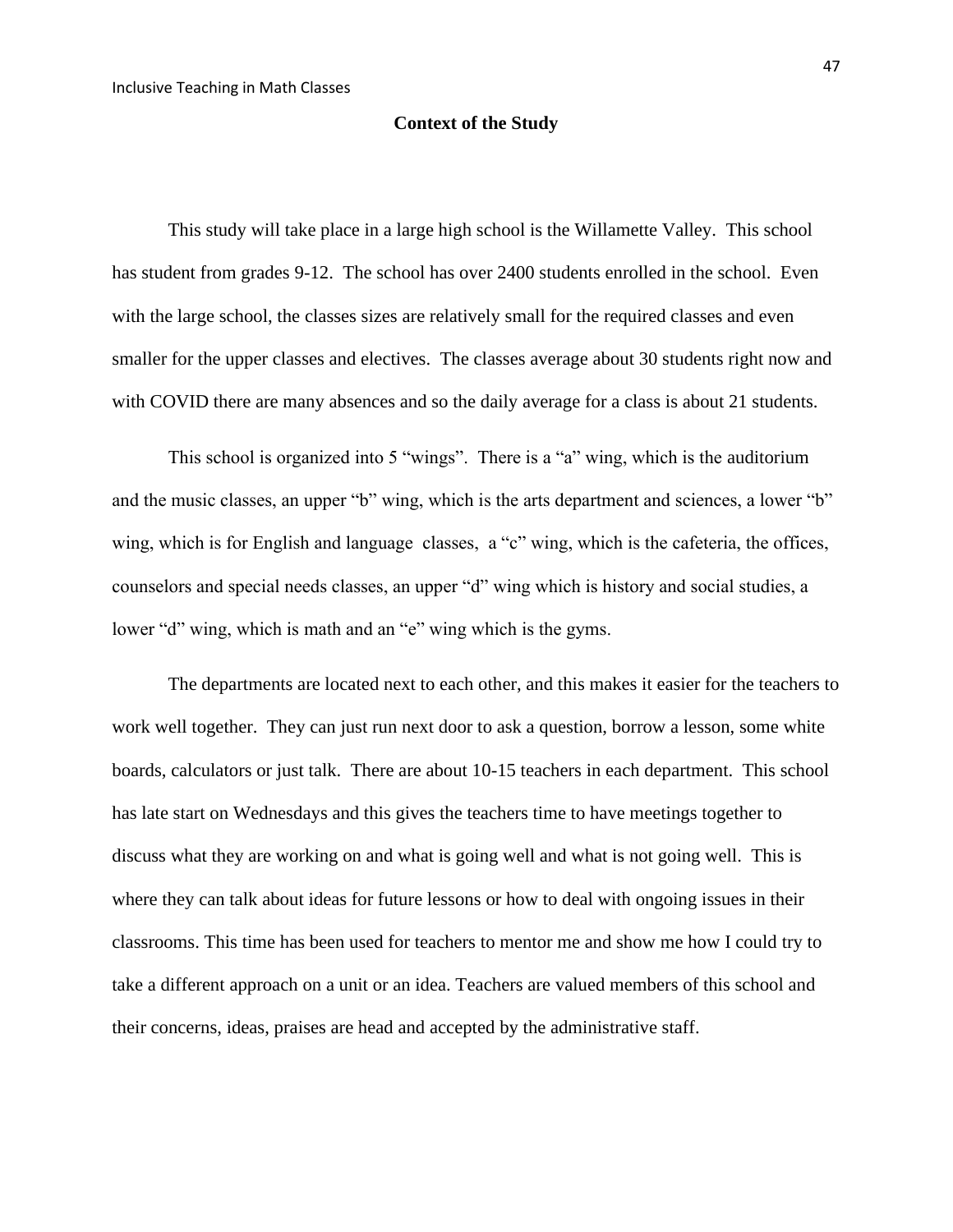This school has about 61% White students, 21% Hispanic students and 7 % with more than one race. All of the students are eligible for free breakfast and lunch. It is a program that the entire school district is doing. This started during COVID because they wanted to make sure that all students still had access to meals, and it has just continued as we have gone back to school.

My current classroom is in the math wing of the school. Many of my students are in my class and also an additional help class or guided study hall where they get additional lesson and assistance with their classes. The school is on an "A" day "B" day schedule. This means that the students have 4 classes one day and 4 different classes the next day. My class does have several modified diplomas, IEP's and 504's. I do consider these when I am creating lessons and tests. I keep the context down to a very basic level and do not dig into the deeper idea or concepts of why things are the way they are unless I feel that the kids have a great grasp and they want to know more.

## **Participants**

Because this study was designed using an action research approach, the main participant in the study is myself, as the teacher. As my learning progressed throughout my student teaching program, I became interested in a number of ideas that would help me to improve my instruction. Ultimately, I decided to focus on the main research areas outlined in my research question. To lend credibility to the results I will share from my self-study of my practice, it is important to describe my role in the classroom where I teach. In this section I will focus on describing my own classroom and my role as the teacher.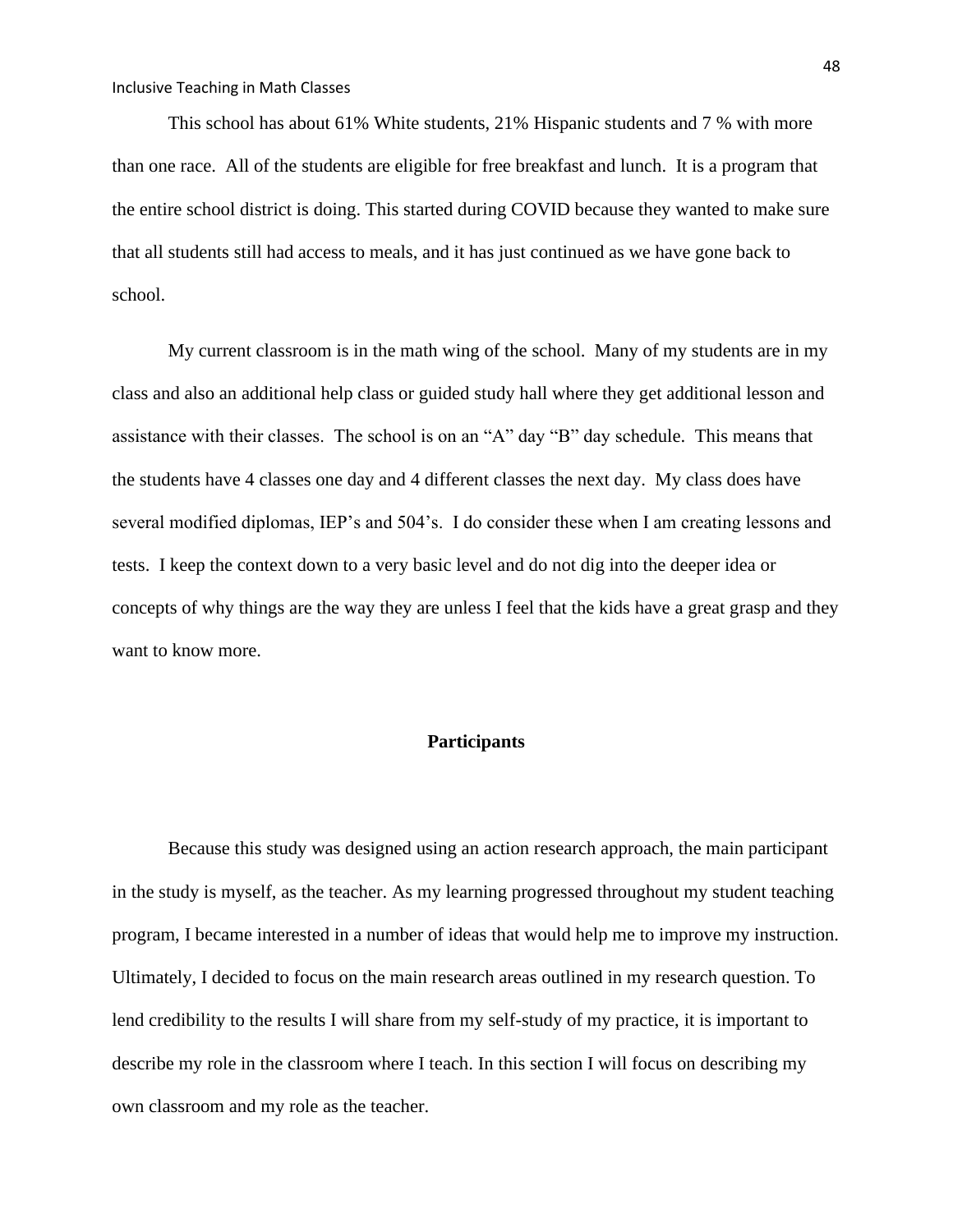I have been in this school since the beginning of the 2021-2022 school year. I was in this classroom for about a month and then I was moved into a temporary full-time position in a different class for 2 months. I have been back in this classroom since November 2021. I assist in checking the students work and teaching lessons. My mentor teachers will have me do a couple examples and then they will do a couple examples. The students are comfortable asking me questions and understand my answers and how I present them. I have taken the time to get to know the students on a bit of a more personal level so I can ask them how their day is going and about school or sports or whatever activities they enjoy.

As I got to know the students more, I realized that they are vastly different and when I have had the chance to work one on one with them, I see that the way that the lesson was taught was different than the way that some of them learn. I learned that some students like loud environments, where some do not feel comfortable when the classroom gets loud. I found that some of the students understood the lessons and knew the answers but did not feel comfortable speaking out loud. I also found that the students with behavior issues wanted to learn the material and needed more focused time on some of the lessons.

The observations are what led me to my questions about inclusive teaching. Could I create an environment where these students could all thrive? Could I use different and effective teaching methods to reach all of the students? Could this environment and the teaching methods have an effect on the number of disruptions in class? These are the questions that I want to explore in my action research project.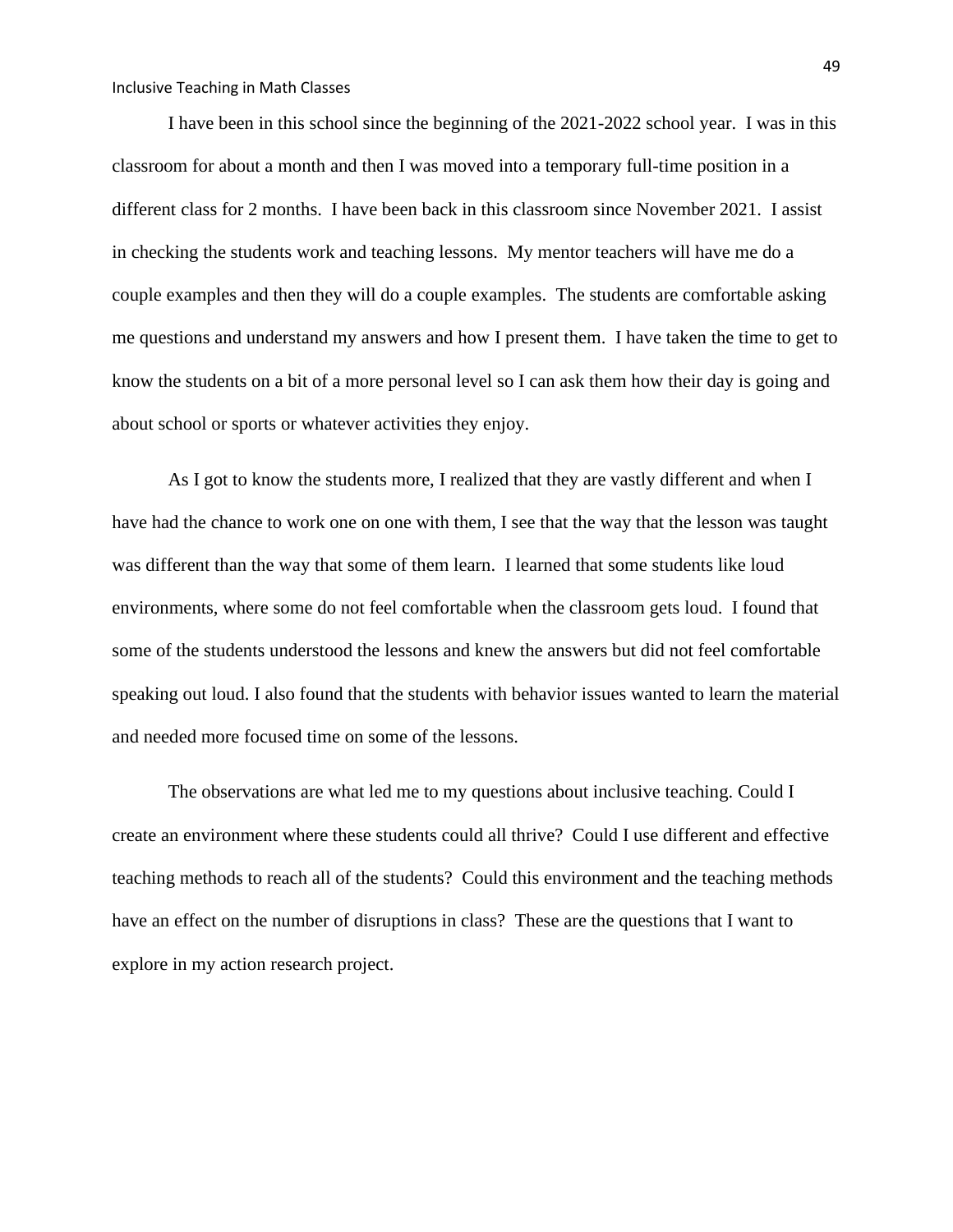## **How I Studied My Teaching**

During this research project I am looking at multiple facets of me teaching and of my student's progress. I am taking about 6 months' work of lesson plans and studying them to see what is working and what I can do differently.

There will be a section of past lessons that I will look at and analyze student participation, grades, test results and how they comprehended the unit. That will be the base line for moving forward. I am then tailoring my lesson to create an inclusive environment by trying different teaching strategies. We are doing more activities in the classroom. Some of them will be in groups and some will be working alone or with just one other person. I will see how the students work better

I am also focusing on my teaching methods, and I am looking at teaching and having the students write notes, giving them half of the notes and letting them fill in the answers or giving them all of the notes. I am looking for the most involvement from the class that results in the best comprehension.

There are numerous students in the class on IEP's, 504's and modified diplomas. I want my class to include them and while I will have to modify some things when it comes to tests or other accommodations, I do not want it to be an obvious difference for the students. I am planning my lessons with all of the students in mind.

At the end of my project, I have planned a meeting with the other math teachers to share what I have learned and to explain how small changes could have a big impact in the classroom. I am hoping that the information that I am able to learn from this project will be something that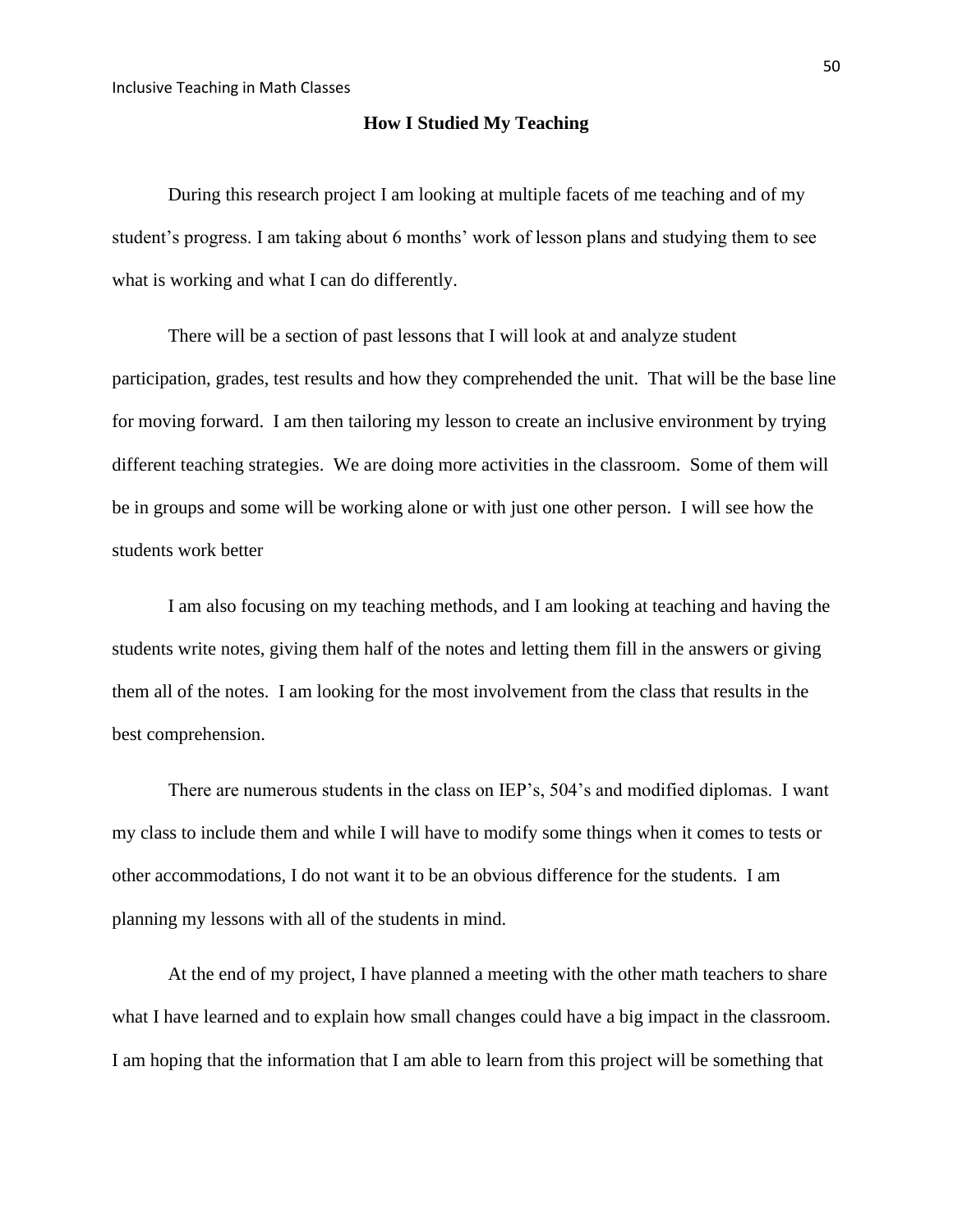they will be excited to try in their classrooms next year. I am hoping to show them that this

concept is possible with some planning, effort and determination.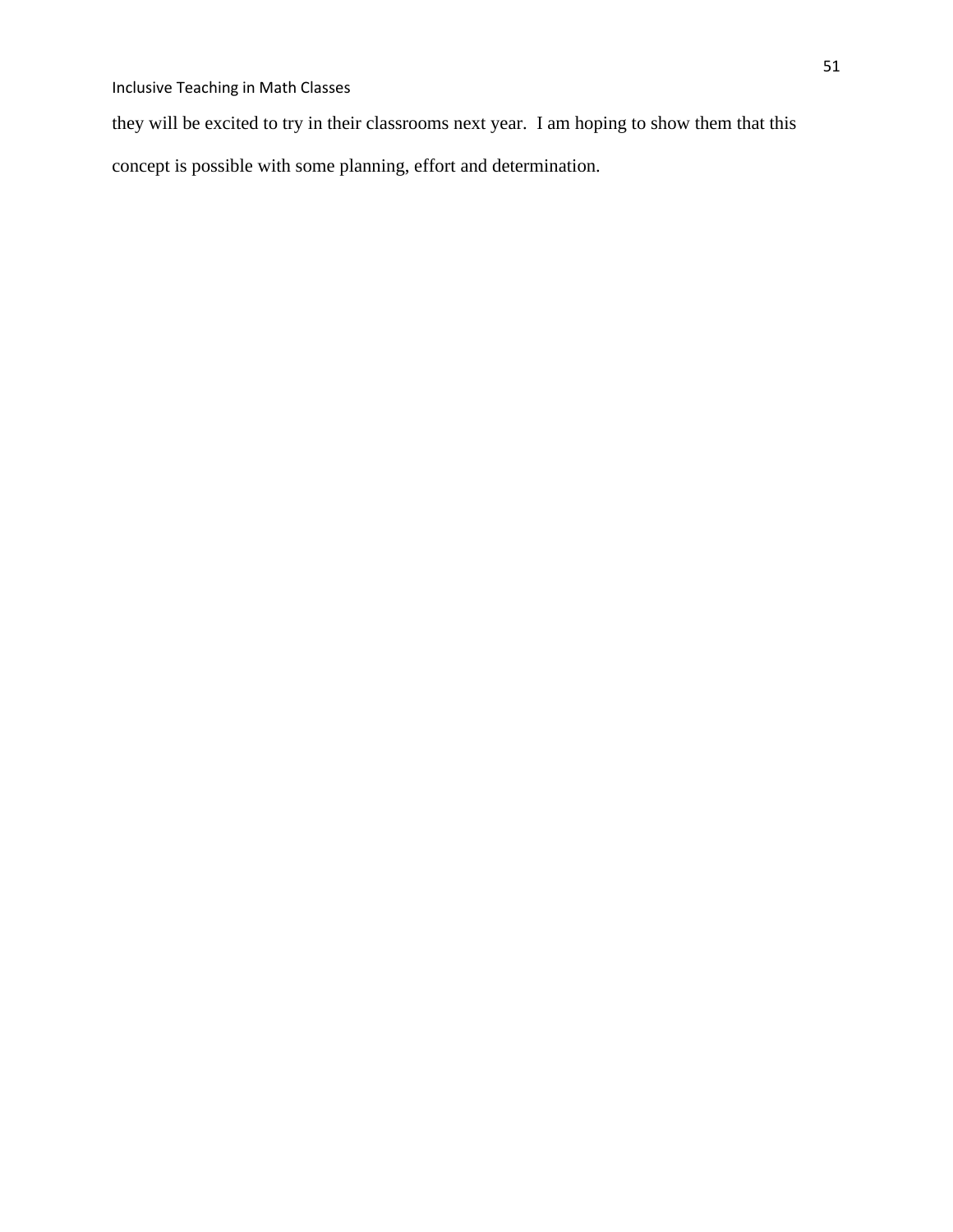### Chapter IV

## DATA ANALYSIS

#### **Overview**

In this chapter I will present and discuss the information that I found while collecting data for my action research project. I will be looking at the findings and analyzing them to see if I can make a conclusion, either positive or negative, about the questions that I have been asking. The data that I have been looking at is directly related to my three original questions which are,

- 1. Do my lesson plans create an inclusive environment for my students?
- 2. Am I using effective teaching techniques in my classroom to help provide the inclusive classroom?
- 3. By creating an inclusive classroom and using effective teaching techniques can I see any change in the disruptions or needed discipline in my classrooms?

The main purpose of this action research project was to try to answer my questions by looking at my own teaching practices and strategies, and how they relate to my goals and questions. For this project I collected, looked at and analyzed data in several different ways. I looked at my lesson plans for my class, observations from my mentor teacher and my advisor at Wester Oregon University, formal and informal assessments that I gave my class, notes and journaling that I did as a reflection on my teaching and lessons and students responses and engagement. I have looked through my data to determine if I was successful in determining if an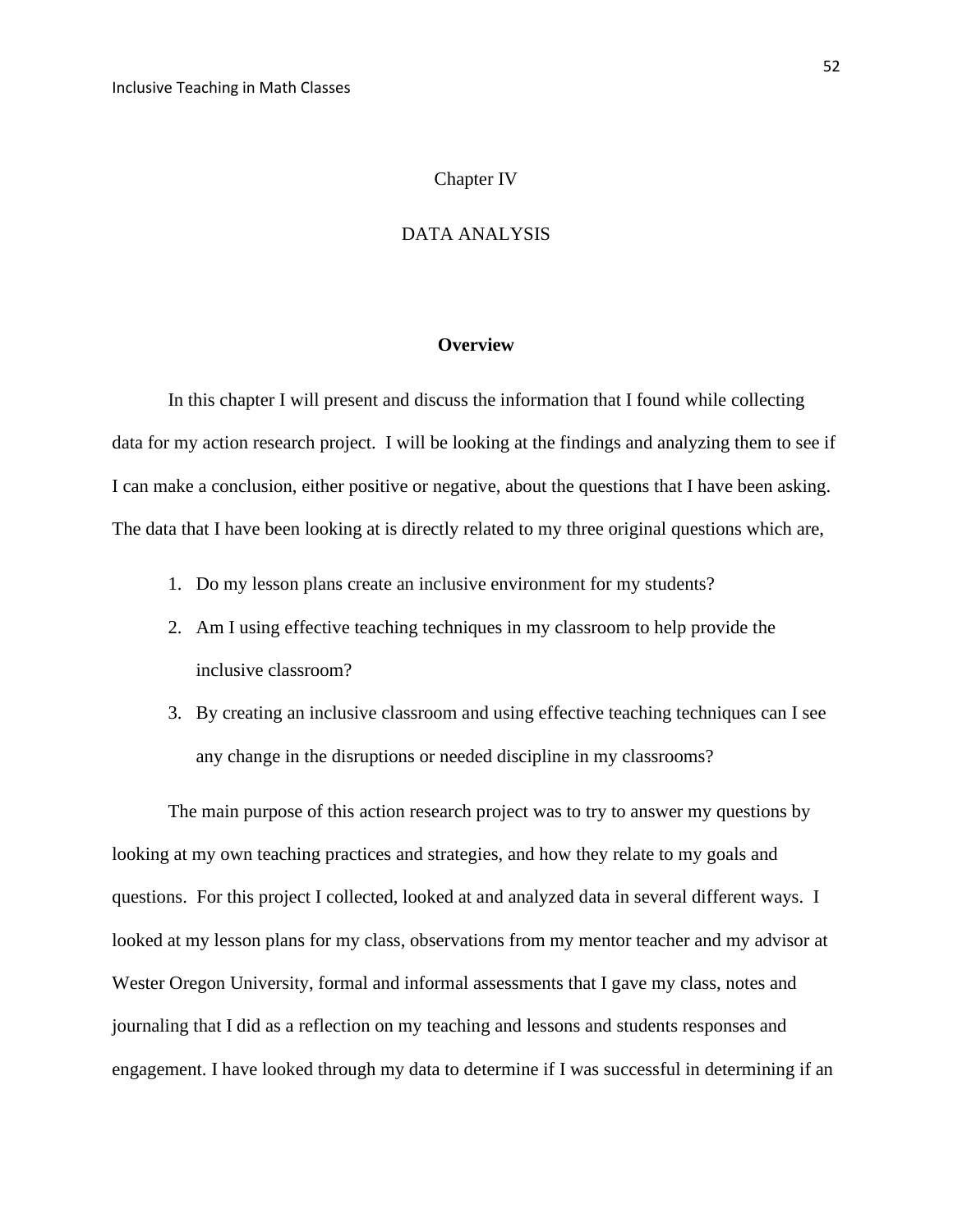inclusive classroom along with scaffolding and correct teaching techniques in my classrooms can create a better learning environment for the students and the staff. During this action research project, I focused on collecting data from my own actions and not the data from individual students. I understand that by limiting my data I am narrowing the conclusions that I can make and will not be getting a complete answer to my questions.

When I was planning my action research project, I wanted to focus on questions that looked at items that I could control and data that I could collect. I was getting to know my students and learned that there were several IEP's and 504's in the classroom along with numerous different learning styles and personalities. The students were still adjusting to being back into school due to the pandemic and the learning environment felt very strained. I observed that the students had forgotten how to be in a classroom, forgotten how to interact with each other, forgotten how to interact with the teacher and forgotten how to learn in a live environment that did not include a computer screen.

In order to get started with my research project I looked at all the data that I had collected and then placed them in categories that aligned with my three questions. I looked at my data from my lesson plans for my class, observations from my mentor teacher and my advisor at Wester Oregon University, formal and informal assessments that I gave my class, notes and journaling that I did as a reflection on my teaching and lessons and students responses and engagement.

## **Data Analysis for Question #1**

My first question asked, do my lesson plans create an inclusive environment for my students? This was important to me because I was seeing such a disconnect in the classroom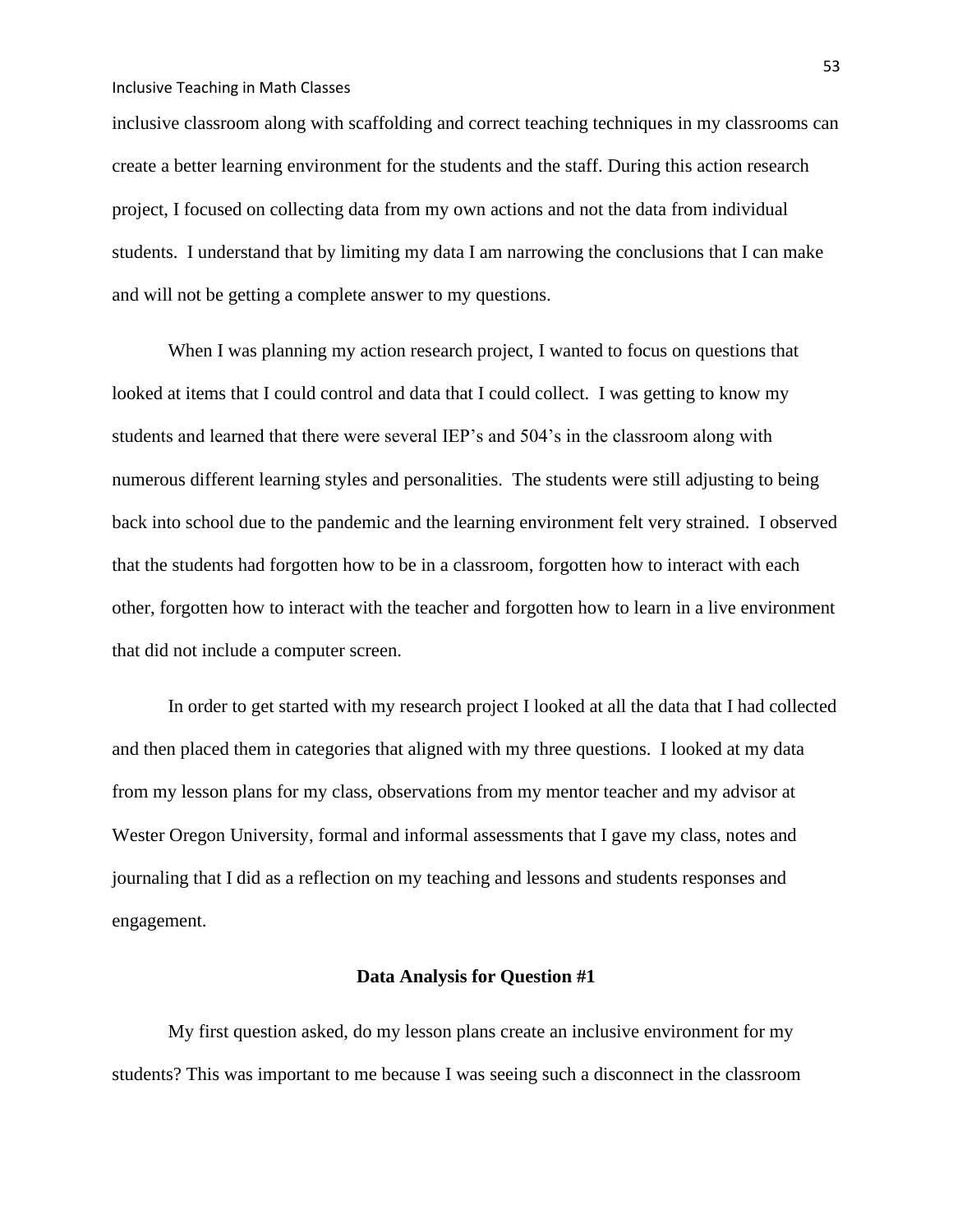between students. They were not participating with me as a teacher and were not interacting with each other. This was leading to behavioral issues in the classroom and multiple disruptions from all of the students. Not only did I want to look at the students' behaviors, but I wanted to see if I could create an environment that was inclusive regarding educational needs, emotional and social needs. I want to make sure that I am including everyone when planning my lessons.

When I started this action research project, I had several misconceptions of what an inclusive classroom meant. I initially thought that inclusion just meant teaching to everyone and including everyone by just making eye contact or communicating with them. As this project went on, I adjusted my strategies to make sure that my idea of inclusion was not only inclusive of everyone socially, but I also wanted to incorporate everyone's academic abilities, backgrounds, home life and cultures into my lessons.

Another issue that I started to run into during this project was that I was having trouble finding the ability to quantify how the class and the students were being affected, positive or negative, by my teachings and lessons. I started to look deeper at my lesson plans to see if there are more opportunities to use inclusion or different ways to try to see the results that I was trying to find and how to represent that as data that I, or other teachers could use.

### **Lesson Plans**

During this research project, the majority of my lessons and units that I was teaching was dealing with factoring polynomial equations using the box and diamond and the quadratic equation, graphing them, using double distribution to check the answers. I knew that this would be a very lengthy unit that takes up most of our second term. This unit is the foundation of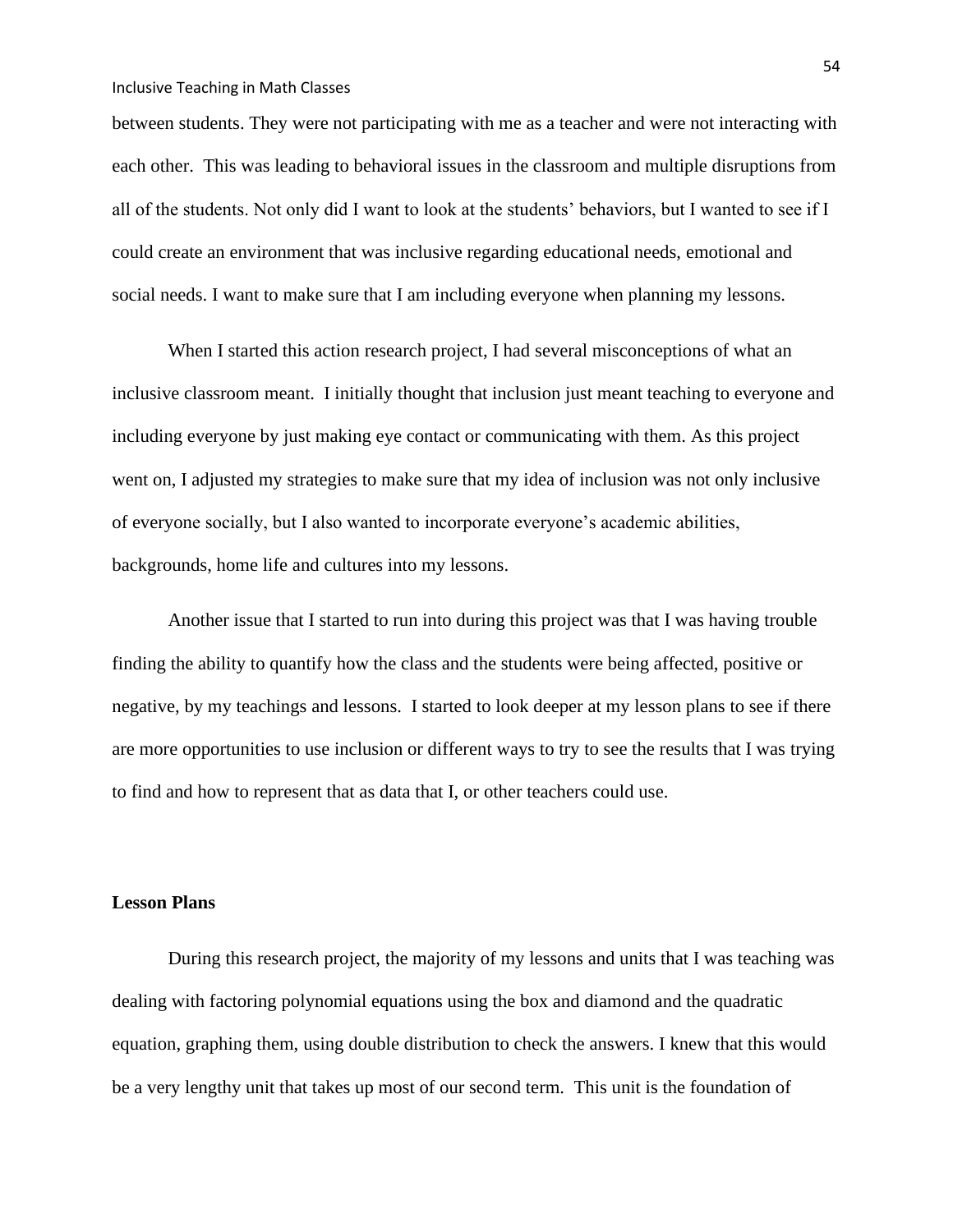Algebra I and the student's success in future math classes can depend on how confident they are in their factoring and graphing abilities.

While making lesson plans for these lessons, I wanted to make sure that they aligned with the Interstate Teacher Assessment and Support Consortium (InTASC), focus on this in their Standard #2 (Learning Differences) and Standard #3 (Learning Environments).

Standard #2 states "The teacher uses understanding of individual differences and diverse cultures and communities to ensure inclusive learning environments that enable each learner to meet high standards." I will get to know my students, their backgrounds, their abilities, their strengths and their weaknesses and incorporate that into lesson plans that will accommodate all their learning styles.

Standard #3 states "The teacher works with others to create environments that support individual and collaborative learning, and that encourage positive social interaction, active engagement in learning, and self-motivation." I will use the knowledge that I have gained to create effective teaching strategies that will create and foster an environment where the students want to continue to learn and grow.

My lesson plans had been cultivated and worked on during my time in the MAT program at Western Oregon University. These lesson plans were used for my EdTPA along with formal and informal observations during the semester. There was a total of 18 lesson plans for this unit. I printed out each lesson before it was taught and then printed them out again after I taught. I reviewed each lesson thoroughly 3 times. The first time was before I taught it. I looked over it and highlighted the areas that I felt I was being intentionally inclusive and trying different strategies to involve everyone in the classroom. I used a yellow highlighter for these markings. I then reviewed the lesson plans with my mentor teachers and got their feedback on the lessons. I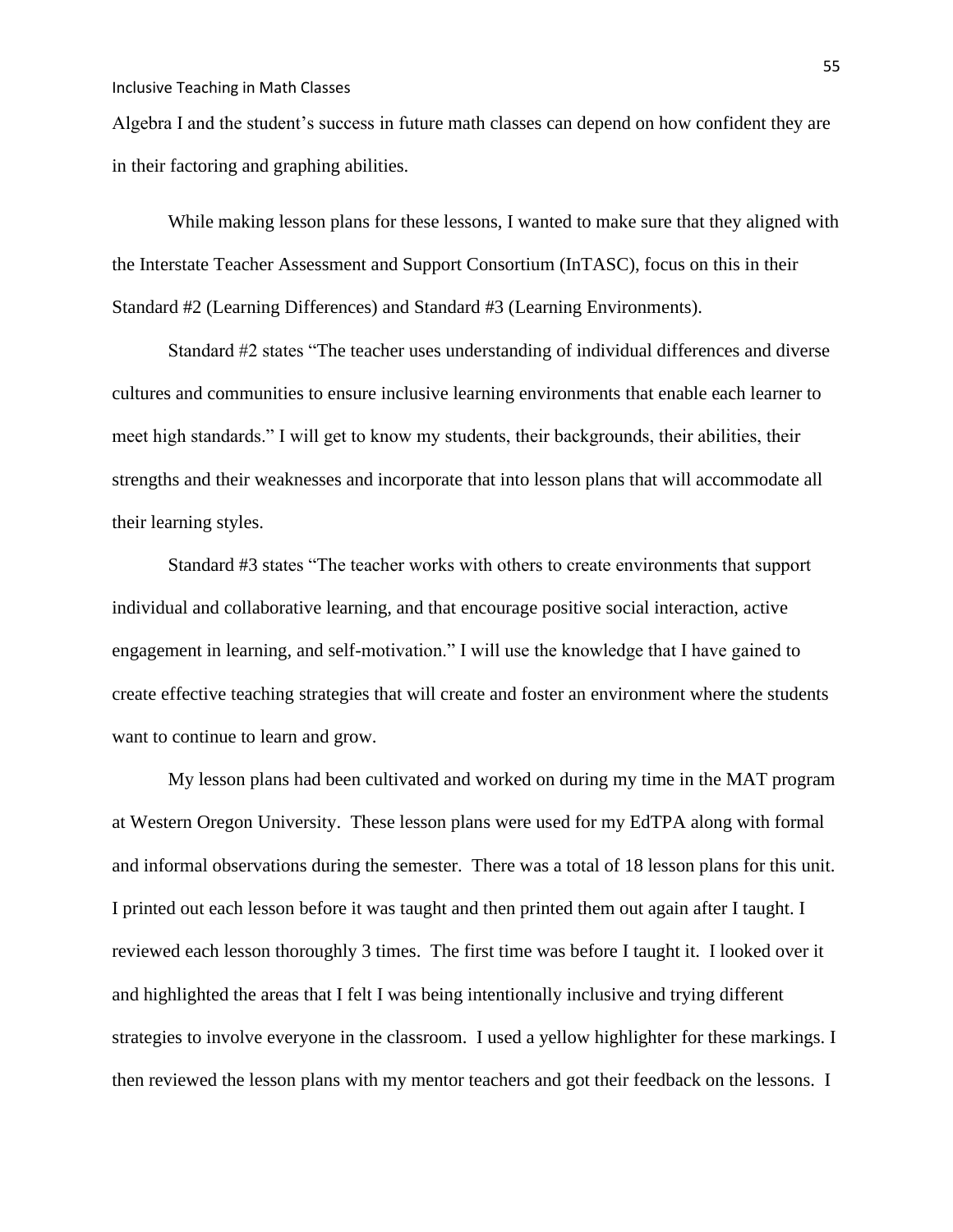highlighted their thoughts in green and wrote notes on the margins of the lessons. The third review was after I taught the lesson. I wrote down and changes that I made and highlighted things in pink.

The lessons for this unit tried different things such as individual work, group work, stations, group projects, activity stations, tiered activities, small presentations, in-class activities, homework, in-class discussions, team quizzes and the unit test.

When I looked at inclusion for my classroom, I looked at the individuals in the classroom and looked at their strengths, weaknesses, school involvement, background and personality. I tried to make lesson that incorporated all of these in different ways.

After the lessons were taught and I was looking at the data, the participation, and the understanding from the students I noticed that some ideas worked better than others. I noticed that the group work allowed students to interact together better than just giving them in-class work and telling them that they can work with other students if they choose. I also found that putting students in groups myself was a better option than having them choose groups themselves. This gave me to opportunity to group same level students together or different level students together depending on the activity.

As I continued to gather and review the lesson plans I edited the future ones based on what the lessons the days before had showed me. I also found that my lesson plans could not cover every scenario, but that I did have the ability to plan for group work and then work one on one with a student if working in a group was not the best choice for them that day.

By looking at my lesson plans during this time, I was able to create an environment that was both predicable and stable for the students as they entered the class. I found that something as simple as planning the seating arrangement in the class for the day set the tone for what was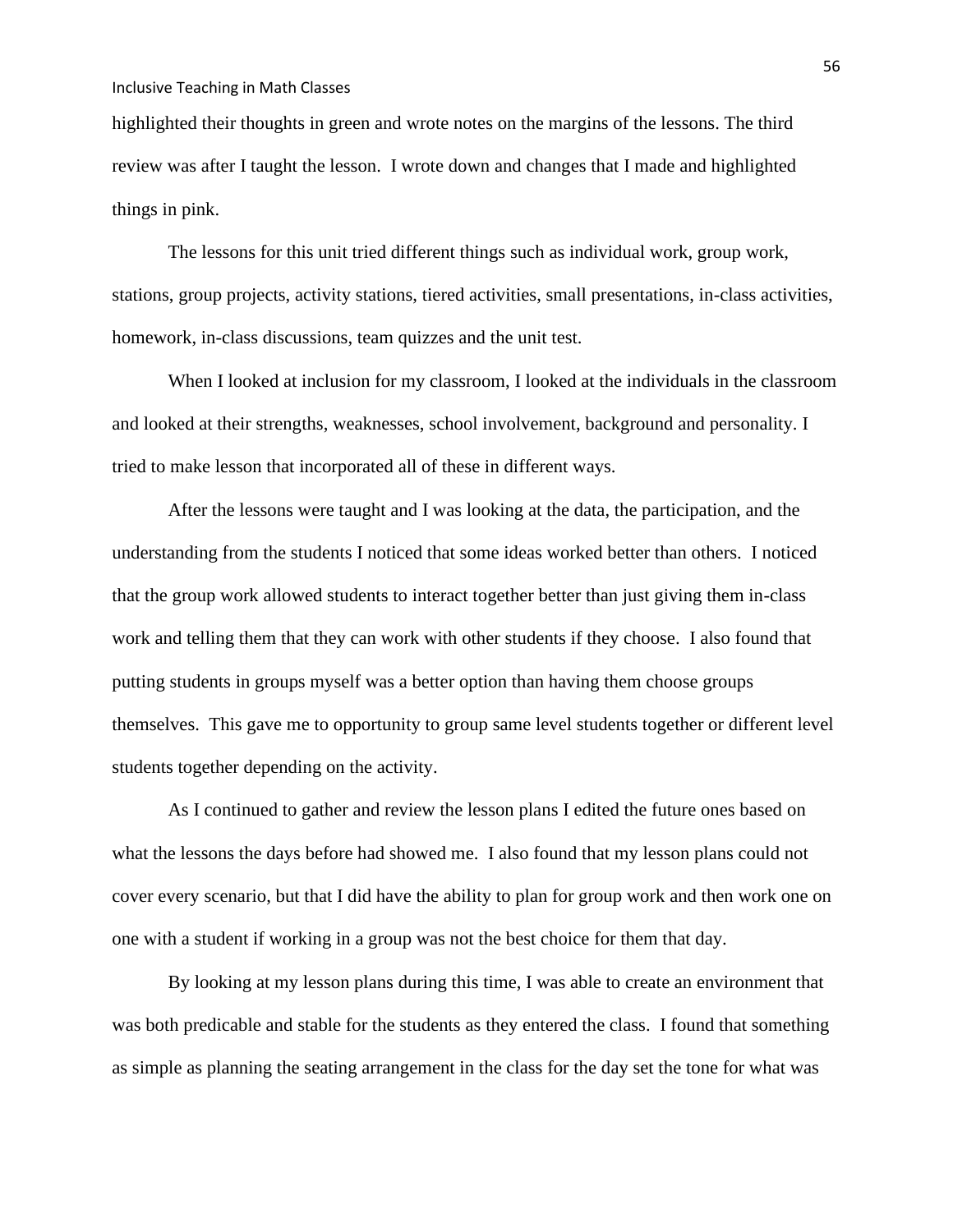going to be done. If the seats were in rows, we were doing individual work. If the seats were spread out significantly, we were taking a test, quiz or individual assessment of some sort. If the seats were in groups, we were doing group work. The students became familiar with this and could get a sense of what was happening in class that day without having to ask me first.

Another part of my lesson plans that made the students feel like they were part of the class was my learning goals and targets. When I started my lesson plans, I did not have them on the board, I just would talk about them at the beginning of the class. I noticed that even though I would tell the students, I would still get asked "what are we doing today." I started writing them on the board for the students to see. However, a mistake that I made was that I made the learning targets too wordy and academic. I saw some of the students reading the learning targets and then saw them get a look of defeat on their face before I even started the lesson. I started writing the learning targets in very simple language that was to the point and that was positive. Instead of "today we are going to use the box and diamond to factory a quadratic expression and then find the roots and graph them." I started to write, "I can use the box and diamond to factor and graph equations." That small little change, allowed every student to see what we were doing, understand what to expect and have a positive outlook on the class period. By using more student friendly language, the students can relate to each other and to the lesson that we are about to do. When I used too much academic language, many students became standoffish because they did not understand the word and did not want to contribute to the lesson or the discussion because they were uncomfortable. The language and presentation used in the lesson are very important to making students feel part of the inclusive environment.

The other part that I looked at when I was looking over my lesson plans was am I accommodating the different levels academically in my classroom with the same lesson? As my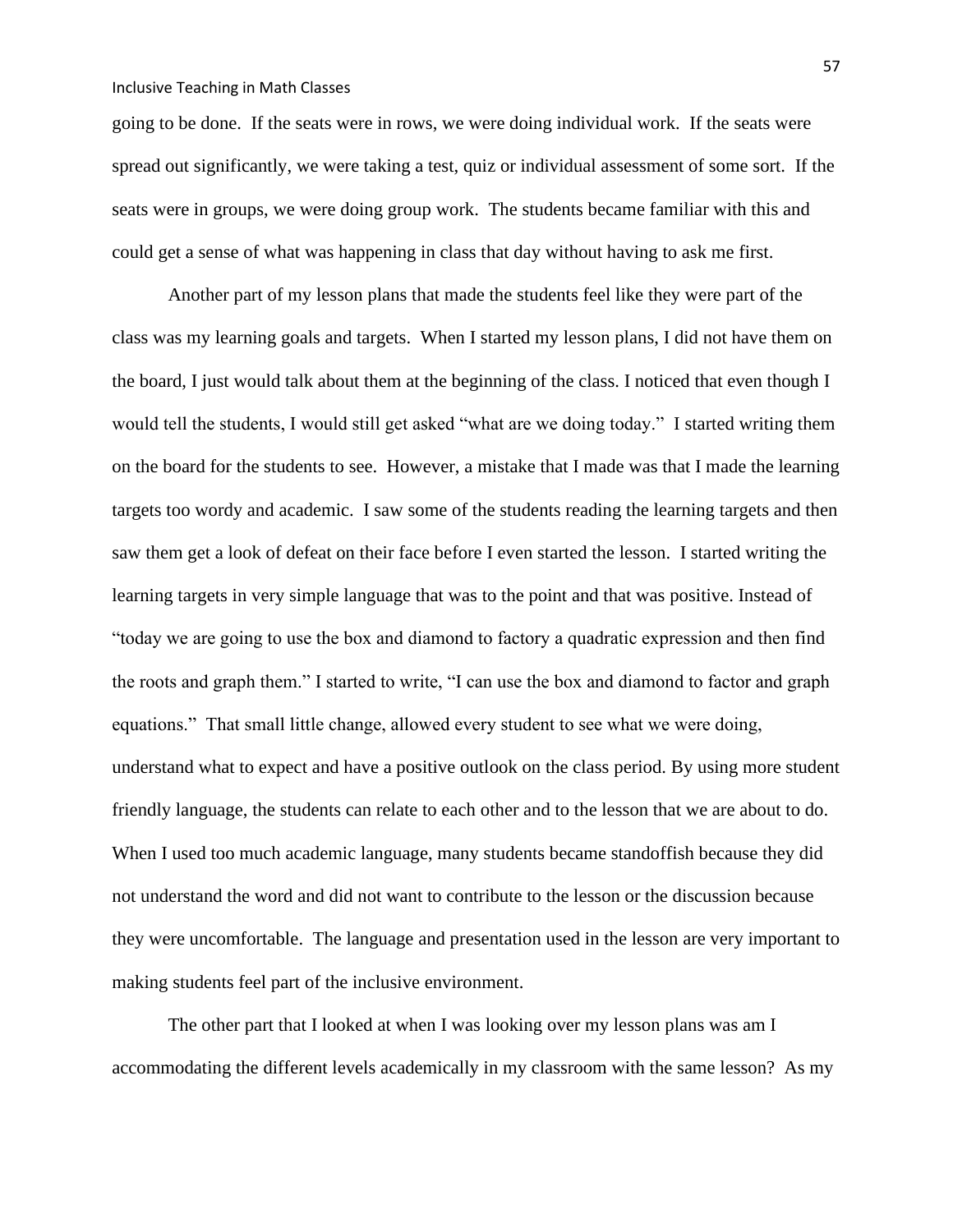evaluation and project went on, I had to make some significant changes to my lesson plans and the way that I approached them. While I was making sure that all the students who needed accommodations in my classroom were getting them, I did not teach to them and make sure that they were understanding. Initially, I was just teaching a lesson at a mid-level and some understood and some did not. Some had questions and some were bored. I did not find that to be an effective way to try to build an inclusive classroom. I decided that there were always going to be some that needed more challenging questions and some students that needed very basic questions. I began using challenge questions in my in-class activity for those students that wanted to get a deeper understanding of the lesson. I also started my in-class activities with the very basic questions and then went up to the mid-line questions or problems. By doing this, those students who needed additional help could get it on the first couple questions that were very basic and could be walked through the steps of factoring. The students who were comfortable with the basic factoring could move on to slightly more challenging ones, but still ones that were in their level of learning.

Making this slight change to the order that I put the problems into the in-class assignments was very small but had a large effect on the students. Those students who made it through the whole assignment could challenge themselves, and those who were not at that level could take their time and work through the questions that increased with difficulty as they completed them. I do not have the students turn in the in-class assignments, I check them off and we go over them in class. By doing this, I can check them off and see how much they completed to get a feel of the ability of the class and then I can tailor my next lesson plan based on that. If most of the class has finished the assignment correctly and some did the challenge questions, then I can feel confident moving on to the next part of the lesson. The other positive of making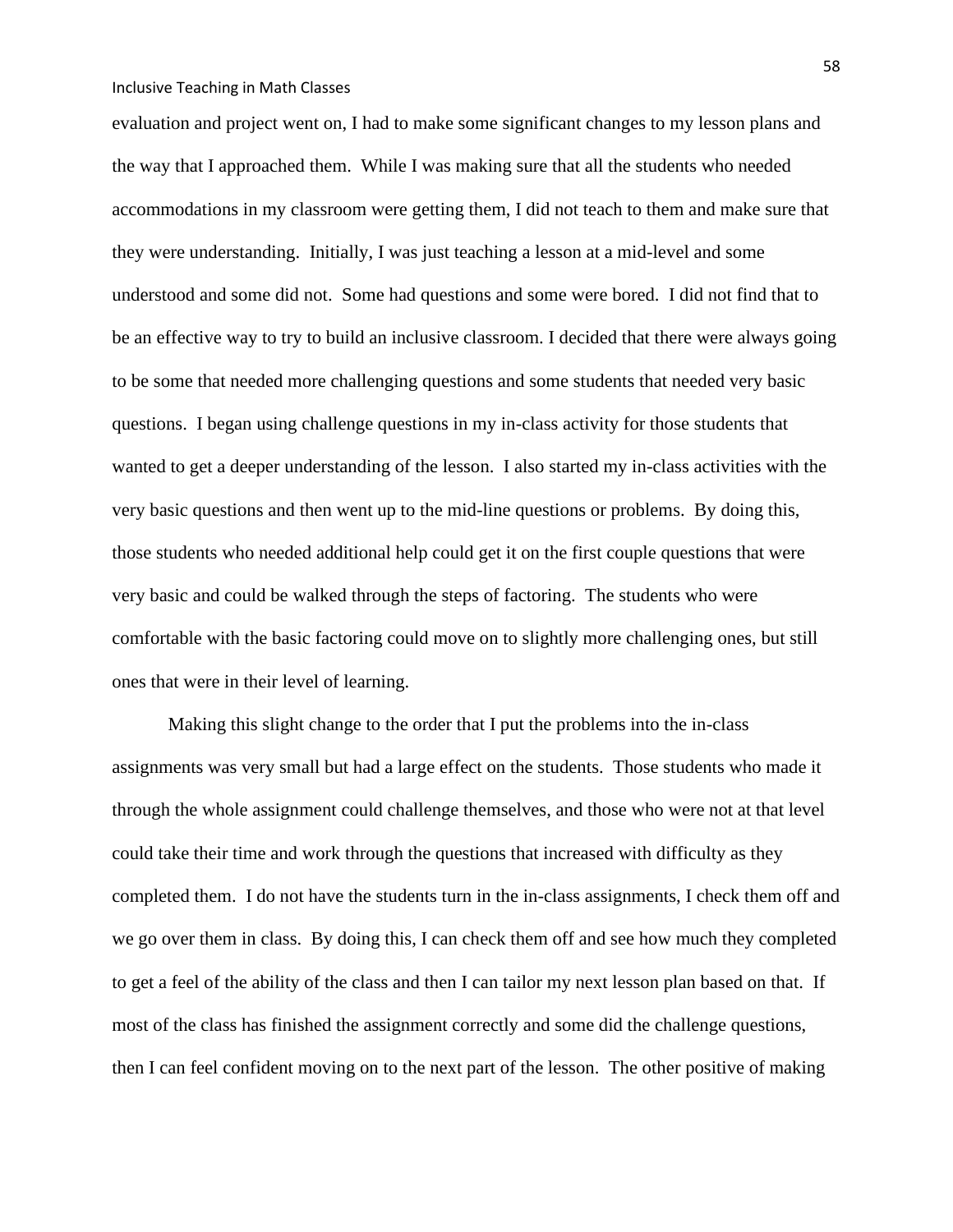this slight change was that many of the students who are on an IEP, 504 or modified diploma also have a double blocked "help" class with another teacher, and they can take their in-class assignment with them to continue working on it the next day.

The lesson plans that I examined included a quiz and a test on two different days. When in the past, I would write one test and then those students needed accommodations would go somewhere else to take the test. The students who were in the "extra" blocked math class would take it there and so it was obvious who was getting different accommodations or modifications and who was not. As I was writing these plans and thinking about inclusivity, I wanted to try something different. For these lesson plans, I wrote my quiz and test and then used the same quiz or test and made the modifications to it. I handed out the full test to those who took that test and the ones with modifications to those students who needed different tests. They all took the test at the same time and unless their accommodations stated that they were to go to another place. While this did take a little more time in preparation for the tests and handing them out in a way that the students did not see that other students' tests were different, I did see a difference in the completion of the tests. The students who normally would go somewhere else, sat and took their tests and completed their tests just like the other students did. There were not any complaints about taking the test in the classroom and no one asked to go somewhere else.

Overall, my analysis of my lesson plans has shown that changes, amendments and modifications can be made to create an environment that is more inclusive of the students. While there are so many more facets that I can look at and discover, and will continue to change and experiment with, the slight changes that I made were met with positive results when it came to participation, attitude, attendance and grades in the classroom.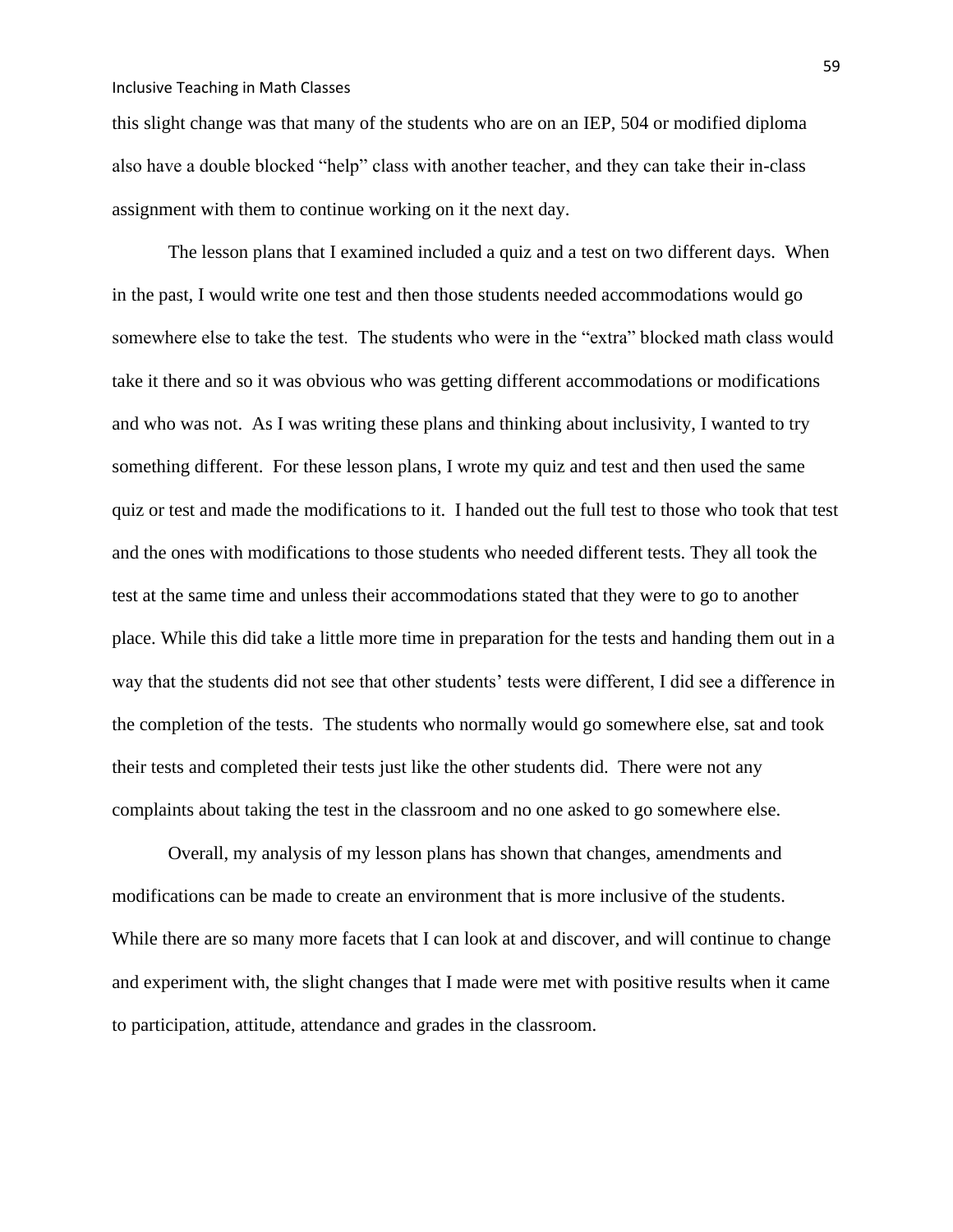### **Observations from University Supervisor and Mentors**

During this action research project, I also participated in six formal observations, two by my university supervisor at Western Oregon University and four by two mentor teachers at the school that I am teaching at. These observations were a time where we could sit down together and go over the lesson that I had just taught. These observations also gave me an "outsiders' perspective on the lessons and the changes that I had made and an additional pair of eyes in the classroom to see how the students were responding to my ideas and lessons.

Observation #1 was towards the beginning of the project, and it was with one of my mentor teachers. This teacher and I talked about the challenges in the classroom and the perfect world scenarios where everyone felt included all the time. This teacher and I went over the student's needs and how they need to be accommodated or what modifications need to be made for them. We also looked at grades, attendance, cultural differences, living situations and behaviors as a baseline. This teacher and I made some slight modifications to some of the lesson plans based on what that teacher saw during this class. This teacher noticed that the students who were sitting alone in the back of the room were more likely to start losing focus on what I was teaching. This teacher also noticed that a couple of students in the front of the class, who were confident in the material, were the ones answering all the questions. This mentor stated that "participation is not always a sign of inclusion, it is a sign that certain students understand the material better than others." This led to the modification of grouping students in the classroom and calling on students when I knew that their answers were correct and giving them a chance to speak up.

Observation #2 was a week later with a different mentor teacher. I met with this mentor teacher after I taught the lesson to go over the observations and feedback. This mentor teacher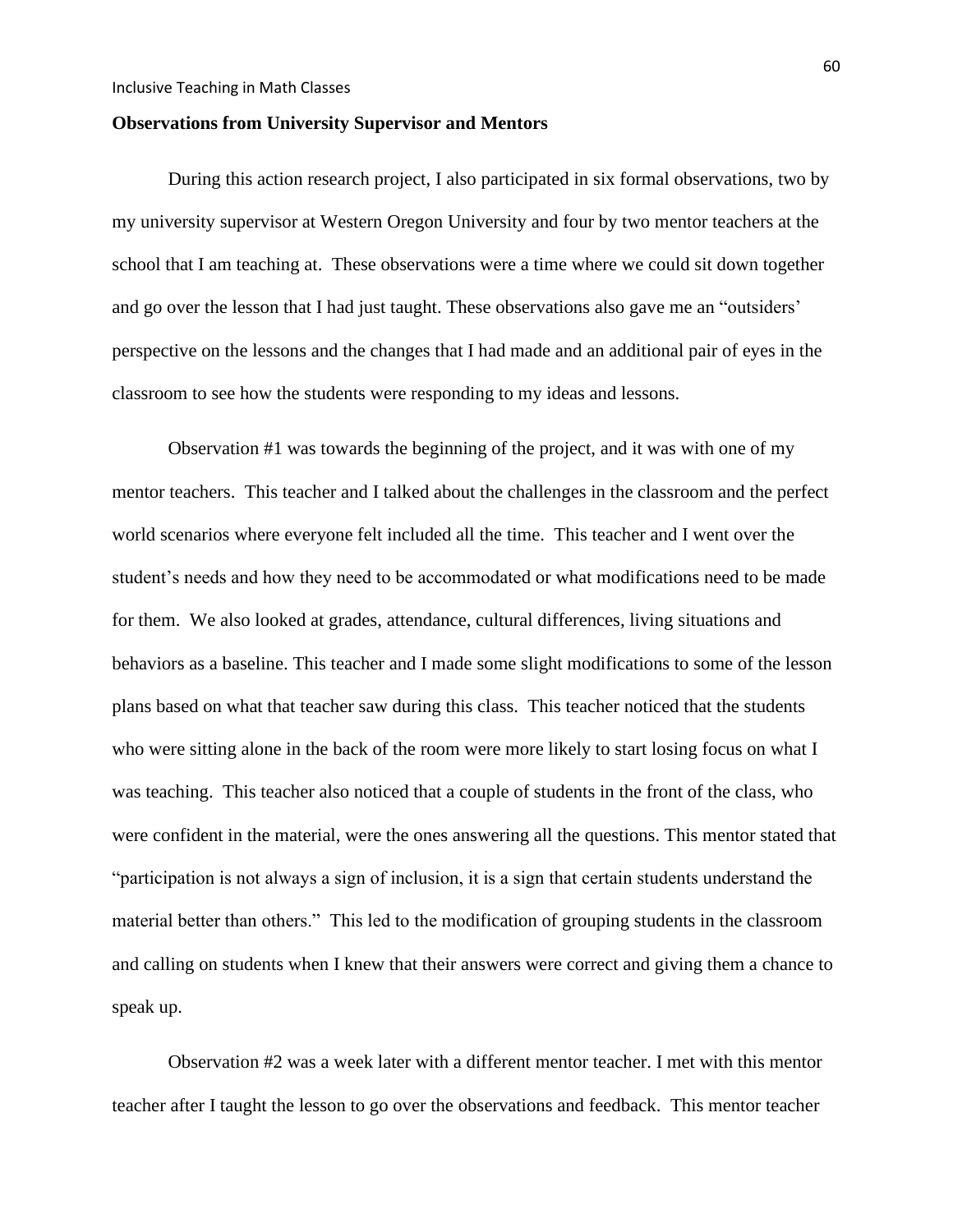pointed out that while my learning targets were listed on my lesson plan in detail, they were barely touched on during the lesson. This mentor teacher and I talked about how having the same structure in class each day can build an environment for learning. This mentor teacher and I talked about how sometimes "more is less." Meaning that I can get the same learning target stated with fewer words and it would possibly have more meaning than writing a paragraph on the board and not referencing it during class. This feedback was very helpful in trying to make more direct learning targets and introducing them at the beginning of class and coming back to them a couple of times during the class. If I am not going to use the learning targets to create a better environment for the student's, then why even have them on the board?

Observation #3 was during week 3 of the second semester. This observation was the first one of the semester with my university supervisor. During this lesson we were doing a group activity that involved factoring using the box and diamond. After the lesson, my supervisor observed that several of the students were using their phones to try to factor things. This was frustrating to some of the students who did not have phones. My supervisor reminded me that "inclusion is not just about teaching to everyone, but also getting rid of economic differences and giving everyone the same opportunity to learn." The university supervisor and I talked about ways to create equality in the classroom for those who have access to technology and those who do not. I have a classroom set of calculators in the classroom for students to use, but they rarely use them. We worked together and decided that I was just going to tell every group or person that they needed to grab a calculator and the beginning of the class and get the class used to that routine. This way, those who needed a calculator would have one at their desk already, all the calculators are the same and there would be no one singled out. I also decided to create a factor sheet for the factors from  $1 - 100$ . This way, the students could reference it if needed and it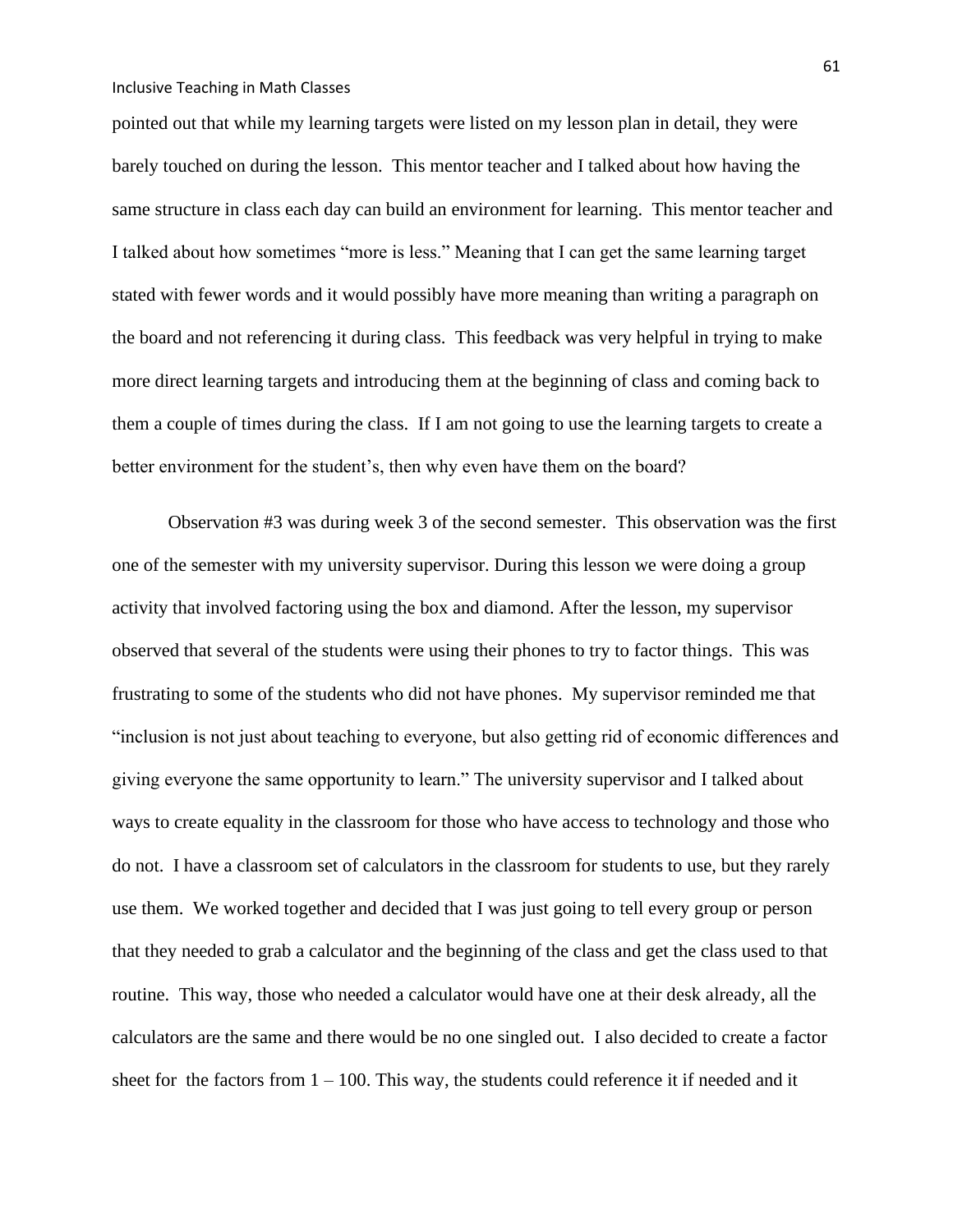would be one more tool for them to have that would make them feel more included. I understand that some students will not need to know the factors for numbers, but if everyone has the sheet and I remind everyone to take it out while they are working, then all levels of ability will have access to it.

My  $4<sup>th</sup>$  observation was with the same mentor as my first observation. Before I taught the lesson we talked about my feedback from the previous lessons and the changes that I had made to the lessons to create a more inclusive environment. We discussed what I specifically did for this lesson to create inclusion and how I would like my mentor to watch for participation within the groups and see if the groups are working with everyone. This lesson was using the zeroproduct property and finding the x and y-intercepts. At the beginning of the lesson, I went through zero product property and then I placed people into groups and had stations set up around the room. I had different colored cards at each station. I told the groups that the green was the same as what we did in our examples, the yellow was a bit more difficult, and the red was a harder challenge. I told the groups that I wanted them to start on green at each station and after the first station they could choose their next color depending on their comfort level. I walked around to the different stations and checked on the groups as they worked. After the lesson the mentor teacher said that the groups worked well during the first station. During the second station, the groups that had the lower-level learners wanted to do a green one again, but there were people in their group that wanted to try a red one. This caused a little bit of a divide and the lower learners stopped participating in that station. We discussed ways to create a more inclusive activity. We talked about me assigning groups based on their skill and so the higher learners would be together pushing each other. We also discussed how I could have just told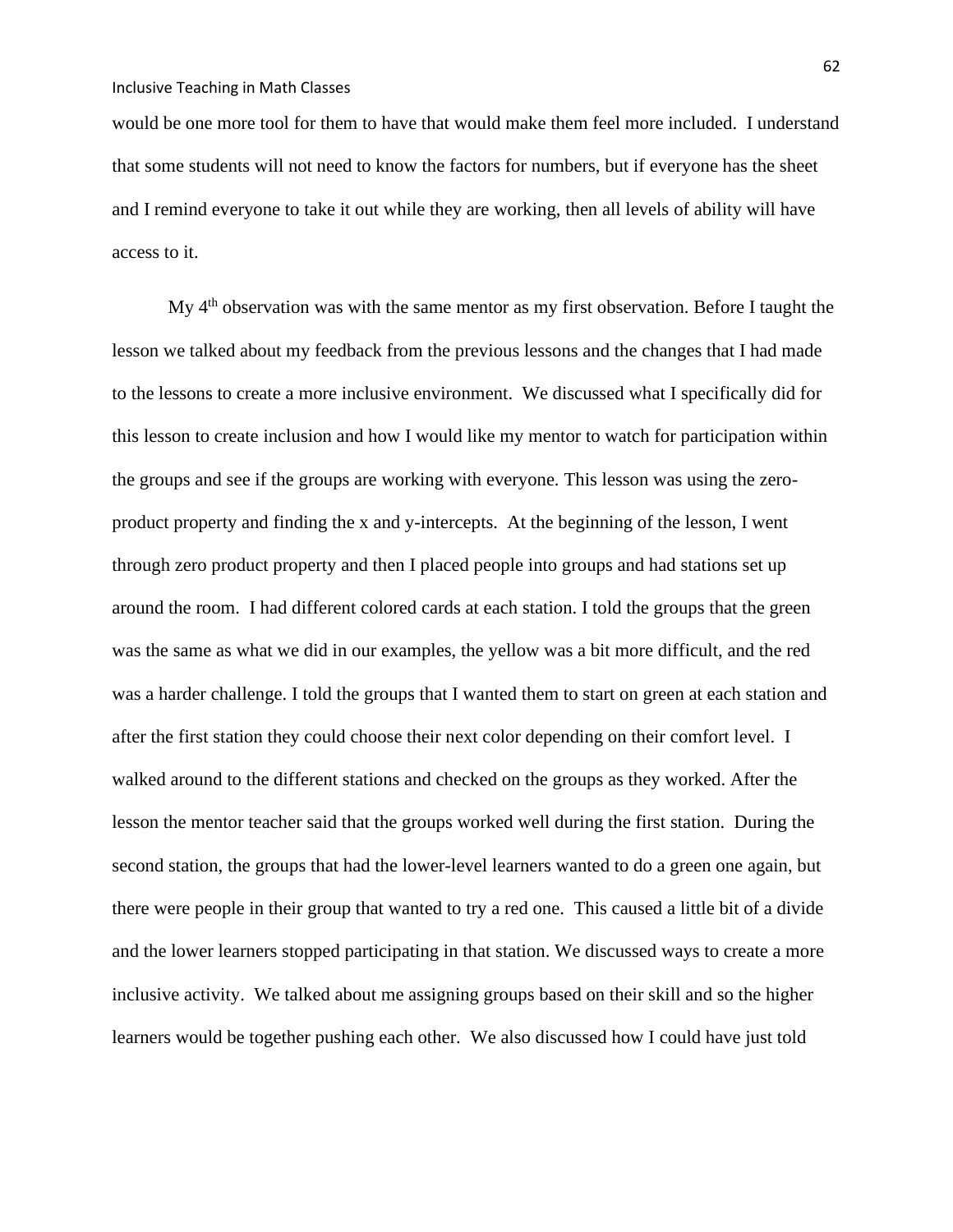them to all do the green one at every station and then if they finish that first they then could challenge themselves.

Observation #5 was with the same mentor as observation #2. We talked before the lesson, and I shared what I had been looking at and changing as the semester and lesson went on. This lesson was introducing the quadratic formula. After the lesson we discussed the observations that the mentor teacher made. They stated that it was very clear that the students were more comfortable with each other than they were 3 weeks ago. The idea of telling everyone to get a calculator and get their notes and factor sheets out helped a lot. The mentor teacher said that during the lesson it was not obvious who was using those tools and who was not. The mentor teacher also noticed that by putting students in groups that had different learning levels in them, those who were confident with the lesson were helping those who were not as comfortable. We talked about the idea of changing the groups up and we decided that it has taken the students a couple weeks to get to a point where they can interact very well together and if I was to change their groups around, it might undo the work that had been done.

Observation #6 was the second one of the semester with my university supervisor. Before my lesson, I sat with my supervisor and discussed the changes that I have tried and what has worked and what has not. This lesson was a group assignment that brought together all the lessons on factoring and graphing polynomial equations. After the lesson my supervisor made the comment "All of the groups were working very well together." We discussed how I grouped people together that had different strengths and gave each person at the table a specific task that they needed to complete to add to their group project. The supervisor said that they observed that the students who had not been participating in the last observation were giving their opinion and talking through things and asking questions of others in their groups.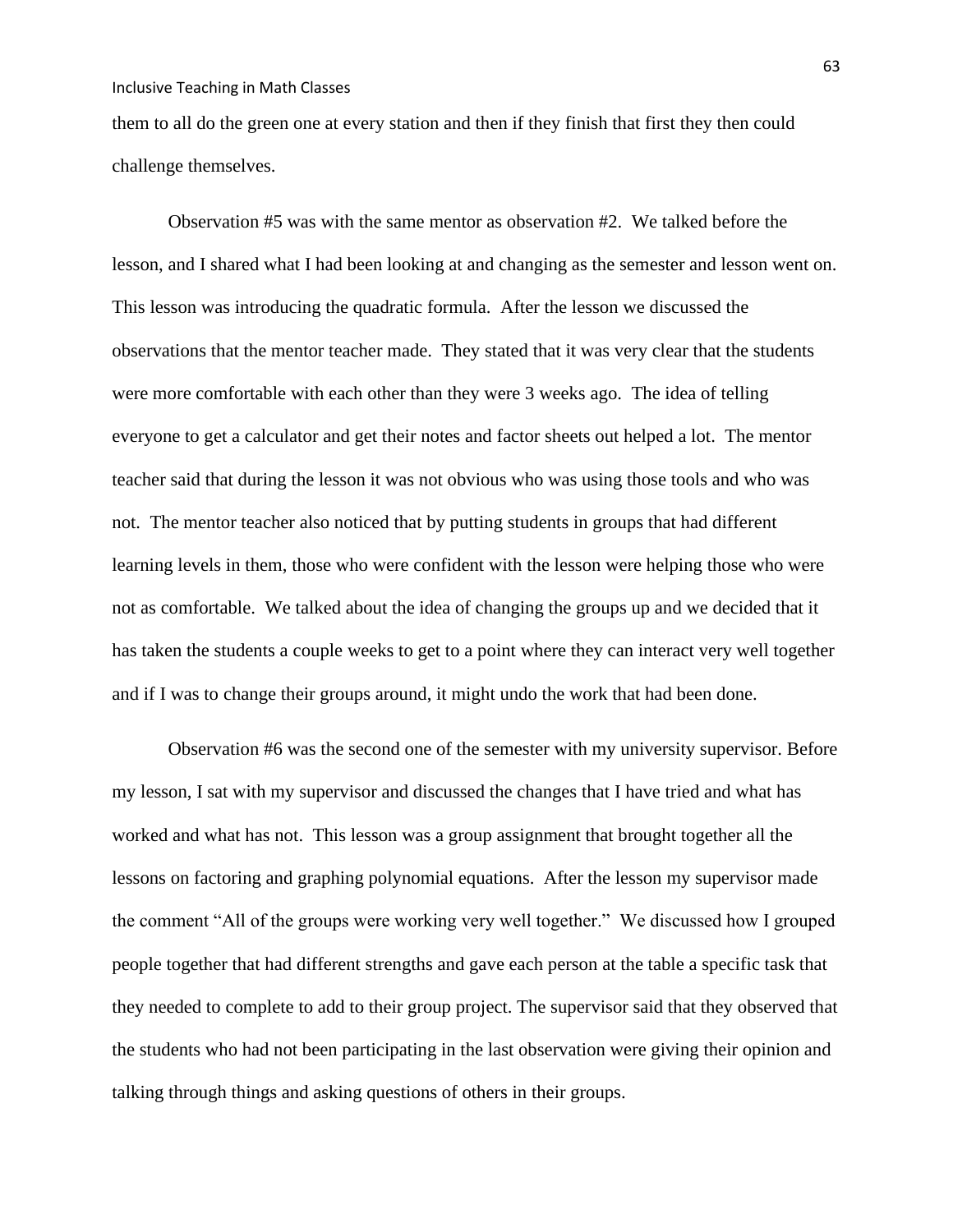The observations during these lessons were very helpful with making changes into the way that I conducted the class, created the seating, taught the lessons and even arranged the assignments and tests. The feedback that was received from my mentor teachers and my supervisor was used to make these changes and to help me see what was working and what was not working in my lessons.

## **Self-Reflections and Journaling**

After listening to my mentors, co-workers, university supervisors and students, I took the time to do some personal reflections on the lessons and how my attempts to create an inclusive classroom were successful and how they were not successful. After I created my lessons, I began journaling and taking notes after each lesson on what worked, what did not work and what could have been done differently. I also made notes on how the changes in my lesson plans effected the classroom and the individual students. I documented the attendance each day as well as any outstanding situations such as fire drills, student's announcements, state testing and extracurricular activities that would keep students out of class for the period.

Starting with my first lesson, I took a hard look at myself as a teacher and my thoughts about what I was trying to accomplish. I looked at what was working in the classroom before I started these lessons, what was not working and what could be done better. In this classroom of mixed abilities, I wanted to see if it was possible to create a space where everyone felt that they had a voice and that they were being taught to their ability. I wanted a classroom where students did not have to be pulled out or need to go someone where else. As I wrote my lessons, I did not know if this was possible. I knew when starting this action research project that it was going to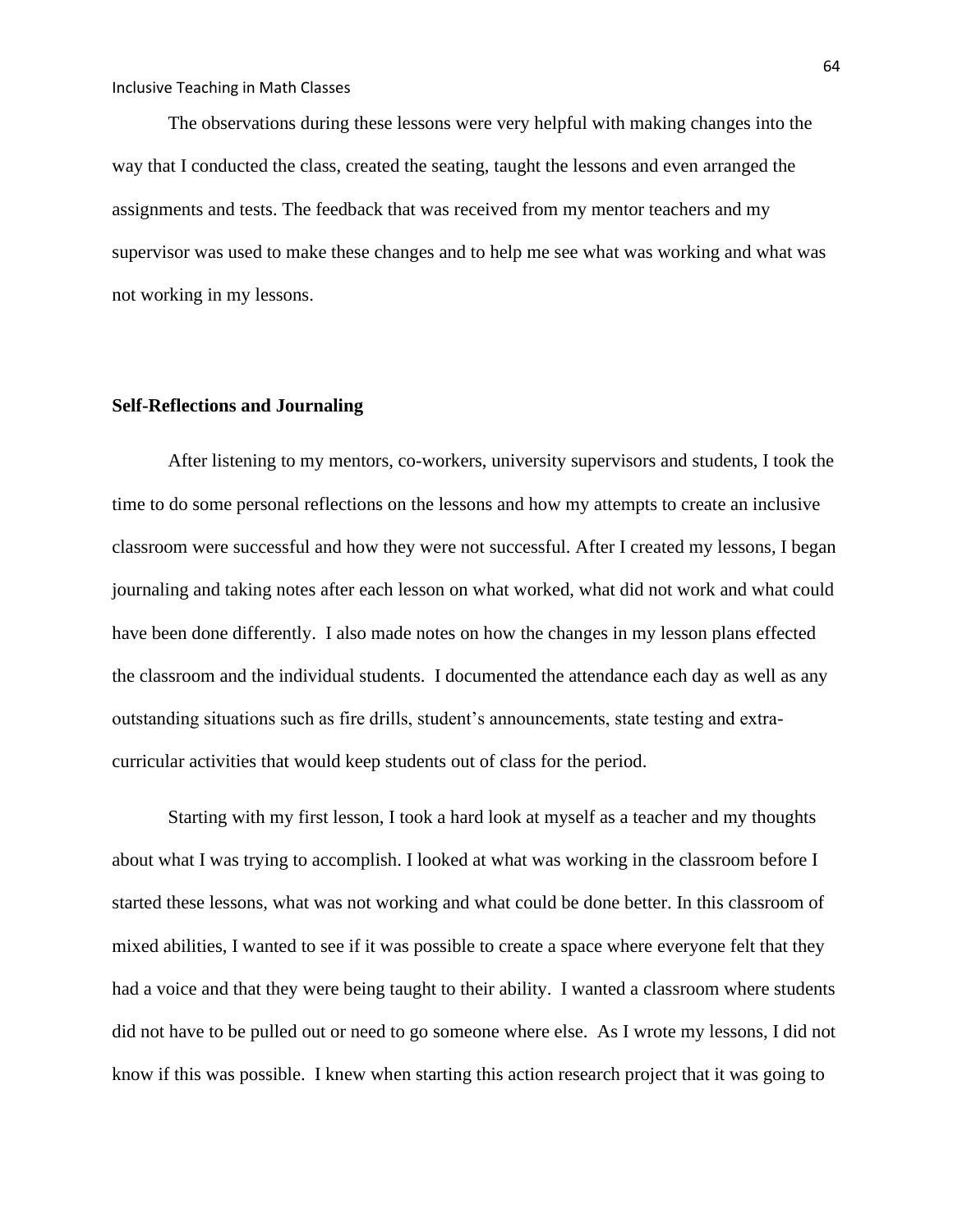be a challenge to try to teach to the range of learning abilities that were in my classroom, but it was not impossible.

During journaling, I had to be very honest with myself. I tried somethings that did not work and something that, if continued, would have further separated the students. That was what I did not want to happen. As I was journaling, I used a red pen to circle my lesson plan in areas that did not work had the opposite effect. I used a green pen for things that went well and had the positive effect that I wanted. I used a blue pen to make notes on what could have worked but needed to be changed a little. By doing this I could visually see a pattern as my lessons went on.

I saw that individual activities or in-class assignments has a lot of red notes around them. The notes showed that there was limited participation within the classroom. The students who did not understand, would not ask questions and would just stare at their paper. The classroom was very quiet, which was also a sign that something was not being done correctly. There were also a lot of red notes when I tried seating in rows instead of in groups. Again, students were hesitant to raise their hands and ask questions if they did not understand because they were on their own. They did not have the comfort or support of their group and they did not have classmates to ask questions to.

I noticed that there was a lot of green marks and comments on the lessons that I was doing group activities or group in-class assignments in. These comments were things like "lots of on-task chatter among the groups," and "students of different learning abilities were working together." The students who understood the lesson were helping those that did not understand the lesson and were answering their questions. There were also green marks and comments when I changed my in-class assignments to start with easier questions and then move to harder or more complex ones as the in-class assignment went on. These comments were "the students who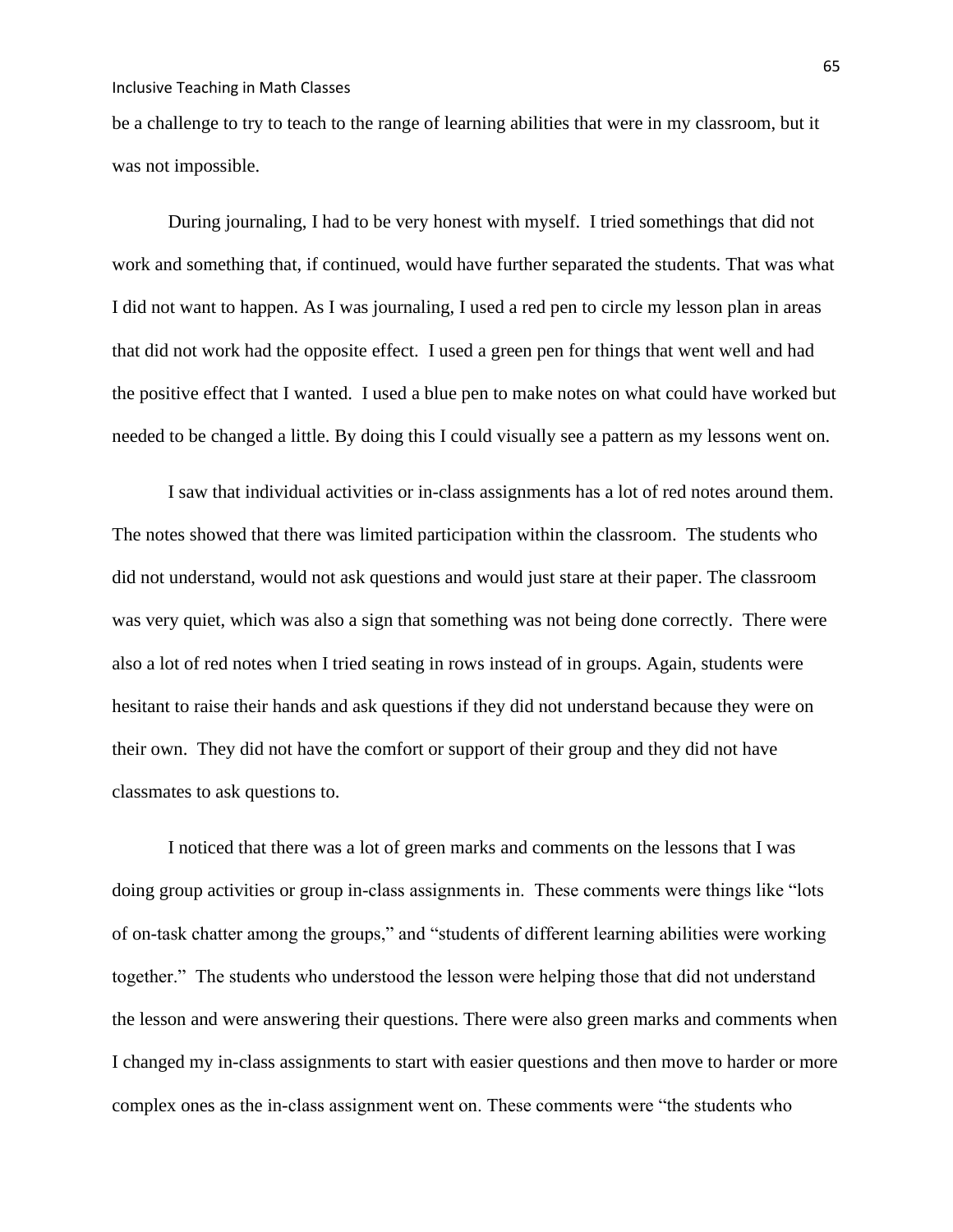understood the lesson worked through the whole assignment," and "those who were on a lower learning level, still tried the first couple questions and did not get frustrated by the difficulty."

Even though some lessons or ideas had green comments, there were also blue comments near them so that I could think about changing things or doing them better. For the initial group activities, I let the students pick their groups, some of my notes were that "groups of different abilities might be better." I noticed that the students were not making the best choices when they were allowed to pick their own groups and so when I picked them for them, the communication about the activity increased significantly.

As my lessons evolved throughout this project, I noticed that my journaling became more positive. There was more green and blue notes than there was red. I had been putting my ideas into practice and was getting more positive results. The classroom was becoming a warmer and more inviting place for students to learn. I want to continue creating lesson plans that are beginning to create an inclusive environment for everyone in my class.

# **Data Analysis for Question #2**

My second questions asked, am I using effective teaching techniques in my classroom to help provide the inclusive classroom? This question is important because I want to look at not only what my lesson plans say I need to do, but how am I introducing it to the classroom. I want to see if my teaching techniques are based on the needs of my classroom and are working together with the lesson plans to create an inclusive environment. I was finding that I could create lesson plans, but I wanted to know if I was teaching using the best methods for the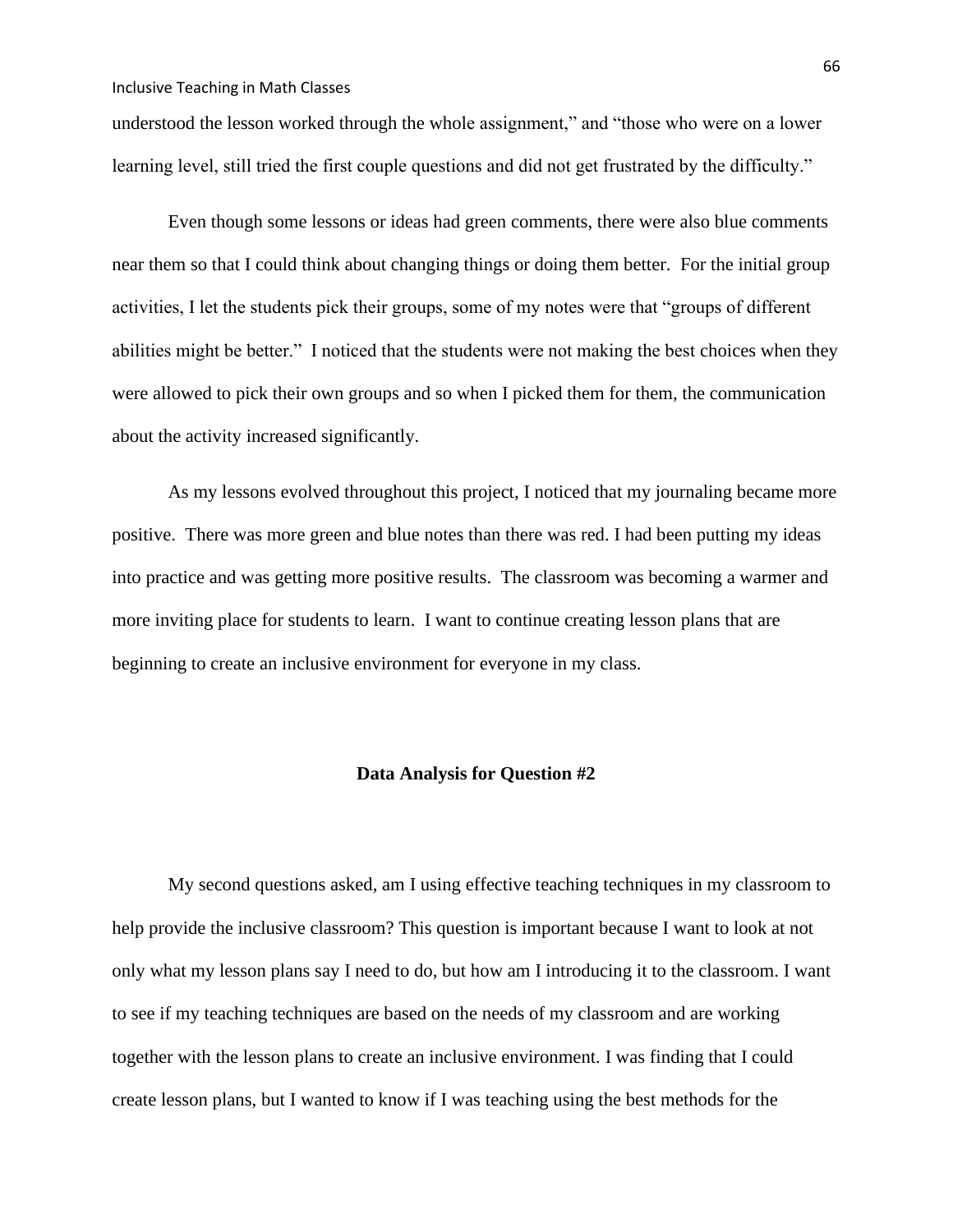students in my classroom. Each student learns differently and has different strengths and weaknesses when it comes to learning. It is up to me, as a teacher to use as many of the tools that I can to set up the best possibility and classroom for the students.

# **Lesson Plans**

While looking at question #2, I wanted to look at my lesson plans. I did not look at the content of the lesson plans, but the different ways that I chose to teach the lessons that I was teaching. I wanted to see if I am choosing the best techniques for the classroom and the students and were those techniques the most effective way to teach the content that I was teaching. I also wanted to look at my use of scaffolding and building from the previous lessons to teach the students new information.

My lesson plans included several different techniques such as individual work, group work, group quizzes, group projects, individual homework, group and individual in-class assignments and an individual unit test.

When looking at the teaching techniques, I printed out my lesson plans again and looked at the teaching techniques that I was using, not the content that I was teaching. I highlighted the ones that were effective in yellow and the ones that needed improvement in orange. After each lesson I evaluated the plans and adjusted for the next lesson.

My first week of lessons I had the students working a lot on their own. When I was teaching, it was a lot of direct instruction and not a lot of interaction. I learned that, while direct instruction is beneficial, it was not the best teaching technique when looking for inclusivity. The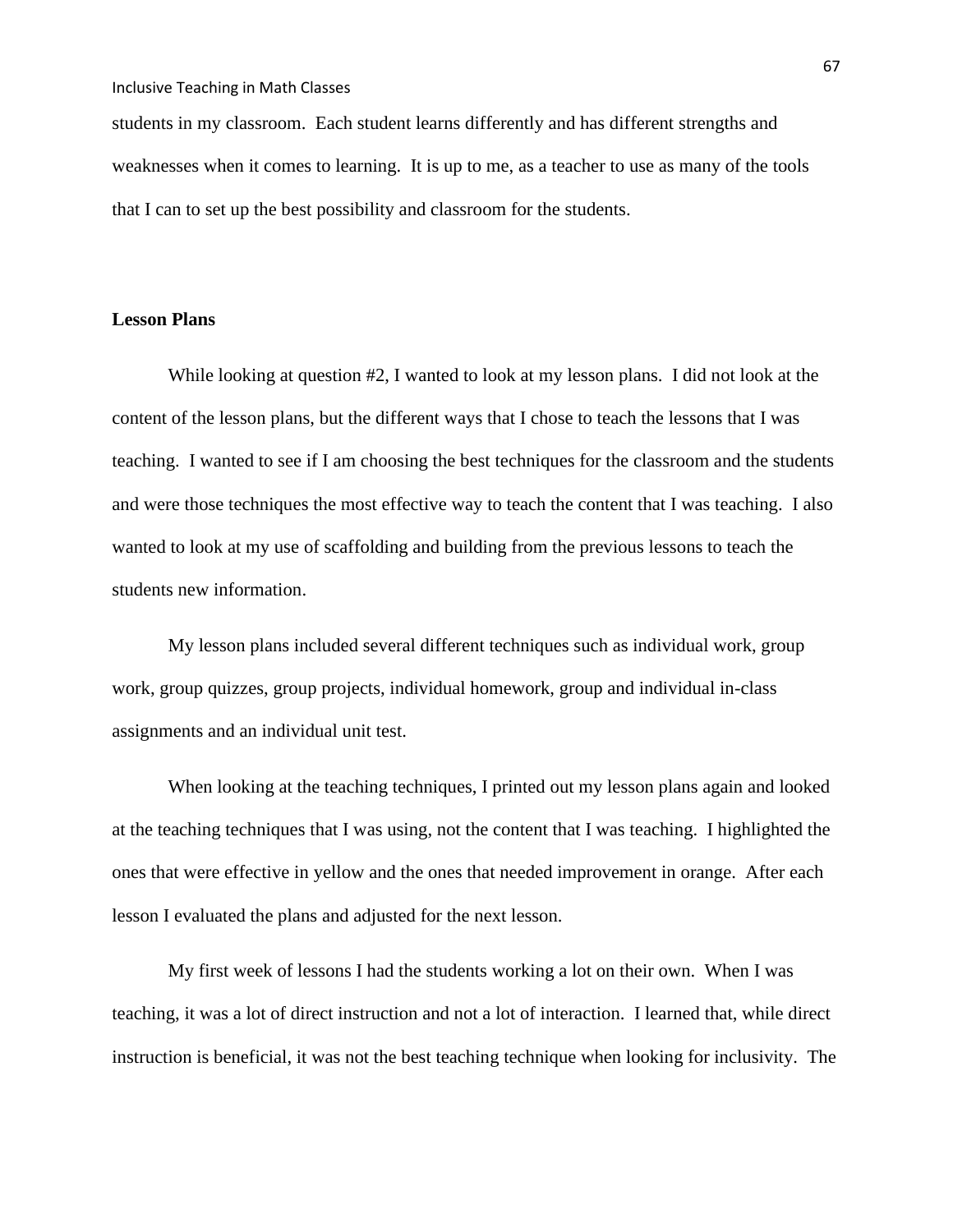students appeared to be singled out and individualized as opposed as belonging and working together.

For the next week, I changed my lessons to include more group in-class assignments. I found that the students worked better together, but it still was not quite the result that I wanted. There were still students who chose to sit by themselves and students who did not participate together even though they were sitting in a group. This showed me that while, just putting them in groups is a better teaching technique, there is still much more room for improvement in my classroom.

By the third week, I chose a combination of group work and direct instruction, along with one group project that had them moving around the classroom. These results were a little more along the lines of what I was looking for. The students were talking with each other more and working together as a group. I could not tell which students were at higher learning levels and lower learning levels based on just looking at the classroom. I did find room for improvement when it came to the group activity. The students who had a solid grasp on what was being taught were taking the lead, which was good, but they were also doing a lot of the work while the other students just socialized with each other.

The next week I wanted to focus on teaching my lesson plans with techniques that addressed the issues that I had seen the week before. This week, my class stayed in groups, however, I assigned to groups. My lesson plans included some in-class assignments and some homework. I found that by putting students with lower learning levels in groups with higher learning levels was beneficial to all students. While I was teaching, the students quietly asked each other questions and talked about things in their groups if there was clarification needed. This was a positive of trying to use this method, but there were also a couple instances where I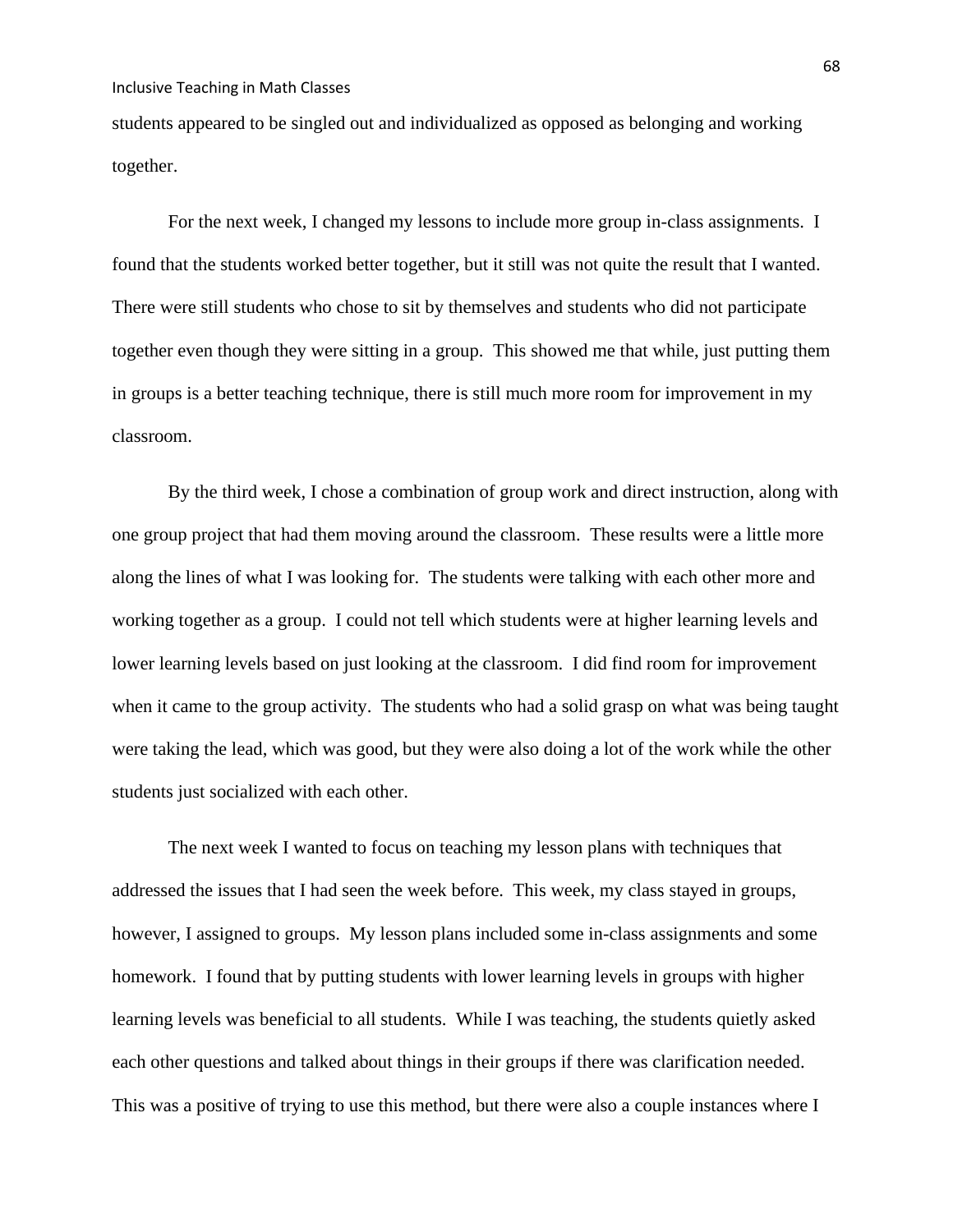had to ask the groups to be quiet because the talking became too loud and a couple times where it was a question that would have benefitted the entire class. The biggest positive out of this week was that there was a higher percentage of students who completed their homework than there had been in the past. I asked one student who usually did not complete their homework, why they completed their homework this week. They said, "I started it in class as was able to get help from my group, so it was easy to finish at home." That was a good thing to hear.

During the next week, I wanted to do another group project. I knew that previously this had not created an inclusive environment for each group had me trying to come up with ideas that would allow for the group project, but also keep fostering the environment that I had been working towards. I decided that I would try to change the group project a little bit. I gave the class their group project and put them in their groups. I also gave everyone an assignment within the group. One person had to factor, one person had to use zero product property to find the roots, one person had to graph it and the final person had to present it to the class. I randomly assigned the tasks and told the groups to get started. It took the groups a little while to get started if the person at a lower learning level was assigned the first part, but I noticed that the groups work together. I did not see any one person taking over the group. I did see a lot of students who had a better understanding helping those who needed it. I even saw one person go to another group and answer a question because the other group was confused. When it was time to present, the student clapped for each other after each presentation without being prompted or asked to.

Throughout the unit, I changed the lesson plans to try different learning styles, some were effective, and some were not. Some gave me positive results, and some took a couple steps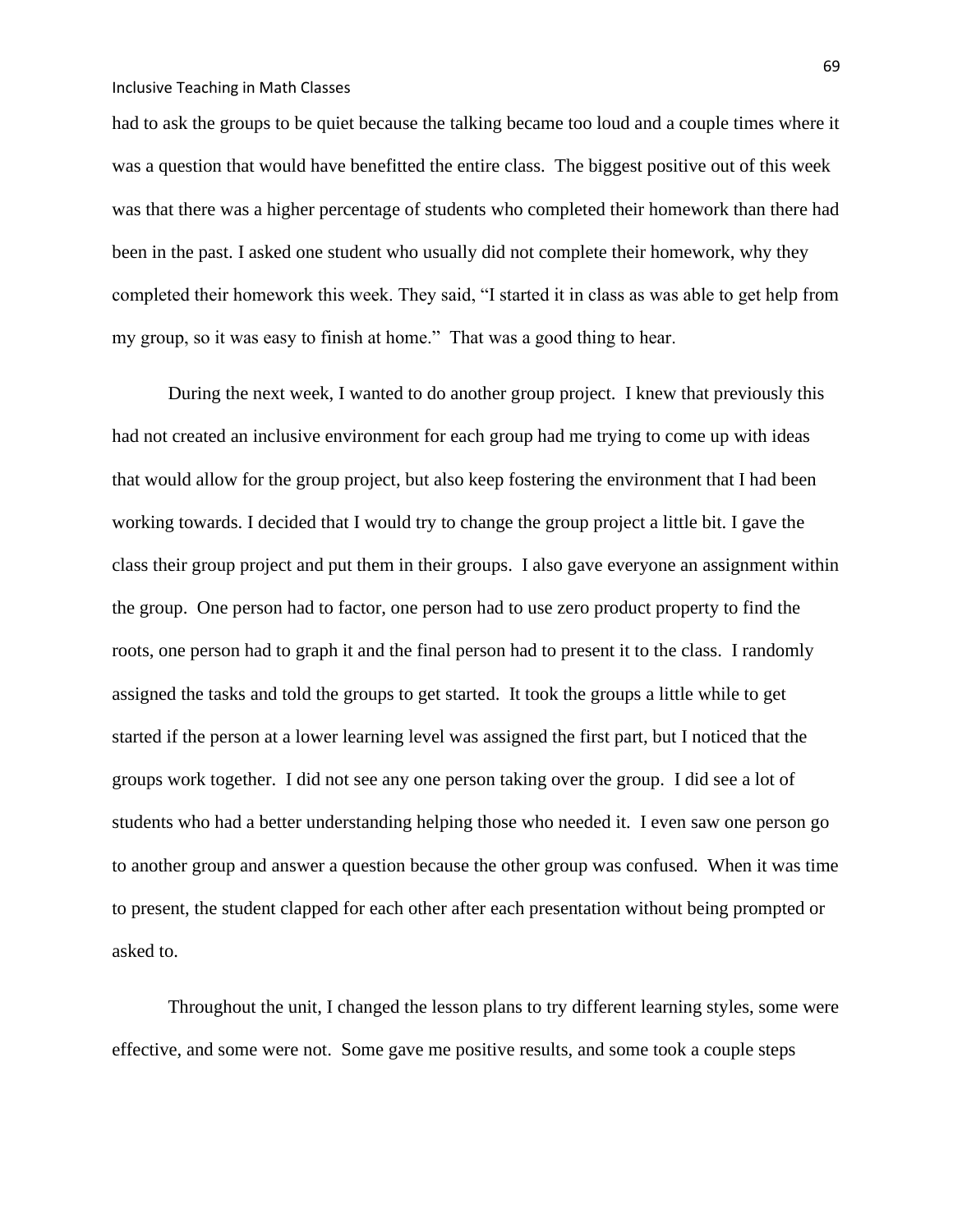back. I found things that were positive for this class and will continue to use those learning styles as well as keep trying new things to improve the inclusivity of the classroom.

#### **Observations from University Supervisor and Mentors**

I used the same 6 observations to look at my teaching techniques that I did for my lesson plans. I met with my two mentor teachers at the school I am teaching with and my university supervisor. During these observations, we met before the lesson to discuss what my plan was for the lesson and for the classroom and then we met after to discuss things that they had seen and things that I felt went well, not so well, and what teaching techniques I could try to improve on for the next lessons.

For the first two observations my mentor teachers both made comments about how I was using too much direct instruction for this classroom and these students. The mentors mentioned that the students started out trying to pay attention and then as the time went on, the students stopped paying attention, got distracted and were putting their attention elsewhere such as talking to each other or causing distractions. While the direct instruction was good for some of the students, it was not a way to include all learning styles in the classroom.

We talked about different ways to include all learning styles, learning levels and personalities in the classroom. My mentor teacher stated, "there is not one style that will be good for everyone." We talked about how it is similar to going out to dinner, everyone's goal is to find something to eat, but everyone is going to order differently based on their likes, tastes and desire at that moment. It is the same for a math class. The goal is to teach the students the lesson, but how we achieve that will be different for each student and it can be different depending on the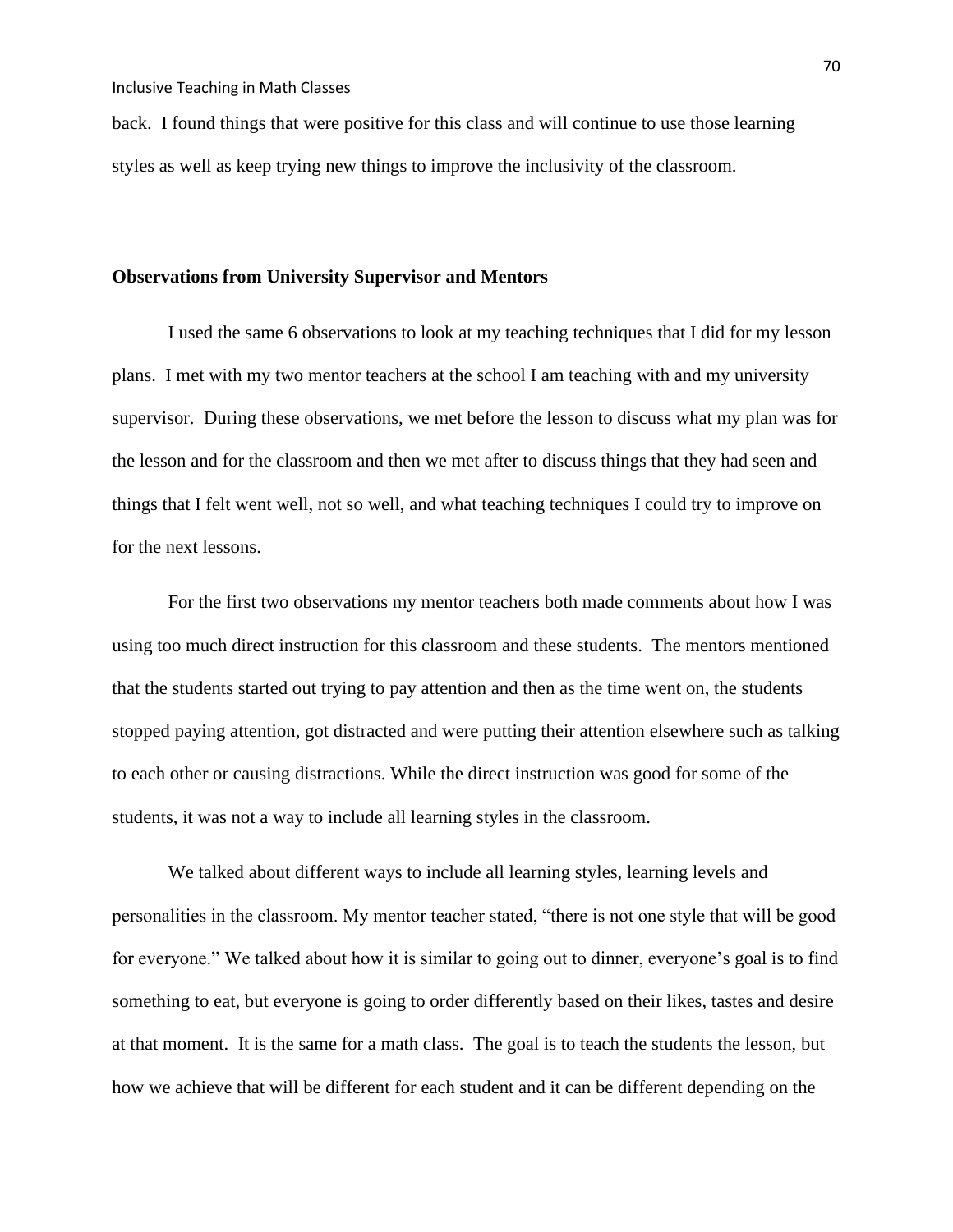day. So, what works for the class one day might not be the best idea for the next day. It is better to mix up the teaching techniques to try to reach as many students as you can. My mentor teachers and I talked about how to incorporate multiple techniques into one lesson. Maybe there can be group work and individual work, stations that incorporate the in-class assignment. They stressed that getting students up and moving around the room will help keep them more focused on what they are doing then just having them sit in their seats and listen.

We worked through different ways and activities to get the students out of their seats that I would try for the next weeks lessons. The mentor teachers said that they observed that many of the students do pay attention for the first 10-15 minutes and are actively taking notes and so that would be a beneficial time for direct teaching if I needed to review something or teach something new before moving to the activity for the day.

My third observation was with my university supervisor. This observation was halfway through the unit. I had changed the way that I had arranged my lessons and had been trying different teaching techniques. One the day of their observation, I was doing a group tiered station activity. I spent the first 10 minutes of the class reviewing what would be done during the activity and going over and example with the class so that they would have it fresh in their notes. The groups then started at different stations and spent 10 minutes at each station and then moved onto the next station. After the groups had finished all of the stations, they went back to their seats, and we talked about the answers as a class.

My university supervisor had some great observations and notes about the teaching techniques that had been used and their effect on the classroom. My supervisor noted that the choice of limiting the direct instruction was great and by doing a small review before it put everyone back on the same page and allowed those who needed another example the chance to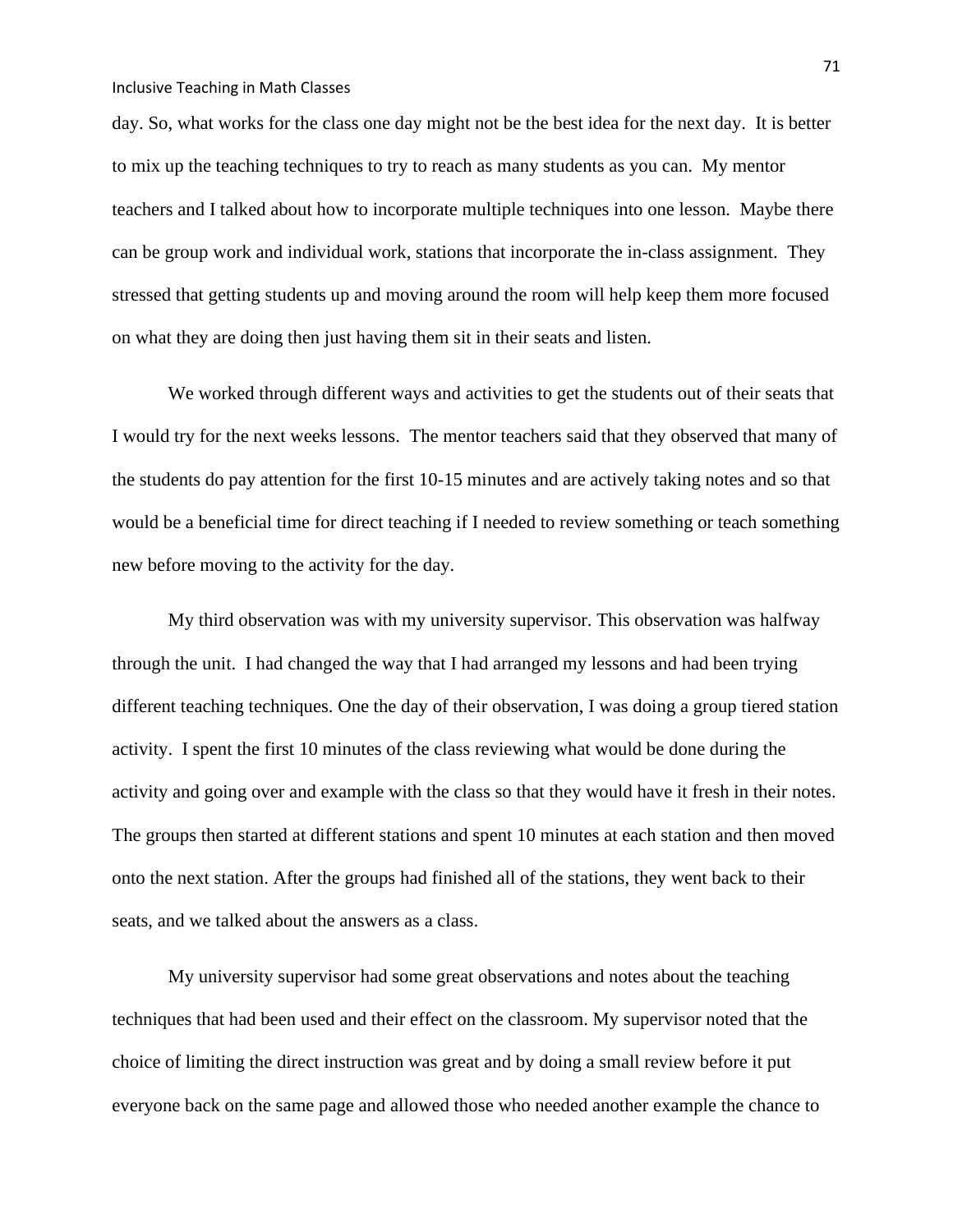write it down without having to ask for help. They also noticed that moving the groups around the stations kept them engaged and interacting together. My supervisor did notice that in every group there seemed to be a "leader" that did take over during certain points and do a lot of the problem themselves without the help of the rest of the group. We talked about possible changes or different techniques that could have been used to change that up a little. If I would have walked around and asked certain group members questions or asked a challenge question at each station while I was there observing, I could have encouraged more group interactions. I walked around to each group during their stations and wasn't really with each group more than a couple minutes, and so while I was there, the groups worked well together. I should have spent more time with each group maybe picking one station to stay at the entire activity so that each group would have to come to me and complete the whole station with me working with them.

My supervisor also noticed that when we went back to the desks to talk about the answers, there was not as much participation from multiple people. The same people kept talking or giving the answers. This would have been a great time to point to certain students or give each group a station that they were responsible for explaining to the class and then had the groups come to the front to explain their answers. While I was trying new learning techniques with the classes and some were effective, there were still times where the techniques I was using was not creating the environment that I was hoping for. My supervisor reminded me that "what doesn't work one day during one lesson does not mean it will not work on a different day for a different lesson."

I had one more observation with each of my mentor teacher and my university supervisor during this research project. During each of those observations, I asked them to watch for the participation of the students and if changing my techniques during the class or lesson changed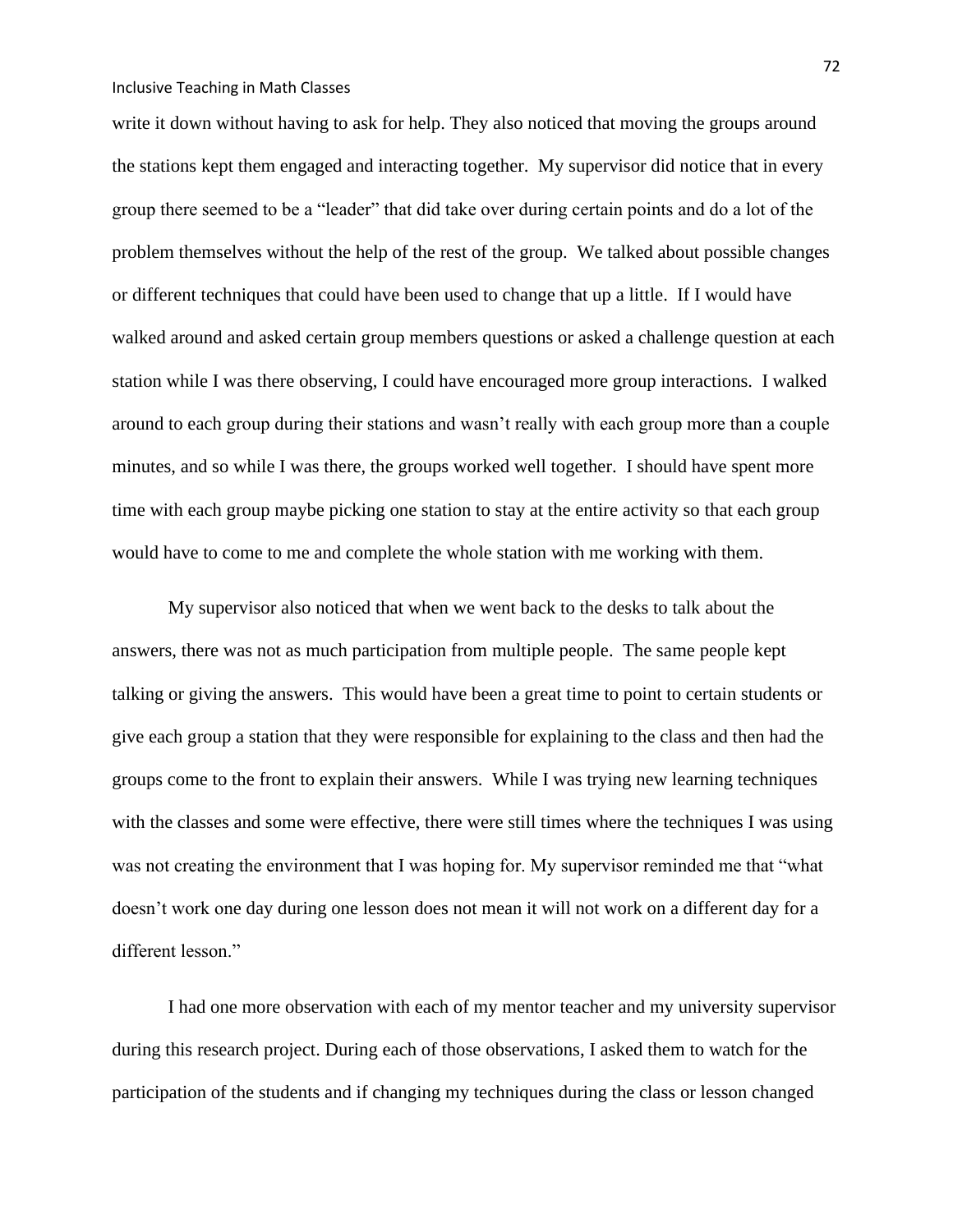the participation in the class. During these observations, I noticed that the students came in very positive and ready to go, and then about 20 minutes into the class I started to lose the interest of the class. That is when I began to change things up, I would try things like having the students come to the board and do the example, I would let them work in their groups for a couple problems and then we would talk about it, I would have them get up and walk around the room and look at the problems that I had taped on the wall around the room. Whatever it was, I found that that it was a much more inclusive environment when I was leading them and giving them new tasks every 20 minutes or so.

The observations were very insightful when it came to seeing that the teaching techniques that I chose to use to affect the classroom and how the students interact with each other and with me. The observations allowed me to get the feedback I needed when I tried different techniques. Some of the feedback was positive and some of the feedback showed me that not all of my efforts were successful, and I needed to try other ideas.

# **Self-Reflection and Journaling**

Teaching techniques are something that take practice and time to get skilled at. As a teacher, I can have the tools and the knowledge, but if my skills are not there, my lesson and efforts will be completely lost. As I was journaling after each lesson, I had to take a deep look at my teaching styles. I could not focus on the students. I could not focus on the classroom. I had to focus and reflect on the techniques that I had chosen and the impact that had, good or bad on the students.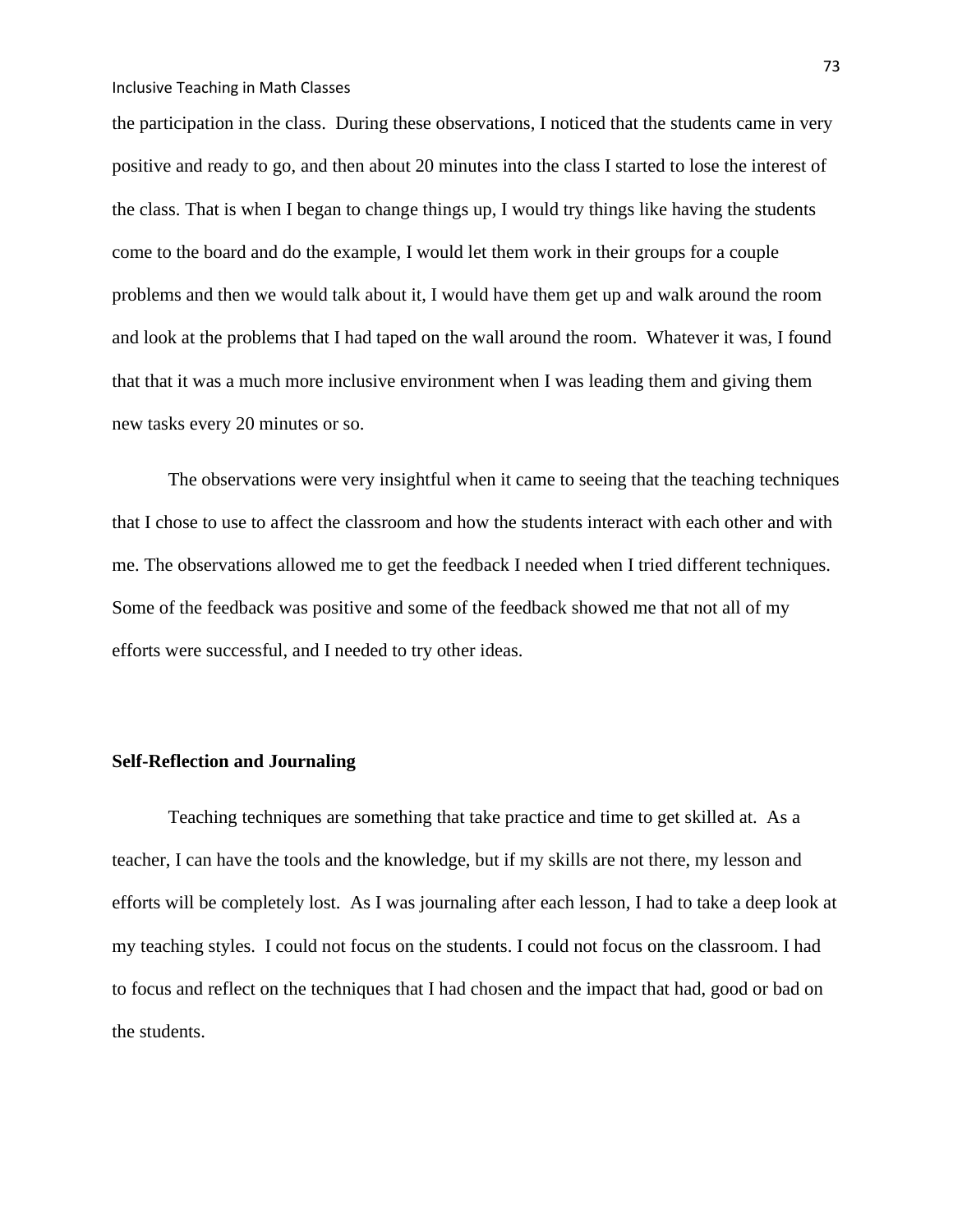After the first several lesson, I looked back at my notes and noticed that there was a common thread coming through. I had written "kids look bored," and "they are getting off task easily," several times during that first week of lessons. While I was teaching, I thought that I had planned lessons that would get the students attention, but as I looked back on it, that first week was a lot of direct teaching and that was not having the desired effect. Direct teaching was not a teaching technique that was bringing students together, in fact it was doing the opposite.

As the weeks went on, and I took out a lot of the direct teaching and moved more into group collaboration, I again began to see the same notes popping up in my journaling and on my lesson plans after I taught. "Students start out on task, but lose focus," and "students are interacting together, but it is not always math related." So even though the group focused activities were working better, it was still not the ideal results that I was hoping to see.

Towards the end of the unit, my notes on my lesson plans and in my journal were more positive. I had notes such as "the students were engaged the whole time," and "the students worked with students they normally do not work with." There were still some notes that showed me I could improve on things such as "students complained that the questions were too hard." When I looked back at the lesson plans, I realized that I did not just use one teaching technique in these lessons that were productive and showed positive results. I used several different techniques throughout the class to keep the students engaged with me and with each other.

After looking at these notes and comments I made when I was journaling about my lessons, I reflected on what I thought was done correctly, incorrectly and what could have done better. I looked at my lesson plans and how they were set up to create an inclusive environment and I also looked at my teaching abilities. If I had perfect lesson plans, was I presenting them in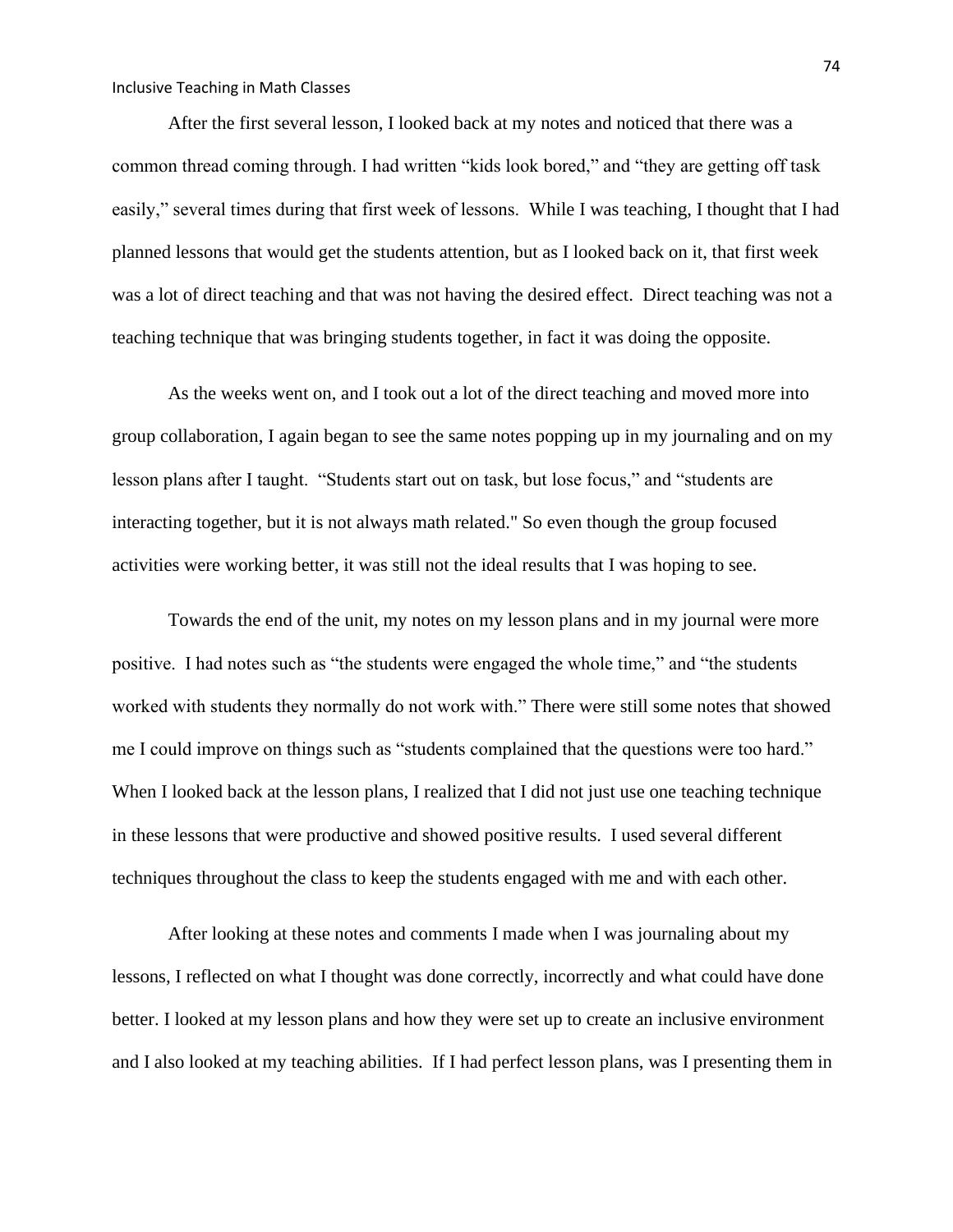a way that was beneficial to the students? Was I doing everything I could to create a positive space for the students?

After I looked at some of the videos of myself teaching, I realized that there were several occasions where I would not push the students to think deeper. A question would be asked and instead of asking the class to think about it, or seeing what the students thought, I would just give a simple yes or no question. I saw that this did not further the thinking in the classroom and there could have been students who had similar questions or would have involved themselves in the discussion if I would have started on or asked a few more questions.

I also noticed that there were different lessons where I would ask the class for input or help on answering the examples and the same students would answer the questions. I would allow the same students to contribute and would not push those quieter students, or those students who were less confident to contribute to the discussion. This was something that I noticed in the first couple of lessons, and I had to push myself to find a way to include those who do not want to talk in a way that was making them comfortable, but also in a way that was furthering their math and those in the room as well. I slowly found ways such as telling the student that I am going to ask them for the answer in a couple of minutes so that they had a chance to ask me, or other students some questions. I also checked their work before calling on them to make sure it was correct. I did not want to have students speak up in class just for the sake of making them talk, I wanted to make them comfortable and included, not scared and singled out.

Using different teaching techniques throughout this unit was a learning experience. Some things had positive results and created a more inclusive environment, and some techniques further pushed the student away from each other and from me.

75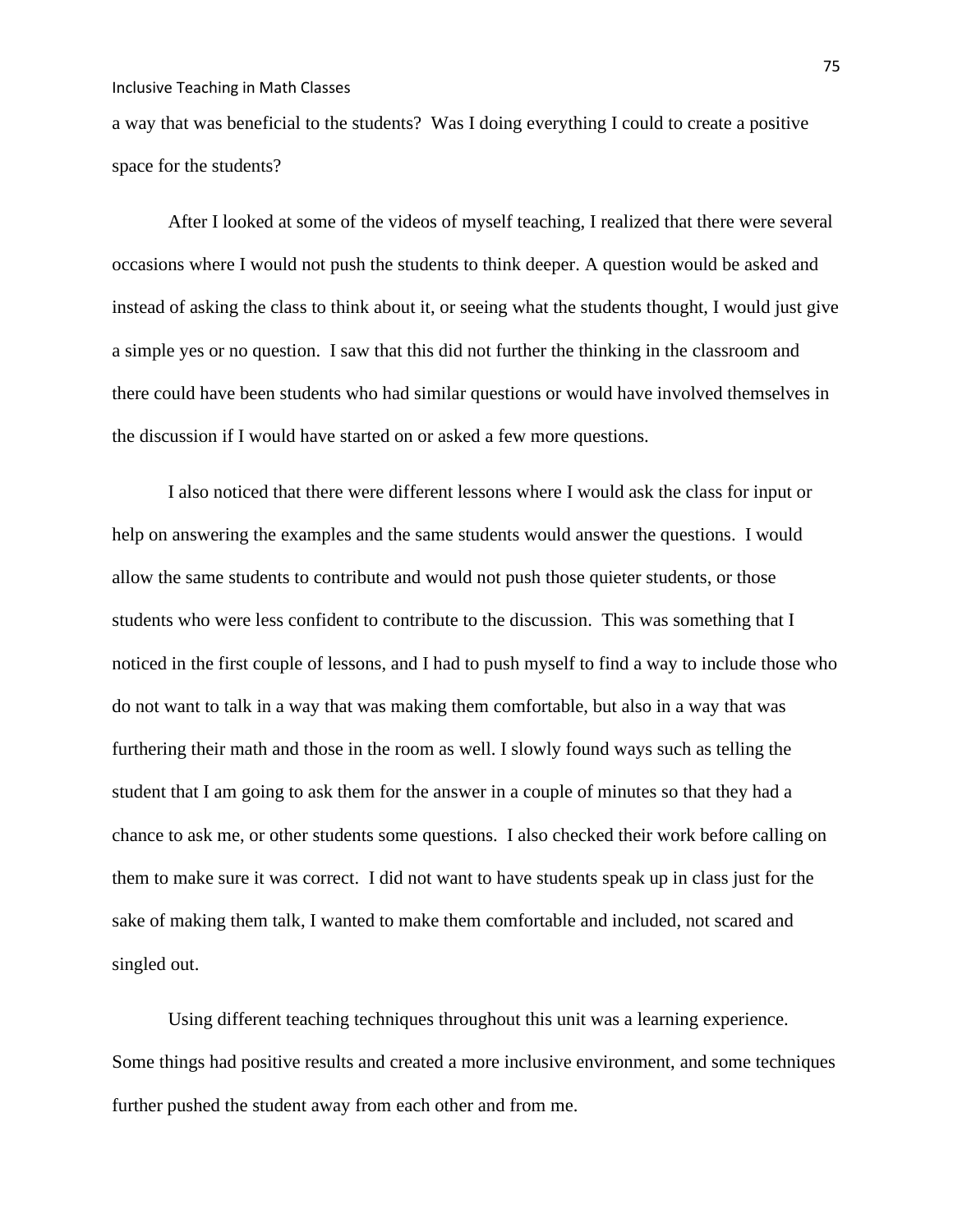#### **Data Analysis for Question #3**

My third questions asked, by creating an inclusive classroom and using effective teaching techniques can I see any change in disruptions or needed discipline in my classroom? This question was important to me because I wanted to see if I was able to create lessons and successfully implement them in a way that created an inclusive environment and by keeping students involved, engaged and busy, they will understand the material better and not feel the need to act out.

In order to see if my lesson plans or teaching techniques had any impact on the classroom behavior, I had to look at the disruptions that had been happening in the classroom in the past. This class included several students on the spectrum, a couple students where English is not their home language, students with 504's and IEP's. In order to look at the full aspect of the disruptions and discipline issues I met with my mentor teachers, and we went over the incidents that they could remember from the beginning of the school year until now. We came up with 21 disruptions where the teachers had to stop what they were doing to focus on an individual and redirect teaching. There were about 47 incidents where there were outbursts in class or students talking over the teacher and distracting other students. There were incidents where a student was asked to leave the room for awhile and 1 incident where a student was escorted out of the classroom because of behavior.

After sitting down when my mentor teachers, I sat down with the principal of the school to discuss discipline and disruptions in the school. We did not discuss specific students or events, we just looked at the number of incidents and whether students were removed for a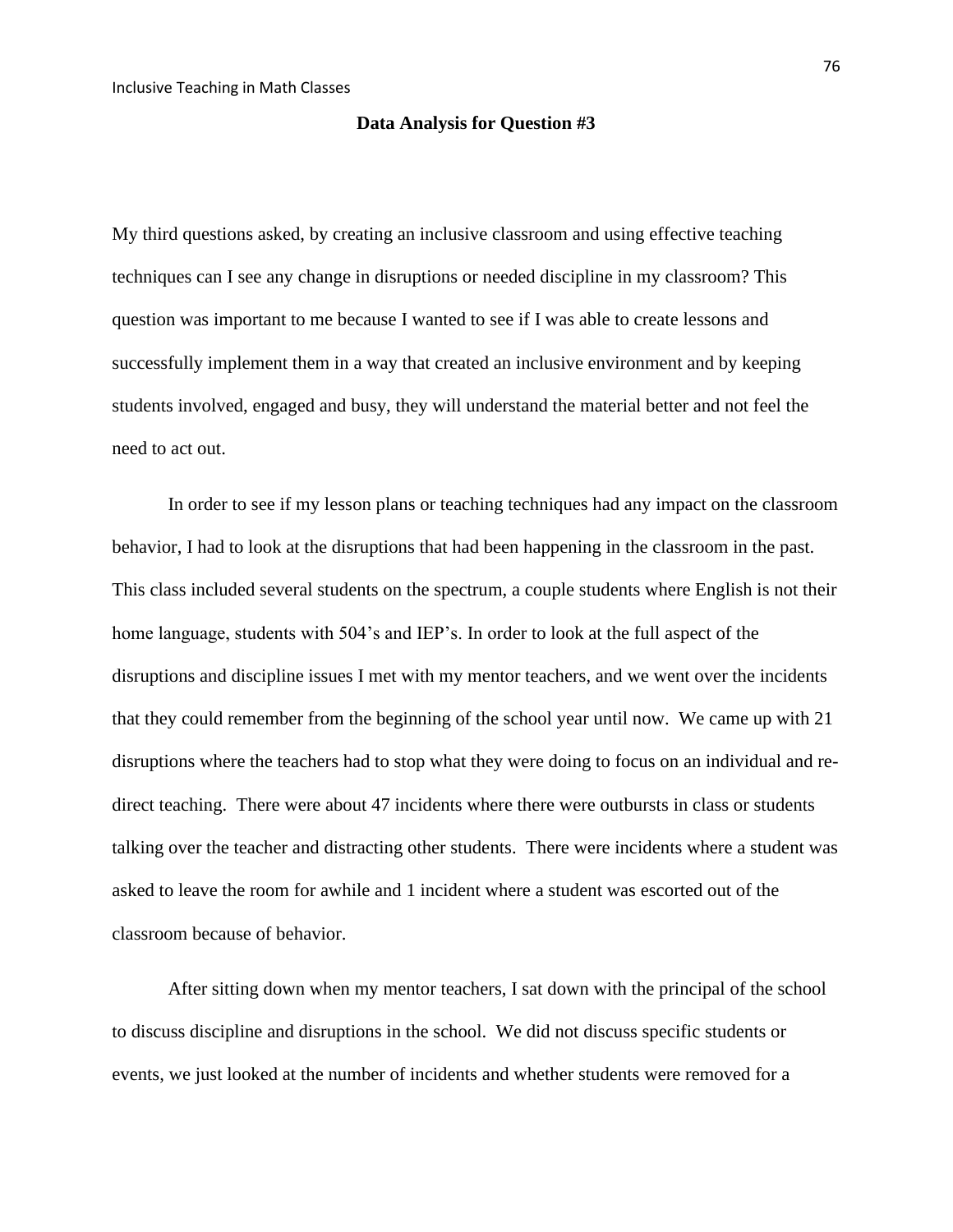period of the day or just out of the room for a couple minutes. I was told that do far, in the 2021- 2022 school year we had 53 incidents where students were escorted out of the classroom for causing a disruption. These 53 incidents resulted in students being out of school for at least the remainder of the day. I was told that there had been over 200 incidents of students being asked to leave their classroom for a couple minutes or for the remainder of that class period and then able to resume their school day as normal. There had also been 3 incidents this year that required an entire room to be evacuated because of unsafe behavior by a student. We looked at the subject area where these students were causing disruptions. Most of these incidents happened in English, writing or math classes. There were very few disruptions in classes such as PE, art, science or foreign languages.

### **Lesson Plans**

When looking over my lesson plans for this question, I was not really looking at the content of what was being taught, but rather how I was teaching it and how my teaching controlled the classroom. When we think of math class, no one really gets excited about it. Students usually do not say that math is their favorite subject or that they cannot wait to get to math class. However, when students do talk about the class it is usually complaining because it is too hard or too boring. The math classes do not keep students' attention for long period of time. It is a lot of information to take in at once.

During the first couple weeks of the unit, I saw the normal number of disruptions in class. I used my lesson plans to look at what, or if, I was doing anything differently to try to create an environment that had less disruptions in it. I highlighted the new ideas that I was trying in yellow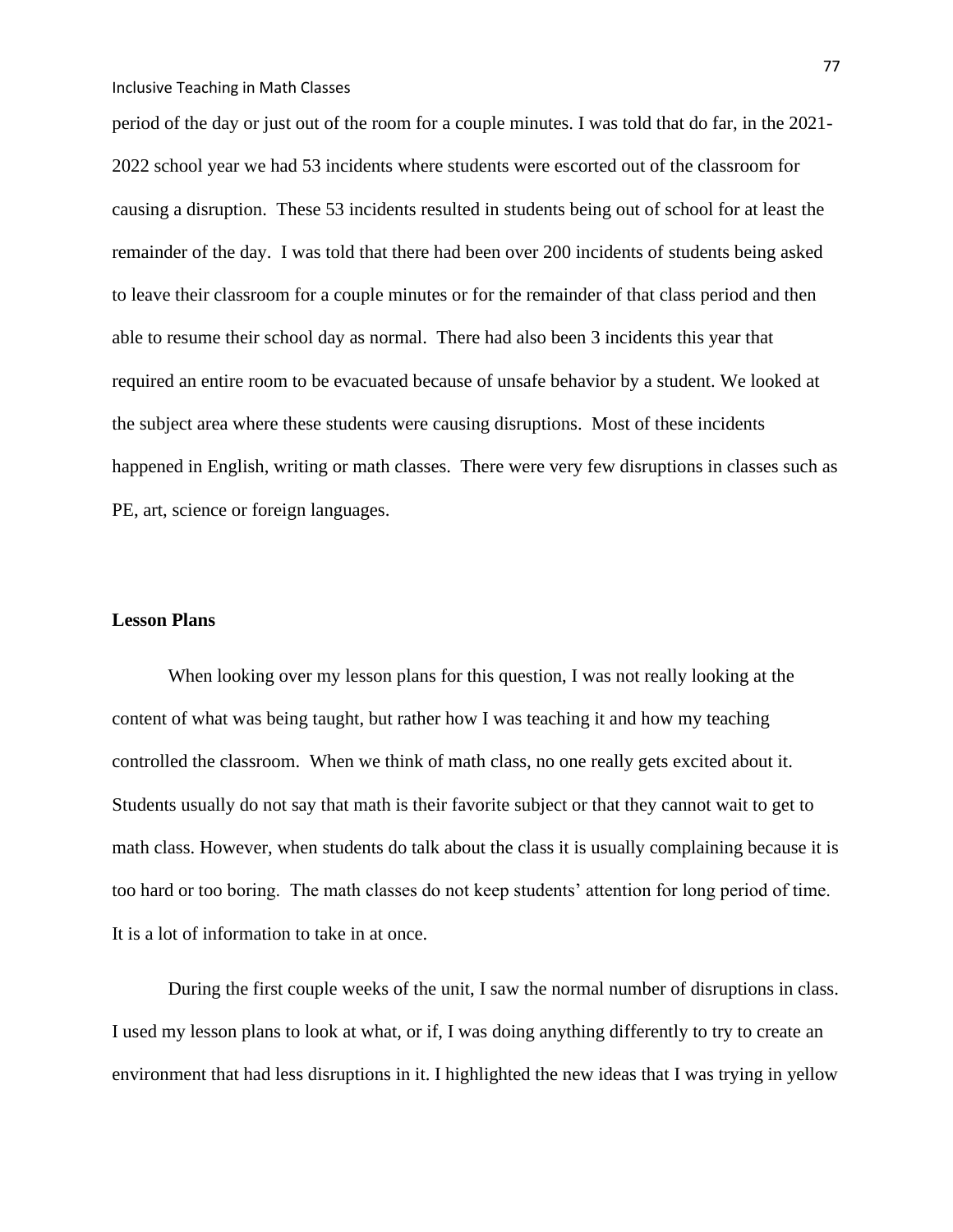and highlighted the ideas that were the same as before in orange. I also made notes on my lesson plans as the disruption occurred so I could see if it was a specific time in the class or a specific learning style that was allowing these behaviors.

My lesson plans for the first couple weeks included a lot of direct instruction. There was not a lot of yellow highlighter on the lessons. It was a lot of "orange" or things they had done before and it was a lot of individual work. During these lessons we had students yelling across the room at each other, getting up what they were supposed to be working and going over to other students to talk about non-math related things, and at one point a student just got up and walked out and did not return. I noticed that these opportunities occurred when I had the students sitting in rows and asked them to work on an in-class activity after I had just taught them for 30 minutes straight. I started to see that my choice of lesson and teaching techniques could be creating an environment for students to act out because they don't know what else to do to express their frustration.

The next couple weeks, I saw that my lesson plans had much more "yellow" on them. I was trying to teach in different ways or break up the class more to see if keeping them busy while still doing math tasks could affect the number of disruptions in the classroom. These weeks we did more group work and less, just sitting in the seat and writing down notes or doing work on a piece of paper. I was looking over my lesson plans, I noticed that while we were doing the group activities there was only 1 outburst, and it was from a student on the spectrum who was having a hard day when they entered the classroom. During the direct instruction portion of the class there were about half of the disruptions than I had had the week before. I noticed that how I teach my lessons does influence how the students behave in the classroom. If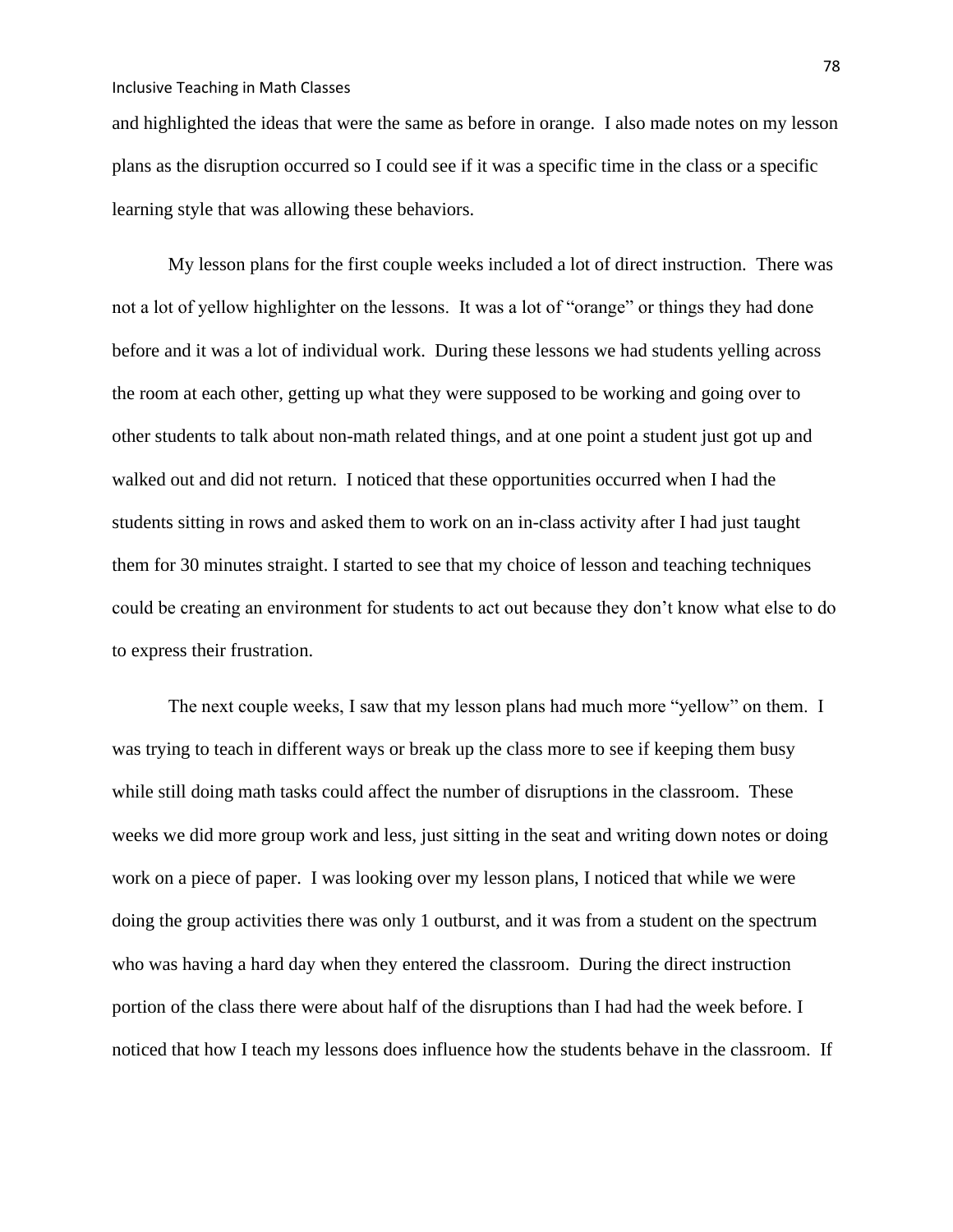I am keeping them busy and involved with each other, they are less tempted to disrupt the other students because they are enjoying or concentrating on what they are doing.

For the next couple of weeks, I put more group activities in my lesson plans. I had activities where I chose the groups, they had to walk around the classroom, they had to complete tasks together and present to the class. In each of these group activities, each person had a role in the group and had something that they were responsible. The idea of sitting on the sidelines and not participating was not an option because their group depended on them. They were needed for the group's success.

My lesson plans were almost all "yellow." I was trying new ideas and keeping the direct instruction to a minimum. During these weeks I did not have a single outburst where I had to stop what I was doing to address the needs of that student or the rest of the class. The students stayed on task. The only disruptions I had was one group yelling over to another group when they had a question or got stuck and wanted help. I just reminded those groups that they can all work together if needed, just walk over to each other to talk instead of yelling across the room.

Looking over my lesson plans was essential in figuring out what I could do differently to try to create a classroom that was a safe and positive environment for the students. I understood that there was no way to eliminate all the outbursts and disruptions, and I cannot eliminate direction instruction or individual work and tests from the classroom. However, these lesson plans showed me that there were changes that I can make or ways that I can structure my classroom that can benefit the students.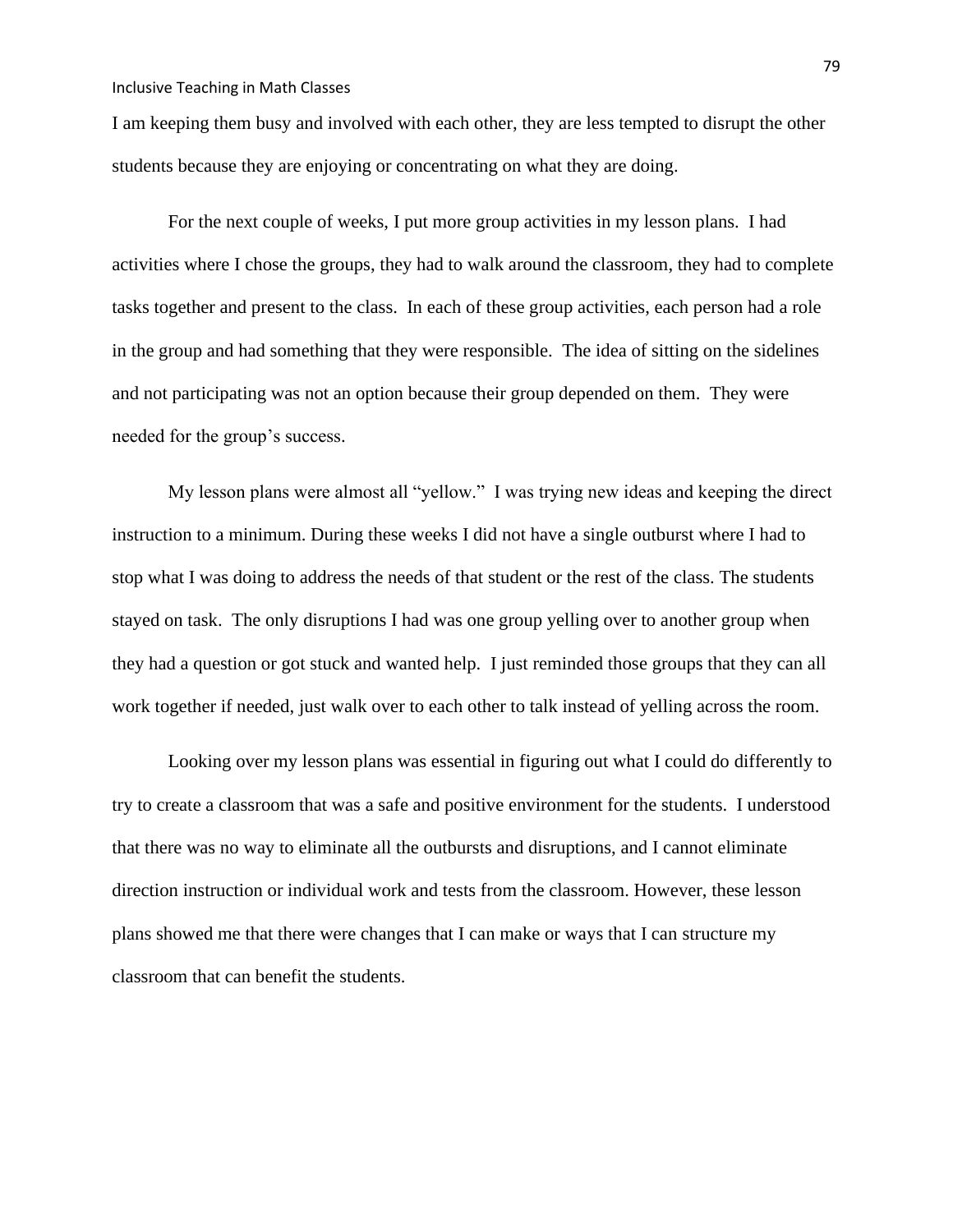### **Observations from University Supervisor and Mentors**

During my observations, I met with my mentor teachers and my university supervisor twice each. For this part of the project, we talked about the discipline that they had seen within their classrooms and within the school in general. While they were doing my observations, I asked them to look at outburst and categorize them as a 1, 2 or 3 and then note the times that it happened. We decided that a 1, would be just getting off task, talking to a neighbor or something that involved distracting other students. A 2 would be something that required me to stop my teaching to address, something that effected the whole class, but calmed down after addressed and a 3 would be those incidents where a student needed to leave the classroom. I wanted to see if there were distractions, mainly #1's that I was missing and if it was happening during the same point in the class. I wanted to get another's point of view on the effectiveness or not, of the changes that I was making.

During the first two weeks I had observations with my mentor teachers. They both noted that there were a lot of small of 1's going on and they saw 3 instances of #2's. They pointed out things that I had not noticed. There were times that I did stop teaching and addressed a student and did not even realize I was doing it. On one of those occasions, my mentor teachers said that the student didn't even really need to be addressed, but I jumped the gun and addressed it before he really was disrupting anyone. By doing that, I unintendedly accused him of something and disrupted the classroom. We talked about how it is a novel idea to try to stop them before they start, but that can be done with a look or a touch on the shoulder or something that does not pull the attention away from teaching. They also told me that while my lesson was very well put together, there was a lot of seat time without a break. We talked about how students can focus for about 20 minutes at most before they need to have some sort of stimulation. That can be a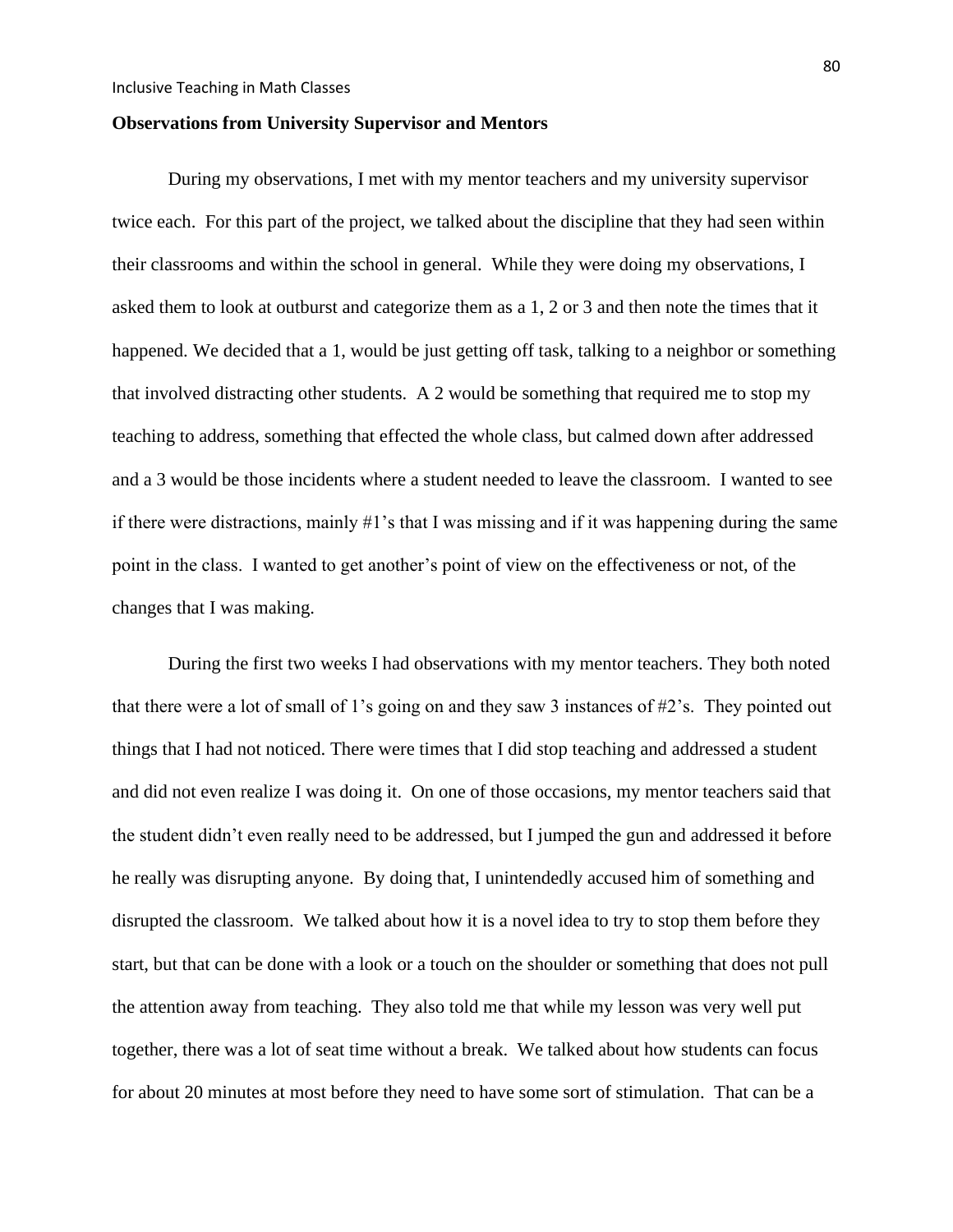class activity, it can be a stretch break, a music break, a technology break or 5 minutes to talk with friends about whatever they want. By giving them that time, you are allowing them to get some energy out and talk to people in the class as opposed to doing it when you are trying to instruct.

My first observation with my university supervisor was the first one where I started to see results from changing up the way that I was arranging my lessons. I ask the university supervisor to make the same observations about the disruptions in the classroom and the times that they occur. I also met with my university supervisor ahead of time to discuss the changes that I had made to the lesson plans and how I have restructured the class. The content is till the same, but I had added more breaks and more group work so that the students had less down time to get distracted. After the lesson, the university supervisor said that there were 3 disruptions that occurred in the beginning of the class when I was doing the direct instruction. We talked about how the disruptions were coming from students who understood the material I was teaching and that I could have given them a challenge problem to do while I was doing the review. During the group activities there was one loud disruption that I had to go over and address, but it was a student who was frustrated and did not like the group responsibility they were given. This is a disruption that just took some talking to and this student does get frustrated when they don't get exactly what they want, and my university supervisor and I talked about how there will be times that this will happen no matter how well my lessons are planned.

The next couple of weeks, I had observations with my mentor teachers. They were surprised that there were less disruptions in the classroom. There were no #2's that required me to stop and there were only  $2 \# 1$ 's and they happened at the end of the classroom when the groups were finishing up and we were coming back together as a class. My mentor teachers said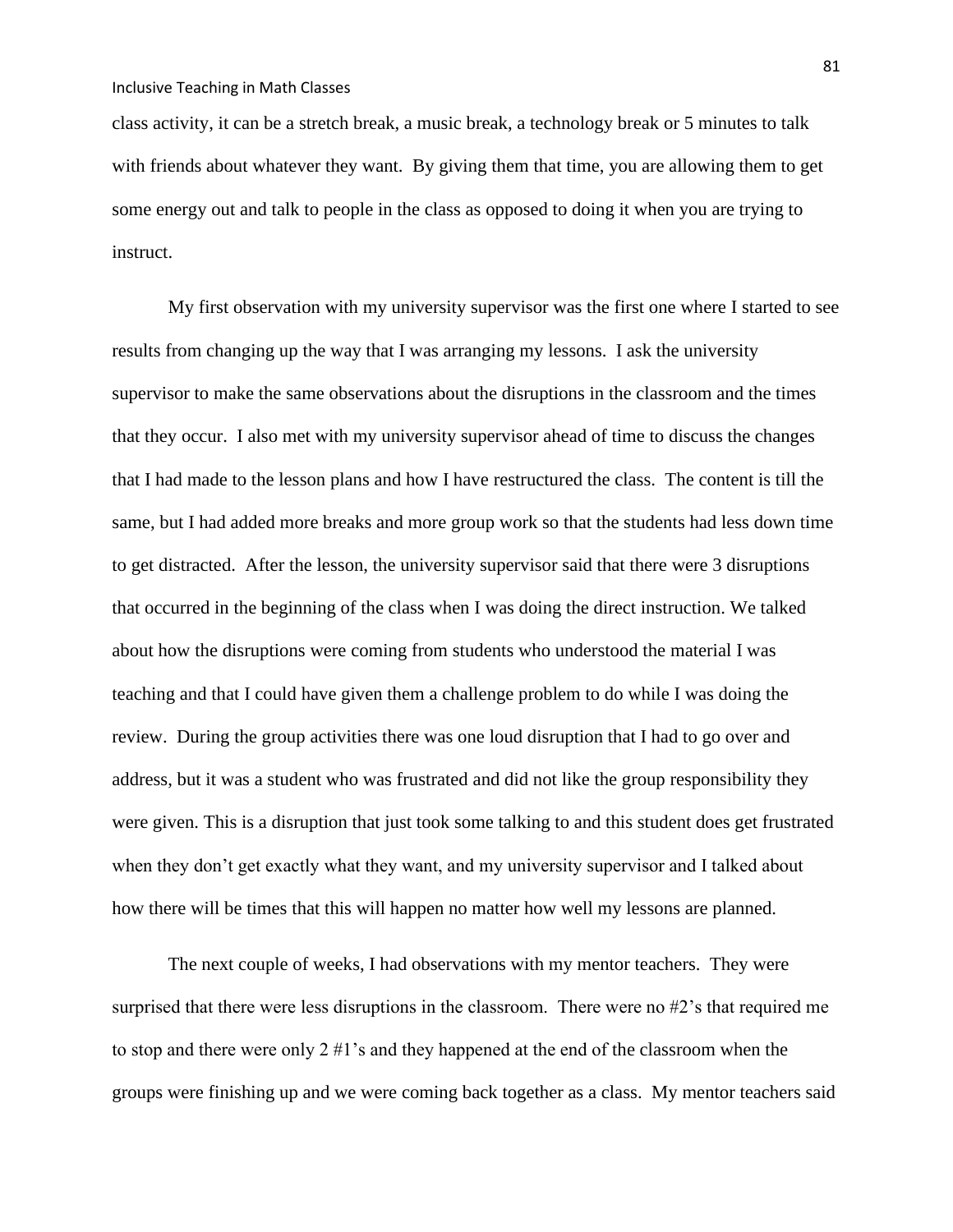that the way I had the lesson laid out was very beneficial to this group of students. We talked about how I did a review and direct instruction for the first 15 minutes. If it was a review, I also had a challenge question that students could turn in instead of doing the review problems. If it was new material, I checked the students' notebooks after the lesson to give the credit for taking notes and paying attention. This made the students accountable for their own learning and their grades. I then gave them a little brain break that I changed up a little, depending on the day and then we did the main class or group activity for the day. My mentor teachers said that they wanted to try using that structure in their class for awhile and see if they noticed an changes as well. They said that keeping the students on task and busy was giving them less down time to disrupt the class.

My last observation with my mentor teacher was towards the end of the unit. I met with them ahead of time and went over the changes that I had made to the lesson plans. I showed them my initial lesson plan and then the one that I was going to be teaching that day. The content was the same, but I had added a "fun" involved group activity and not a lot of down time in their seats. I also had 2 brain breaks and started using a wheel to choose what they do for the brain break. It is a spinner that lands on either, technology, music break, stretching break, 10 random facts or free choice. These were ideas that the class and I came up with together so they had some buy-in on what they wanted to do for their breaks, and we will change in monthly. During this observation, my university supervisor saw students talking to each other, but did not call any of them a disruption or distraction. The university supervisor said that the students were on task and they were talking about the assignment. The classroom got loud, but it was on task and talking about the work that they were doing. My supervisor said that it was interesting how much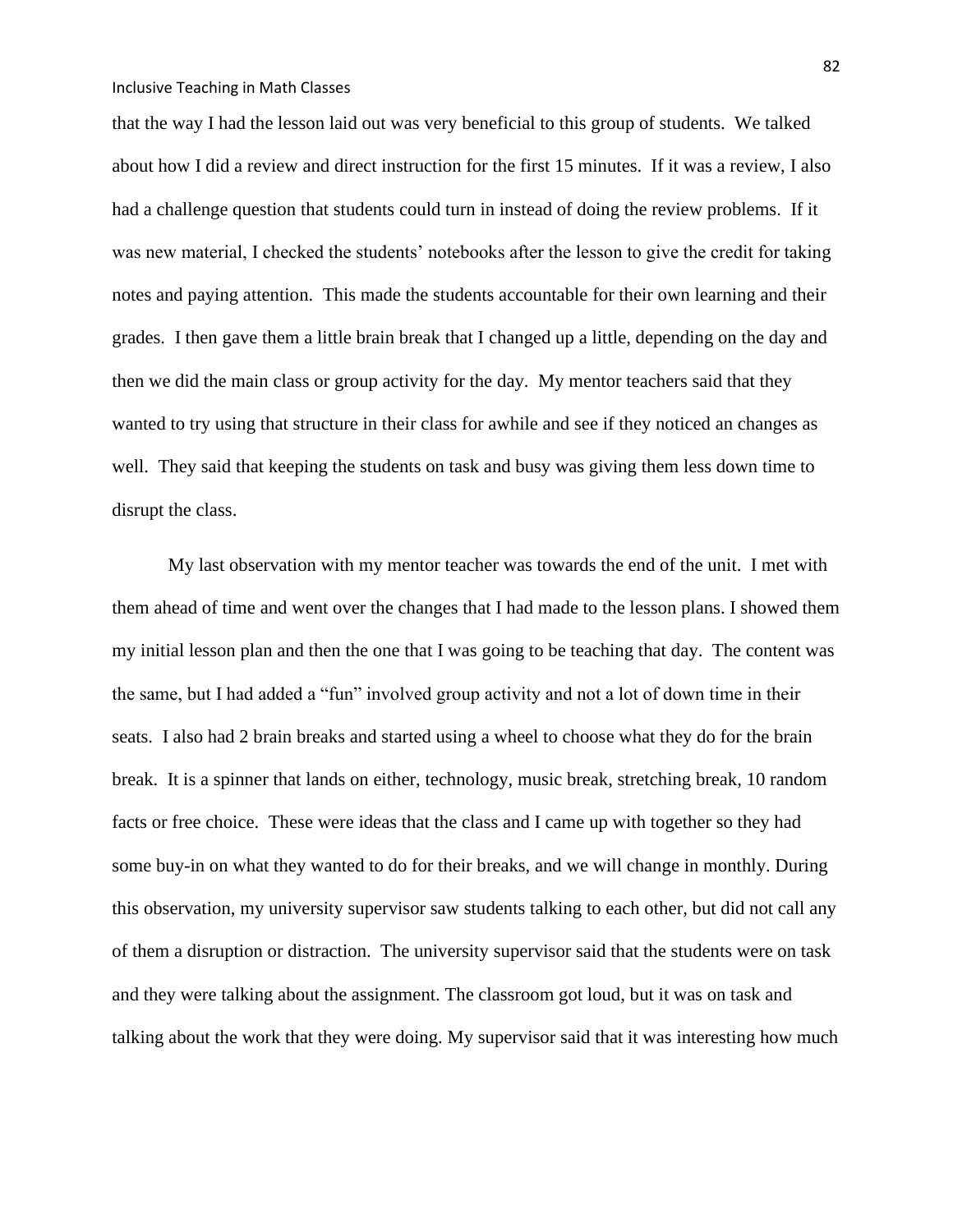response he saw from just changing around the assignments and the arrangements of the lesson plans.

# **Self-Reflection and Journaling**

This part of my project was more difficult for me. Other than just counting disruptions in the classroom, it was difficult to get data for. The students did not understand what they were doing and for some of the students it was an involuntary response and that did not have control over it.

After each of the lesson, I did some journaling to see how I felt about the lesson and how I felt about the interruptions and disruptions that were occurring in the classroom. At the beginning of the unit, I was very frustrated by the disruptions, I had not really paid attention to them and then when I started looking at them and counting them, I felt overwhelmed. I made notes such as "what can I do better," and "the other students are losing math time because of it." As the unit went on, the journaling that I did became more positive. I noticed that my comments were "the students seemed to enjoy the lesson," and "the outburst today only effected 1 other student."

This part of the project was harder because there are some outbursts and discipline issues that I can affect and control and there are some that I have no control over, and I had to remind myself of that. I had to remember that some students are having a bad day before they came into my class and there is nothing, I can do about it. Some students are triggered by another student, and I have no control over that. When I was reflecting on my lessons and what could be done better and what could be changed, I had to remember that there were some circumstances that nothing I could have done would have changed the outcome. I could have taught a perfect lesson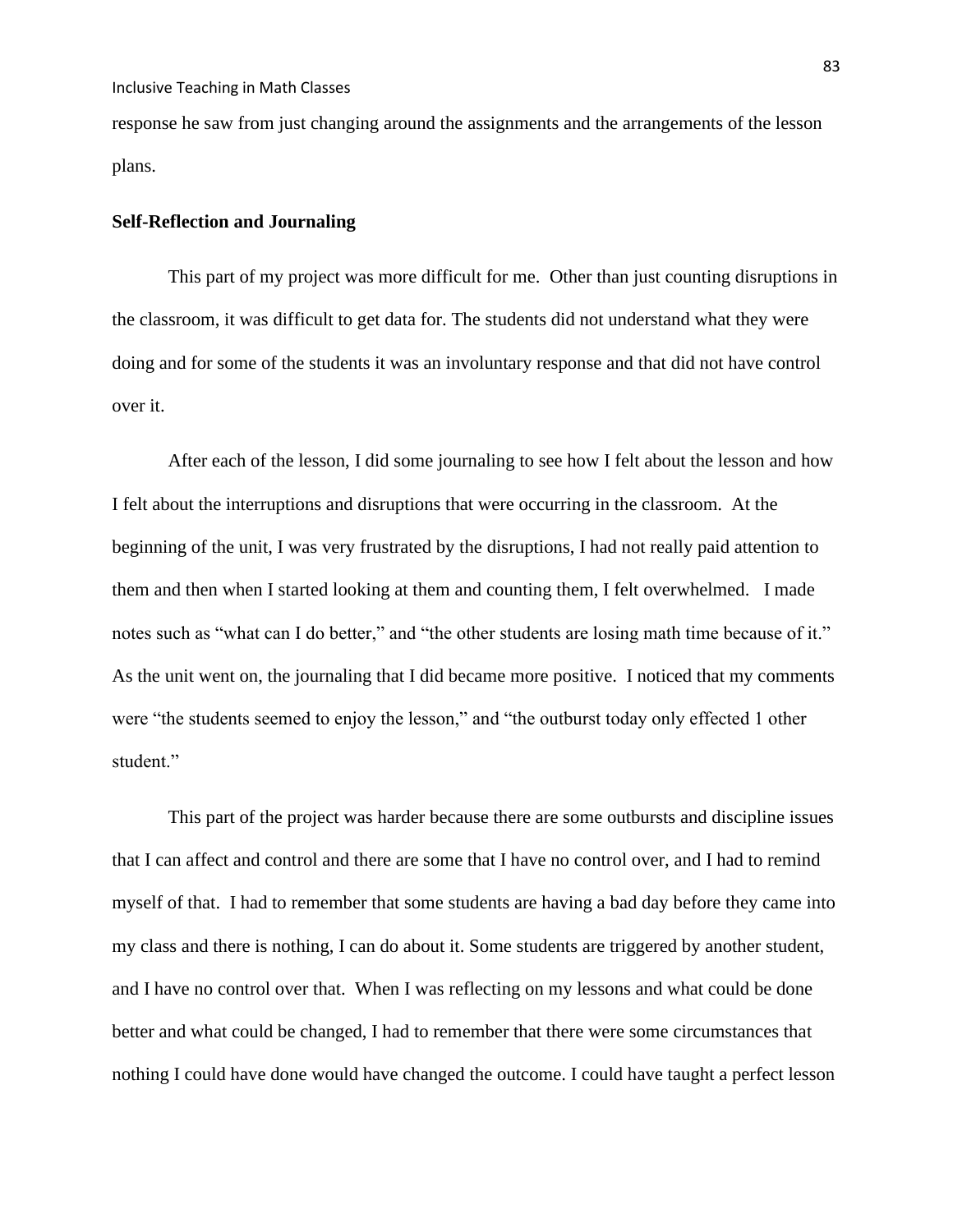and there still would have been disruptions. That was my biggest outcome of this question. I do not have control over everything in my classroom. I can create an environment that students can flourish in, but sometimes that does not happen.

# **Summary**

This action research project has allowed me to collect data, look over my lesson plans and my teaching techniques and make changes and adjustments to not only benefit the classroom and the students, but to make me a better teacher, and colleague. Studying my lesson plans and analyzing them, changing them, updating them with the help of student feedback and feedback from my mentor teachers and university supervisor has helped me see that it is possible to use lesson plans to create an inclusive classroom. My analysis has shown me what worked for my classroom and what did not work for my classroom. While, direct instruction and individual task will always have to be a part of learning, I am now focusing on ways and activities that do not isolate students, but instead bring them together to share their strengths that they have and hopefully work on any weaker areas that they have in the lessons or the units that are being taught. By making lesson plans that are more flexible and fluid, I have the opportunity to change my teaching techniques mid-class if I need to. I can start my lesson using a certain technique and see that the class isn't feeling it that day and I can change it and try something different, but still teach the same content. Working alongside my mentor teachers and getting their feedback and thoughts on my lesson plans and activities has helped me understand that what works with the class one day, might not work with the class another day. I must keep an open mind when teaching and understand that every day is going to be a little bit different. My self-reflections and journaling helped me get a deeper insight into how I was feeling about the lessons and the classes that day. When I took notes or journaled right away, I could just let myself write and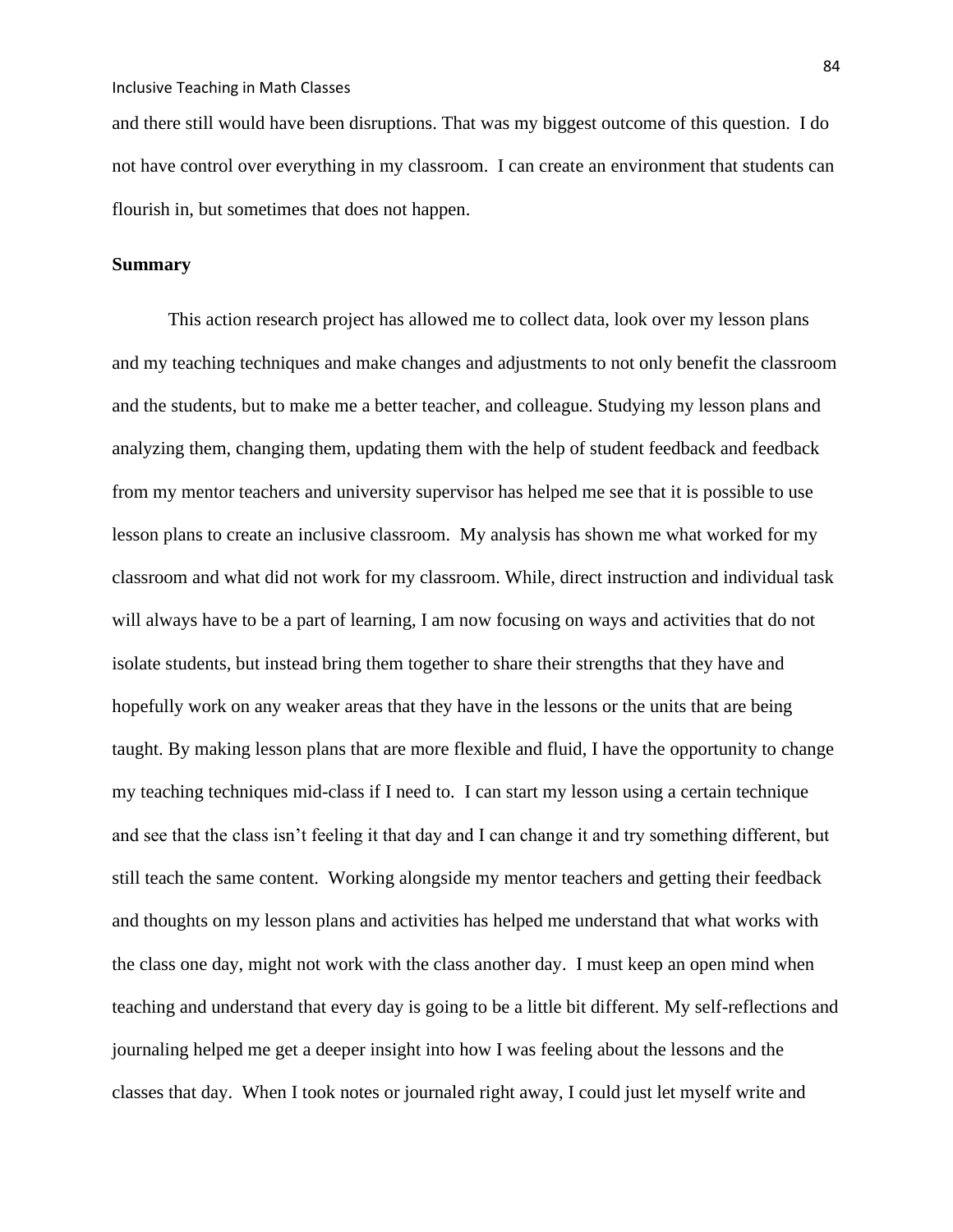then go over it later and analyze it. This gave me a much clearer picture of what happened in class that day as opposed to waiting until the end of the week to re-cap. By recording some of my lessons, I was able to go back and watch them and see the disruptions in class that I had missed and try to find the link between that, my lesson plans and my teaching techniques. While I understand that my classroom is one of many in my school, my district and my state, I am now more clearly able to see the connection between lesson plans, teaching techniques, inclusive classrooms and disruptions in the classroom. I can see the relevance that this has on my teaching practices, as well as any subject matter, and how this can benefit students of all ages. I am thankful to have had the opportunity to find these connections within my teachings as well as grow significantly as a teacher and colleague.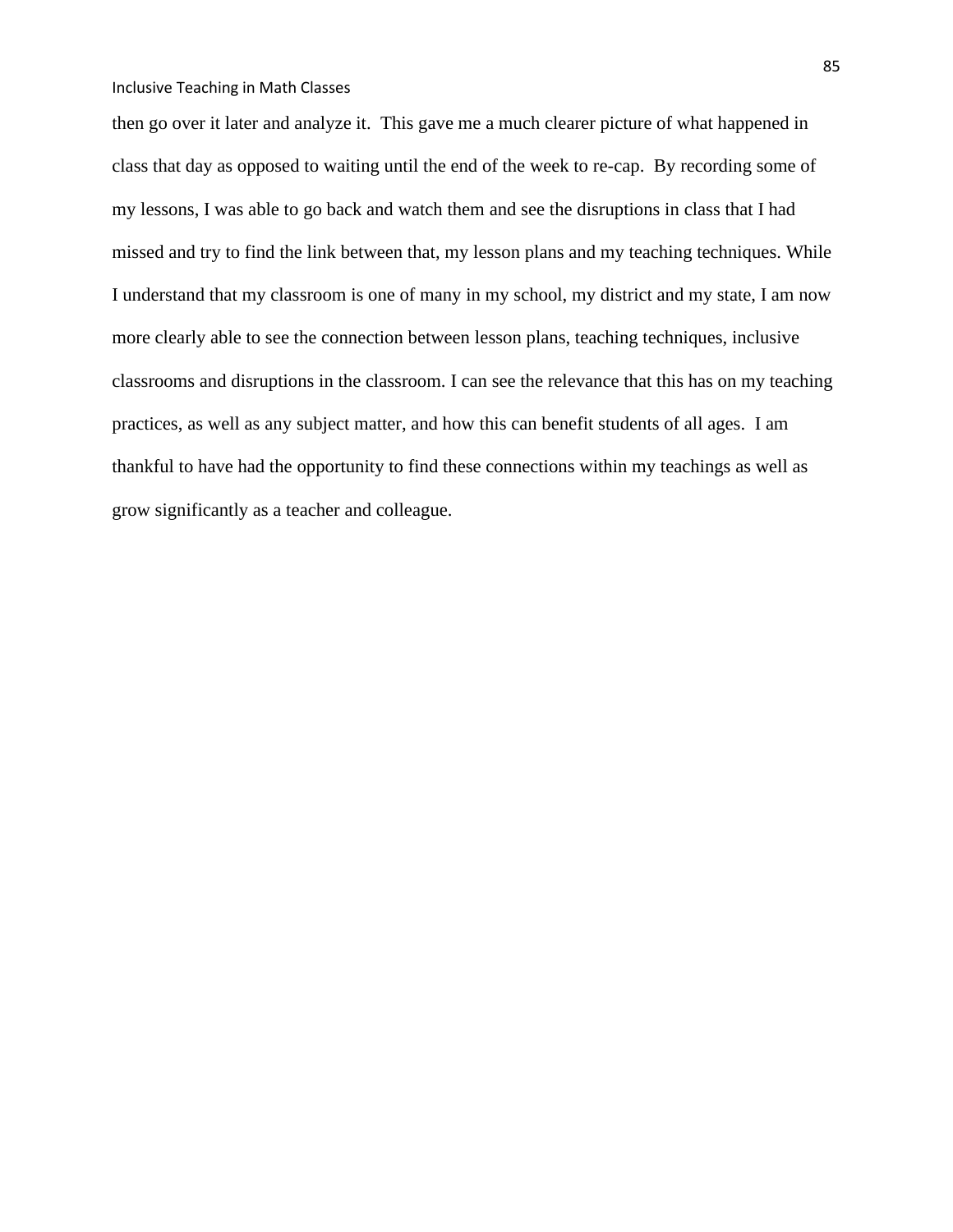### Chapter V

## **CONCLUSION**

# **Overview**

When I started my action research project, I did not really know what to expect or find when I started collecting data. I did not know if I was skilled enough as a teacher to change my lesson plans and adapt as a teacher to create this inclusive environment for my students. I also did not know what, if any, relationship my lesson plans and course outline and structure would have on the students and their disruptions in class. I was excited to sit down and go through my lesson plans over and over to see what changes, if any I could make to create an inclusive learning environment for the students and to try to discover what learning techniques will aid in this task. Throughout this project, I did learn how to create lesson plans and incorporate different teaching strategies to try to create an inclusive classroom. However, the most important things that I learned and worked in throughout this action research project was the skill of self-analysis and the ability to ask for and accept feedback, critiques, and ideas from not only myself, but my mentor teachers, my university supervisor, and the students in my classes.

This chapter will look at the research that I have collected and how it has answered the research questions that I have asked. I will look at the implications that this can have in the classroom and the limitations that my research and results have.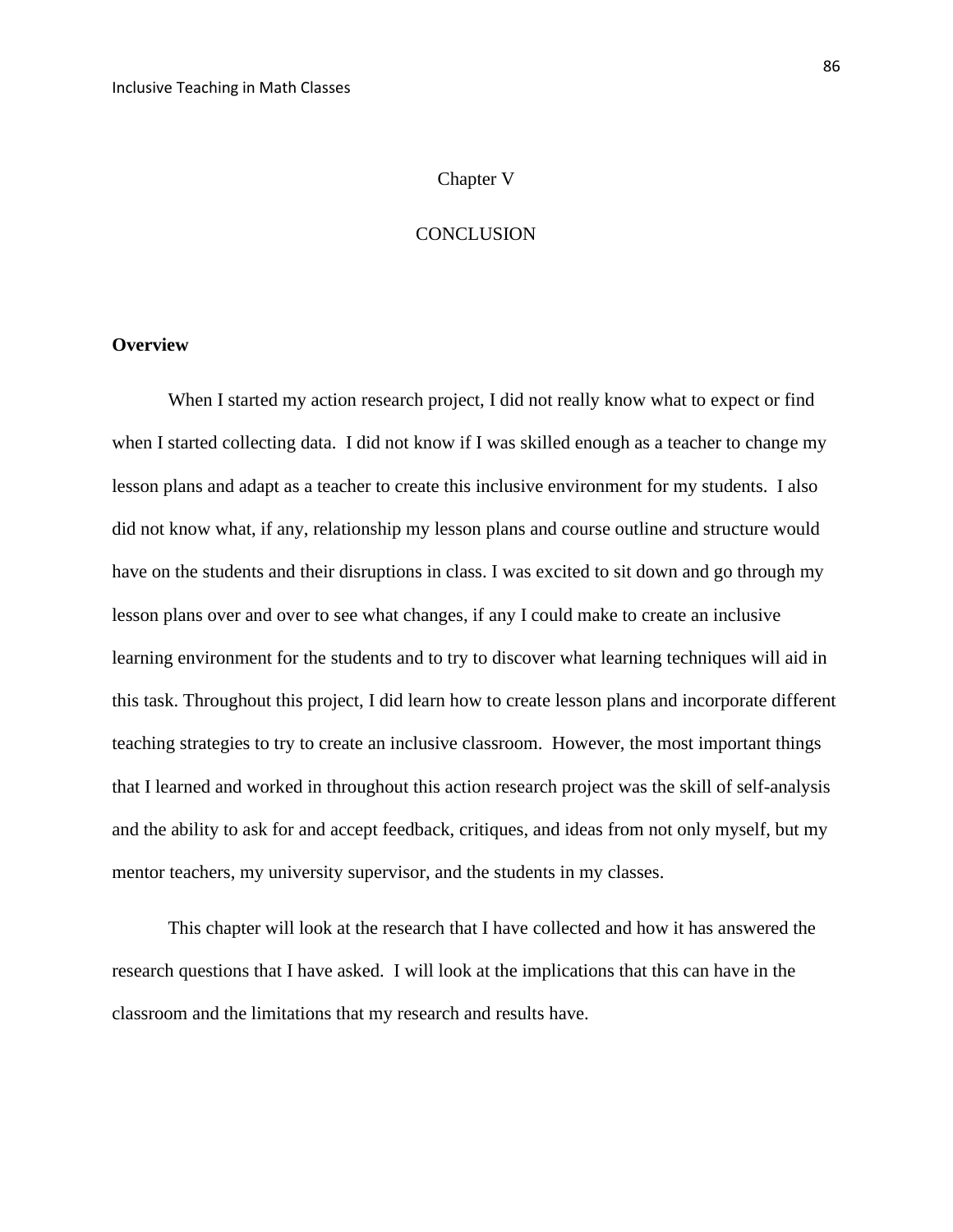# **Results**

My first question asked Do my lesson plans create an inclusive environment for my students? When initially creating my lesson plans, I thought that I was doing a good job reaching and including everyone. As I taught and analyzed them, I found that there is a difference between creating an inclusive environment and just teaching to everyone. My initial lesson plans did not create an inclusive environment. In fact, I was a bit discouraged after my first week of teaching and analyzing, receiving feedback and going over my lessons and notes. I was doing the best I thought I could, but I was falling short.

As the weeks went on and I adjusted my lesson plans I noticed that there was more participation. The students who usually did not interact with each other had less trouble working together. The students will emotional and social differences were getting more comfortable talking with people in their groups. I noticed a change in the dynamic of the classroom. As I continued to change the way my lesson plans were arranged and delivered, I continued to see improvement.

By the end of this project, I was very pleasantly surprised to see the results that had occurred. The class average on the test was up 5%, which was a big jump from the last unit test. The students greeted me and each other at the door and as they walked into the classroom. The students had no problems working together and in fact, often asked if they could do their work in a group or with another student. One of my students had a one-on-one aid that came to class every day with that student because of behavioral issues. That one-on-one aid was not required during the last week of my lessons. The student did not have any behavioral issues in my class for the entire week.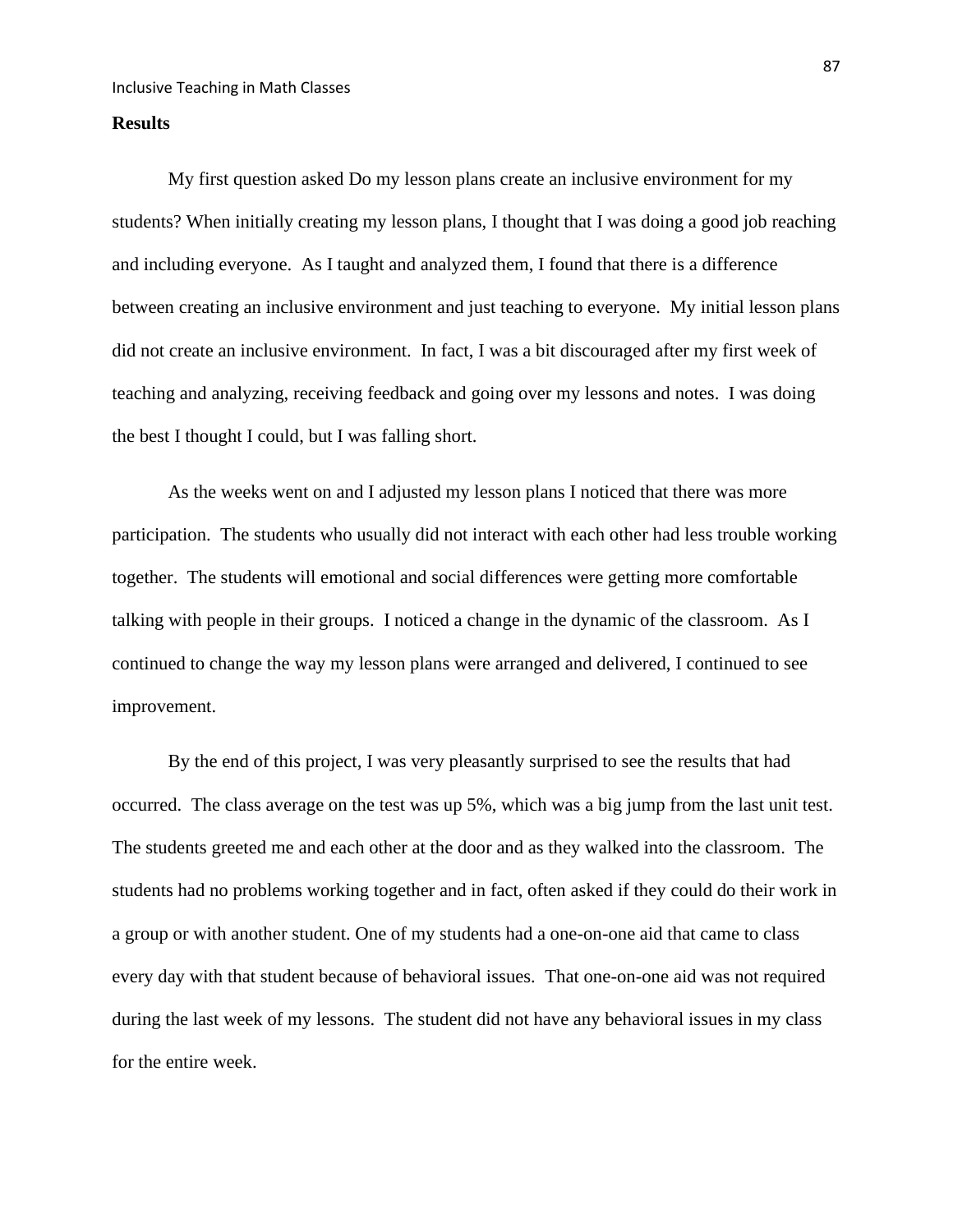Not only did I see changes in my classroom, I noticed them around the school. I saw students in my class interacting with each other outside of class. I saw them say hi to each other in the halls. I saw some of them that normally did not socialize talking about the dance that was coming up.

This action research project showed me that my lesson plans can be written and delivered in a way that creates an inclusive environment for the students in the classroom. It took a lot of work and a lot of time studying what I was doing, but it can be done for my math class, and I believe that it can be done for other classes as well.

Question #2 asked Am I using effective teaching techniques in my classroom to help provide the inclusive classroom? If I was to just take the first 2 weeks of lesson plans that I studied for this project the answer would be "no." I was not using effective teaching techniques for this classroom. Yes, I was using good techniques as a teacher, but they were very generic and not tailored to the class that I was teaching. Each class is made up on a different set of individuals and each class is going to have a different dynamic. While generic teaching techniques area great starting point to look at when trying to teach a class, they are not the end all be all.

I quickly learned that this class does not benefit from a lot of direct instruction. There are other math classes where this approach would be great. I see it working in the college level classes where they are going to be used to a lecture and then a study group once a week. I need to understand that even though my initial teaching techniques did not help provide an inclusive classroom, I did not have to stick to them. I could change the way I was teaching just like I was able to change the flow of my lesson plans. I am not changing the content of what is being taught, just the way that it was presented.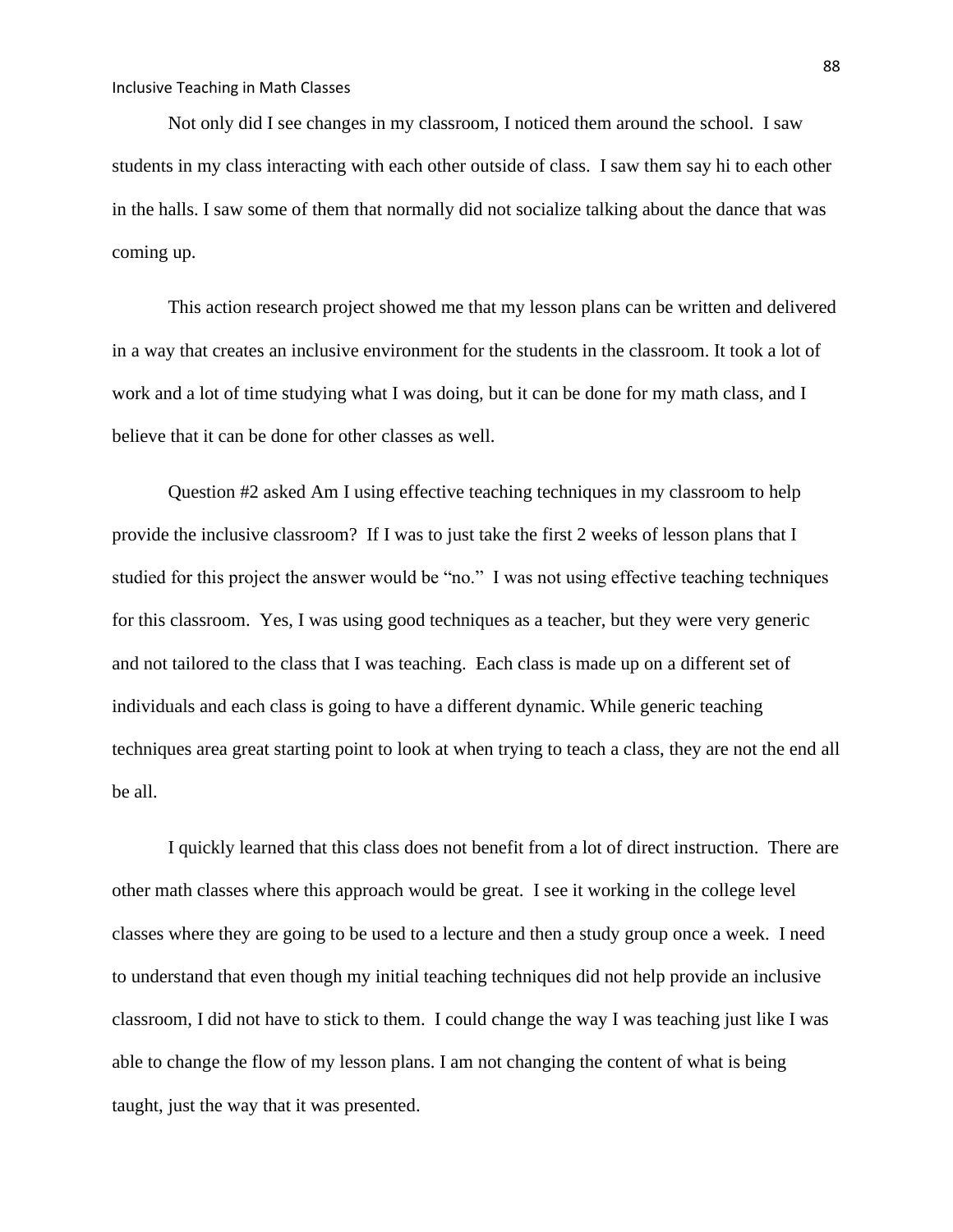Once I wrapped my head around that idea, I worked with my mentor teachers and university supervisor to come up with teaching techniques that not only helped foster the inclusive environment that I was looking for, but also fit in with the lessons that I was teaching. After I tried, unsuccessfully, several times, I found teaching techniques that worked with my classroom and the individuals in it.

As I look at this question on a broader scale, I believe that it is possible to incorporate the proper lesson plans and teaching techniques into any classroom. This does not mean that they will be the same as the ones that I used, because again, each classroom is made up of different individuals who have different needs and expectations when it comes to learning.

My third question was, by creating an inclusive classroom and using effective teaching techniques can I see any change in the disruptions or needed discipline in my classrooms? This question took a lot of self-reflecting and analyzing. When I initially wrote the question, I had this vision of creating this perfect learning environment without any disruptions or distractions by the students or myself. As I started to look deeper into the roots of the disruptions, I had to remember that I am only responsible for what I can change. I can create the best environment that is inclusive, and students will still have bad days. Something can happen right before class that effects their mood or behavior in a way that I cannot change.

So, as I changed the way that I was analyzing my progress I was able to see that the students were no longer acting out because they were bored. They were not acting out because they were lost and were frustrated. They were talking with each other at the appropriate times and were participating in the lessons and group assignments as expected. Were there still times that a student with behavioral issues had an outburst? Yes, there was, but it was short lived and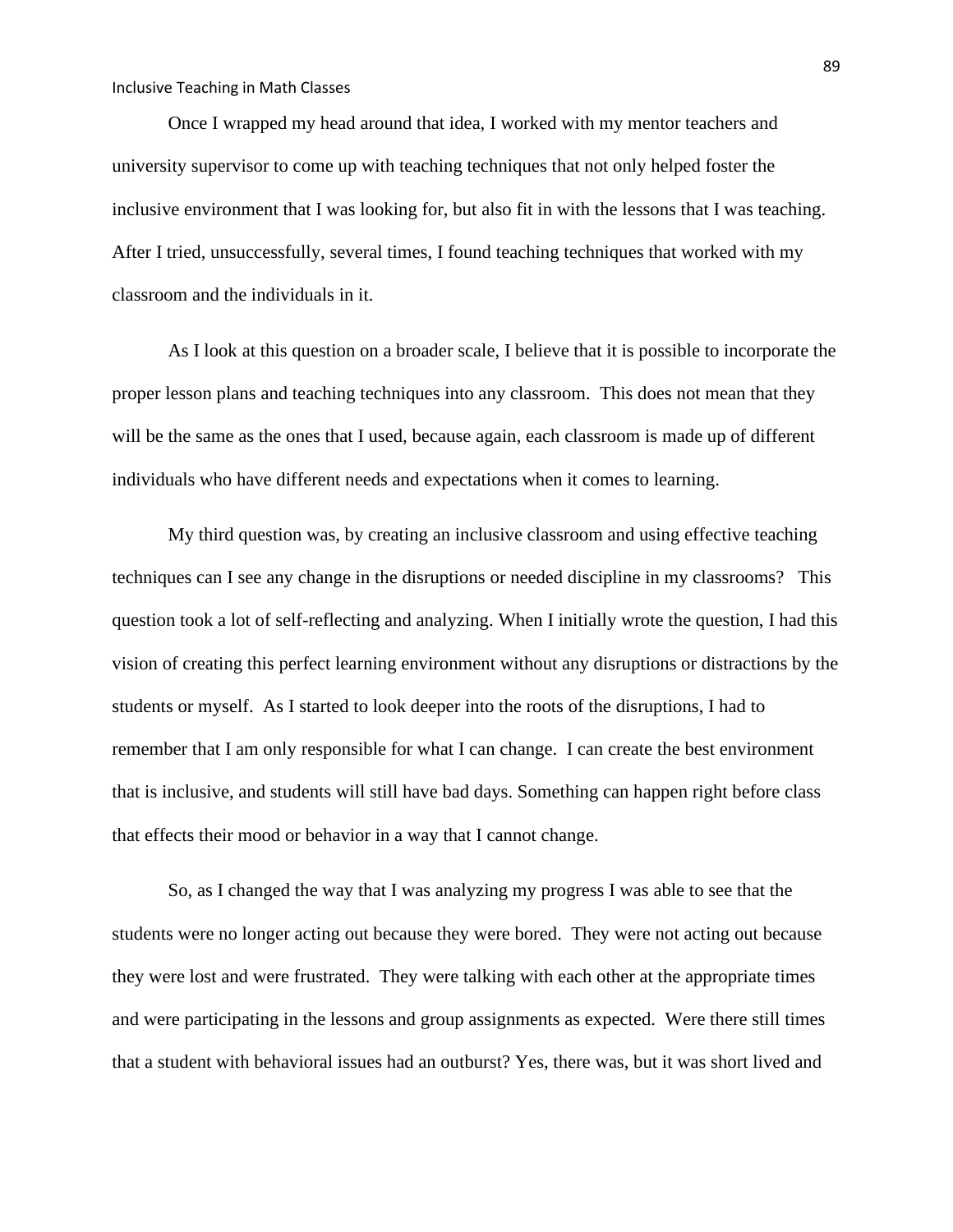we were able to move on as opposed to having it disrupt the rest of the class and all of the other students.

The number of distractions and disruptions went down noticeably. They will never be completely gone, but students were showing up on time, not 10-15 minutes late. Students were ready for class ready to learn. Students were more compassionate to those who were having a hard day and were able to overlook the disruptions and keep focusing on what they were doing at the time.

# **Conclusion**

As I stated before, the main thing that I was able to take away from this action research project was the ability to analyze and reflect on my own teaching and take feedback from my mentor teachers, university supervisor and students.

When I look at the three questions that I asked I think that my answers are "yes." Yes, my lesson plans can be used to create an inclusive environment in my classroom. Yes, I can use those lesson plans and effective teaching techniques to foster my inclusive learning environment. Yes, by creating and inclusive classroom I was able to see a significant reduction in the number of disruptions that were occurring in my classroom.

This action research project showed me that I can create the environment and classroom that I would like to have, but also showed me that even with the best preparation there is still not a sure-fire way to ensure that everything goes as planned. A plan is just a plan until something happens and changes it. This project has shown me that even though I think I am planning the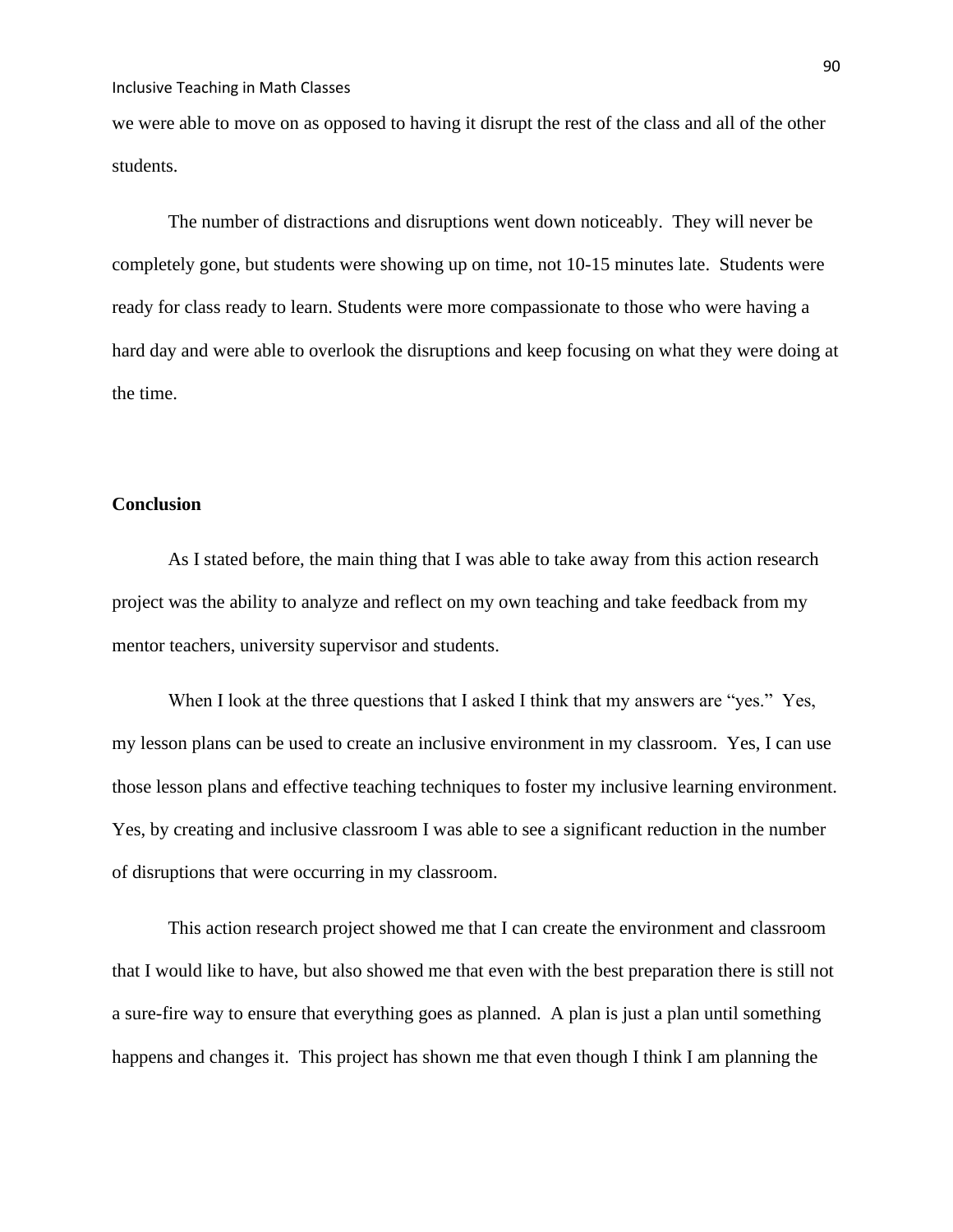lessons correctly, I need to look at how the students are receiving and watch their body language, participation and other clues that they are giving me to show that something is not working.

Teaching is an ever-changing career. No two days will ever be the same. No two periods will be the same. Every teacher teaches a little bit differently and has their own strengths and weaknesses. My lesson plans are not an absolute when it comes to teaching, they are a road map or a guide to show that it is possible to create and inclusive classroom and by creating that environment it can affect the students in a positive way.

We are all here for the same reason. We want to teach; we want students to learn, and we never want to stop learning ourselves. This project was a positive example of how taking the time to learn about yourself and analyze and grow can change the outlook, behavior and participation of the students in your classroom. It takes hard work and dedication, but as teachers, we owe it to our students to never stop striving for success.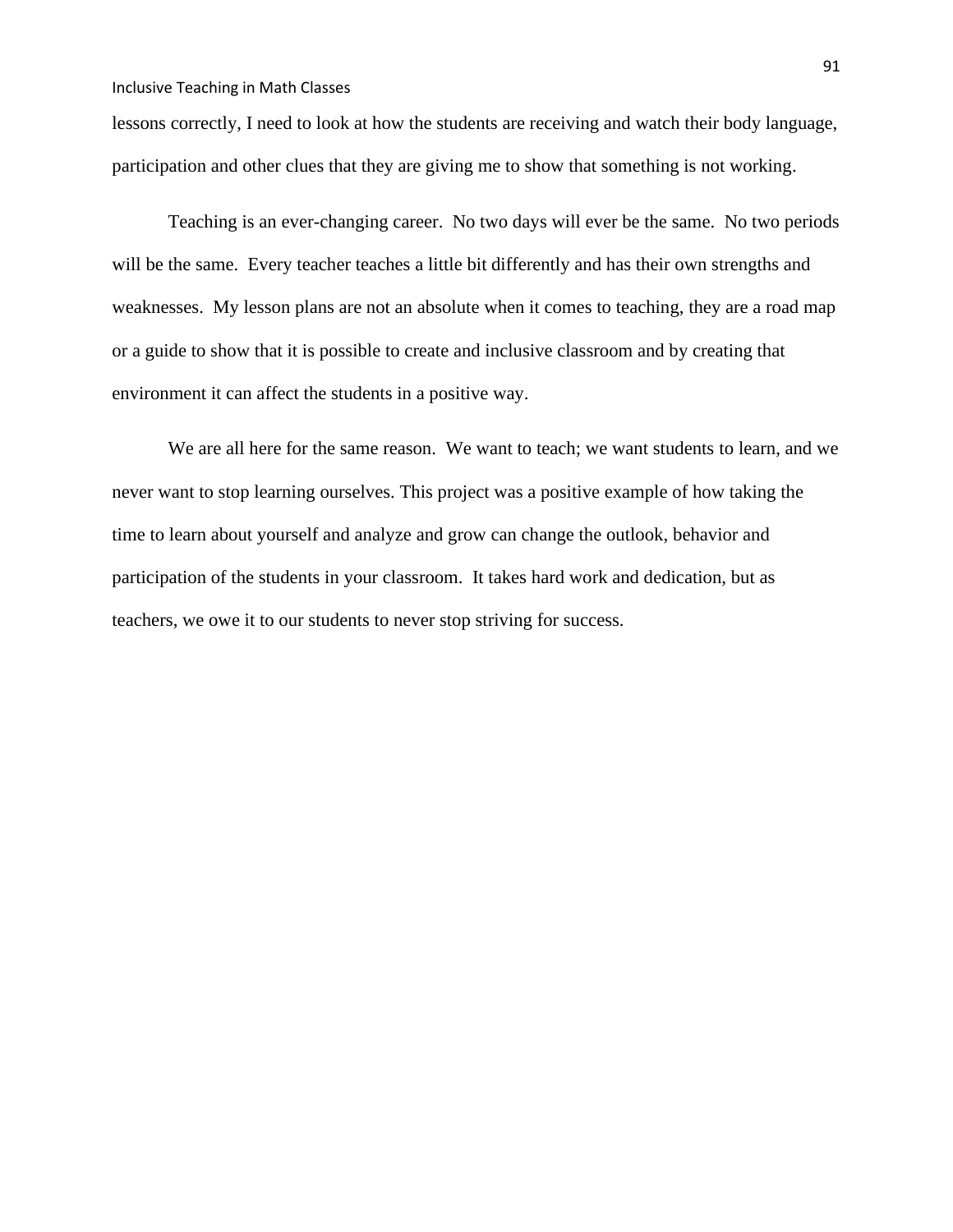#### **References**

Abdullah, N. & Zakaria, E. & Halim, L. (2012). The effect of a thinking strategy approach through visual representation on achievement and conceptual understanding in solving mathematical word problems. *Asian Social Science,* 8(16).

[https://doi.org/10.5539/ass.v8n16p30](about:blank)

- Adamo-Villani, N., & Wilbur, R. (2010). Software for math and science education for the deaf. *Disability & Rehabilitation: Assistive Technology*, *5*(2), 115–124. [https://doi](https://doi-org.ezproxy.wou.edu/10.3109/17483100903387499)[org.ezproxy.wou.edu/10.3109/17483100903387499](https://doi-org.ezproxy.wou.edu/10.3109/17483100903387499)
- Banks, J. A., & Banks, C. A. M. (Eds.). (2019). *Multicultural education: Issues and perspectives*. John Wiley & Sons.
- Barnett, J.E., Cleary, S., & Zucker, S.H. (2014). Visual supports to teach algebraic problem solving to students with autism spectrum disorder. DADD Express. 25. 1-4.
- Bouck, E. C., Satsangi, R., & Park, J. (2018). The concrete–representational–abstract approach for students With learning disabilities: An evidence-based practice synthesis. *Remedial and Special Education*, *39*(4), 211–228. [https://doi.org/10.1177/0741932517721712](about:blank)
- Brosh, C., Root, J., Saunders, A., Spooner, F., & Fisher, L., (2018) Embedding literacy in mathematics problem solving instruction for learners with intellectual and developmental disability**,** *Inclusion* (2018) 6 (2): 81–96.<https://doi.org/10.1352/2326-6988-6.2.81>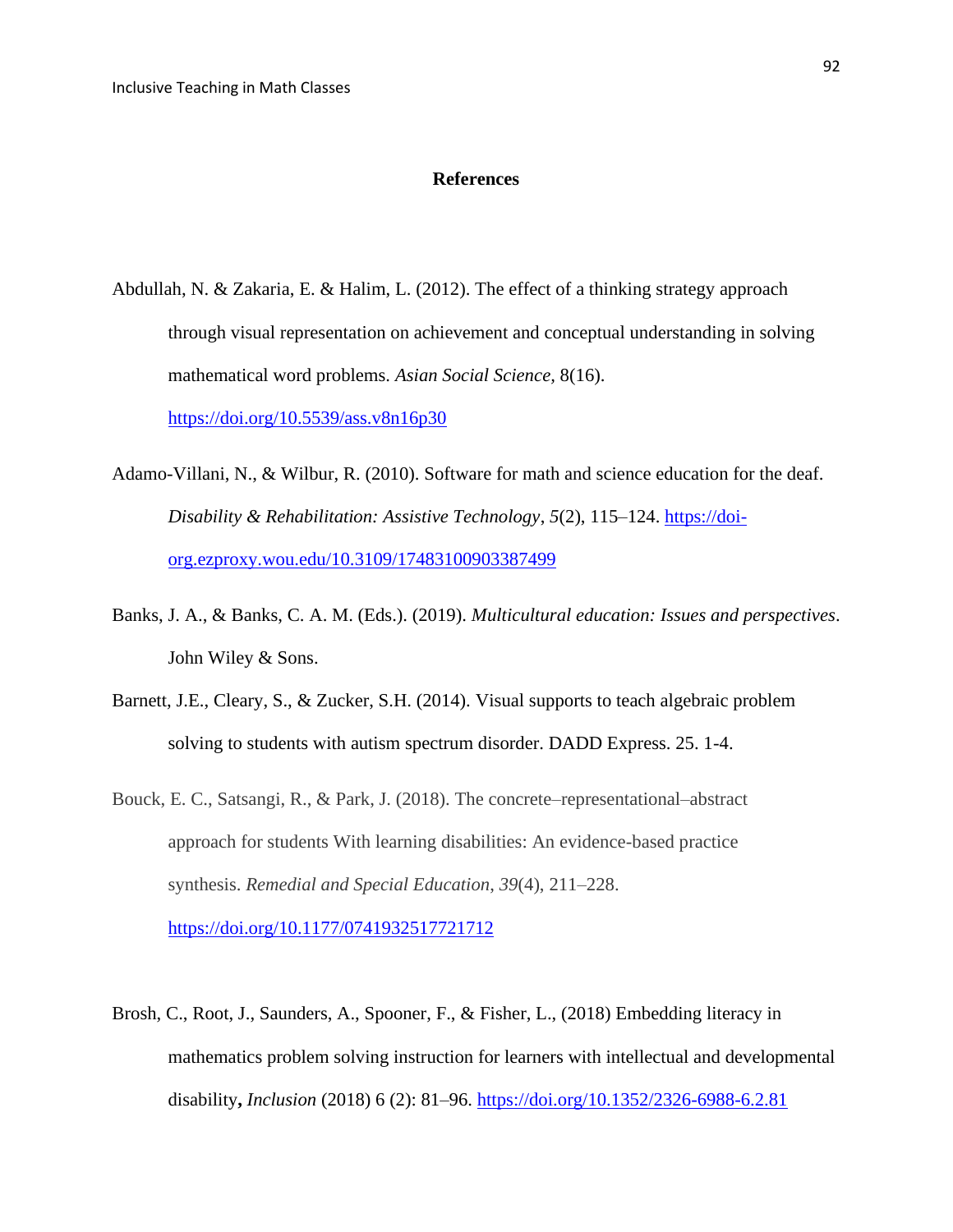- Browder, D.M., Trela, K., Courtade, G.R., Jimenez, B.A., Knight, V., & Flowers C. (2012) Teaching mathematics and science standards to students with moderate and severe developmental disabilities. *The Journal of Special Education*, 46(1):26-35.
- Brownlee, J. L., Bourke, T., Walker, S., & Ryan, M. (2022). What influences teachers' support for children's reasoning about social inclusion in primary school education classrooms? *Australian Educational Researcher (Springer Science & Business Media B.V.)*, *49*(1), 155–173. <https://doi-org.ezproxy.wou.edu/10.1007/s13384-021-00434-y>
- Bull, R., Marschark, M., Nordmann, E., Sapere, P., & Skene, W. A. (2018). The approximate number system and domain-general abilities as predictors of math ability in children with normal hearing and hearing loss. *British Journal of Developmental Psychology*, *36*(2), 236–254.<https://doi-org.ezproxy.wou.edu/10.1111/bjdp.12204>
- Cooper, B., & Dunne, M. (1998). Anyone for Tennis? Social Class Differences in Children's Responses to National Curriculum Mathematics Testing. *The Sociological Review (Keele)*, *46*(1), 115–148. [https://doi.org/10.1111/1467-954X.00092](about:blank)
- Council of Chief State School Officers. (2013, April). Interstate Teacher Assessment and Support Consortium InTASC *Model Core Teaching Standards and Learning Progressions for Teachers 1.0*: A Resource for Ongoing Teacher Development. Washington DC: Author.
- Doabler, C. T., Nelson, N. J., & Clarke, B. (2016). Adapting evidence-based practices to meet the needs of English learners with mathematics difficulties. *TEACHING Exceptional Children*, *48*(6), 301–310. [https://doi.org/10.1177/0040059916650638](about:blank)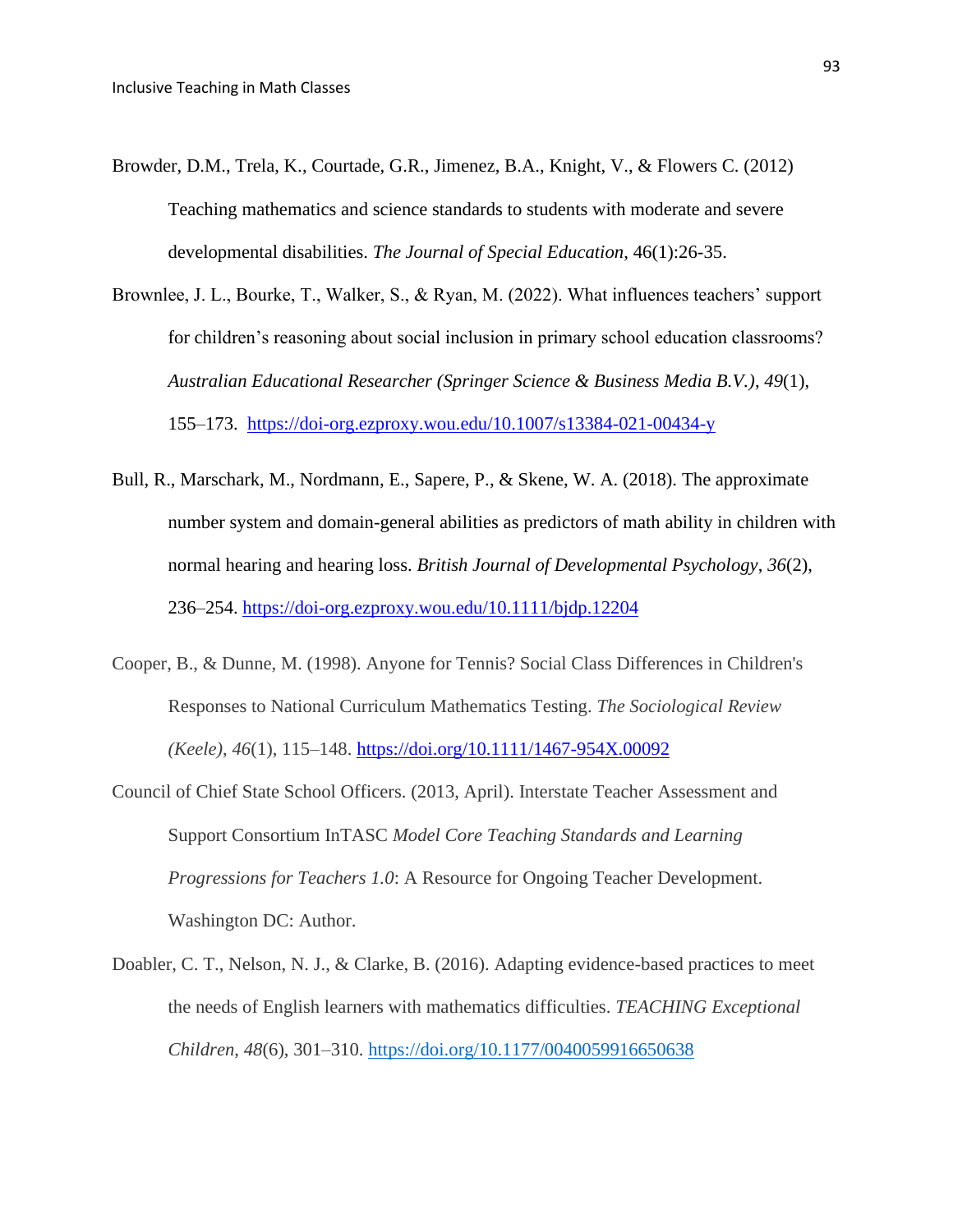- Douglas, O., Burton, K. S., & Reese-Durham, N. (2008). The effects of the multiple intelligence teaching strategy on the academic achievement of eighth grade math students. *Journal of Instructional Psychology*, *35*(2), 182–187.
- Duchaine, E. L., Jolivete, K., & Fredrick, L. D. (2011). The effect of teacher coaching with performance feedback on behavior-specific praise in inclusion classrooms. *Education & Treatment of Children (West Virginia University Press)*, *34*(2), 209–227. [https://doi](https://doi-org.ezproxy.wou.edu/10.1353/etc.2011.0009)[org.ezproxy.wou.edu/10.1353/etc.2011.0009](https://doi-org.ezproxy.wou.edu/10.1353/etc.2011.0009)
- Gay, G. (2002). Preparing for culturally responsive teaching. *Journal of Teacher Education, 53(2), 106-116.* <https://doi.org/10.1177%2F0022487102053002003>
- Goldin-Meadow, S., Shield, A., Lenzen, D., Herzig, M., & Padden, C. (2012). The gestures ASL signers use tell us when they are ready to learn math. *Cognition*, *123*(3), 448–453. <https://doi-org.ezproxy.wou.edu/10.1016/j.cognition.2012.02.006>
- Greene, R. W. (2021). *Lost and found: Helping behaviorally challenging students (and, while youre are at it, all the others).* Jossey-Bass Inc, US.
- Griffin, C. B., Metzger, I. W., Halliday-Boykins, C. A., & Salazar, C. A. (2020). Racial fairness, school engagement, and discipline outcomes in African American high school students: the important role of gender. *School Psychology Review*, *49*(3), 222–238. [https://doi](https://doi-org.ezproxy.wou.edu/10.1080/2372966X.2020.1726810)[org.ezproxy.wou.edu/10.1080/2372966X.2020.1726810](https://doi-org.ezproxy.wou.edu/10.1080/2372966X.2020.1726810)
- Heitin, L. (2015). Math Education; "Teaching Strategies for Improving Algebra Knowledge in Middle and High School Students".(Brief article). *Education Week*, *34*(27), 5–5.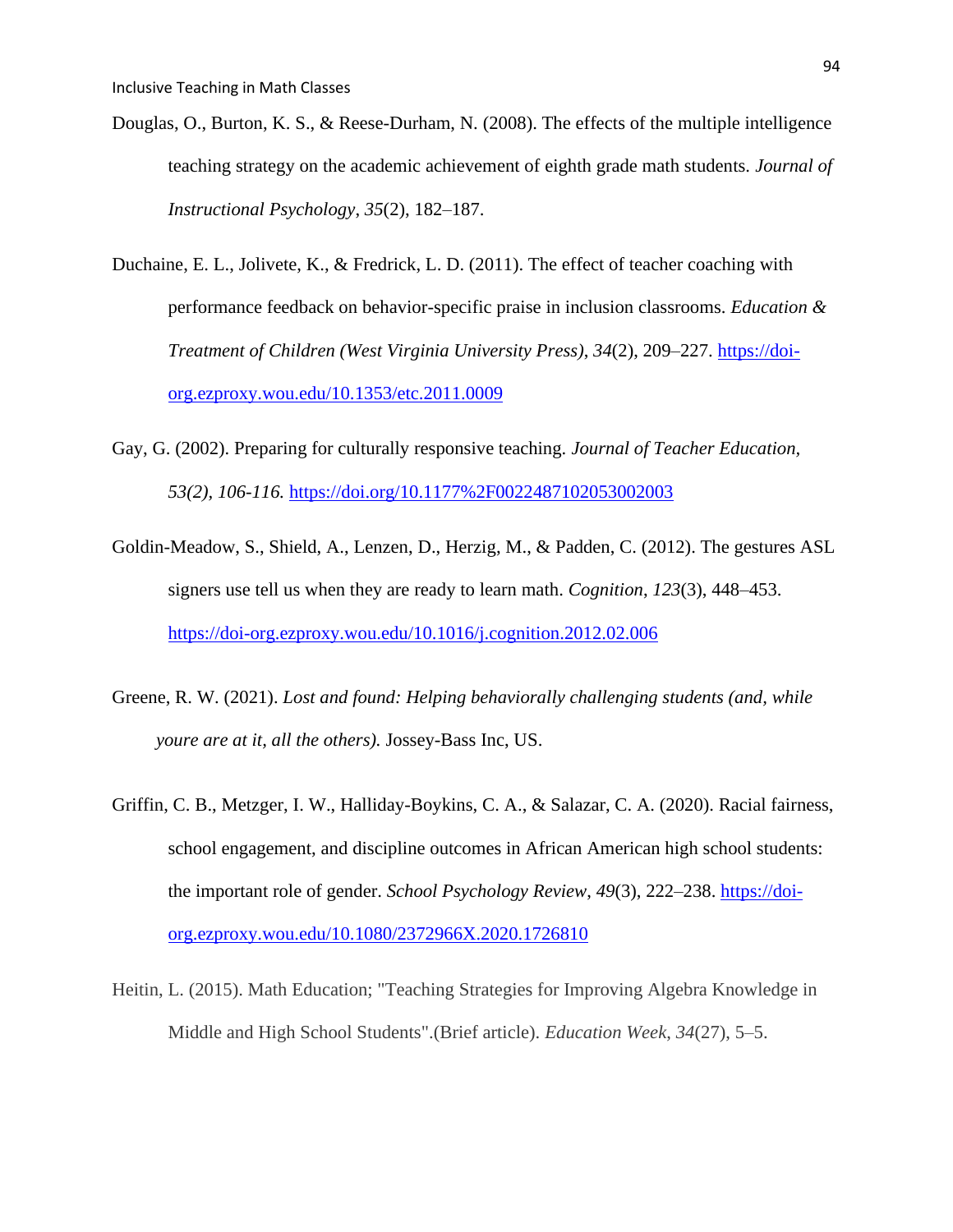- Hill, D. A., & Flores, M. M. (2014). Modeling positive behavior interventions and supports for preservice teachers. *Journal of Positive Behavior Interventions*, *16*(2), 93–101. <https://doi-org.ezproxy.wou.edu/10.1177/1098300713478665>
- Howard, T.C. (2016). Why Black lives (and minds) matter: Race, freedom schools & the quest for educational equity. The Journal of Negro Education, 85(2), 101-113. <https://doi.org/10.7709/jnegroeducation.85.2.0101>
- Howard, T. C. (2019). *Why race and culture matter in schools: Closing the achievement gap in America's classrooms (2nd ed.).* Teachers College Press.
- Jitngernmadan, P., Stöger, B., Petz, A., & Miesenberger, K. (2017). IDMILE: An interactive didactic math inclusion learning environment for blind students. *Technology & Disability*, *29*(1/2), 47–61.<https://doi-org.ezproxy.wou.edu/10.3233/TAD-170173>
- Ladson-Billings, G., & Tate IV., W.F. (1995). Toward a critical race theory of education. *Teachers College Record*, 97(1), 47-68.
- Ladson-Billings, G. (1995). Toward a theory of culturally relevant pedagogy. *American Education Research Journal*, 32(3), 465-491.

[https://doi.org/10.3102%2F00028312032003465](about:blank)

- Li, J.-B., Bi, S.-S., Willems, Y. E., & Finkenauer, C. (2021). The association between school discipline and self-control from preschoolers to high school students: a three-level metaanalysis. *Review of Educational Research*, *91*(1), 73–111. [https://doi](https://doi-org.ezproxy.wou.edu/10.3102/0034654320979160)[org.ezproxy.wou.edu/10.3102/0034654320979160](https://doi-org.ezproxy.wou.edu/10.3102/0034654320979160)
- Maćkowski, M., Żabka, M., Kempa, W., Rojewska, K., & Spinczyk, D. (2020). Computer aided math learning as a tool to assess and increase motivation in learning math by visually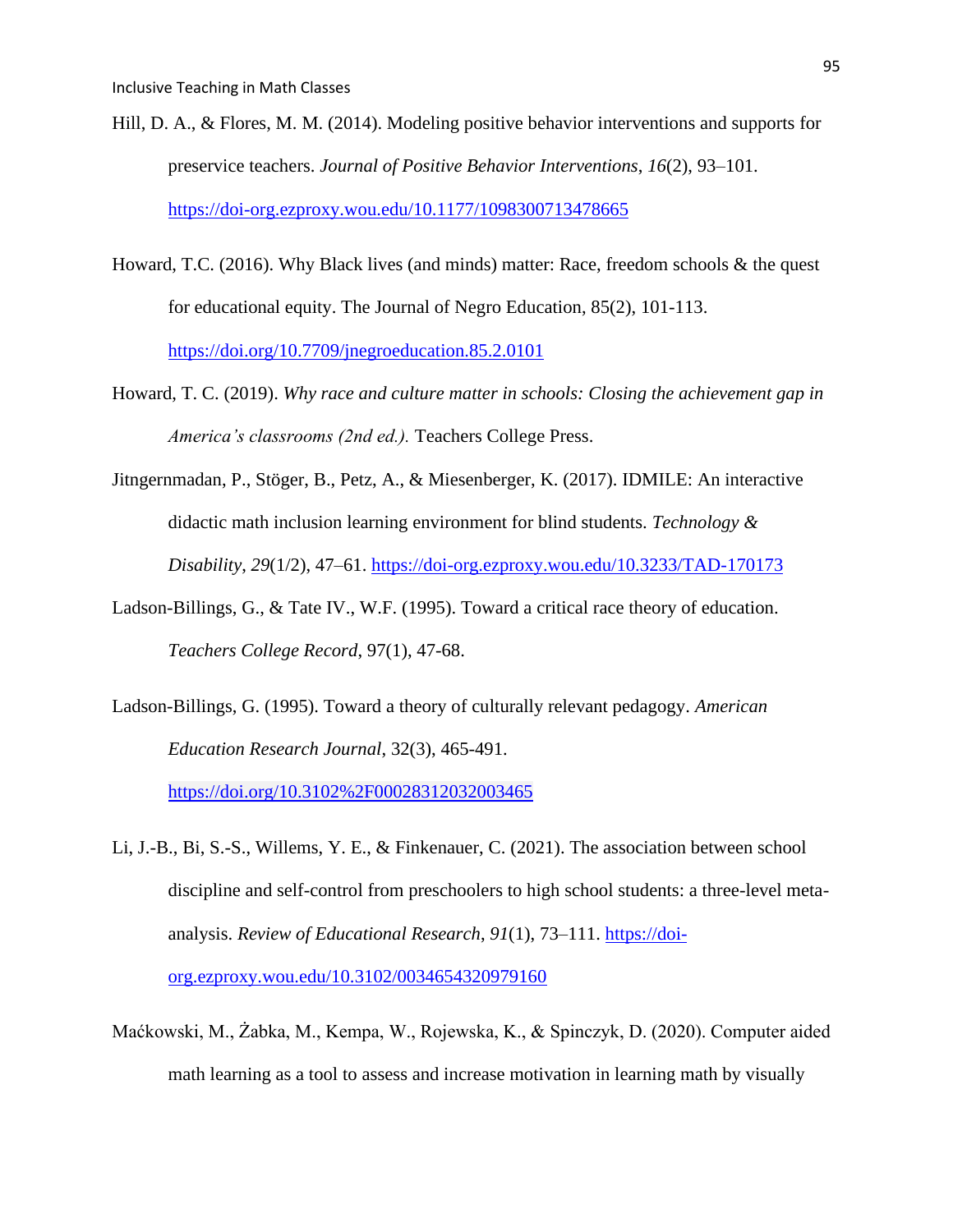impaired students. *Disability & Rehabilitation: Assistive Technology*, 1–11. [https://doi](https://doi-org.ezproxy.wou.edu/10.1080/17483107.2020.1800116)[org.ezproxy.wou.edu/10.1080/17483107.2020.1800116](https://doi-org.ezproxy.wou.edu/10.1080/17483107.2020.1800116)

- McKeithan, G. K., & Sabornie, E. J., (2019) Interventions for secondary students with high functioning Autism in general education settings: A descriptive review, exceptionality, 27:2, 81-100. DOI: 10.1080/09362835.2017.1359607
- Merriam-Webster. (n.d.). Inclusion. In *Merriam-Webster.com dictionary*. Retrieved November 7, 2021, from<https://www.merriam-webster.com/dictionary/inclusion>
- Miller, S. P., & Hudson, P. J. (2006). Helping students with disabilities understand what mathematics means. *Teaching Exceptional Children*, *39*(1), 28–35. [https://doi.org/10.1177/004005990603900105](about:blank)
- Nelson-Barber, S., & Estrin, E. T. (1995). Bringing Native American perspectives to mathematics and science teaching. *Theory Into Practice, 34*(3), 174-185. <https://doi.org/10.1080/00405849509543677>
- Riccomini, P. J., & Morano, S. (2019). Guided practice for complex, multistep procedures in Algebra: scaffolding through worked solutions. *Teaching Exceptional Children*, *51*(6), 445–454. [https://doi.org/10.1177/0040059919848737](about:blank)
- Sensoy, Ö., & DiAngelo, R. (2017). Is everyone really equal? An introduction to key concepts in social justice education (2nd ed.). Teachers College Press.
- Spencer, S. J., Steele, C. M., & Quinn, D. M. (1999). Stereotype threat and women's math performance. *Journal of Experimental Social Psychology*, *35*(1), 4–28. [https://doi.org/10.1006/jesp.1998.1373](about:blank)